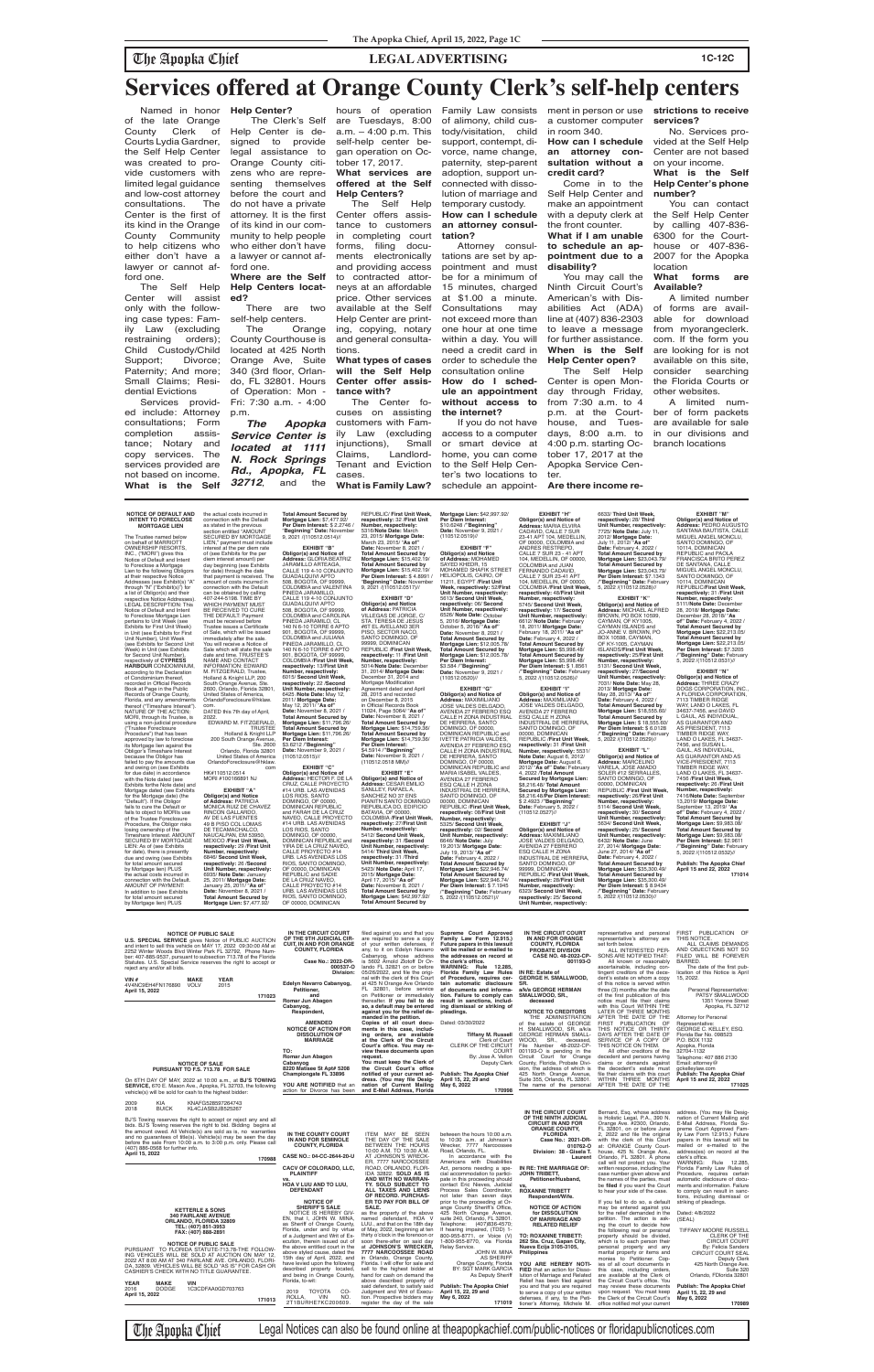## The Apopka Chief **LEGAL ADVERTISING 1C-12C**

towing, or storage services charge and administrative fees al-lowed pursuant to Florida statute 713.78.

**TRI COUNTY TOWING, INC OF PUBLIC SALE**<br>10:00 AM the following vehicles(s) may be sold by public sale at<br>10:00 AM the following vehicles(s) may be sold by public sale at<br>6366 ALL AMERICAN BLVD, ORLANDO, FL. 32810 to satisf

**1FADP3K27FL295317 2015 FORD April 15, 2022**

**170994**

**1FMYU03173KB89133 2003 FORD 4T1FA38P74U029676 2004 TOYT YS3FD49YX31051897 2003 SAA** 

**April 15, 2022**

**5LMFU27R94LJ11433 LINC 2004**

**170986**

| <b>NOTICE OF PUBLIC SALE: JL TOWING gives Notice of Fore-</b>                                                                               |
|---------------------------------------------------------------------------------------------------------------------------------------------|
| closure of Lien and intent to sell this vehicle on <b>MAY 12, 2022.</b>                                                                     |
| at 08:00:00 AM at 605 Ferguson Dr Orlando, FL 32805, 407-                                                                                   |
| 802-8600 pursuant to subsection 713.78 of the Florida Statutes.<br>JL TOWING reserves the right to accept or reject any and/or<br>all bids. |
|                                                                                                                                             |

### **4M2EU38E18UJ09478 MERC 2008 April 15, 2022**

**171001**

**NOTICE OF PUBLIC SALE: JL TOWING** gives Notice of Fore-closure of Lien and intent to sell this vehicle on **MAY 12, 2022,** at 08:00:00 AM at 605 Ferguson Dr Orlando, FL 32805, 407- 802-8600 pursuant to subsection 713.78 of the Florida Statutes. JL TOWING reserves the right to accept or reject any and/or all bids. **1N4DL01D2YC202137 NISS 2000**

**NOTICE OF SALE OF MOTOR VEHICLE PERSUANT TO F. S. 713.78**  2012 Merz VIN: WD3PF4CC0C5651804. 1951 Hudson VIN: 5A11673. Sale Date: April 26, 2022, 10:00 AM. At 3001 Aloma<br>Ave. Winter Park FL. Towing/Storage company reserves the<br>right to withdrawal said vehicle(s) and/or vessels from the auc-<br>tion. For more inquiries call 407-657-79

**April 15, 2022 171002**

**NOTICE OF PUBLIC SALE: JL TOWING** gives Notice of Fore-<br>closure of Lien and intent to sell this vehicle on MAY 12, 2022,<br>at 08:00:00 AM at 605 Ferguson Dr Orlando, FL 32805, 407-<br>802-8600 pursuant to subsection 713.78 of JL TOWING reserves the right to accept or reject any and/or 2007 TOYOTA 4T1BK46K27U023507<br>2005 TOYOTA 4T1BE30K25U520368<br>2008 CHEVROLET 2G1WS553X8133804<br>1998 HONDA JH2RC441XWM00001 2005 TOYOTA 4T1BE30K25U520368 2008 CHEVROLET 2G1WS553X81338048 1998 HONDA JH2RC441XWM000010 2004 HONDA 1HGCM71644A022212 2006 NISSAN 1N4AL11E06C164230 2015 HYUNDAI 5NPE24AF0FH195930 2014 FORD 3FA6P0H75ER151811<br>2017 KIA KNDJN2A22H745666 Terms of the sale are CASH. No checks will be accepted. Seller reserves the right to final bid. ALL SALES ARE FINAL.<br>No refunds will be made. Vehicle(s)/ vessel(s) are sold "AS IS",

NOTICE OF PUBLIC SALE<br>SERVICE 7777 NARCOOSSEE ROAD ORTAINDO, FL 32822,<br>SERVICE 7777 NARCOOSSEE ROAD ORLANDO, FL 32822,<br>TELEPHONE 407-293-2540, THE FOLLOWING VEHICLE<br>(S) WILL BE SOLD FOR CASH. SOME OF THE VEHICLES POSTED MAY HAVE ALREADY BEEN RELEASED AND NOT ELIGIBLE FOR SALVAGE SALE.

| all bids.         |      | JL TOWING reserves the right to accept or reject any and/or |
|-------------------|------|-------------------------------------------------------------|
| 3C4FY48B03T626428 | CHRY | 2003                                                        |

| April 15, 2022 |        |
|----------------|--------|
|                | 171003 |
|                |        |

You are hereby notified<br>that I will offer for sale and sell at public sale to the highest bidder for cash, the following described livestock, to-wit: **1 (ONE) BLACK POT BELLY BOAR HOG** at one thirty o'clock in the afternoon or soon thereafter, on the 26th day of April, 2022, at **1113 Ocoee Apopka Road, Ocoee, Florida 34761,** Orange County, Florida, to satisfy a claim in the sum of ap-proximately \$975.00 for fees, expenses for feeding and care, and costs hereof. All pro-spective bidders must register between one o'clock and one

**YEAR MAKE**<br>2010 HYUNDAI

| IFM YUU3 I / 3KB89 I 33<br>ZUU3.<br><b>FUKU</b><br>IT1FA38P74U029676<br>TOYT<br>2004<br>YS3FD49YX31051897<br><b>SAA</b><br>2003<br>April 15. 2022<br>170993                     | <b>YEAR</b><br>2007<br>2007 | <b>MAKE</b><br>KIA<br><b>PAH125</b><br><b>POLARIS</b> | VIN<br>KNDMB233676106330<br>L97AXJLD7FZ004845<br>4XAGP52A77B287419                                                                                                                                |
|---------------------------------------------------------------------------------------------------------------------------------------------------------------------------------|-----------------------------|-------------------------------------------------------|---------------------------------------------------------------------------------------------------------------------------------------------------------------------------------------------------|
| <b>NOTICE OF PUBLIC SALE</b>                                                                                                                                                    | 2019                        | <b>SUZUKI</b><br><b>MOPED</b>                         | JS1VP55B3K7100879<br>LB2G61KC7H1000115                                                                                                                                                            |
| Public notice is hereby given that 1ST TOWING AND RECOV-<br>ERY will sell the following vehicle on MAY 10, 2022 at 08:00:00<br>AM At 75 West Illiana Street. Orlando. FL 32806. |                             |                                                       | Terms of the sale are CASH. No checks will be accepted. Selle<br>reserves the right to final bid. ALL SALES ARE FINAL. No re-<br>funds will be made Vehicle(s)/ yessel(s) are sold "as is" "where |

Terms of the sale are CASH. No checks will be accepted. Seller<br>reserves the right to final bid. ALL SALES ARE FINAL. No refunds will be made. Vehicle(s)/ vessel(s) are sold "as is", "where<br>is", with no guarantees, either expressed or implied.<br>**April 15, 2022** 

**170987**

 **170995**

**NOTICE OF SHERIFF'S SALE OF IMPOUNDED ANIMAL TO WHOM IT MAY CON-**

**CERN:**

thirty o'clock on the afternoon the day of the sale. In accordance with the Americans with Disabilities

Act, persons needing a spe-<br>cial accommodation to partici-<br>pate in this proceeding should<br>contact Eric Nieves, Judicial<br>Process Sales Coordina-<br>tor not later than seven days

prior to the proceeding at Or-<br>ange County Sheriff's Office,<br>425 North Orange Avenue.<br>Telephone: (407)836-4570;<br>If hearing impaired, (TDD)<br>1-800-955-8771, or Voice (V)

1-800-955-8770, via Florida

Relay Service.

NOTICE OF PUBLIC SALE<br>SERVICE 580 2022 AT 0700 AT JOHNSON'S WRECKER<br>SERVICE 580 WILMER AVENUE, ORLANDO, FL 32808,<br>TELEPHONE 407-293-2540, THE FOLLOWING VEHICLE<br>(S) WILL BE SOLD FOR CASH. SOME OF THE VEHICLES

JOHN W. MINA, as Sheriff Orange County, Florida BY: Sgt. Mark Garcia As Deputy Sheriff

MLHPC5600J5101065<br>5NMSH73E18H222267

**Publish: The Apopka Chief April 15 and 22, 2022**

**171018**

POSTED MAY HAVE ALREADY BEEN RELEASED AND NOT ELIGIBLE FOR SALVAGE SALE.

1990 YEAR MAKE VIN VIN<br>2010 HYUNDAI KMHDU4AD7AU018144<br>2020 FORD NORD NMOGE9E25L1474097 2020 FORD NM0GE9E25L1474097<br>2018 HONDA MLHPC5600J5101065<br>2005 NISSAN 5NMSH73E18H222267<br>2015 NISSAN 3N1AB7AP6FY247530

2008 HYUNDAI 5NMSH73E18H222267 2015 NISSAN 3N1AB7AP6FY247530 2018 MAZDA 3MZBN1V30JM193829 2007 CHEVROLET 1G1AL55F277292914

2010 NISSAN 3N1AB6AP5AL720043<br>2008 CHRYSLER JA8HR64X68R661254<br>2007 CADILLAC 1G6DM57T770166161<br>2007 KIA KNAGD1126AN 1G6DM57T770166161<br>2012 HONDA 1HGCP3F88CA030869 2000 KAWASAKI JIKAENVC10YA165085<br>2000 CHRYSLER 2A8HR64X68R661254<br>2007 CADILLAC 1G6DM57T770166161<br>2005 KIA KNAGD126455417767<br>2012 HONDA 1HGCP3F88CA030869<br>2007 TOYOTA 4T1BK46K27U023507

**TRI COUNTY TOWING, INC GUE SALE**<br>10:00 AM the following vehicles(s) may be sold by public sale at<br>10:00 AM the following vehicles(s) may be sold by public sale at<br>1611 NORTH FORSYTH RD, ORLANDO, FL 32807 to satisfy<br>the li

that the undersigned, desiring to engage in business under the fictitious name of **Ainsworth Barrington Robinson** located at 1039 Delk Rd, in the<br>County of Seminole in the City<br>of Longwood Florida 32779,<br>intends to register the above<br>said name with the Division<br>of Corporations of the Florida be accepting pre-applications<br>
Pre-Application forms<br>
can be obtained from the City of<br>
can be obtained from the City of<br>
Apopka's Grant Administrator's<br>
Office, located at 120 E Main Street, Apopka, FL 32703, (407)<br>703-1819 during regular business<br>hours or on the City of Apopka<br>website at <u>www.apopka.net</u><br>Completed Pre-Applica-<br>tion forms can be dropped off at

Department of State, Tallahassee, Florida. Dated at Apopka, Florida, this 28 day of March, 2022 Robinson Ainsworth the City of Apopka's Grant Ad-<br>ministrator's Office, located at<br>120 E Main Street, Apopka, FL<br>32703. Please mark the outside<br>of the envelope: Attention CDBG<br>Housing Grant

2017 KIA KNDJN2A22H7456666

"WHERE IS", with no guarantees, either expressed or implied.

**April 15, 2022**

Terms of the Sale are cash only. No checks are accepted. Seller<br>reserves the right to final bid. All sales are final. No refunds will<br>be made. Said Auto will be sold "As Is" with no guarantee.<br>**April 15, 2022** 

 **170996**

**on Tuesday, May 17, 2022.**<br>Pre-Application packages received after the deadline date and time will only be considered as alternates if remaining funds are still available. Join us on **Wednesday, April 20, 2022** from **6pm-7pm**

**el 17 de mayo de 2022** a **las 4:00 p . m .** Los formularios de so-licitud previa se pueden obtener EUS formularios de so-<br>licitud previa se pueden obtener<br>en la Oficina del administrador

tud previa completos se pueden<br>dejar en la Oficina del administrador de subvenciones de la ciudad de Apopka, ubicada en 120 E Main Street, Apopka, FL 32703. Marque el exterior del sobre: Atención Subvención de vivienda CDBG

Los formularios de so-<br>licitud previa completos deben<br>recibirse en la Oficina del admi-<br>nistrador de subvenciones de la<br>ciudad de Apopka antes de las **4:00 p . m . el \_martes, 17 de mayo de 2022**. Los paquetes de solicitud previa recibidos después<br>solicitud previa recibidos después<br>de la fecha y hora límite solo se considerarán alternativos si los fondos restantes todavía están disponibles.

**enda Justa y un Empleador de Igualdad de Oportunidades. El ayuntamiento de la ciudad de Apopka es accesible para dis**cap:

County, Florida. Said property is in the custody of the Sheriff of Orange County. A Complaint for forfeiture has been<br>filed in the above-styled Court.

Beginning fiscal year 2023/2024 and thereafter, the collection of the assessment will be on the ad valorem tax bill. All affected real property owners have a right to appear at the hearing and to file written comments with the City Clerk any time prior to the public hearing. If a person decides to ap-

NOTICE OF PUBLIC SALE: JL TOWING gives Notice of Fore-<br>closure of Lien and intent to sell this vehicle on MAY 12, 2022,<br>at 08:00:00 AM at 605 Ferguson Dr Orlando, FL 32805, 407-<br>802-8600 pursuant to subsection 713.78 of th JL TOWING reserves the right to accept or reject any and/or all bids.

**NOTICE OF PUBLIC SALE: JL TOWING** gives Notice of Fore-<br>closure of Lien and intent to sell this vehicle on MAY 12, 2022,<br>at 08:00:00 AM at 605 Ferguson Dr Orlando, FL 32805, 407-<br>802-8600 pursuant to subsection 713.78 of JL TOWING reserves the right to accept or reject any and/or all bids.

| <b>NOTICE UNDER</b><br><b>FICTITIOUS NAME</b><br><b>LAW PURSUANT</b><br><b>TO SECTION 865.09.</b><br><b>FLORIDA STATUTES</b><br>NOTICE IS HEREBY GIVEN<br>that the undersigned, desiring<br>to engage in business under<br>the fictitious name of<br><b>Project Press:</b><br>located at 5110 Keith PI :<br>Orange County in the City<br>of Orlando: Florida, 32808-<br>4562 intends to register the<br>said name with the Division<br>of Corporations of the Florida<br>Department of State, Tallahas-<br>see, Florida.<br>Dated at Orlando Florida, this                                                                                                               | IN THE CIRCUIT COURT<br>FOR ORANGE COUNTY,<br><b>FLORIDA</b><br>PROBATE DIVISION<br>File No. 2022-CP-1108<br><b>Division</b><br>IN RE: ESTATE OF<br><b>MILLMAN INGRAHAM</b><br>Deceased.<br><b>NOTICE TO CREDITORS</b><br>The administration of the<br>estate of MILLMAN INGRA-<br>HAM, deceased, whose date<br>of death was January 6, 2022,<br>is pending in the Circuit Court<br>for ORANGE County, Florida,<br>Probate Division, the address<br>of which is 425 N. Orange Av-<br>enue, Orlando, FL 32801. The<br>names and addresses of the<br>personal representative and                                                                                                                                                                                                     | decedent's estate on whom a<br>copy of this notice is required<br>to be served must file their<br>claims with this court ON OR<br>BEFORE THE LATER OF 3<br>MONTHS AFTER THE TIME<br>OF THE FIRST PUBLICA-<br>TION OF THIS NOTICE OR<br>30 DAYS AFTER THE DATE<br>OF SERVICE OF A COPY OF<br>THIS NOTICE ON THEM.<br>All other creditors of the dece-<br>dent and other persons having<br>claims or demands against<br>decedent's estate must file<br>their claims with this court<br>WITHIN 3 MONTHS AFTER<br>THE DATE OF THE FIRST<br>PUBLICATION OF THIS NO-<br>TICE.<br>ALL CLAIMS NOT FILED<br>WITHIN THE TIME PERI-<br>ODS SET FORTH IN FLOR-<br>IDA STATUTES SECTION                                                                                                                                                                             | FILED TWO (2) YEARS OR<br>MORE AFTER THE DECE-<br>DENT'S DATE OF DEATH IS<br>BARRED.<br>The date of first publication of<br>this notice is April 15, 2022.<br>Personal Representative:<br>MARK A. INGRAHAM<br>2700 Tolworth Avenue<br>Orlando, Florida 32837<br>Attorney for<br>Personal Representative:<br><b>KEVIN B. ROSSI</b><br>Attorney<br>Florida Bar Number: 1018441<br>Bowen & Schroth, P.A.<br>600 Jennings Avenue<br>Eustis, Florida 32726<br>Telephone: (352) 589-1414<br>Fax: (352) 589-1726<br>E-Mail:<br>krossi@bowenschroth.com                                                                                                                                                                   | peal any decision made by the City Council with respect to any matter considered at the hearing such<br>person will need a record of the proceedings and may need to ensure that a verbatim record is made<br>including the testimony and evidence upon which the appeal is to be made. In accordance with the<br>Americans with Disabilities Act persons needing a special accommodation or an interpreter to partici-<br>pate in this proceeding should contact the City Clerk at 407-703-1704 at least seven days prior to the<br>date of the hearing.<br>within the assessment area (minus properties owned by the Homeowners Association and municipal<br>facilities). A more specific description of the improvement and method of computing the assessment<br>for each parcel of real property are set forth in the Assessment Resolution to be adopted. Copies of the<br>Assessment Resolution and preliminary Assessment Roll are available for inspection at the Apopka<br>City Hall located at 120 E. Main Street, Apopka, Florida 32703.<br>ized by Section 197.3632, Florida Statutes of each year. Failure to pay the assessments will cause a<br>tax certificate to be issued against the real property which may result in a loss of title.<br>If you have questions please contact the Chuck Vavrek at 407-703-1771 ext 554.<br><b>East Kelly Park Street Lighting District</b> | no man and only dronk why anno prior to and public nowing. If who does<br>The assessment for each parcel of real property will be based upon the total number of parcels<br>The City Council intends to collect the assessments annually on the ad valorem tax bill as author-<br><b>Lake McCoy Oaks</b> |
|--------------------------------------------------------------------------------------------------------------------------------------------------------------------------------------------------------------------------------------------------------------------------------------------------------------------------------------------------------------------------------------------------------------------------------------------------------------------------------------------------------------------------------------------------------------------------------------------------------------------------------------------------------------------------|------------------------------------------------------------------------------------------------------------------------------------------------------------------------------------------------------------------------------------------------------------------------------------------------------------------------------------------------------------------------------------------------------------------------------------------------------------------------------------------------------------------------------------------------------------------------------------------------------------------------------------------------------------------------------------------------------------------------------------------------------------------------------------|--------------------------------------------------------------------------------------------------------------------------------------------------------------------------------------------------------------------------------------------------------------------------------------------------------------------------------------------------------------------------------------------------------------------------------------------------------------------------------------------------------------------------------------------------------------------------------------------------------------------------------------------------------------------------------------------------------------------------------------------------------------------------------------------------------------------------------------------------------|-------------------------------------------------------------------------------------------------------------------------------------------------------------------------------------------------------------------------------------------------------------------------------------------------------------------------------------------------------------------------------------------------------------------------------------------------------------------------------------------------------------------------------------------------------------------------------------------------------------------------------------------------------------------------------------------------------------------|--------------------------------------------------------------------------------------------------------------------------------------------------------------------------------------------------------------------------------------------------------------------------------------------------------------------------------------------------------------------------------------------------------------------------------------------------------------------------------------------------------------------------------------------------------------------------------------------------------------------------------------------------------------------------------------------------------------------------------------------------------------------------------------------------------------------------------------------------------------------------------------------------------------------------------------------------------------------------------------------------------------------------------------------------------------------------------------------------------------------------------------------------------------------------------------------------------------------------------------------------------------------------------------------------------------------------------------------------------------------------------------------------|----------------------------------------------------------------------------------------------------------------------------------------------------------------------------------------------------------------------------------------------------------------------------------------------------------|
| April day of 06, 2022                                                                                                                                                                                                                                                                                                                                                                                                                                                                                                                                                                                                                                                    | the personal representative's<br>attorney are set forth below.                                                                                                                                                                                                                                                                                                                                                                                                                                                                                                                                                                                                                                                                                                                     | 733.702 WILL BE FOREVER<br><b>BARRED</b>                                                                                                                                                                                                                                                                                                                                                                                                                                                                                                                                                                                                                                                                                                                                                                                                               | Secondary E-Mail:<br>ajames@bowenschroth.com                                                                                                                                                                                                                                                                                                                                                                                                                                                                                                                                                                                                                                                                      |                                                                                                                                                                                                                                                                                                                                                                                                                                                                                                                                                                                                                                                                                                                                                                                                                                                                                                                                                                                                                                                                                                                                                                                                                                                                                                                                                                                                  | <b>Neighborhood Improvement District</b>                                                                                                                                                                                                                                                                 |
| Green Classie D                                                                                                                                                                                                                                                                                                                                                                                                                                                                                                                                                                                                                                                          | All creditors of the decedent<br>and other persons having                                                                                                                                                                                                                                                                                                                                                                                                                                                                                                                                                                                                                                                                                                                          | NOTWITHSTANDING<br>THE TIME PERIODS SET                                                                                                                                                                                                                                                                                                                                                                                                                                                                                                                                                                                                                                                                                                                                                                                                                | Publish: The Apopka Chief<br>April 15 and 22, 2022                                                                                                                                                                                                                                                                                                                                                                                                                                                                                                                                                                                                                                                                |                                                                                                                                                                                                                                                                                                                                                                                                                                                                                                                                                                                                                                                                                                                                                                                                                                                                                                                                                                                                                                                                                                                                                                                                                                                                                                                                                                                                  |                                                                                                                                                                                                                                                                                                          |
| Publish: The Apopka Chief<br>April 15, 2022                                                                                                                                                                                                                                                                                                                                                                                                                                                                                                                                                                                                                              | claims or demands against                                                                                                                                                                                                                                                                                                                                                                                                                                                                                                                                                                                                                                                                                                                                                          | FORTH ABOVE, ANY CLAIM                                                                                                                                                                                                                                                                                                                                                                                                                                                                                                                                                                                                                                                                                                                                                                                                                                 | 171017                                                                                                                                                                                                                                                                                                                                                                                                                                                                                                                                                                                                                                                                                                            | <b>ONDICH RD</b>                                                                                                                                                                                                                                                                                                                                                                                                                                                                                                                                                                                                                                                                                                                                                                                                                                                                                                                                                                                                                                                                                                                                                                                                                                                                                                                                                                                 |                                                                                                                                                                                                                                                                                                          |
| 170982                                                                                                                                                                                                                                                                                                                                                                                                                                                                                                                                                                                                                                                                   |                                                                                                                                                                                                                                                                                                                                                                                                                                                                                                                                                                                                                                                                                                                                                                                    |                                                                                                                                                                                                                                                                                                                                                                                                                                                                                                                                                                                                                                                                                                                                                                                                                                                        |                                                                                                                                                                                                                                                                                                                                                                                                                                                                                                                                                                                                                                                                                                                   |                                                                                                                                                                                                                                                                                                                                                                                                                                                                                                                                                                                                                                                                                                                                                                                                                                                                                                                                                                                                                                                                                                                                                                                                                                                                                                                                                                                                  | <b>BAYS</b>                                                                                                                                                                                                                                                                                              |
| <b>NOTICE UNDER</b><br><b>FICTITIOUS NAME</b><br><b>LAW PURSUANT</b><br><b>TO SECTION 865.09.</b><br><b>FLORIDA STATUTES</b><br>NOTICE IS HEREBY GIVEN<br>that the undersigned, desiring<br>to engage in business under<br>the fictitious name of<br><b>Tattletales Salon:</b><br>located at 1338 Falconwood<br>Ct: Orange County in the City<br>of Apopka : Florida, 32712-<br>2346 intends to register the<br>said name with the Division<br>of Corporations of the Florida<br>Department of State, Tallahas-<br>see, Florida.<br>Dated at Apopka Florida, this<br>April day of 06, 2022<br>McKnight Monica L<br>Publish: The Apopka Chief<br>April 15, 2022<br>170983 | IN THE CIRCUIT COURT<br>FOR ORANGE COUNTY,<br><b>FLORIDA</b><br>PROBATE DIVISION<br>File No. 2022-CP-1040-O<br><b>Division</b><br>IN RE: ESTATE OF<br><b>LARRY L. MOORE.</b><br>a/k/a LARRY LEE MOORE<br>Deceased.<br><b>NOTICE TO CREDITORS</b><br>You are hereby notified<br>that a Petition for Summary<br>Administration has been filed<br>for the estate of LARRY L.<br>MOORE, also known as<br>LARRY LEE MOORE, de-<br>ceased, whose date of death<br>was December 2, 2021, in<br>the Circuit Court for Orange<br>County, Florida, Probate Divi-<br>sion, the address of which is<br>425 North Orange Avenue,<br>Orlando, Florida 32801. The<br>names and addresses of the<br>petitioner and the petitioner's<br>attorney are set forth below.<br>All creditors of the Dece- | dent and other persons having<br>claims or demands against<br>Decedent's estate, on whom a<br>copy of this notice is required<br>to be served, must file their<br>claims with this court ON OR<br>BEFORE THE LATER OF 3<br>MONTHS AFTER THE TIME<br>OF THE FIRST PUBLICA-<br>TION OF THIS NOTICE OR<br>30 DAYS AFTER THE DATE<br>OF SERVICE OF A COPY OF<br>THIS NOTICE ON THEM.<br>All other creditors of the<br>Decedent and other persons<br>having claims or demands<br>against Decedent's estate<br>must file their claims with this<br>court WITHIN 3 MONTHS<br>AFTER THE DATE OF THE<br>FIRST PUBLICATION OF<br>THIS NOTICE.<br>ALL CLAIMS NOT FILED<br>WITHIN THE TIME PERI-<br>ODS SET FORTH IN FLOR-<br>IDA STATUTES SECTION<br>733.702 WILL BE FOREVER<br><b>BARRED</b><br>NOTWITHSTANDING<br>THE TIME PERIOD SET<br>FORTH ABOVE, ANY CLAIM | FILED TWO (2) YEARS OR<br>MORE AFTER THE DECE-<br>DENT'S DATE OF DEATH IS<br>BARRED.<br>The date of first publica-<br>tion of this notice is: April 15,<br>2022<br>Signed on this 23rd day<br>of March, 2022.<br>EVELYN L. KAUFMAN<br>Personal Representative<br>2025 Rosemont Avenue, #1<br>Pasadena, California 91103<br>Christopher G. Jones, Esq.<br>Attorney for Personal<br>Representative<br>Florida Bar No. 0119040<br>GILES & ROBINSON, P.A.<br>445 West Colonial Drive<br>Orlando, Florida 32804<br>Telephone: (407) 425-3591<br>Email: chrisjones@<br>gilesrobinson.com<br>Secondary Email:<br>lindawyatt@<br>gilesrobinson.com<br><b>Publish: The Apopka Chief</b><br>April 15 and 22, 2022<br>170990 | E ST<br>HORSESHOE LOOP<br>GALLOPI<br><b>PALOMINO PL</b><br><b>Martin Place Neighborhood</b><br><b>Improvement District</b>                                                                                                                                                                                                                                                                                                                                                                                                                                                                                                                                                                                                                                                                                                                                                                                                                                                                                                                                                                                                                                                                                                                                                                                                                                                                       | <b>E MCCOY DR</b><br><b>West Kelly Park Street Lighting District</b>                                                                                                                                                                                                                                     |
| <b>NOTICE UNDER</b>                                                                                                                                                                                                                                                                                                                                                                                                                                                                                                                                                                                                                                                      | IN THE CIRCUIT COURT<br>OF THE NINTH JUDICIAL                                                                                                                                                                                                                                                                                                                                                                                                                                                                                                                                                                                                                                                                                                                                      | All creditors of the dece-<br>dent and any other persons                                                                                                                                                                                                                                                                                                                                                                                                                                                                                                                                                                                                                                                                                                                                                                                               | THE TIME PERIODS SET<br>FORTH ABOVE, ANY CLAIM                                                                                                                                                                                                                                                                                                                                                                                                                                                                                                                                                                                                                                                                    | WMARTIN ST                                                                                                                                                                                                                                                                                                                                                                                                                                                                                                                                                                                                                                                                                                                                                                                                                                                                                                                                                                                                                                                                                                                                                                                                                                                                                                                                                                                       |                                                                                                                                                                                                                                                                                                          |
| <b>FICTITIOUS NAME</b><br><b>LAW PURSUANT</b>                                                                                                                                                                                                                                                                                                                                                                                                                                                                                                                                                                                                                            | <b>CIRCUIT IN AND FOR OR-</b><br>ANGE COUNTY, FLORIDA                                                                                                                                                                                                                                                                                                                                                                                                                                                                                                                                                                                                                                                                                                                              | having claims or demands<br>against the decedent's Estate                                                                                                                                                                                                                                                                                                                                                                                                                                                                                                                                                                                                                                                                                                                                                                                              | FILED TWO (2) YEARS OR<br>MORE AFTER THE DECE-                                                                                                                                                                                                                                                                                                                                                                                                                                                                                                                                                                                                                                                                    |                                                                                                                                                                                                                                                                                                                                                                                                                                                                                                                                                                                                                                                                                                                                                                                                                                                                                                                                                                                                                                                                                                                                                                                                                                                                                                                                                                                                  | <b>W KELLY PARK RD</b>                                                                                                                                                                                                                                                                                   |
| <b>TO SECTION 865.09.</b><br><b>FLORIDA STATUTES</b>                                                                                                                                                                                                                                                                                                                                                                                                                                                                                                                                                                                                                     | PROBATE DIVISION<br>FILE NO.: 2022-CP-                                                                                                                                                                                                                                                                                                                                                                                                                                                                                                                                                                                                                                                                                                                                             | on whom a copy of this Notice<br>is required to be served must<br>file their claims with this court                                                                                                                                                                                                                                                                                                                                                                                                                                                                                                                                                                                                                                                                                                                                                    | DENT'S DATE OF DEATH IS<br>BARRED.<br>The date of first publica-                                                                                                                                                                                                                                                                                                                                                                                                                                                                                                                                                                                                                                                  |                                                                                                                                                                                                                                                                                                                                                                                                                                                                                                                                                                                                                                                                                                                                                                                                                                                                                                                                                                                                                                                                                                                                                                                                                                                                                                                                                                                                  |                                                                                                                                                                                                                                                                                                          |
| NOTICE IS HEREBY GIVEN<br>that the undersigned, desiring                                                                                                                                                                                                                                                                                                                                                                                                                                                                                                                                                                                                                 | 000616-0                                                                                                                                                                                                                                                                                                                                                                                                                                                                                                                                                                                                                                                                                                                                                                           | WITHIN THE LATER OF 3<br>MONTHS AFTER THE TIME                                                                                                                                                                                                                                                                                                                                                                                                                                                                                                                                                                                                                                                                                                                                                                                                         | tion of this Notice is April 15,<br>2022                                                                                                                                                                                                                                                                                                                                                                                                                                                                                                                                                                                                                                                                          |                                                                                                                                                                                                                                                                                                                                                                                                                                                                                                                                                                                                                                                                                                                                                                                                                                                                                                                                                                                                                                                                                                                                                                                                                                                                                                                                                                                                  |                                                                                                                                                                                                                                                                                                          |
| to engage in business under<br>the fictitious name of                                                                                                                                                                                                                                                                                                                                                                                                                                                                                                                                                                                                                    | IN RE: ESTATE OF<br><b>SANDRA I. OQUENDO</b>                                                                                                                                                                                                                                                                                                                                                                                                                                                                                                                                                                                                                                                                                                                                       | OF THE FIRST PUBLICA-<br>TION OF THIS NOTICE OR<br>30 DAYS AFTER THE DATE                                                                                                                                                                                                                                                                                                                                                                                                                                                                                                                                                                                                                                                                                                                                                                              | <b>Personal Representative:</b>                                                                                                                                                                                                                                                                                                                                                                                                                                                                                                                                                                                                                                                                                   |                                                                                                                                                                                                                                                                                                                                                                                                                                                                                                                                                                                                                                                                                                                                                                                                                                                                                                                                                                                                                                                                                                                                                                                                                                                                                                                                                                                                  |                                                                                                                                                                                                                                                                                                          |
| Prod.Solfi:                                                                                                                                                                                                                                                                                                                                                                                                                                                                                                                                                                                                                                                              | ALICEA,<br>deceased.                                                                                                                                                                                                                                                                                                                                                                                                                                                                                                                                                                                                                                                                                                                                                               | OF SERVICE OF A COPY OF                                                                                                                                                                                                                                                                                                                                                                                                                                                                                                                                                                                                                                                                                                                                                                                                                                | Yesenia Betancourt-Oquendo<br>770 Haddenstone Circle,                                                                                                                                                                                                                                                                                                                                                                                                                                                                                                                                                                                                                                                             |                                                                                                                                                                                                                                                                                                                                                                                                                                                                                                                                                                                                                                                                                                                                                                                                                                                                                                                                                                                                                                                                                                                                                                                                                                                                                                                                                                                                  |                                                                                                                                                                                                                                                                                                          |
| located at 3040 Aloma Ave Apt<br>B18 : Orange County in the<br>City of Winter Park : Florida,<br>32792-3754 intends to reg-<br>ister the said name with the<br>Division of Corporations of the<br>Florida Department of State,<br>Tallahassee, Florida.<br>Dated at Winter Park Florida,<br>this April day of 06, 2022<br>Reilly Amanda Lia                                                                                                                                                                                                                                                                                                                              | <b>NOTICE TO CREDITORS</b><br>The administration of<br>the Estate of SANDRA I.<br>OQUENDO ALICEA, de-<br>ceased, whose date of death<br>was DECEMBER 29, 2021,<br>is pending in the Circuit Court<br>for ORANGE County, Florida,<br>Probate Division, the address<br>of which is 425 N ORANGE<br>AVE, ORLANDO, FL 32801.<br>The names and addresses of<br>the Personal Representative,                                                                                                                                                                                                                                                                                                                                                                                             | THIS NOTICE ON THEM.<br>All other creditors of<br>the decedent and any other<br>persons having claims or de-<br>mands against the decedent's<br>Estate must file their claims<br>with this court WITHIN 3<br>MONTHS AFTER THE DATE<br>OF THE FIRST PUBLICA-<br>TION OF THIS NOTICE.<br>ALL CLAIMS NOT FILED<br>WITHIN THE TIME PERIODS<br>SET FORTH IN SECTION<br>733.702 OF THE FLORIDA                                                                                                                                                                                                                                                                                                                                                                                                                                                               | Apt. 204<br>Heathrow, FL 32746<br><b>Attorney for Personal</b><br>Representative:<br>Amanda J. Germann, Esquire<br>Florida Bar Number: 0627380<br>amandagermannesq@<br>bellsouth.net<br>5327 Commercial Way,<br>Suite B-109<br>Spring Hill, Florida 34606<br>Phone: (352) 596-0526<br>Fax: (352) 596-9756                                                                                                                                                                                                                                                                                                                                                                                                         | CONURE ST.                                                                                                                                                                                                                                                                                                                                                                                                                                                                                                                                                                                                                                                                                                                                                                                                                                                                                                                                                                                                                                                                                                                                                                                                                                                                                                                                                                                       | <b>SADLER RD</b><br><b>TRUSSELL TR</b><br><b>CEDAR RD</b>                                                                                                                                                                                                                                                |
| <b>Publish: The Apopka Chief</b><br>April 15, 2022                                                                                                                                                                                                                                                                                                                                                                                                                                                                                                                                                                                                                       | and the Personal Represen-<br>tative's Attorney are set forth                                                                                                                                                                                                                                                                                                                                                                                                                                                                                                                                                                                                                                                                                                                      | PROBATE CODE WILL BE<br>FOREVER BARRED.                                                                                                                                                                                                                                                                                                                                                                                                                                                                                                                                                                                                                                                                                                                                                                                                                | Publish: The Apopka Chief<br>April 15 and 22, 2022                                                                                                                                                                                                                                                                                                                                                                                                                                                                                                                                                                                                                                                                | <b>Publish: The Apopka Chief</b>                                                                                                                                                                                                                                                                                                                                                                                                                                                                                                                                                                                                                                                                                                                                                                                                                                                                                                                                                                                                                                                                                                                                                                                                                                                                                                                                                                 |                                                                                                                                                                                                                                                                                                          |
| 170984                                                                                                                                                                                                                                                                                                                                                                                                                                                                                                                                                                                                                                                                   | below.                                                                                                                                                                                                                                                                                                                                                                                                                                                                                                                                                                                                                                                                                                                                                                             | NOTWITHSTANDING                                                                                                                                                                                                                                                                                                                                                                                                                                                                                                                                                                                                                                                                                                                                                                                                                                        | 170991                                                                                                                                                                                                                                                                                                                                                                                                                                                                                                                                                                                                                                                                                                            | April 1, 8, 15 and 22, 2022                                                                                                                                                                                                                                                                                                                                                                                                                                                                                                                                                                                                                                                                                                                                                                                                                                                                                                                                                                                                                                                                                                                                                                                                                                                                                                                                                                      | 170914                                                                                                                                                                                                                                                                                                   |

**NOTICE OF SALE** Vehicle will be sold, as is. Sell-er reserves the right to refuse any bid. Terms of bid are cash only. Buyer must have funds on hand at time of sale. **3D4GH57V59T227225**

2009 DODGE The auction will take place on **MAY 06, 2022** at 08:00 AM at<br>1331 W. Central Blvd., Orlan-<br>do, FL 32805. **All Auto Towing, Inc. April 15, 2022 171024 NOTICE UNDER FICTITIOUS NAME** 



The Apopka Chief Legal Notices can also be found online at theapopkachief.com/public-notices or floridapublicnotices.com

NOTICE IS HEREBY GIVEN that the undersigned, desiring<br>to engage in business under<br>the fictitious name of 仚 **Robert Arnaz Rackard**

**April 15, 2022**

located at 821 Herndon Ave, 141188, in the County of Or-ange in the City of Orlando, Florida 32814, intends to register the above said name with the Division of Corporations of the Florida Department of State, Tallahassee, Florida. Dated at Orlando, Florida, this 8th day of April, 2022 Robert Arnaz Rackard **CITY OF APOPKA COMMUNITY DEVELOPMENT BLOCK GRANT HOUSING REHABILITATION PROGRAM SOLICITATION FOR APPLICANTS CDBG GRANT # 22DB-OP-06-58-02-H10**

**Publish: The Apopka Chief 170985 NOTICE UNDER FICTITIOUS NAME LAW PURSUANT TO SECTION 865.09, FLORIDA STATUTES** The Florida Department of Economic Opportunities (DEO) has awarded a Community Development Block Grant in the Housing Rehabilitation Cat-egory to the City of Apopka, FL. These grant funds will be utilized to repair or replace approximate-ly eleven (11) low to moderateincome owner-occupied homes located in the City of Apopka city limits.

**Publish: The Apopka Chief April 15, 2022 170981**

**HOME REPAIR ASSISTANCE GRANT!!**

NOTICE IS HEREBY GIVEN If your home is in need of repair and you would like to ap-ply to receive grant funding

Florida (DEO, por sus siglas en inglés) ha otorgado una subven-ción en bloque para el desarrollo comunitario en la categoría de

The City of Apopka will rehabilitación de viviendas a la<br>ciudad de Apopka, FL. Estos fon-<br>dos de la subvención se utilizarán<br>para reparar o reemplazar aproxi-<br>madamente once (11) viviendas

Completed pre-applica-tion forms must be received at the City of Apopka's Grant Ad-<br>ministrator's Office by **4:00 P.M.** de subvenciones de la ciudad de Apopka, ubicada en 120 E Main Street, Apopka, FL 32 703, (407) 703-1819 durante el horario comercial habitual o en el sitio web de la ciudad de Apopka en www. apopka .red Los formularios de solici-

ocupadas por propietarios de ingresos bajos a moderados ubica-das en los límites de la ciudad de

Apopka. Si su hogar necesita repa-ración y desea solicitar una subvención La ciudad de Apopka aceptará solicitudes previas hasta

Únase a nosotros el **miércoles 20 de abril de 2022 de 6 p. m. a 7 p. m.** para una sesión informativa en el Ayuntamiento.

Si necesita información adicional, no dude en comunicarse con Shakenya Harris-Jackson, Ed.D, administradora de subvenciones de la ciudad de Apopka al (407) 703-1819. **La Ciudad de Apopka es un Defensor de la Vivi-**

# **Publish: The Apopka Chief April 15, 2022**

**171015**

**IN THE CIRCUIT COURT OF THE NINTH JUDICIAL CIR-CUIT, IN AND FOR ORANGE COUNTY, FLORIDA**

**CASE NUMBER: 2022-CA-2993-O DIVISION NUMBER: 35**

**IN RE: FORFEITURE OF \$19,592.05 IN U.S. CUR-**

**RENCY** 

**TO:** 

City Hall.<br>Informational session at information, do not hesitate to<br>information, do not hesitate to<br>contact Shakenya Harris-Jack-<br>son, Ed.D, City of Apopka Grant<br>Administrator at (407) 703-1819.<br>The City of Apopka is<br>a Fai

**BRANDON VAZQUEZ 13035 LAKE MARY JANE ROAD**

### **NOTICE OF FORFEITURE COMPLAINT ORLANDO, FL 32832** and all others who claim an interest in \$19,592.05 in U.S. Currency, which was seized on or about the 22nd day of February, 2022, at or near 1390 State Road 436 East, Altamonte Springs, Seminole Ann-Marie Delahunty Assistant General Counsel Florida Bar No. 006513 Orange County<br>
Sheriff's Office<br>
Legal Services<br>
P.O. Box 1440 Orlando, FL 32802 (407) 254-7170 AnnMarie.Delahunty@ocfl .net **Publish: The Apopka Chief April 15 and 22, 2022 170997**

**I HEREBY CERTIFY** that this Notice is being served pursuant to the notice provisions of Florida Statutes 932.701-707, this 11th day of April, 2022.

### **NOTICE OF HEARING TO IMPOSE AND PROVIDE FOR COLLECTION OF SPECIAL ASSESSMENTS FOR STREET LIGHTING SERVICES**

Notice is hereby given that the City Council of the City of Apopka will conduct a public hearing to consider creation of Street Lighting Special Assessment District(s) as described herein and imposition of special assessments for street lighting services, facilities and program cost relating to street lighting therein. The hearing will be held at 1:30 PM, or as soon thereafter as the matter can be heard on May 4th, 2022, in the City Council Chambers located at the Apopka City Hall, 120 E. Main Street, Apopka, Florida for the purpose of receiving public comment on the proposed:

| <b>Special Assessment District Name(s)</b>        | <b>Resolution No.</b> | <b>Exhibit Number</b> |
|---------------------------------------------------|-----------------------|-----------------------|
| West Kelly Park Street Lighting District          | 2022-11               | Fxhibit 1             |
| East Kelly Park Street Lighting District          | 2022-12               | Fxhibit 2             |
| Lake McCoy Oaks Neighborhood Improvement District | 2022-16               | Exhibit 3             |
| Martin Place Neighborhood Improvement District    | 2022-17               | Fxhibit 4             |

**2HGFA555X7H715593 HOND 2007 April 15, 2022**

**170999**

## **KL1TG6DE2BB143483 CHEV 2011 April 15, 2022**

**171000**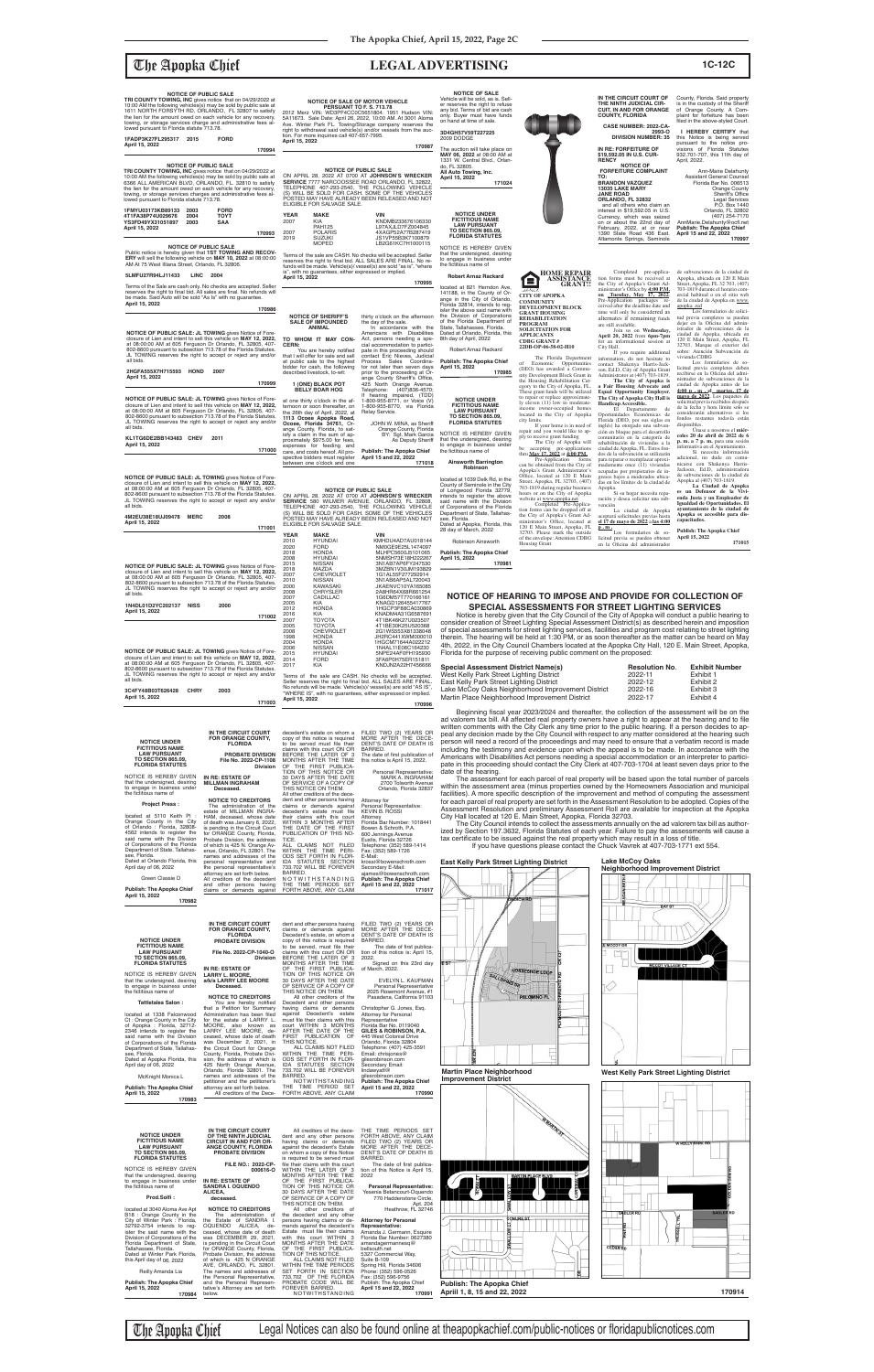## The Apopka Chief **LEGAL ADVERTISING 1C-12C**

| NOTICE OF PUBLIC SALE: JL TOWING gives Notice of Fore-<br>closure of Lien and intent to sell this vehicle on MAY 13, 2022,<br>at 08:00:00 AM at 605 Ferguson Dr Orlando, FL 32805, 407-<br>802-8600 pursuant to subsection 713.78 of the Florida Statutes.<br>JL TOWING reserves the right to accept or reject any and/or<br>all bids.<br>4T1B11HK4KU270065 TOYT<br>2019<br>April 15, 2022<br>171004<br>NOTICE OF PUBLIC SALE: JL TOWING gives Notice of Fore-<br>closure of Lien and intent to sell this vehicle on MAY 13, 2022,<br>at 08:00:00 AM at 605 Ferguson Dr Orlando, FL 32805, 407-<br>802-8600 pursuant to subsection 713.78 of the Florida Statutes.<br>JL TOWING reserves the right to accept or reject any and/or | IN THE CIRCUIT COURT<br>OF THE NINTH JUDICIAL<br><b>CIRCUIT. IN AND FOR</b><br><b>ORANGE COUNTY,</b><br><b>FLORIDA</b><br>Case No.: 22-DR-3330-O<br>Division: 31<br><b>Leonard Aston Lewis,</b><br>Petitioner,<br>and<br><b>Nadine Elaine Marshall-</b><br>Lewis,<br>Respondent.<br><b>NOTICE OF ACTION</b><br>FOR THE DISSOLUTION<br><b>OF MARRIAGE</b><br>(NO CHILD OR<br><b>FINANCIAL SUPPORT)</b><br><b>ΤΩ:</b><br><b>Nadine Elaine Marshall-</b> | ten defenses, if any, to it on<br>Leonard Aston Lewis, whose<br>address is 5281 Clarion Ham-<br>mock Dr Orlando FL 32808<br>on or before 05/19/2022, and<br>file the original with the clerk<br>of this Court at 425 North Or-<br>ange Ave Orlando, FL 32801<br>before service on Petitioner or<br>immediately thereafter. If you<br>fail to do so, a default may<br>be entered against you for<br>the relief demanded in the<br>petition.<br>The action is asking the court<br>to decide how the following<br>real or personal property<br>should be divided:<br>N/A<br>Copies of all court docu- | file Designation of Current<br>Mailing and E-Mail Address,<br>Florida Supreme Court Ap-<br>proved Family Law Form<br>12.915.) Future papers in<br>this lawsuit will be mailed or<br>e-mailed to the address(es)<br>on record at the clerk's<br>office.<br>WARNING: Rule 12.285.<br><b>Florida Family Law Rules of</b><br>Procedure, requires certain<br>automatic disclosure of<br>documents and informa-<br>tion. Failure to comply can<br>result in sanctions, includ-<br>ing dismissal or striking of<br>pleadings.<br>Dated: 03/25/2022. | IN THE CIRCUIT COURT<br>OF THE EIGHTEENTH<br><b>JUDICIAL CIRCUIT,</b><br>IN AND FOR<br><b>SEMINOLE COUNTY,</b><br><b>FLORIDA</b><br>Case No.: 2022DR000218<br><b>Division: DOMESTIC</b><br><b>RELATIONS</b><br><b>PATRICIA A LANIER</b><br>Petitioner.<br>and<br><b>EDDIE W LANIER,</b><br>Respondent.<br><b>NOTICE OF ACTION</b><br><b>FOR DISSOLUTION</b><br>OF MARRIAGE<br>(NO CHILD OR | ten defenses, if any, to it on<br>PATRICIA A LANIER, whose<br>address is P O BOX 300441<br>FERN PARK FL 32730-0441<br>on or before 5/22/2022, and<br>file the original with the clerk<br>of this Court at 301 N PARK<br>AVE SANFORD FL 32771<br>before service on Petitioner<br>or immediately thereafter. If<br>you fail to do so, a default<br>may be entered against you<br>for the relief demanded in<br>the petition.<br>The action is asking the court<br>to decide how the following<br>real or personal property<br>should be divided:<br><b>NONE</b> | rent address. (You may<br>file Designation of Current<br>Mailing and E-Mail Address.<br>Florida Supreme Court Ap-<br>proved Family Law Form<br>12.915.) Future papers in<br>this lawsuit will be mailed or<br>e-mailed to the address(es)<br>on record at the clerk's<br>office.<br><b>WARNING: Rule 12.285,</b><br><b>Florida Family Law Rules of</b><br>Procedure, requires certain<br>automatic disclosure of<br>documents and informa-<br>tion. Failure to comply can<br>result in sanctions, includ-<br>ing dismissal or striking of<br>pleadings. |
|-----------------------------------------------------------------------------------------------------------------------------------------------------------------------------------------------------------------------------------------------------------------------------------------------------------------------------------------------------------------------------------------------------------------------------------------------------------------------------------------------------------------------------------------------------------------------------------------------------------------------------------------------------------------------------------------------------------------------------------|-------------------------------------------------------------------------------------------------------------------------------------------------------------------------------------------------------------------------------------------------------------------------------------------------------------------------------------------------------------------------------------------------------------------------------------------------------|----------------------------------------------------------------------------------------------------------------------------------------------------------------------------------------------------------------------------------------------------------------------------------------------------------------------------------------------------------------------------------------------------------------------------------------------------------------------------------------------------------------------------------------------------------------------------------------------------|----------------------------------------------------------------------------------------------------------------------------------------------------------------------------------------------------------------------------------------------------------------------------------------------------------------------------------------------------------------------------------------------------------------------------------------------------------------------------------------------------------------------------------------------|--------------------------------------------------------------------------------------------------------------------------------------------------------------------------------------------------------------------------------------------------------------------------------------------------------------------------------------------------------------------------------------------|---------------------------------------------------------------------------------------------------------------------------------------------------------------------------------------------------------------------------------------------------------------------------------------------------------------------------------------------------------------------------------------------------------------------------------------------------------------------------------------------------------------------------------------------------------------|---------------------------------------------------------------------------------------------------------------------------------------------------------------------------------------------------------------------------------------------------------------------------------------------------------------------------------------------------------------------------------------------------------------------------------------------------------------------------------------------------------------------------------------------------------|
| all bids.<br>2GCEC19W7T1114497 CHEV<br>1996<br>April 15, 2022<br>171005                                                                                                                                                                                                                                                                                                                                                                                                                                                                                                                                                                                                                                                           | Lewis<br>18 Bell Way Belleve<br><b>Heights Spanish Town</b><br><b>St Cathrine</b><br>Jamaica W-I<br>YOU ARE NOTIFIED that an<br>action for dissolution of mar-<br>riage has been filed against<br>you and that you are required<br>to serve a copy of your writ-                                                                                                                                                                                      | ments in this case, includ-<br>ing orders, are available<br>at the Clerk of the Circuit<br>Court's office. You may<br>review these documents<br>upon request.<br>You must keep the Clerk<br>of the Circuit Court's of-<br>fice notified of your cur-<br>rent address. (You may                                                                                                                                                                                                                                                                                                                     | Tiffany M. Russell<br>Clerk of Court<br><b>CLERK OF THE</b><br><b>CIRCUIT COURT</b><br>By: JULIETTE CELESTIN<br>Deputy Clerk<br>CIRCUIT COURT SEAL<br><b>Publish: The Apopka Chief</b><br>April 1, 8, 15, and 22, 2022<br>170902                                                                                                                                                                                                                                                                                                             | <b>FINANCIAL SUPPORT)</b><br>TO:<br><b>EDDIE W LANIER</b><br>4764 AMOY CT<br>ORLANDO FL 32811<br>YOU ARE NOTIFIED that an<br>action for dissolution of mar-<br>riage has been filed against<br>you and that you are required<br>to serve a copy of your writ-                                                                                                                              | Copies of all court docu-<br>ments in this case, includ-<br>ing orders, are available<br>at the Clerk of the Circuit<br>Court's office. You may<br>review these documents<br>upon request.<br>You must keep the Clerk<br>of the Circuit Court's of-<br>fice notified of your cur-                                                                                                                                                                                                                                                                             | Dated: March 23, 2022.<br>CLERK OF THE<br><b>CIRCUIT COURT</b><br>By: KB<br>Deputy Clerk<br>CIRCUIT COURT SEAL<br><b>Publish: The Apopka Chief</b><br>April 1, 8, 15, and 22, 2022<br>170881                                                                                                                                                                                                                                                                                                                                                            |
| NOTICE OF PUBLIC SALE: JL TOWING gives Notice of Fore-<br>closure of Lien and intent to sell this vehicle on MAY 13, 2022,<br>at 08:00:00 AM at 605 Ferguson Dr Orlando, FL 32805, 407-<br>802-8600 pursuant to subsection 713.78 of the Florida Statutes.<br>JL TOWING reserves the right to accept or reject any and/or<br>all bids.                                                                                                                                                                                                                                                                                                                                                                                            |                                                                                                                                                                                                                                                                                                                                                                                                                                                       |                                                                                                                                                                                                                                                                                                                                                                                                                                                                                                                                                                                                    |                                                                                                                                                                                                                                                                                                                                                                                                                                                                                                                                              |                                                                                                                                                                                                                                                                                                                                                                                            |                                                                                                                                                                                                                                                                                                                                                                                                                                                                                                                                                               |                                                                                                                                                                                                                                                                                                                                                                                                                                                                                                                                                         |
| JH4CL96894C012849<br><b>ACUR</b><br>2004<br>April 15, 2022<br>171006                                                                                                                                                                                                                                                                                                                                                                                                                                                                                                                                                                                                                                                              | IN THE CIRCUIT COURT OF<br>THE NINTH JUDICIAL CIR-<br><b>CUIT IN AND FOR ORANGE</b><br><b>COUNTY, FLORIDA</b><br><b>PROBATE DIVISION</b><br>Case No.: 2022-CP-                                                                                                                                                                                                                                                                                        | All creditors of the decedent<br>and other persons having<br>claims or demands against<br>decedent's estate on whom a<br>copy of this notice is required<br>to be served must file their                                                                                                                                                                                                                                                                                                                                                                                                           | THE TIME PERIODS SET<br>FORTH ABOVE, ANY CLAIM<br>FILED TWO (2) YEARS OR<br>MORE AFTER THE DECE-<br>DENT'S DATE OF DEATH IS<br>BARRED.                                                                                                                                                                                                                                                                                                                                                                                                       | IN THE CIRCUIT COURT OF<br>THE 9th JUDICIAL CIRCUIT,<br>IN AND FOR<br><b>ORANGE COUNTY,</b><br><b>FLORIDA</b>                                                                                                                                                                                                                                                                              | your written defenses, if any,<br>to it on RUTH ESTHER MO-<br>RALES CORDOVA, whose<br>address is 6323 APPIAN WAY,<br>ORLANDO FL 32807, on or                                                                                                                                                                                                                                                                                                                                                                                                                  | Supreme Court Approved<br>Family Law Form 12.915.)<br>Future papers in this lawsuit<br>will be mailed or e-mailed to<br>the address(es) on record at                                                                                                                                                                                                                                                                                                                                                                                                    |
| NOTICE OF PUBLIC SALE: JL TOWING gives Notice of Fore-<br>closure of Lien and intent to sell this vehicle on MAY 13, 2022,<br>at 08:00:00 AM at 605 Ferguson Dr Orlando, FL 32805, 407-<br>802-8600 pursuant to subsection 713.78 of the Florida Statutes.<br>JL TOWING reserves the right to accept or reject any and/or<br>all bids.                                                                                                                                                                                                                                                                                                                                                                                            | 000120-0<br>IN RE: Estate of<br><b>CARL EDWARD NEAL,</b><br>a/k/a CARL E. NEAL,<br>a/k/a CARL NEAL,<br>Deceased.                                                                                                                                                                                                                                                                                                                                      | claims with this court ON OR<br>BEFORE THE LATER OF 3<br>MONTHS AFTER THE TIME<br>OF THE FIRST PUBLICA-<br>TION OF THIS NOTICE OR<br>30 DAYS AFTER THE DATE<br>OF SERVICE OF A COPY OF<br>THIS NOTICE ON THEM.                                                                                                                                                                                                                                                                                                                                                                                     | The date of first publication<br>of this notice is April 8, 2022.<br>Personal Representative:<br>LEE DELL NEAL<br>a/k/a LEE DELL<br><b>SHOCKLEY NEAL</b><br>106 West Wallace Street                                                                                                                                                                                                                                                                                                                                                          | Case No.: 2022-DR<br>2063<br>Division:<br><b>RUTH ESTHER MORALES</b><br><b>CORDOVA</b><br><b>Petitioner</b><br>and                                                                                                                                                                                                                                                                         | before 05/12/22, and file the<br>original with the clerk of this<br>Court at 425 North Orange<br>Ave, Orlando FL 32801, be-<br>fore service on Petitioner or<br>immediately thereafter. If you<br>fail to do so, a default may<br>be entered against you for                                                                                                                                                                                                                                                                                                  | the clerk's office.<br>WARNING: Rule 12.285<br>Florida Family Law Rules<br>of Procedure, requires cer-<br>tain automatic disclosure<br>of documents and informa-<br>tion. Failure to comply can<br>result in sanctions, includ-                                                                                                                                                                                                                                                                                                                         |
| 1N4AL2AP0CC228737 NISS<br>2012<br>April 15, 2022<br>171007                                                                                                                                                                                                                                                                                                                                                                                                                                                                                                                                                                                                                                                                        | <b>NOTICE TO CREDITORS</b><br>The administration of the<br>estate of CARL EDWARD<br>NEAL, a/k/a CARL E. NEAL,                                                                                                                                                                                                                                                                                                                                         | All other creditors of the de-<br>cedent and other persons hav-<br>ing claims or demands against<br>decedent's estate must file                                                                                                                                                                                                                                                                                                                                                                                                                                                                    | Orlando, FL 32809<br>Attorney for Personal<br>Representative:                                                                                                                                                                                                                                                                                                                                                                                                                                                                                | OLVIN O. MEJIA ERAZO,<br>Respondent.<br><b>AMENDED</b><br><b>NOTICE OF ACTION</b>                                                                                                                                                                                                                                                                                                          | the relief demanded in the<br>petition.<br>Copies of all court docu-<br>ments in this case, includ-<br>ing orders, are available                                                                                                                                                                                                                                                                                                                                                                                                                              | ing dismissal or striking of<br>pleadings.<br>Dated: 3/17/2022<br><b>Tiffany M. Russell</b>                                                                                                                                                                                                                                                                                                                                                                                                                                                             |
| <b>NOTICE OF PUBLIC SALE: JL TOWING gives Notice of Fore-</b><br>closure of Lien and intent to sell this vehicle on MAY 14, 2022.<br>at 08:00:00 AM at 605 Ferguson Dr Orlando, FL 32805, 407-<br>802-8600 pursuant to subsection 713.78 of the Florida Statutes.<br>JL TOWING reserves the right to accept or reject any and/or<br>all bids.<br>1N4AL2AP0BN409582 NISS<br>2011<br>April 15, 2022<br>171008                                                                                                                                                                                                                                                                                                                       | a/k/a CARL NEAL, de-<br>ceased, whose date of death<br>was MAY 3, 2021, is pending<br>in the Circuit Court for Orange<br>County, Florida, Probate Divi-<br>sion, the address of which is<br>425 N. Orange Avenue, Or-<br>lando, FL 32801. The names<br>and addresses of the personal<br>representative and the per-<br>sonal representative's attor-<br>ney are set forth below.                                                                      | their claims with this court<br>WITHIN 3 MONTHS AFTER<br>THE DATE OF THE FIRST<br>PUBLICATION OF THIS NO-<br>TICE.<br>ALL CLAIMS NOT FILED<br>WITHIN THE TIME PERI-<br>ODS SET FORTH IN FLOR-<br>IDA STATUTES SECTION<br>733.702 WILL BE FOREVER<br>BARRED.<br>NOTWITHSTANDING                                                                                                                                                                                                                                                                                                                     | R. SETH MANN, ESQUIRE<br>R. SETH MANN, P.A.<br>Florida Bar Number 0990434<br>38109 Pasco Avenue<br>Dade City, FL 33525<br>Telephone: (352) 567-5010<br>Facsimile: (352) 567-1877<br>E-mail Address:<br>seth@sethmannlaw.com<br><b>Publish The Apopka Chief</b><br>April 8 and 15, 2022<br>170974                                                                                                                                                                                                                                             | <b>FOR DISSOLUTION</b><br>OF MARRIAGE<br>TO:<br>OLVIN O. MEJIA ERAZO<br><b>ADDRESS UNKNOWN</b><br>YOU ARE NOTIFIED that an<br>action for DISSOLUTION OF<br>MARRIAGE has been filed<br>against you and that you are<br>required to serve a copy of                                                                                                                                          | at the Clerk of the Circuit<br>Court's office. You may re-<br>view these documents upon<br>request.<br>You must keep the Clerk of<br>the Circuit Court's office<br>notified of your current ad-<br>dress. (You may file Desig-<br>nation of Current Mailing<br>and E-Mail Address, Florida                                                                                                                                                                                                                                                                    | Clerk of Court<br>CLERK OF THE CIRCUIT<br><b>COURT</b><br>By: CYNTHIA CURRY<br><b>CIRCUIT COURT SEAI</b><br><b>Deputy Clerk</b><br><b>Publish: The Apopka Chief</b><br>March 25, April 1, 8, and<br>15, 2022<br>170836                                                                                                                                                                                                                                                                                                                                  |
| NOTICE OF PUBLIC SALE: JL TOWING gives Notice of Fore-                                                                                                                                                                                                                                                                                                                                                                                                                                                                                                                                                                                                                                                                            |                                                                                                                                                                                                                                                                                                                                                                                                                                                       | IN THE NINTH HIDICIAL dept and other persons bound                                                                                                                                                                                                                                                                                                                                                                                                                                                                                                                                                 | <b>NOTWITHOTANDING</b>                                                                                                                                                                                                                                                                                                                                                                                                                                                                                                                       |                                                                                                                                                                                                                                                                                                                                                                                            |                                                                                                                                                                                                                                                                                                                                                                                                                                                                                                                                                               |                                                                                                                                                                                                                                                                                                                                                                                                                                                                                                                                                         |

Terms of the sale are cash and no checks are accepted. Seller<br>reserves the right to final bid. All sales are final. No refunds will be made. Sale auto will be sold "as-is" with no guarant **April 15, 2022**

| closure of Lien and intent to sell this vehicle on MAY 14, 2022, | IN THE NINTH JUDICIAL                | dent and other persons having                  | NOTWITHSTANDING                  |                                                            |                                                         |                                                          |
|------------------------------------------------------------------|--------------------------------------|------------------------------------------------|----------------------------------|------------------------------------------------------------|---------------------------------------------------------|----------------------------------------------------------|
| at 08:00:00 AM at 605 Ferguson Dr Orlando, FL 32805, 407-        | <b>CIRCUIT COURT IN AND</b>          | claims or demands against                      | THE TIME PERIODS SET             | IN THE CIRCUIT COURT                                       | resentative's attorney are set                          | PUBLICATION OF<br><b>FIRST</b>                           |
| 802-8600 pursuant to subsection 713.78 of the Florida Statutes.  | <b>FOR ORANGE COUNTY.</b>            | decedent's estate on whom a                    | FORTH ABOVE, ANY CLAIM           | IN AND FOR ORANGE                                          | forth below.                                            | THIS NOTICE.                                             |
| JL TOWING reserves the right to accept or reject any and/or      | <b>FLORIDA</b>                       | copy of this notice is required                | FILED TWO (2) YEARS OR           | <b>COUNTY, FLORIDA</b>                                     | PER-<br>INTERESTED<br>ALL                               | ALL CLAIMS<br><b>DEMANDS</b>                             |
| all bids.                                                        | <b>PROBATE DIVISION</b>              | to be served must file their                   | MORE AFTER THE DECE-             | <b>PROBATE DIVISION</b>                                    | SONS ARE NOTIFIED THAT:                                 | AND OBJECTIONS NOT SO                                    |
|                                                                  |                                      | claims with this court ON OR                   | DENT'S DATE OF DEATH IS          | <b>CASE NO. 48-2022-CP-</b>                                | All known or reasonably as-                             | FILED WILL BE FOREVER                                    |
| 5NPET4ACXAH590452 HYUN<br>2010                                   | File No. 2022-CP-000271-O            | BEFORE THE LATER OF 3                          | BARRED.                          | 000673-0                                                   | certainable, including con-                             | BARRED.                                                  |
| April 15, 2022                                                   |                                      | MONTHS AFTER THE TIME                          | The date of first publication    |                                                            | tingent creditors of the dece-                          | The date of the first publica-                           |
| 171009                                                           | IN RE: ESTATE OF                     | OF THE FIRST PUBLICA-                          | of this notice is April 8, 2022  | IN RE: Estate of                                           | dent's estate on whom a copy                            | tion of this Notice is April 8,                          |
|                                                                  | <b>ROBERT EDMUND RAWA</b>            | TION OF THIS NOTICE OR                         |                                  | <b>DAWN E. ROBINSON</b>                                    | of this notice is served within                         | 2022.                                                    |
|                                                                  | Deceased.                            | 30 DAYS AFTER THE DATE                         | Personal Representative:         | a/k/a DAWN ELAINE                                          | three (3) months after the date                         |                                                          |
|                                                                  |                                      | OF SERVICE OF A COPY OF                        | Robbin Anne Riebel               | <b>ROBINSON</b>                                            | of the first publication of this                        | Personal Representative:                                 |
|                                                                  | <b>NOTICE TO CREDITORS</b>           | THIS NOTICE ON THEM.                           |                                  | deceased                                                   | notice must file their claims                           | <b>GERALD PICKETT</b>                                    |
| <b>NOTICE OF PUBLIC SALE: JL TOWING gives Notice of Fore-</b>    | The administration of the            | All other creditors of the                     | Attorney for Personal            |                                                            | with this Court WITHIN THE                              | 5200 28th Street N., Lot 510                             |
| closure of Lien and intent to sell this vehicle on MAY 14, 2022. | estate of Robert Edmund              | decedent and other persons                     | Representative:                  | <b>NOTICE TO CREDITORS</b>                                 | LATER OF THREE MONTHS                                   | St. Petersburg, FL 33714                                 |
| at 08:00:00 AM at 605 Ferguson Dr Orlando, FL 32805, 407-        | Rawa, deceased, whose date           | having claims or demands                       | Sidney H. Shams                  | THE ADMINISTRATION of                                      | AFTER THE DATE OF THE                                   |                                                          |
| 802-8600 pursuant to subsection 713.78 of the Florida Statutes.  | of death was May 17, 2021, is        | decedent's estate<br>aqainst                   | <b>Attorney for Petitioner</b>   | the estate of DAWN E. ROB-                                 | FIRST PUBLICATION OF                                    | Attorney for                                             |
| JL TOWING reserves the right to accept or reject any and/or      | pending in the Circuit Court         | must file their claims with this               | Florida Bar No. 0864153          | INSON a/k/a DAWN ELAINE                                    | THIS NOTICE OR THIRTY                                   | Personal Representative:                                 |
| all bids.                                                        | for Orange County, Florida,          | court WITHIN 3 MONTHS                          | sid.shams@                       | ROBINSON.<br>deceased.                                     | DAYS AFTER THE DATE OF                                  | GEORGE C. KELLEY, ESQ.                                   |
|                                                                  | Probate Division, the address        | AFTER THE DATE OF THE                          | shamslawfirm.com                 | 48-2022-CP-<br>File Number                                 | SERVICE OF A COPY OF                                    | Florida Bar No. 098523                                   |
| 2001<br>JT2BF22K010333424<br><b>TOYT</b>                         | of which is 425 N. Orange Av-        | FIRST PUBLICATION OF                           | 529 Versailles Drive.            | 000673-O is pending in the                                 | THIS NOTICE ON THEM.                                    | P.O. Box 1132                                            |
| April 15, 2022                                                   | enue Orlando, Florida, 32801.        | THIS NOTICE.                                   | Suite 205                        | Circuit Court for Orange                                   | All other creditors of the de-                          | Apopka, Florida 32704-1132                               |
| 171010                                                           | The names and addresses of           | ALL CLAIMS NOT FILED                           | Maitland, FL 32751               | County, Florida, Probate Divi-                             | cedent and persons having                               | Telephone: 407 886 2130                                  |
|                                                                  | the personal representative          | WITHIN THE TIME PERI-                          | Telephone: (407) 671-3131        | sion, the address of which is                              | claims or demands against<br>the decedent's estate must | Email:                                                   |
|                                                                  | and the personal representa-         | ODS SET FORTH IN FLOR-<br>IDA STATUTES SECTION |                                  | 425 N. Orange Avenue, Suite<br>355. Orlando, FL 32801. The | file their claims with this court                       | attorney@gckelleylaw.com                                 |
|                                                                  | tive's attorney are set forth        | 733.702 WILL BE FOREVER                        | <b>Publish: The Apopka Chief</b> | name of the personal repre-                                | WITHIN THREE MONTHS                                     | <b>Publish: The Apopka Chief</b><br>April 8 and 15, 2022 |
|                                                                  | below.<br>All creditors of the dece- | BARRED.                                        | April 8 and 15, 2022<br>170960   | sentative and personal rep-                                | AFTER THE DATE OF THE                                   | 170964                                                   |
| <b>NOTICE OF PUBLIC SALE: JL TOWING gives Notice of Fore-</b>    |                                      |                                                |                                  |                                                            |                                                         |                                                          |
| closure of Lien and intent to sell this vehicle on MAY 14, 2022. |                                      |                                                |                                  |                                                            |                                                         |                                                          |
| at 08:00:00 AM at 605 Ferguson Dr Orlando, FL 32805, 407-        |                                      |                                                |                                  |                                                            |                                                         |                                                          |
| 802-8600 pursuant to subsection 713.78 of the Florida Statutes.  |                                      |                                                |                                  |                                                            |                                                         |                                                          |
| JL TOWING reserves the right to accept or reject any and/or      |                                      |                                                |                                  |                                                            |                                                         |                                                          |
| all bids.                                                        |                                      |                                                |                                  |                                                            |                                                         |                                                          |

| 2C3KA53G36H127264<br>April 15, 2022 | CHRY | 2006 |        |
|-------------------------------------|------|------|--------|
|                                     |      |      | 171011 |

**19UUA66225A063789 ACUR 2005 April 15, 2022**

NOTICE OF PUBLIC SALE<br>Public notice is hereby given that ACE TRANSPORTATION<br>SYSTEMS LLC, d/b/a ACE WRECKER, will hold a public sale at<br>ACE TRANSPORTATION SYSTEMS LLC, d/b/a ACE WRECK-<br>ER, 5601 South Orange Blossom Trail, O

| 1996 | Honda      | 1HGCD5668TA092615                             |
|------|------------|-----------------------------------------------|
| 2001 | Suzuki     | JS2GB41W815203280                             |
| 2003 | Dodge      | 1B3ES56C93D140027                             |
| 2005 | Ford       | 1FTYR10U25PA30830                             |
| 2005 | Ford       | 1FAFP38Z05W109742                             |
| 2008 | Ford       | 3FAHP07ZX8R257011                             |
| 2011 | Chevrolet  | 1G1ZB5E19BF282678                             |
| 2013 | <b>BMW</b> | WBA3C1G50DNN93313                             |
| 1993 | <b>ZZN</b> | ZZN44400C393                                  |
|      |            | INV#508173 FULTON MARINE 20'XXXXXXXXXXXXXXXXX |

**TO: LEONARD MILLER 8421 S. ORANGE BLOS-SOM TRAIL, #301 ORLANDO, FL 32809**

and all others who claim an interest in \$5,003.00 in U.S. Currency, which was seized on or about the 16th day of February, 2022, at or near 8421 S. Orange Blossom Trail, #301,

**170963**

IN THE CIRCUIT COURT<br>OF THE NIVIT JUDICIAL<br>CIRCUIT, IN AND FOR<br>ORANGE COUNTY,<br>CASE NUMBER: 2022-CA-<br>DIVISION NUMBER: 37<br>DIVISION NUMBER: 37<br>IN RE: FORFEITURE OF<br>S5,003.00 IN U.S. CUR-<br>RENCY<br>NOTICE OF

**FIENCY<br>FORFEITURE COMPLAINT<br>TO:** 

| 171011                                                                                                                                                                                                                                                                                                                    | IN AND FOR ORANGE<br><b>COUNTY, FLORIDA</b><br><b>CASE NO.: 04-CC-9504</b>                               |
|---------------------------------------------------------------------------------------------------------------------------------------------------------------------------------------------------------------------------------------------------------------------------------------------------------------------------|----------------------------------------------------------------------------------------------------------|
| NOTICE OF PUBLIC SALE: JL TOWING gives Notice of Fore-<br>closure of Lien and intent to sell this vehicle on MAY 14, 2022,<br>at 08:00:00 AM at 605 Ferguson Dr Orlando, FL 32805, 407-<br>802-8600 pursuant to subsection 713.78 of the Florida Statutes.<br>JL TOWING reserves the right to accept or reject any and/or | <b>CREDIGY RECEIVABLES.</b><br>INC.<br><b>PLAINTIFF.</b><br>VS.<br><b>SUSAN GILMOUR.</b><br>DEFENDANT(S) |
| all bids.                                                                                                                                                                                                                                                                                                                 | <b>NOTICE OF</b>                                                                                         |

|                    | <b>NOTICE OF</b>                | FOR BILL OF SALE.                  | prior to the proceeding at Or-   | Blandon.                       | so, a default may be entered   | tain automatic disclosure    |
|--------------------|---------------------------------|------------------------------------|----------------------------------|--------------------------------|--------------------------------|------------------------------|
|                    | <b>SHERIFF'S SALE</b>           | as the property of the above       | ange County Sheriff's Office,    | Respondent,                    | against you for the relief de- | of documents and informa-    |
|                    | NOTICE IS HEREBY GIV-           | named defendant. SUSAN             | 425 North Orange Avenue,         |                                | manded in the petition.        | tion. Failure to comply can  |
|                    | EN, that I, John W. Mina, as    | M. GILMOUR, and that on            | suite 240, Orlando, FL 32801.    | <b>NOTICE OF ACTION</b>        | The action is asking the court | result in sanctions, includ- |
| 171012             | Sheriff of Orange County,       | the 11th day of May, 2022,         | Telephone: (407)836-4570:        | <b>FOR DISSOLUTION</b>         | to decide how the follow-      | ing dismissal or striking of |
|                    | Florida, under and by virtue    | beginning at ten thirty o'clock    | If hearing impaired, (TDD)       | <b>OF MARRIAGE</b>             | ing real or personal property  | pleadings.                   |
|                    | of a Judament and Writ of Ex-   | in the forenoon or soon there-     | 1-800-955-8771, or Voice (V)     | (NO CHILD OR                   | should be divided:             |                              |
|                    | ecution, therein issued out of  | after on said day at ACE           | 1-800-955-8770, via Florida      | <b>FINANCIAL SUPPORT)</b>      | None                           | Dated: MARCH 31, 2022        |
|                    | the above entitled court in the | WRECKER. 5601 SOUTH                | Relay Service.                   |                                | Copies of all court docu-      | Tiffany M. Russell           |
|                    | above styled cause, dated the   | <b>ORANGE BLOSSOM TRAIL,</b>       |                                  | TO:                            | ments in this case, includ-    | Clerk of Court               |
| NSPORTATION        | 13th day of November, 2019,     | in Orlando, Orange County,         | JOHN W. MINA.                    | Juan Carlos Gallego            | ing orders, are available      | <b>CLERK OF THE</b>          |
| l a public sale at | and have levied upon the fol-   | Florida. I will offer for sale and | <b>AS SHERIFF</b>                | <b>Blandon</b>                 | at the Clerk of the Circuit    | <b>CIRCUIT COURT</b>         |
| ACE WRECK-         | lowing described property       | sell to the highest bidder at      | Orange County, Florida           | 7738 Jaffa Ct                  | Court's office. You may re-    | By: ELISA ASKA               |
| FL 32839. Pur-     | located, and being in Orange    | hand for cash on demand the        | <b>BY: SGT MARK GARCIA</b>       | Orlando FL 32835               | view these documents upon      | CIRCUIT COURT SEAL           |
| es will be sold to | County, Florida, to-wit:        | above described property of        | As Deputy Sheriff                |                                | reauest.                       | Deputy Clerk                 |
|                    | 2017 NISSAN SENTRA.             | said defendant, to satisfy said    |                                  | YOU ARE NOTIFIED that an       | You must keep the Clerk of     |                              |
|                    | $VIN#$ :                        | Judament and Writ of Execu-        | <b>Publish: The Apopka Chief</b> | action for dissolution of mar- | the Circuit Court's office     | Publish: The Apopka Chief    |
| TA092615           | 3N1AB7AP3HL711356.              | tion. Prospective bidders may      | April 8, 15, 22, and 29, 2022    | riage has been filed against   | notified of your current ad-   | April 8, 15, 22 and 29, 2022 |
| 15203280           | <b>VEHICLE MAY BE SEEN</b>      | register the day of the sale       | 170973                           | you and that you are required  | dress. (You may file Desig-    | 170980                       |
| D140027            |                                 |                                    |                                  |                                |                                |                              |
| PA30830            |                                 |                                    |                                  |                                |                                |                              |
| 111100710          |                                 |                                    |                                  |                                |                                |                              |

|                                   |                                 |                                  |                                  | IN AND FOR ORANGE               | THE DAY OF THE SALE                | between the hours 10:00 a.m.   |
|-----------------------------------|---------------------------------|----------------------------------|----------------------------------|---------------------------------|------------------------------------|--------------------------------|
| no checks are accepted. Seller    |                                 |                                  |                                  | <b>COUNTY, FLORIDA</b>          | BETWEEN THE HOURS                  | to 10:30 a.m. at Ace Wrecker.  |
| sales are final. No refunds will  |                                 |                                  |                                  |                                 | 10:00 A.M. TO 10:30 A.M.           | 5601 South Orange Blossom      |
| as-is" with no quarantee.         | IN THE CIRCUIT COURT            | claims or demands against        | THE TIME PERIODS SET             | CASE NO.: 08-CC-16992           | AT ACE WRECKER, 5601               | Trail, Orlando, Florida 32809. |
|                                   | FOR ORANGE COUNTY,              | decedent's estate on whom a      | FORTH ABOVE, ANY CLAIM           |                                 | SOUTH ORANGE BLOS-                 | In accordance with the         |
| 171016                            | <b>FLORIDA</b>                  | copy of this notice is required  | FILED TWO (2) YEARS OR           | <b>CYPRESS RECOVERY</b>         | SOM TRAIL, ORLANDO,                | Americans with Disabilities    |
|                                   | <b>PROBATE DIVISION</b>         | to be served must file their     | MORE AFTER THE DECE-             | <b>CORPORATION.</b>             | FLORIDA 32809. SOLD                | Act, persons needing a spe-    |
|                                   |                                 | claims with this court ON OR     | DENT'S DATE OF DEATH IS          | <b>PLAINTIFF,</b>               | AS IS AND WITH NO                  | cial accommodation to partici- |
|                                   | File No. 2022-CP-657            | BEFORE THE LATER OF 3            | BARRED.                          | VS.                             | <b>WARRANTY, SOLD SUB-</b>         | pate in this proceeding should |
| Orange County, Florida. Said      |                                 | MONTHS AFTER THE TIME            | The date of first publication of | <b>DENISE HAMERSHOCK</b>        | JECT TO ALL TAXES                  | contact Eric Nieves, Judicial  |
| property is in the custody of     | IN RE: ESTATE OF                | OF THE FIRST PUBLICA-            | this notice is April 8, 2022.    | a/k/a DENISE M. HAMER-          | AND LIENS OF RECORD.               | Process Sales Coordinator.     |
| the Sheriff of Orange County.     | <b>DEAN DOUGLAS FAIR-</b>       | TION OF THIS NOTICE OR           |                                  | SHOCK.                          | PURCHASER TO PAY                   | not later than seven days      |
| A Complaint for forfeiture has    | <b>WEATHER,</b>                 | 30 DAYS AFTER THE DATE           | Anna Marie Fairweather.          | DEFENDANT(S)                    | FOR BILL OF SALE.                  | prior to the proceeding at Or- |
| been filed in the above-styled    | Deceased.                       | OF SERVICE OF A COPY OF          | Personal Representative          |                                 | as the property of the above       | ange County Sheriff's Office,  |
| Court.                            |                                 | THIS NOTICE ON THEM.             |                                  | <b>NOTICE OF</b>                | named defendant, DENISE            | 425 North Orange Avenue,       |
| I HEREBY CERTIFY that             | <b>NOTICE TO CREDITORS</b>      | All other creditors of the dece- | <b>FAMILY FIRST FIRM</b>         | <b>SHERIFF'S SALE</b>           | HAMERSHOCK a/k/a DE-               | suite 240, Orlando, FL 32801.  |
| this Notice is being served pur-  | The administration of the es-   | dent and other persons having    | <b>Counsel for Personal</b>      | NOTICE IS HEREBY GIV-           | NISE M. HAMERSHOCK, and            | (407)836-4570;<br>Telephone:   |
| suant to the notice provisions of | tate of Dean Fairweather, de-   | claims or demands against        | Representative                   | EN, that I, John W. Mina, as    | that on the 12th day of May,       | If hearing impaired, (TDD)     |
| Florida Statutes 932.701-707.     | ceased, whose date of death     | decedent's estate must file      | Beth K. Roland                   | Sheriff of Orange County,       | 2022, beginning at ten thirty      | 1-800-955-8771, or Voice (V)   |
| this 4th day of April, 2022.      | was April 27, 2020, is pending  | their claims with this court     | Florida Bar Number: 103674       | Florida, under and by virtue    | o'clock in the forenoon or soon    | 1-800-955-8770, via Florida    |
| Eric D. Dunlap                    | in the Circuit Court for Orange | WITHIN 3 MONTHS AFTER            | 1901 W. Colonial Drive           | of a Judgment and Writ of Ex-   | there-after on said day at ACE     | Relay Service.                 |
| Florida Bar No. 897477            | County, Florida, Probate Divi-  | THE DATE OF THE FIRST            | Orlando, Florida 32804           | ecution, therein issued out of  | WRECKER. 5601 SOUTH                |                                |
| Assistant General Counsel         | sion, the address of which is   | PUBLICATION OF THIS NO-          | Telephone: (407) 574-8125        | the above entitled court in the | <b>ORANGE BLOSSOM TRAIL.</b>       | JOHN W. MINA.                  |
| <b>Orange County</b>              | 425 N Orange Ave, Orlando,      | TICE.                            | Fax: (407) 476-1101              | above styled cause, dated the   | in Orlando, Orange County,         | AS SHERIFF                     |
| Sheriff's Office                  | FL 32801. The names and ad-     | ALL CLAIMS NOT FILED             | E-Mail:                          | 26th day of August, 2021, and   | Florida. I will offer for sale and | Orange County, Florida         |
| <b>Legal Services</b>             | dresses of the personal rep-    | WITHIN THE TIME PERI-            | beth@familyfirstfirm.com         | have levied upon the following  | sell to the highest bidder at      | <b>BY: SGT MARK GARCIA</b>     |
| P.O. Box 1440                     | resentative and the personal    | ODS SET FORTH IN FLOR-           | Secondary E-Mail:                | described property located,     | hand for cash on demand the        | As Deputy Sheriff              |
| Orlando, FL 32802                 | representative's attorney are   | IDA STATUTES SECTION             | probate@familyfirstfirm.com      | and being in Orange County,     | above described property of        |                                |
| (407) 254-7170                    | set forth below.                | 733.702 WILL BE FOREVER          | <b>Publish: The Apopka Chief</b> | Florida, to-wit:                | said defendant, to satisfy said    | Publish: The Apopka Chief      |
| Eric.Dunlap@ocfl.net              | All creditors of the decedent   | BARRED.                          | April 8 and 15, 2022             | 2015 JEEP COMPASS VIN:          | Judgment and Writ of Execu-        | April 8, 15, 22, and 29, 2022  |
| Publish: The Apopka Chief         | and other persons having        | NOTWITHSTANDING                  | 170936                           | 1C4NJCBA0FD273290.              | tion. Prospective bidders may      | 170975                         |
| April 8 and 15, 2022              |                                 |                                  |                                  |                                 |                                    |                                |

|                                   |                                 | IN THE CIRCUIT COURT             | and addresses of those to     | TIME<br>PERIOD.<br>CABLE         |                                 |                                  |                                  |
|-----------------------------------|---------------------------------|----------------------------------|-------------------------------|----------------------------------|---------------------------------|----------------------------------|----------------------------------|
| <b>NOTICE OF PUBLIC SALE</b>      | sold is described as "general   | <b>FOR ORANGE COUNTY.</b>        | whom it has been assigned by  | ANY CLAIM FILED TWO (2)          |                                 |                                  |                                  |
| Notice is hereby given that       | household items" unless oth-    | <b>FLORIDA</b>                   | such order are:               | YEARS OR MORE AFTER              |                                 |                                  |                                  |
| NorthWest Orlando Stor-           | erwise noted. Unit # - Name     | <b>PROBATE DIVISION</b>          | Name<br>Address               | THE DECEDENT'S DATE OF           |                                 |                                  |                                  |
| age at 5330 North Pine Hills      | - Description:                  | File No. 2021-CP-003616-O        | Leonard Miles Hurst, Jr.      | DEATH IS BARRED.                 | IN THE CIRCUIT COURT            | set forth below.                 | BARRED.                          |
| Rd Orlando, Florida 32808         | D061                            | <b>Division</b>                  | 3035 Windchine                |                                  | OF THE 9TH JUDICIAL CIR-        | All creditors of the dece-       | NOTWITHSTANDING                  |
| will sell the contents of the     | <b>Antoine Jerome</b>           | IN RE: ESTATE OF                 | Circle North                  | The date of first publication of | <b>CUIT. IN AND FOR ORANGE</b>  | dent and other persons having    | THE TIME PERIODS SET             |
| storage units listed below at     | Household                       | <b>TOMMIE ANN HURST</b>          | Apopka, FL 32703              | this Notice is April 8, 2022.    | <b>COUNTY, FLORIDA.</b>         | claims or demands against        | FORTH ABOVE, ANY CLAIM           |
| a public auction to satisfy a     | C057                            | Deceased.                        | Jeffrey E. Hurst              |                                  | <b>PROBATE DIVISION</b>         | decedent's estate on whom a      | FILED TWO (2) YEARS OR           |
| lien placed on the contents       | <b>Darrell Williams</b>         |                                  | 1014 Caligula Ave. SE         | Person Giving Notice:            |                                 | copy of this notice is required  | MORE AFTER THE DECE-             |
| (pursuant to Chapter 83 of        | Household Items                 | <b>NOTICE TO CREDITORS</b>       | Palm Bay, FL 32909            | Leonard Miles Hurst, Jr.         | CASE NO. 2022-CP-672-           | to be served must file their     | DENT'S DATE OF DEATH IS          |
| the Florida Statutes). The        | C032                            | (Summary Administration)         | <b>Thomas A. Hurst</b>        | 3035 Windchime Circle North      | A001OX                          | claims with this court ON OR     | BARRED.                          |
| sale will take place at the       | Kerri Ann Scharschmidt          | TO ALL PERSONS HAV-              | 38 Jett Loop                  | Apopka, Florida 32703            |                                 | BEFORE THE LATER OF 3            | The date of first publication    |
| website StorageTreasures.         | Household                       | ING CLAIMS OR DEMANDS            | Apopka, FL 32712              |                                  | IN RE: ESTATE OF                | MONTHS AFTER THE TIME            | of this Notice is April 8, 2022. |
| com on <b>APRIL 26, 2022</b> , at | E028                            | AGAINST THE ABOVE ES-            | ALL INTERESTED PER-           | <b>Attorney for Person</b>       | <b>JAMES FREDERICK</b>          | OF THE FIRST PUBLICA-            |                                  |
| 9:00 am. The sale will be con-    | <b>Antoine Jerome</b>           | TATE:                            | SONS ARE NOTIFIED THAT:       | <b>Giving Notice</b>             | <b>FORREST.</b>                 | TION OF THIS NOTICE OF           | Personal Representative:         |
| ducted under the direction of     | Antoine K. Jerome               | You are hereby notified          | All creditors of the estate   | William J. McLeod                | Deceased.                       | 30 DAYS AFTER THE DATE           | <b>Melanie Forrest</b>           |
| Christopher Rosa (AU4167)         | Windows                         | that an Order of Summary Ad-     | of the decedent and persons   | Attorney                         |                                 | OF SERVICE OF A COPY OF          | 480 Landing Boulevard            |
| and StorageTreasures.com          | <b>B113</b>                     | ministration has been entered    | having claims or demands      | Florida Bar Number: 322024       | <b>NOTICE TO CREDITORS</b>      | THIS NOTICE ON THEM              | Inverness, Florida 34450         |
| on behalf of the facility's man-  | Ketia Frasilus                  | in the estate of Tommie Ann      | against the estate of the de- | MCLEOD MCLEOD &                  | The administration of the       | All other creditors of the       |                                  |
| agement. Units may be avail-      | Misc                            | Hurst, deceased, File Num-       | cedent other than those for   | <b>MCLEOD PA</b>                 | estate of JAMES FREDER-         | decedent and other persons       | <b>Attorney for Personal</b>     |
| able for viewing prior to the     | <b>B009</b>                     | ber 2021-CP-003616-O, by         | whom provision for full pay-  | 48 East Main Street (32703)      | ICK FORREST, deceased,          | having claims or demands         | Representative:                  |
| sale on StorageTreasures.         | Earl Taylor                     | the Circuit Court for Orange     | ment was made in the Order    | Post Office Drawer 950           | whose date of death was No-     | decedent's estate<br>against     | Megan T. Fitzpatrick             |
| com. Contents will be sold for    | Earl Dale Taylor Jr.,           | County, Florida, Probate Di-     | of Summary Administration     | Apopka, Florida 32704-0950       | vember 11, 2021, is pending     | must file their claims with this | Florida Bar No. 84987            |
| cash only to the highest bid-     | Vin WDDGF54XX9R083050           | vision, the address of which     | must file their claims with   | Telephone: (407) 886-3300        | in the Circuit Court for Orange | court WITHIN 3 MONTHS            | Fitzpatrick & Fitzpatrick, P.A.  |
| der. A 10% buyer's premium        | 2009 MERCEDES C CLASS           | is Clerk's Office / Probate.     | this court WITHIN THE TIME    | Fax: (407) 886-0087              | County. Florida. Probate Divi-  | AFTER THE DATE OF THE            | 213 North Apopka Avenue          |
| will be charged as well as a      | <b>BLACK</b>                    | Orange County Courthouse         | PERIODS SET FORTH IN          | E-Mail:                          | sion, the address of which is   | FIRST PUBLICATION OF             | Inverness, Florida               |
| \$150 cleaning deposit per        | <b>C030</b>                     | - #355, P. O. Box 4994, Or-      | FLORIDA STATUTES SEC-         | wim@mcleodlawfirm.com            | 425 North Orange Avenue,        | THIS NOTICE.                     | 34450-4239                       |
| unit. All sales are final. Seller | <b>Richard Watkins</b>          | lando. FL 32802-4994: that       | TION 733.702. ALL CLAIMS      | Secondary E-Mail:                | Room 340. Orlando, Florida      | ALL CLAIMS NOT FILED             | 352-726-1821                     |
| reserves the right to withdraw    | Household Goods.                | the decedent's date of death     | AND DEMANDS NOT SO            | sallen@mcleodlawfirm.com         | 32801. The names and ad-        | WITHIN THE TIME PERI-            |                                  |
| the property at any time be-      | <b>Publish The Apopka Chief</b> | was September 22, 2021; that     | FILED WILL BE FOREVER         | <b>Publish: The Apopka Chief</b> | dresses of the personal rep-    | ODS SET FORTH IN FLOR-           | <b>Publish: The Apopka Chief</b> |
| fore the sale or to refuse        | April 8 and 15, 2022            | the total value of the estate is | BARRED. NOTWITHSTAND-         | April 8 and 15, 2022             | resentative and the personal    | IDA STATUTES SECTION             | April 8 and 15, 2022             |
| any bids. The property to be      | 170935                          | \$ Exempt and that the names     | ING ANY OTHER APPLI-          | 170961                           | representative's attorney are   | 733.702 WILL BE FOREVER          | 170972                           |

**IN THE COUNTY COURT**

THE DAY OF THE SALE<br>BETWEEN THE HOURS<br>10:00 A.M. TO 10:30 A.M.<br>10:00 A.M. TO 10:30 A.M.<br>SOUTH ORANGE BLOS-<br>SOM TRAIL, ORLANDO,<br>FLORIDA 32809. SOLD<br>AVARRANTY. SOLD SUB-<br>JECT TO ALL TAXES<br>AND LIENS OF RECORD.<br>PURCHASER TO PA to 10:30 a.m. at Ace Wrecker,<br>5601 South Orange Blossom<br>Trail, Orlando, Florida 32809. In accordance with the<br>Americans with Disabilities<br>Act, persons needing a special accommodation to partici-<br>pate in this proceeding should<br>contact Eric Nieves, Judicial<br>Process Sales Coordinator,<br>not later than seven days<br>

between the hours 10:00 a.m. **IN THE CIRCUIT COURT OF THE NINTH JUDICIAL CIR-<br>CUIT, IN AND FOR ORANGE<br>COUNTY, FLORIDA<br>Case No.: 22 DR 3564-O<br>Division: 47 Carmen Francisco, Petitioner, and Juan Carlos Gallego Blandon, Respondent, NOTICE OF ACTION** 

**IN THE COUNTY COURT**

to serve a copy of your writ-<br>ten defenses, if any, to it on<br>Carmen Francisco whose<br>address is 7738 Jaffa Ct Or-<br>lando, FL 32835 on or before<br>05/26/2022, and file the original with the clerk of this Court<br>at 425 N. Orange nation of Current Mailing<br>and E-Mail Address, Florida<br>Supreme Court Approved<br>Family Law Form 12.915.)<br>Future papers in this lawsuit<br>will be mailed or e-mailed to<br>the address(es) on record at<br>the clerk's office.<br>WARNING: Ru

VEHICLE MAY BE SEEN register the day of the sale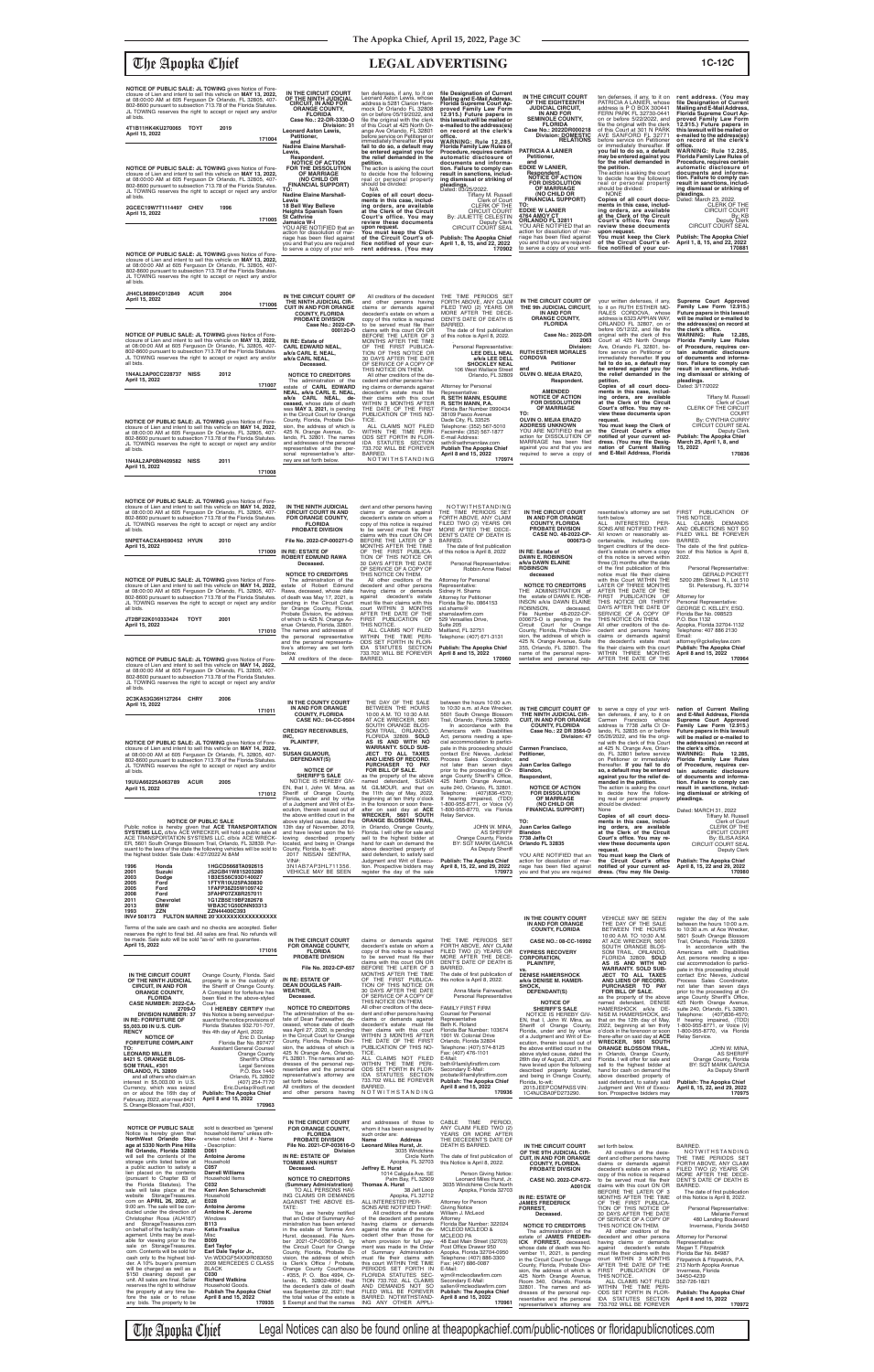### **NOTICE OF SALE**

 The Trustee named below on behalf of MARRIOTT OWNERSHIP RESORTS, INC. gives this Notice of Sale to the following Obligors and Junior Interestholders at their respective Notice Addresses (see Exhibits "A" through "N10" ("Exhibits") for list of Obligors, Junior Interestholders and their respective Notice Addresses).

 A Trustee duly appointed under Florida law will sell the timeshare interest situated in Orange County, Florida and described in the section entitled "LEGAL DESCRIPTION OF TIMESHARE INTEREST" at a public sale to the highest and best bidder for cash start-ing at the hour of 11:00 a.m. (Eastern Time) on Thursday, May 12, 2022 at 200 South Orange Avenue, Ste. 2600, Orlando, Florida 32801. LEGAL DESCRIPTION OF TIMESHARE INTEREST: (See Exhibits for number of Interests) Interests (numbered for administrative purposes: (see Exhibits for the Interest Numbers)) in the MVC Trust ("Trust") evidenced for administrative, assessment and ownership purposes by (see Exhibits<br>for number of Points) for number of Points) Points (250 Points for each Interest), which Trust was created pursuant to and further described in that certain MVC Trust Agreement dated March 11, 2010,<br>executed by and among<br>First American Trust, FSB, a<br>federal savings bank, solely as trustee of Land Trust No. 1082-0300- 00 (a.k.a. MVC Trust), Marriott Ownership Resorts, Inc., a Delaware corporation, and MVC Trust Owners Association, Inc., a Florida corporation not-forprofit, as such agreement may be amended and supplemented from time to time ("Trust Agreement"), a memorandum of which is recorded in Official<br>Records Book 10015, Page 4176, Public Records of Orange County, Florida ("Trust Memorandum"). The Interests shall have a Use Year Commencement Date of (see Exhibits for the Use Year Commencement Date) (subject to Section 3.5 of the Trust Agreement). The Mortgage is recorded in the Offi cial Records of

AMOUNT OF PAYMENT In addition to (see Exhibits for total amount secured by Mortgage lien) PLUS the actual costs incurred in<br>connection with the Default connection with the Default as stated in the previous section entitled "AMOUNTS SECURED BY MORTGAGE LIEN," payment must include interest at the per diem amount of (see Exhibits for the per diem interest amount) per day beginning (see Exhibits for date) through the date that payment is received. The amount of costs incurred in connection with the Default can be obtained by calling 407-244-5198. TRUSTEE'S CONTACT INFORMATION:

Orange County, Florida at Book (see Exhibits for Book number), Page (see Exhibits for Page number). The respective Obligor (See Exhibits for the names of the Obligors) (individually, the "Obligor") is in default under the terms of the Note dated (see Exhibits for the Note date) and Mortgage dated (see Exhibits for the Mortgage date) by failing to tender payment required therein (the "Default"). AMOUNTS SECURED BY MORTGAGE LIEN:

is personally known to me,<br>and by Erica Lopez Polanco, a witness who is personally known to me. (SEAL) Tina McDonald NOTARY PUBLIC MY COMMISSION EXPIRES

 As of (see Exhibits for date), there is presently due and owing to MARRIOTT OWNERSHIP RESORTS, INC. by the respective Obligor (see Exhibits for total amount secured by Mortgage lien) PLUS the actual costs incurred in connection with the Default, which is comprised of the following amounts: (a) Principal sum of: (see Exhibits for principal sum), PLUS (b) Interest on the principal sum at the rate of (see Exhibits for interest rate) per annum which calculates to a per diem amount of (see Exhibits for the per diem interest amount) from (see Exhibits for date) through and includ-ing (see Exhibits for date), in the amount of: (see Exhibits for total amount of interest), PLUS (c) Late fees of: (see Exhibits for amount of late fees), PLUS (d) Trustee's fees: \$250.00, PLUS (e) Actual costs incurred in

connection with the Default: amount will vary.

The Obligor has the right<br>to cure the default by paying<br>via <u>cash, certified funds,</u> or<br><u>wire transfer</u> to the Trustee all amounts secured by the lien at any time before the Trustee issues the Certificate of Sale. A junior interestholder has the right to redeem the junior interestholder's interest in the same manner at any time before the Trustee issues the Certificate of Sale

EDWARD M. FITZGERALD, Trustee, Holland & Knight LLP, 200 South Orange Avenue, Ste. 2600, Orlando, Florida 32801, United States of America., OrlandoForeclosure@ hklaw.com. DATED this 7th day of April, 2022. EDWARD M. FITZGERALD, Trustee **Witness** Hannah Budd Printed Name of Witness Hannah Budd Witness Erica Lopez Polanco Printed Name of Witness Erica Lopez Polanco **STATE OF FLORIDA COUNTY OF ORANGE** The foregoing instrument was acknowledged before me by means of physical presence this 7th day of April, 2022 by EDWARD M. FITZGERALD, as Trustee who is personally known to me, and subscribed by Hannah Budd, a witness who

### **EXHIBIT "A" Obligor(s) and Notice Address:** ROBERT E. WATSON, 420 SHORE ROAD APT 4N, LONG BEACH, NY 11561 and DEBORAH COLES, 385 LIDO BLVD, LIDO BEACH, NY 11561-5001 / **Junior Interestholder(s) and Notice**

**Address:** Marriott Resorts Hospitality Corporation, a South Carolina corporation, as Managing Agent on behalf<br>of the MVC Trust Owners of the MVC Trust Owners Association, Inc., a Florida corporation, 6649 Westwood Blvd. Orlando, FL 32821/ **Number of Interests:** 12/ **Interest Numbers:** S12825 & S12826 & S12827 & S12828 & S12829 & S12830 & S12831 & S12832 & S12833 & S12834 & S12835 & S12836 /**Points:** 3000 / **Use Year Commencement Date:** January 1, 2018 / **Offi cial Re-cords Document Number:** 20170565147/ **Obligor(s):** ROBERT E. WATSON and DEBORAH COLES/**Note Date:** September 22, 2017/ **Mortgage Date:** September 22, 2017/ **"As of" Date:** June 7, 2021 /**Total Amount Secured by Mortgage Lien:** \$34,651.24/ **Principal Sum:** \$27,801.19 /**Interest Rate:** 13.21% / **Per Diem Interest:** \$10.2015/ **"From" Date:** October 22, 2019/ **"To" Date:** June 7, 2021/ Total Amount of Interest: \$ 6,059.69/ **Late Fees:** \$540.36/**Total Amount Secured by Mortgage Lien:** \$34,651.24/ **Per Diem Interest:** \$ 10.2015//**"Begin-ning" Date:** June 8, 2021 /(126435.4866)// **EXHIBIT "B" Obligor(s) and Notice Ad-<br><b>dress:** TAMMY MOCZYGEM-<br>BA, 5606 CARSON STREET,<br>TORRANCE, CA 90503 and MIKE MOCZYGEMBA, 5606 CARSON STREET, TOR-RANCE, CA 905031 / **Junior Interestholder(s) and Notice Address:** Marriott Resorts Hospitality Corporation, a South Carolina corporation,

as Managing Agent on behalf<br>of the MVC Trust Owners<br>Association, Inc., a Florida<br>corporation, 6649 Westwood Blvd. Orlando, FL 32821/ **Number of Interests:** 17/ **Interest Numbers:** F46925 & F46926 & F46927 & F70621 & F70622 & F70623 & F70624 & F70625 & F70626 & F70627 & F70628 & F70908 & F70909 & F70910 & F70911 & F70912 & F70913 /**Points:** 4250 / **Use Year Commencement Date:<br>January 1, 2019 / <mark>Official Re-</mark> cords Document Number:** 20180140768/ **Obligor(s):** TAMMY MOCZYGEMBA and MIKE MOCZYGEMBA/**Note Date:** February 15, 2018/ **Mortgage Date:** February 15, 2018/ **"As of" Date:** June 7, 2021 /**Total Amount Secured by Mortgage Lien:** \$51,346.75/ **Principal Sum:** \$41,092.39 /**Interest Rate:** 12.99% / **Per Diem Interest:** \$14.8275/ **"From" Date:** Sep-tember 15, 2019/ **"To" Date:** June 7, 2021/ Total Amount of Interest: \$ 9,356.16/ **Late Fees:** \$648.20/**Total Amount Secured by Mortgage Lien:** \$51,346.75/ **Per Diem Interest:** \$14.8275//**"Begin**as Managing Agent on behalf of the MVC Trust Owners Association, Inc., a Florida corporation, 6649 Westwood Blvd. Orlando, FL 32821/ **Number of Interests:** 4/ **Interest Numbers:** K23027 & K23028 & K23029 & K23030 /**Points:** 1000 / **Use Year Commencement Date:** January 1, 2016 / **Offi cial Records Book Number:** 11031/ **Page Number:** 2626/ **Obligor(s):**RALPH W. COREY and JOYLYN A. CO-REY/**Note Date:** November 13, 2015/ **Mortgage Date:** November 13, 2015/ **"As of" Date:** August 30, 2021 /**Total Amount Secured by Mortgage Lien:** \$11,776.91/ **Principal Sum:** \$8,290.82 /**Interest Rate:** 13.99% / **Per Diem Interest:** \$3.2219/ **"From" Date:** October 13, 2019/ **"To" Date:** August 30, 2021/ Total Amount of /(126435.5217)//

**ning" Date:** June 8, 2021<br>/(126435.4881)// **EXHIBIT "C" Obligor(s) and Notice Address:** SHARON GRACE TAMAYO, 6320 CANOGA AVE STE 1470, WOODLAND HLS, CA 91367-2562; MAR-<br>GARET L. HODGE 6320 GARET L. HODGE, 6320 CANOGA AVE STE 1470, WOODLAND HLS, CA 91367- 2562 and BRYAN ARNEL TAMAYO, 22201 WYAN-DOTTE STREET,CANOGA PARK, CA 91301 / **Junior Interestholder(s) and Notice Address:** Marriott Resorts Hospitality Corporation, a South Carolina corporation, as Managing Agent on behalf<br>of the MVC Trust Owners<br>Association, Inc., a Florida<br>corporation, 6649 Westwood Blvd. Orlando, FL 32821/ **Number of Interests:** 16/ **Interest Numbers:** AJ6208 & AJ6209 & AJ6210 & AJ6211 & AJ6212 & AJ6213 & AJ6214 & AJ6215 & AJ6216 & AJ6217 & AJ6218 & AJ6219 & AJ6220 & AJ6221 & AJ6222 & AJ6223 /**Points:** 4000 / **Use Year Commencement Date:** August 1, 2019 / **Official Re cords Document Number:** 20190514605/ **Obligor(s):** SHARON GRACE TAMAYO and MARGARET L. HODGE and BRYAN ARNEL TAMAYO/**Note Date:** July 31, 2019/ **Mortgage Date:** July 31, 2019/ **"As of" Date:** June 7, 2021 /**Total Amount Secured by Mortgage Lien:** \$45,796.36/ **Principal Sum:** \$37,842.25 /**Interest Rate:** 10.99% / **Per Diem Interest:** \$11.5524/ **"From" Date:** October 1, 2019/ **"To" Date:** June 7, 2021/ Total Amount of Interest: \$ 7,104.66/ **Late Fees:** \$599.45/**Total Amount Secured by Mortgage Lien:** \$45,796.36/ **Per Diem Interest:** \$11.5524//**"Beginning" Date:** June 8, 2021 /(126435.4946)// **EXHIBIT "D" Obligor(s) and Notice Address:** ELIAS WATKINS, 6 WINCHELSEA COURT REHOBOTH BEACH, DE 19971 and CAROLYN G. WATKINS, 6 WINCHEL-SEA COURT, REHOBOTH BEACH, DE 19971 / **Junior Interestholder(s) and Notice<br><b>Address:** Marriott Resorts<br>Hospitality Corporation, a<br>South Carolina corporation, as Managing Agent on behalf of the MVC Trust Owners Association, Inc., a Florida corporation, 6649 Westwood Blvd. Orlando, FL 32821/ **Number of Interests:** 16/ **Interest Numbers:** Y25139 & Y25140 & Y25141 & Y25142 & Y25143 & Y25144 & Y25145 & Y25146 & Y25203 & Y25204 & Y25205 & Y25206,Y25207 & Y25208 & Y25209 &Y25210 **Points:** 4000/ **Use Year Commencement Date:** January 1, 2020 and **Number of Interests:** 2/ **Interest Numbers:** H35146 & H35147/**Points:** 500 / **Use Year Commencement Date:** January 1, 2016 / **Offi cial Records Document Number:** 20190214587/ **Obligor(s):**ELIAS WATKINS and CAROLYN G. WAT-KINS/**Note Date:** March 29, 2019/ **Mortgage Date:** March 29, 2019/ **"As of" Date:** June 7, 2021 /**Total Amount Secured by Mortgage Lien:** \$58,292.22/ **Principal Sum:** \$46,271.24 /**Interest Rate:** 10.99% / **Per Diem Interest:** \$14.1256/ **"From" Date:** May 1, 2019/ **"To" Date:** June 7, 2021/ Total Amount of Interest: \$ 10,848.42/ **Late Fees:** \$922.56/**Total Amount Secured by Mortgage Lien:** \$58,292.22/ **Per Diem Interest:** \$14.1256//**"Beginning" Date:** June 8, 2021 /(126435.5110)// **EXHIBIT "E" Obligor(s) and Notice Address:** KEVIN J. DURR, 152 CHIPPEWA TRL, MEDFORD, NJ 08055 and AMY J. DURR, 2617 N 7TH ST., OCEAN<br>SPRINGS, MS 39564-1036/ **Junior Interestholder(s) and Notice Address:** Marriott Re-sorts Hospitality Corporation, a South Carolina corporation, as Managing Agent on behalf of the MVC Trust Owners \$4,221.05 /**Interest Rate:** 13.99% / **Per Diem Interest:** \$1.6403/ **"From" Date:** Janu-ary 15, 2020/ **"To" Date:** Auust 30, 2021/ Total Amount **Secured by Mortgage Lien:** \$5,658.65/ **Per Diem Interest:** \$1.6403//**"Beginning" Date:** August 31, 2021 /(126435.5236)// **EXHIBIT "H" Obligor(s) and Notice<br><b>Address:** FELIX ALBERTO<br>PEREZ ESPINOSA, 1502<br>B. AKEE ST, PANAMA, OF 000000, PANAMA and MARICELA FUMAROLA DE **Junior Interesth and Notice Address:** Marriott Resorts Hospitality Corpora-tion, a South Carolina corporation, as Managing Agent<br>on behalf of the MVC Trust<br>Owners Association, Inc.,<br>a Florida corporation, 6649 Westwood Blvd. Orlando, FL 32821/ **Number of Interests:** & 367839 /**Points:** 2000 / **Use Year Commencement Date:**<br>January 1, 2012 / **Official Records Book Number:** 10271/ **Page Number:** 0828/ **Obligor(s):**FELIX ALBERTO PEREZ ESPINOSA and MARICELA FUMAROLA DE<br>PEREZ/**Note Date:** Septem-PEREZ/**Note Date:** Septem-ber 2, 2011/ **Mortgage Date:** September 2, 2011/ **"As of" Date:** November 8, 2021 /**Total Amount Secured by Mortgage Lien:** \$7,131.05/ **Principal Sum:** \$5,108.68 /**Interest Rate:** 14.99% / **Per Diem Interest:** \$2.1272/ **"From" Date:** January 2, 2020/ **"To" Date:** November 8, 2021/ Total Amount of Interest: \$ 1,437.97/ **Late Fees: \$334.40/Total Amount Secured by Mortgage Lien:** \$7,131.05/ **Per Diem Interest:** \$2.1272//**"Beginning" Date:** November 9, 2021<br>/(126435.5432)// **EXHIBIT "I"** 118 COL. SAN FELIPE DE AGUA, OAXACA, OX 68020, MEXICO / **Junior Interestholder(s) and Notice Address:** Marriott Resorts Hospitality Corporation, a<br>South Carolina corporation **Number of Interests:** 52/ 386220 & 386221 & 386222 & 386223 & 386224 & 386225 & 386226 & 386227 & 386228 & 386229 & 386230 & 386231 & 386232 & 386233 & 386234 & 386235 & 386236 & 386237 & 386238 & 386239 & 386240 & 386247 & 386248 & 386249 & 386304 & 386305 & 386306 &

**Year Commencement Date:**<br>January 1, 2017 / **Official Records Document Number:<br>20160447347/ <b>Obligor(s):**<br>IVESTA P. JOHNSON and<br>MARIO LAMAR HUNTER/ **Note Date:** August 15, 2016/ **Mortgage Date:** August 15, 2016/ **"As of" Date:** August 30, 2021 /**Total Amount Secured by Mortgage Lien:** \$5,658.65/ **Principal Sum:** as Managing Agent on behalf of the MVC Trust Owners Association, Inc., a Florida<br>corporation, 6649 Westwood<br>Blvd. Orlando, FL 32821/<br>**Number of Interests:** 8/ **Interest Numbers:** 405243 & 405244 & 405245 & 405246 & 405247 & 405248 & 405249 & 405250 /**Points:** 2000 / **Use Year Commencement Date:** January 1, 2012/ **Offi cial Records Book Number:** 10296/ **Page Number:**

Association, Inc., a Florida

**est:** \$3.0916//**"Beginning" Date:** November 9, 2021<br>/(126435.5441)// **EXHIBIT "R" Obligor(s) and Notice<br><b>Address:** GHANIM KHAN,<br>97 S.S. ERIN ROAD, DEBE, OF W1, TRINIDAD AND<br>TOBAGO and RASHEEDA TOBAGO and RASHEEDA KHAN, 97 S.S. ERIN ROAD, DEBE, OF W1, TRINIDAD AND TOBAGO/ **Junior Interestholder(s) and Notice Address:** Marriott Resorts Hospitality Corporation, a South Carolina corpora-tion, as Managing Agent on behalf of the MVC Trust Owners Association, Inc., a Florida corporation, 6649 Westwood Blvd. Orlando, FL 32821/**Number of Interests:** 5/ **Interest Numbers:** 612516 & 612517 & 612518 & 612519 & 612520 /**Points:** 1250 / **Use Year Commencement Date:** January 1, 2013 / **Offi cial Records Book Number:** 10383/ **Page Number:** 6882/ **Obligor(s):**GHANIM KHAN and RASHEEDA KHAN/**Note Date:** May 11, 2012/ **Mortgage Date:** May 11, 2012/ **"As of" Date:** November 8, 2021 /**Total Amount Secured by Mortgage Lien:** \$6,095.90/ **Principal Sum:** \$4,442.31 /**Interest Rate:** 14.99% / **Per Diem Interest:** \$1.8497/ **"From" Date:** February 11, 2020/ **"To" Date:** November 8, 2021/ Total Amount of Interest: \$1,176.39/ **Late Fees:** \$227.20/**Total Amount Secured by Mortgage Lien:** \$6,095.90/ **Per Diem Interest:** \$1.8497//**"Beginning" Date:** November 9, 2021<br>/(126435.5442)//

corporation, 6649 Westwood Blvd. Orlando, FL 32821/ **Number of Interests:** 26/ **Interest Numbers:** 475942 & 475943 & 475944 & 475945 & 475946 & 475947 & 475948 & 475949 & 475950 & 475951 & 475952 & 476001 & 476002 & 476003 & 476004 & 476005 & 476006 & 476007 & 476008 & 476009 & 476010 & 476011 & 476012 & 476013 & 476014 & 476015 /**Points:** 6500 / **Use Year Commencement Date:**<br>January 1, 2012 / **Official**<br>**Records Book Number:**<br>10325/ **Page Number:** 0729/<br>**Obligor(s):KEVIN J. DURR/<br>and AMY J. DURR/Note<br><b>Date:** November 23, 2011/ **Mortgage Date:** November 23, 2011/ **"As of" Date:** Au-gust 30, 2021 /**Total Amount Secured by Mortgage Lien:** \$18,979.19/ **Principal Sum:** \$14,739.80 /**Interest Rate:** 10.99% / **Per Diem Interest:** \$4.4997/ **"From" Date:** Octo-ber 23, 2019/ **"To" Date:** Au-gust 30, 2021/ Total Amount of Interest: \$ 3,046.28/ **Late Fees:** \$943.11/**Total Amount Secured by Mortgage Lien:** \$18,979.19/ **Per Diem Interest:** \$4.4997//**"Begin-ning" Date:** August 31, 2021 /(126435.5150)// **EXHIBIT "F" Obligor(s) and Notice Address:** RALPH W. COREY, 1846 E OCEAN VIEW AVE., NORFOLK, VA 23503-2502 and JOYLYN A. COREY, 1325 HARMONY LANE, ANNAPO-LIS, MD 21409-5718 / **Junior Interestholder(s) and Notice Address:** Marriott Resorts Hospitality Corporation, a South Carolina corporation, \$2,449.02/**Total Amount**  CERROS DE CAMACHO 1002 DPTO 1202 TORRE Hospitality Corporation, a 384811 & 384812 & 401704 & 401705 & 401706 & 401707 & 401708 & 401709 & 401710 & 401711 & 401712 & 401713 & 401714 & 401715 & 401716 & 401717 & 401718 & 401719 & 401720 & 401721 & 401722 & 401723 /**Points:** 6,500 / **Use Year Commencement Date:** October 1, 2011 / **Offi cial Records Book Number:** 10274/ **Page Number:** 0066/ **Obligor(s):** CARLOS ANTO-NIO SUAREZ CACERES and KATHIA REGINA SALAZAR LABARTHE/**Note Date:** Sep-tember 15, 2011/**Mortgage Date:** September 15, 2011/ **"As of" Date:** November 8, 2021 /**Total Amount Secured by Mortgage Lien:** \$22,241.84/ **Principal Sum:** \$16,235.27 /**Interest** 

Interest: \$ 2,683.89/ **Late Fees:** \$265.20/**Total Amount Secured by Mortgage Lien:** \$11,776.91/ **Per Diem Interest:** \$3.2219//**"Begin-ning" Date:** August 31, 2021 **EXHIBIT "G" Obligor(s) and Notice Ad-dress:** IVESTA P. JOHNSON, P.O. BOX 13082, GREENS-BORO, NC 27415 and MARIO LAMAR HUNTER,<br>1704 LINCOLN STREET,<br>GREENSBORO, NC 27410 / **Junior Interestholder(s) and Notice Address: Marriott Re-**<br>sorts Hospitality Corporation. sorts Hospitality Corporation,<br>a South Carolina corporation,<br>as Managing Agent on behalf<br>of the MVC Trust Owners<br>Association, Inc., a Florida corporation, 6649 Westwood Blvd. Orlando, FL 32821/ **Number of Interests:** 4/ **Interest Numbers:** M72043 & M74649 & M74650 & M74651 /**Points:** 1000 / **Use Rate:** 14.99% / **Per Diem Interest:** \$6.7602/ **"From" Date:** December 15, 2019/ **"To" Date:** November 8, 2021/ Total Amount of Inter-est: \$ 4,691.66/ **Late Fees:** \$1,064.91/**Total Amount Secured by Mortgage Lien:** \$22,241.84/ **Per Diem Interest:** \$6.7602//"**Beginning"**<br>**Date:** November 9, 2021<br>/(126435.5434)// **EXHIBIT "K"<br>
<b>Obligor(s) and Notice Ad-**<br> **dress:** CARLOS FERNANDO<br>
RENTERIA SANCLEMENTE,<br>
AV.PRIN ALTO PRADO EDIF<br>
MANOA PISO 5 APT 5-4. ALTO PRADO, CARACAS, OF 00000, VENEZUELA and NELDA ESPERANZA YUNEZ<br>DE RENTERIA, AV.PRIN<br>ALTO PRADO EDIF MANOA<br>PISO 5 APT 5-4. ALTO PRADO, CARACAS, OF 00000, VENEZUELA/ **Junior Interestholder(s) and Notice**<br>**Address:** Marriott Resorts<br>Hospitality Corporation, a South Carolina corporation,

**Obligor(s) and Notice Address:** JUAN SERRANO, CALLE 28 #4-90, YOPAL CASANARE, OF 00000, COLOMBIA and SANDRA HERRERA, CALLE 24 #6-64 YOPAL CASANARE, OF 00000, COLOMBIA/ **Junior Interestholder(s) and Notice Address:** Marriott Resorts Hospitality Corporation, a South Carolina corporation, as Managing Agent<br>on behalf of the MVC Trust Owners Association, Inc., a Florida corporation, 6649 Westwood Blvd. Orlando, FL 32821/**Number of Interests:** 10/**Interest Numbers:** 829631 & 829632 & 829633 & 829634 & 829635 & 829636 & 829637 & 829638 & 829639 & 829640 /**Points:** 2500 / **Use Year Commencement Date:** December 1, 2012 / **Official Records Book Number: Records Book Number:** 10496/ **Page Number:** 5485/ **Obligor(s):** JUAN SERRANO and SANDRA HERRERA/ **Note Date:** November 28, 2012/ **Mortgage Date:** November 28, 2012/ **"As of" Date:** November 8, 2021 /**Total Amount Secured by Mortgage Lien:** \$11,581.87/ **Principal Sum:** \$8,707.86 /**Interest Rate:** 14.99% / **Per Diem Interest:** \$3.6259/ **"From" Date:** February 28, 2020/ **"To" Date:** November 8, 2021/ Total Amount of Interest: \$ 2,244.41/ **Late Fees:** \$379.60/**Total Amount Secured by Mortgage Lien:** \$11,581.87/ **Per Diem Interest:** \$3.6259//"**Beginning"**<br>**Date:** November 9, 2021<br>/(126435.5448)//

**EXHIBIT "X"<br><b>Obligor(s) and Notice Ad-<br><b>dress:** SAMI SG ABDELSHA-<br>HEID, 5401 VALLAHELLA<br>CREST, MISSISSAUGA, ON L5M0K4, CANADA / **Junior Interestholder(s) and Notice<br><b>Address:** Marriott Resorts<br>Hospitality Corporation, a

of Interest: \$ 972.71/ **Late Fees:** \$214.89/**Total Amount**  PEREZ, 1502 B. AKEE ST, PANAMA, OF 000000, PANA-8/ **Interest Numbers:** 367832 & 367833 & 367834 & 367835 & 367836 & 367837 & 367838 **Obligor(s) and Notice Ad-dress:** JORGE FERNANDO FRANCO VARGAS, 2DA PRIVADA DE JACARANDAS South Carolina corporation,<br>as Managing Agent on behalf<br>of the MVC Trust Owners<br>Association, Inc., a Florida<br>corporation, 6649 Westwood<br>Blvd. Orlando, FL 32821/ **Interest Numbers:** 386216 & 386217 & 386218 & 386219 & 386241 & 386242 & 386243 & 386244 & 386245 & 386246 & 386250 & 386251 & 386252 & 386301 & 386302 & 386303 & 386307 & 386308 & 386309 & 386310 & 386311 & 386312 & 386313 & 386314 & 386315 3381/ **Obligor(s):**CARLOS FERNANDO RENTERIA SANCLEMENTE and NELDA ESPERANZA YUNEZ DE RENTERIA/**Note Date:** October 13, 2011/ **Mortgage Date:** October 13, 2011/ **"As of" Date:** November 8, 2021 /**Total Amount Secured by Mortgage Lien:** \$8,483.13/ **Principal Sum:** \$5,923.52 /**Interest Rate:** 15.99% / **Per Diem Interest:** \$2,631/ **"From" Date:** November 13, 2019/ **"To" Date:** November 8, 2021/ Total Amount of Interest: \$ 1,910.10/ **Late Fees:** \$399.51/**Total Amount Secured by Mortgage Lien:** \$8,483.13/ **Per Diem Inter-est:** \$2.63l//**"Beginning" Date:** November 9, 2021 /(126435.5435)// **EXHIBIT "L" Obligor(s) and Notice Address:** FRANCISCO JAVIER LAPOSSE-ADAME, CARR. PICACHO AJUSCO 52 T.3 DP JARDINES EN LA MONTANA, MEXICO, DF 14210, MEXICO / **Junior Interestholder(s) and Notice Address:** Marriott Resorts Hospitality Corporation, a South Carolina corporation, as Managing Agent on behalf of the MVC Trust Owners Association, Inc., a Florida corporation, 6649 Westwood Blvd. Orlando, FL 32821/ **Number of Interests:** 8/ **Interest Numbers:** 471902 & 471903 & 471904 & 471905 & 471906 & 471907 & 471908 & 471909 /**Points:** 2000 / **Use Year Commencement Date:**<br>January 1, 2013 / **Official Records Book Number:** 10337/ **Page Number:** 6571/<br>**Obligor(s):**FRANCISCO<br>JAVIER LAPOSSE-ADAME/ **Note Date:** December 29, 2011/ **Mortgage Date:** December 29, 2011/ **"As of" Date:** November 8, 2021 /**Total Amount Secured by Mortgage Lien:** \$8,047.78/ **Principal Sum:** \$5,932.73 /**Interest Rate:** 14.99% / **Per Diem Interest:** \$2.4703/ **"From" Date:** March 1, 2020/ **"To" Date:** November 8, 2021/ Total Amount of Interest: \$1,524.19/ **Late Fees:** \$340.86/**Total Amount Secured by Mortgage Lien:** \$8,047.78/ **Per Diem Inter-est:** \$2.4703//**"Beginning" Date:** November 9, 2021 /(126435.5436)// **EXHIBIT "M" Obligor(s) and Notice Ad-<br><b>dress:** HARALD ZOEGER<br>BACA, ARIAS SCHEREINER<br>261 DPTO B LA AURORA, MIRAFLORES, LIMA, OF L18, PERU and INGRID BAERTL GOMEZ, ARIAS SCHEREINER 261 DPTO B LA AURORA, MIRAFLORES, LIMA, OF LI18, PERU/ **Junior Interestholder(s) and Notice Address:** Marriott Resorts Hospitality Corporation,<br>a South Carolina corporation,<br>as Managing Agent on behalf<br>of the MVC Trust Owners Association, Inc., a Florida corporation, 6649 Westwood Blvd. Orlando, FL 32821/ **Number of Interests:** 8/ **Interest Numbers:** 496217 & 496218 & 496219 & 496220 & 496221 & 496222 & 496223 & 496224 /**Points:** 2000 / **Use** 

1004, BOGOTA, COLOMBIA / **Junior Interestholder(s) and Notice Address:** Marriott Resorts Hospitality Corporation,<br>a South Carolina corporation,<br>as Managing Agent on behalf<br>of the MVC Trust Owners Association, Inc., a Florida corporation, 6649 Westwood Blvd. Orlando, FL 32821/ **Number of Interests:** 8/ **Interest Numbers:** 880048 & 880049 & 880050 & 880051 & 880052 & 880101 & 885908 & 885909 /**Points:** 2000 / **Use Year Commencement Date:**<br>January 1, 2013 / **Official<br>Records Book Number:**<br>10510/ **Page Number:** 0108/ **Obligor(s):**CAROLINA RICO RESTREPO/**Note Date:** December 24, 2012/ **Mortgage Date:** December 24, 2012/ **"As of" Date:** November 8, 2021 /**Total Amount Secured by Mortgage Lien:** \$12,003.84/ **Principal Sum:** \$8,930.59 /**Interest Rate:** 14.99% / **Per Diem Interest:** \$3.7186/ **"From" Date:** January 24, 2020/ **"To" Date:** Noember 8, 2021/ Total Amount of Interest: \$ 2,432.02/ **Late Fees:** \$391.23/**Total Amount Secured by Mortgage Lien:** \$12,003.84/ **Per Diem Inter-est:** \$3.7186//**"Beginning" Date:** November 9, 2021<br>/(126435.5451)/

/**Points:** 13,000 / **Use Year Commencement Date:** December 1, 2011 / **Official<br><b>Records Book Number:**<br>10325/ **Page Number:**<br>3362/ **Obligor(s):** JORGE<br>FERNANDO FRANCO VAR-<br>GAS/**Note Date:** November 30, 2011/ **Mortgage Date:** November 30, 2011/ **"As of" Date:** November 8, 2021 /**Total Amount Secured by Mortgage Lien:** \$53,920.63/ **Principal Sum:** \$39,957.66 /**Interest Rate:** 14.99% / **Per Diem Interest:** \$16.6379/ **"From" Date:** January 1, 2020/ **"To" Date:** November 8, 2021/ Total Amount of Inter-est: \$ 11,263.95/ **Late Fees: Secured by Mortgage Lien:** \$53,920.63/ **Per Diem Inter-est:** \$16.6379//**"Beginning" Date:** November 9, 2021 /(126435.5433)// **EXHIBIT "J" Obligor(s) and Notice Ad-dress:** CARLOS ANTONIO SUAREZ CACERES, AV E, SURCO LIMA, OF<br>L33, PERU and KATHIA<br>REGINA SALAZAR LAB-<br>ARTHE, AV CERROS DE<br>CAMACHO 1002 DPTO<br>1202 TORRE E, SURCO<br>LIMA, OF L33, PERU/ **Junior Interestholder(s) and Notice Address:** Marriott Resorts South Carolina corporation,<br>as Managing Agent on behalf<br>of the MVC Trust Owners<br>Association, Inc., a Florida<br>corporation, 6649 Westwood<br>Blvd. Orlando, FL 32821/<br>**Number of Interests:** 26/<br>Interest Numbers: 384807 &<br>384808 **Year Commencement Date:**<br>January 1, 2012 / **Official Records Book Number:** 10345/ **Page Number:** 7726/ **Obligor(s):**HARALD ZOEGER BACA and INGRID BAERTL GOMEZ/**Note Date:** December 28, 2011/ **Mortgage Date:** December 28, 2011/ **"As of" Date:** November 8, 2021 /**Total Amount Secured by Mortgage Lien:** \$6,461.01/ **Principal Sum:** \$4,596.53 /**Interest Rate:** 14.99% / **Per Diem Interest:** \$1.9139/ **"From" Date:** Janu-ary 28, 2020/ **"To" Date:** No-vember 8, 2021/ Total Amount of Interest: \$ 1,244.04/ **Late Fees:** \$370.44/**Total Amount Secured by Mortgage Lien:** \$6,461.01/ **Per Diem Inter-est:** \$1.9139//**"Beginning" Date:** November 9, 2021 /(126435.5437)// **EXHIBIT "N" Obligor(s) and Notice Address:** MARYANNE C. MALICKI, 201 TEL-LUS STREET, AUSTIN TX 78734, and JAMES K. MALICKI, 201 TELLUS ST, AUSTIN, TX 78734, / **Junior Interestholder(s) and Notice Address:** Marriott Resorts Hospitality Corporation, a South Carolina corporation, as Managing Agent on behalf of the MVC Trust Owners Association, Inc., a Florida corporation, 6649 Westwood Blvd. Orlando, FL 32821/ **Number of Interests:** 4/

> uth Carolina corporation as Managing Agent on behalf of the MVC Trust Owners Association, Inc., a Florida corporation, 6649 Westwood Blvd. Orlando, FL 32821/ **Number of Interests:** 10/ **Interest Numbers:** 771828 & 771829 & 771830 & 771831 & 771832 & 771833 & 771834 & 771835 & 771836 & 771837 /**Points:** 2500 / **Use Year Commencement Date:** November 1, 2012 / **Official Records Book Number: Records Book Number:** 10486/ **Page Number:** 4641/ **Obligor(s):**SAMI SG ABDELSHAHEID/**Note Date:** October 29, 2012/ **Mortgage Date:** October 29, 2012/ **"As of" Date:** November 8, 2021 /**Total Amount Secured by Mortgage Lien:** \$10,039.07/ **Principal Sum:** \$7,883.62 /**Interest Rate:** 10.99% / **Per Diem Interest:** \$2.4067/ **"From" Date:** February 1, 2020/ **"To" Date:** November 8, 2021/ Total Amount of Interest: \$1,554.75/ **Late Fees:** \$350.70/**Total Amount Secured by Mortgage Lien:** \$10,039.07/ **Per Diem Inter-est:** \$2.4067//**"Beginning" Date:** November 9, 2021 /(126435.5449)// **EXHIBIT "Y" Obligor(s) and Notice Address:** DENISE WEBB, CARERA 4TH EAST #110 BES-21, BOGOTA, OF 99999, COLOMBIA and JUAN EMILIO POSADA, TRANSVERSAL 1 NRO 83-02 AP 702, BOGOTA, OF 00000, COLOMBIA/ **Junior Interestholder(s) and Notice<br><b>Address:** Marriott Resorts<br>Hospitality Corporation, a<br>South Carolina corporation, as Managing Agent on behalf of the MVC Trust Owners Association, Inc., a Florida corporation, 6649 Westwood Blvd. Orlando, FL 32821/ **Number of Interests:** 20/ **Interest Numbers:** 869217 & 869218 & 869219 & 869220 & 869221 & 869222 & 869223 & 869224 & 869225 & 869226 & 869227 & 869228 & 869229 & 869230 & 869231 & 869232 & 869233 & 869234 & 869235 & 869236 /**Points:** 5000 / **Use Year Commencement Date:** January 1, 2014 / **Official**<br>**Records Book Number:** 10530/ **Page Number:** 9151/ **Obligor(s):**DENISE WEBB and JUAN EMILIO POSADA/ **Note Date:** February 1, 2013/ **Mortgage Date:** February 1, 2013/ **"As of" Date:** November 8, 2021 /**Total Amount Secured by Mortgage Lien:** \$24,662.07/ **Principal Sum:** \$18,830.90 /**Interest Rate:** 14.99% / **Per Diem Interest:** \$7,841/ **"From" Date:** March 1, 2020/ **"To" Date:** Novem-ber 8, 2021/ Total Amount of Interest: \$ 4,837.89/ **Late Fees:** \$743.28/**Total Amount Secured by Mortgage Lien:** \$24,662.07/ **Per Diem Interest:** \$7.841//**"Beginning" Date:** November 9, 2021 /(126435.5450)// **EXHIBIT "Z" Obligor(s) and Notice Address:** CAROLINA RICO 917636 & 917637 & 917638 & 917639 & 917640 & 917641 &

917642 & 917643 & 917644 & 917645 & 917646 & 917647 & 917648 & 917649 & 917650 & 917651 & 917652 /**Points:** 6500 / **Use Year Commencement Date:** January 1, 2014 / Official Records **Book Number:** 10567/ **Page Number:** 1369/ **Obligor(s):** LORENA ZEPPENFELDT and RAMON MARIN ZEP-PENFELDT/**Note Date:** April 18, 2013/ **Mortgage Date:** April 18, 2013/ **"As of" Date:** November 8, 2021 /**Total Amount Secured by Mortgage Lien:** \$37,341.89/ **Principal Sum:** \$27,204.64 /**Interest Rate:** 15.99% / **Per Diem Interest:** \$12.0834/ **"From" Date:** November 18, 2019/ **"To" Date:** November 8, 2021/ Total Amount of Inter-est: \$ 8,712.18/ **Late Fees:** \$1,175.07/**Total Amount Secured by Mortgage Lien:** \$37,341.89/ **Per Diem Inter-est:** \$12.0834//**"Beginning" Date:** November 9, 2021 /(126435.5455)// **EXHIBIT "C1" Obligor(s) and Notice Address:** JORGE ARAUZ,<br>COSTA BAY, CASA #79<br>COSTA DEL ESTE, PANAMA, OF 083400214, PANAMA and IDA M. DE BELLO, COSTA BAY, CASA #79 COSTA DEL ESTE, PANAMA, OF 083400214, PANAMA/ **Junior Interestholder(s) and Notice Address:** Marriott Resorts Hospitality Corporation, a South Carolina corporation, as Managing Agent on behalf of the MVC Trust Owners Association, Inc., a Florida corporation, 6649 Westwood Blvd. Orlando, FL 32821/ **Number of Interests:** 14/ **Interest Numbers:** 658509 & 661223 & 661224 & 661818 & 661819 & 661820 & 661821 & 661822 & 661823 & 661824 & 661825 & 661826 & 661827 & 666209 /**Points:** 3500 / **Use Year Commencement Date:<br>January 1, 2014 / <mark>Official</mark><br>Records Book Number:** 10534/ **Page Number:** 7178/ **Obligor(s):** JORGE ARAUZ and IDA M. DE BELLO/**Note Date:** February 7, 2013/ **Mortgage Date:** February 7, 2013/ **"As of" Date:** Novem-ber 8, 2021 /**Total Amount Secured by Mortgage Lien:** \$17,952.25/ **Principal Sum:** \$13,542.88 /**Interest Rate:** 14.99% / **Per Diem Interest:** \$5.6391/ **"From" Date:** Feb-ruary 7, 2020/ **"To" Date:** November 8, 2021/Total Amount of Interest: \$ 3,608.97/ **Late Fees:** \$550.40/**Total Amount Secured by Mortgage Lien:** \$17,952.25/ **Per Diem Interest:** \$5.6391//**"Beginning" Date:** November 9, 2021<br>/(126435.5456)// **EXHIBIT "D1" Obligor(s) and Notice Address:** CHRISTOPHER J. LUMKIN, 90 ROBERT STREET COR CARLOS STREET WOODBROOK

**Interest Numbers:** 518552 & 518601 & 518602 & 518603 /**Points:** 1000 / **Use Year Commencement Date:** January 1, 2013 / **Offi cial Records Book Number:** 10356/ **Page Number:** 4600/ **Obligor(s):**MARYANNE C. MALICKI and JAMES K. MALICKI/**Note Date:** February 1, 2012/ **Mortgage Date:** February 1, 2012/ **"As of" Date:** November 8, 2021 /**Total Amount Secured by Mortgage Lien:** \$4,414.74/ **Principal Sum:** \$3,208.16 /**Interest Rate:** 13.99% / **Per Diem Interest:** \$1.2467/ **"From" Date:** March 1, 2020/ **"To" Date:** November 8, 2021/ Total Amount of Interest: \$ 769.24/ **Late Fees:** \$ 187.34/**Total Amount Secured by Mortgage Lien:** \$4,414.74/ **Per Diem Interest:** \$1.2467//**"Beginning" Date:** November 9, 2021 /(126435.5438)// **EXHIBIT "O" Obligor(s) and Notice Ad-dress:** MARCO ANTONIO JACTTHAR ROMERO,<br>MARACAIBO 230 VALLE DO-<br>FADO, TLANEPANTLA, EM<br>54020, MEXICO and GLORIA<br>ISABEL RIVERA CRUZ,<br>MARACAIBO 230 VALLE DORADO, TLANEPANTLA,<br>EM 54020, MEXICO/Junio EM 54020, MEXICO/ **Junior Interestholder(s) and Notice Address:** Marriott Resorts Hospitality Corporation, a South Carolina corporation, as Managing Agent on behalf of the MVC Trust Owners Association, Inc., a Florida corporation, 6649 Westwood Blvd. Orlando, FL 32821/ **Number of Interests:** 20/ **Interest Numbers:** 546033 & 546034 & 546035 & 546036 & 546037 & 546038 & 546039 & 546040 & 546041 & 546042 & 546043 & 546044 & 546045 & 546046 & 546047 & 546048 & 546049 & 546050 & 546051 & 546052 /**Points:** 5000 / **Use Year Commencement<br><b>Date:** May 1, 2012 / **Official<br>Records Book Number:<br>10366/ <mark>Page Number:</mark> 9319/ Obligor(s):**MARCO ANTO-NIO JACTTHAR ROMERO

and GLORIA ISABEL RIVERA CRUZ/**Note Date:** April 11, 2012/ **Mortgage Date:** April 11, 2012/ **"As of" Date:** November 8, 2021 /**Total Amount Secured by Mortgage Lien:** \$19,884.91/ **Principal Sum:** \$14,679.28 /**Interest Rate:** 13.99% / **Per Diem Interest:** \$5.7045/ **"From" Date:** November 11, 2019/ **"To" Date:** November 8, 2021/ Total Amount of Interest: \$ 4,152.93/ **Late Fees:** \$802.70/**Total Amount Secured by Mortgage Lien:** \$19,884.91/ **Per Diem Inter-est:** \$5.7045//**"Beginning" Date:** November 9, 2021 /(126435.5439)// **EXHIBIT "P" Obligor(s) and Notice Address:** MICHELLE A DEOSA-RAN, 61 CHARNEY COURT, MANHASSET, NY 11030/ **Junior Interestholder(s) and Notice Address:** Marriott Resorts Hospitality Corporation, a South Carolina corporation, as Managing Agent on behalf of the MVC Trust Owners Association, Inc., a Florida corporation, 6649 Westwood Blvd. Orlando, FL 32821/ **Number of Interests:** 10/ **Interest Numbers: 546015 &<br>546016 & 546017 & 546018 &** 546016 & 546017 & 546018 & 546019 & 546020 & 546021 & 546022 & 546023 & 546024 /**Points:** 2500 / **Use Year Commencement Date:** April<br>1, 2012 / **Official Records Book Number:** 10355/ **Page Number:** 8171/ **Obligor(s):** MICHELLE A DEOSARAN/ **Note Date:** March 8, 2012/ **Mortgage Date:** March 8, 2012/ **"As of" Date:** November 8, 2021 /**Total Amount Secured by Mortgage Lien:** \$8,455.48/ **Principal Sum:** \$6,570.40 /**Interest Rate:** 10.99% / **Per Diem Interest:** \$2.0058/ **"From" Date:** Feb-ruary 8, 2020/ **"To" Date:** No-vember 8, 2021/ Total Amount of Interest: \$ 1,281.68/ **Late Fees:** \$353.40/**Total Amount Secured by Mortgage Lien:** \$8,455.48/ **Per Diem Interest:** \$2.0058//"**Beginning"**<br>**Date:** November 9, 2021<br>/(126435.5440)// **EXHIBIT "Q" Obligor(s) and Notice Ad-dress:** FERNANDO GAVINO GAVINO, MARIPOSA 1111 DEPT A-301 ORAL ANAYA COL BENITO JUAREZ, MEXICO, DF 03340, MEXICO / **Junior Interestholder(s) and Notice Address:** Marriott Resorts Hospitality Corporation, a South Carolina corporation, as Managing Agent on behalf of the MVC Trust Owners Association, Inc., a Florida corpora-tion, 6649 Westwood Blvd. Orlando, FL 32821/ **Number of Interests:** 12/ **Interest Numbers:** 600749 & 600750 & 601407 & 601408 & 601409<br>& 601410 & 601411 & 601412 & 601410 & 601411 & 601412 & 601413 & 601414 & 601415 & 601416 /**Points:** 3000 / **Use Year Commencement Date:** January 1, 2013 / Official Records Book Number: **Records Book Number:** 10380/ **Page Number:** 1486/ **Obligor(s):**FERNANDO GAVINO GAVINO/**Note Date:** April 23, 2012/ **Mortgage Date:** April 23, 2012/ **"As of" Date:** November 8, 2021 /**Total Amount Secured by Mortgage Lien:** \$11,394.79/ **Principal Sum:** \$8,568.08 /**Interest Rate:** 12.99% / **Per Diem Interest:** \$3.0916/ **"From" Date:** December 23, 2019/ "To" Date: Novemb 8, 2021/ Total Amount of Interest: \$2,120.87/ **Late Fees:** \$455.84/**Total Amount Secured by Mortgage Lien:** \$11,394.79/ **Per Diem Inter-**

**EXHIBIT "S" Obligor(s) and Notice Address:** ANA ARIAS, HAVANA NORTE DE TORRE LA SAVANA 100 NORTE 100 OESTE 75 NORTE, SAN JOSE, OF 50308,<br>COSTA RICA; JAVIER DE<br>MEZERVILLE, SABANA<br>N 100 N 25 E 75 N, SAN<br>JOSE, CR 00000, COSTA<br>RICA and FEDERICO DE MEZERVILLE,SABANA N 100 N 25 E 75 N, SAN JOSE, CR<br>00000. COSTA RICA / Note / 00000, COSTA RICA /**Note** / **Junior Interestholder(s) and Notice Address:** Marriott Resorts Hospitality Corporation<br>a South Carolina corporation a South Carolina corporation, as Managing Agent on behalf of the MVC Trust Owners Association, Inc., a Florida corporation, 6649 Westwood Blvd. Orlando, FL 32821/ **Number of Interests:** 10/ **Interest Numbers:** 657431 & 657432 & 657433 & 657434 & 657435 & 657436 & 664819 &

664820 & 664821 & 664822 /**Points:** 2500 / **Use Year Commencement Date:** January 1, 2013 / **Official**<br>**Records Book Number: Records Book Number:** 10425/ **Page Number:** 2072/ **Obligor(s):**ANA ARIAS and JAVIER DE MEZER-VILLE and FEDERICO DE MEZERVILLE/**Note Date:** July 27, 2012/ **Mortgage Date:** July 27, 2012/ **"As of" Date:** November 8, 2021 /**Total Amount Secured by Mortgage Lien:** \$10,761.02/ **Principal Sum:** \$8,046.02 /**Interest Rate:** 14.99% /

**Per Diem Interest:** \$3.3503/ **"From" Date:** February 27, 2020/ **"To" Date:** November 8, 2021/ Total Amount of Interest: \$ 2,077.20/ **Late Fees:** \$387.80/**Total Amount Secured by Mortgage Lien:** \$10,761.02/ **Per Diem Inter-est:** \$3.3503//**"Beginning" Date:** November 9, 2021 /(126435.5443)// **EXHIBIT "T"**

**Obligor(s) and Notice Ad-dress:** SIDNEY DE AGUIAR NEVES, R/ GENERAL GUEDES DA FONTOURA, APT. 102 - BARRA DA TIJUCA, RIO DE JANEIRO, OF, BRAZIL and ELISABETH ABI CHAHIN PEREIRA, R/ GENERAL GUEDES DA FONTOURA 475 APTO 102 - BARRA DA TI JUCA, RIO DE JANEIRO, OF, BRAZIL/ **Junior Interestholder(s)** 

**and Notice Address:** Marriott Resorts Hospitality Corporation, a South Carolina corporation, as Managing Agent on behalf of the MVC Trust Owners Association, Inc., a Florida corporation, 6649 Westwood Blvd. Orlando, FL 32821/ **Number of Interests:** 22/ **Interest Numbers:** 591614 & 591615 & 591616 & 591617 & 743311 & 743312 & 743313 & 743314 & 743315 & 743316 & 743317 & 743318 & 743319 & 743320 & 759820 & 759821 & 762049 & 762050 & 762051 & 762052 & 762101 & 762102 /**Points:** 5500 / **Use Year Commencement Date:** January 1, 2013 / **Offi cial Records Book Number:** 10498/ **Page Number:** 6479/ **Obligor(s):** SIDNEY DE AGUIAR NEVES and ELISABETH ABI CHAHIN PEREIRA/**Note Date:** October 23, 2012/ **Mortgage Date:** October 23, 2012/ **"As of" Date:** November 8, 2021 /**Total Amount Secured by Mortgage Lien:** \$21,673.68/ **Principal Sum:** \$16,739.50 /**Interest Rate:** 13.49% / **Per Diem Interest:** \$6.2727/ **"From" Date:** February 23, 2020/ **"To" Date:** November 8, 2021/ Total Amount of Interest: \$3,914.11/ **Late Fees:** \$770.07/**Total Amount Secured by Mortgage Lien:** \$21,673.68/ **Per Diem Interest:** \$6.2727//**"Beginning"**<br>**Date:** November 9, 2021<br>/(126435.5444)// **EXHIBIT "U" Obligor(s) and Notice Address:** EDUARDO DOMINGUEZ GAVALDON,<br>ANDES NO 105-301 LOMAS<br>DE CHAPULTEPEC, MEXICO, DF 11000, MEXICO and MARTHA M. ARZAC DE DOMINGUEZ, ANDES NO 105-301 LOMAS DE CHAPULTEPEC, MEXICO, DF 11000, MEXICO/ **Junior Interestholder(s) and Notice Address:** Marriott Resorts<br>Hospitality Corporation, a<br>South Carolina corporation, as Managing Agent on behalf of the MVC Trust Owners Association, Inc., a Florida corporation, 6649 Westwood Blvd. Orlando, FL 32821/ **Number of Interests:** 28/ **Interest Numbers:** 770626 & 770627 & 770628 & 770629 & 770630 & 770631 & 770632 & 770633 & 770634 & 770635 & 770636 & 770637 & 770638 & 770639 & 770640 & 770641 & 770642 & 770643 & 770644 & 770645 & 770646 & 770647 & 770648 & 770649 & 770650 & 770651 & 770652 & 770701 /**Points:** 7000 / **Use Year Commencement Date:** January 1, 2013 / **Offi cial Records Book Number:** 10456/ **Page Number:** 6734/ **Obligor(s):**EDUARDO DOMINGUEZ GAVALDON and MARTHA M. ARZAC DE DOMINGUEZ/**Note Date:** September 20, 2012/ **Mort-**<br>**gage Date:** September 20,<br>2012/ "**As of " Date:** Novem-<br>ber 8, 2021 /**Total Amount<br>Secured by Mortgage Lien:<br>\$28,106.30/ <b>Principal Sum:** \$21,571.59 /**Interest Rate:** 13.99% / **Per Diem Interest:**

\$8,383/ **"From" Date:** February 20, 2020/ **"To" Date:** November 8, 2021/ Total Amount of Interest: \$5,256.11/ **Late Fees:** \$1,028.60/**Total Amount Secured by Mortgage Lien:** \$28,106.30/ **Per Diem Interest:** \$8.383//**"Beginning" Date:** November 9,<br>2021 /(126435.5445)*//* **EXHIBIT "V" Obligor(s) and Notice Address:** JUAN CARLOS MANCIN, AVENIDA PRIN-CIPAL DE LOS RUICES EDIFICIO ROCHE GALPON # 1, CARACAS 0000, VEN-EZUELA and OLGA ROSA BERROETA DE MANCIN, AV ORINICO QTA MARIANA URB LAS MERECEDES, CARACAS, OF 00000, VENEZUELA/ **Junior Interestholder(s) and Notice Address:** Marriott Resorts Hospitality Corporation, a South Carolina corporation, as Managing Agent on behalf of the MVC Trust Owners Association, Inc., a Florida corporation, 6649 Westwood Blvd. Orlando, FL 32821/ **Number of Interests:** 4/ **Interest Numbers:** 771842 & 771843 & 771844 & 771845 /**Points:** 1000 / **Use Year Commencement Date:** January 1, 2013 / **Offi cial Records Book Number:** 10452/**Page Number:** 1454/ **Obligor(s):**JUAN CARLOS MANCIN and OLGA ROSA BERROETA DE MANCIN/ **Note Date: September** 20, 2012/ **Mortgage Date:** September 20, 2012/ **"As of" Date:** November 8, 2021 /**Total Amount Secured by Mortgage Lien:** \$5,420.86/ **Principal Sum:** \$3,903.09 /**Interest Rate:** 15.99% / **Per Diem Interest:** \$1.7336/ **"From" Date:** February 20, 2020/ **"To" Date:** November 8, 2021/ Total Amount of Interest: \$1,086.97/ **Late Fees:** \$180.80/**Total Amount Secured by Mortgage Lien:** \$5,420.86/ **Per Diem Inter-est:** \$1.7336//**"Beginning" Date:** November 9, 2021 /(126435.5446)// **EXHIBIT "W"**

RESTREPO, CALLE 152 B 58-C 49 TORRE 4 APTO.

**EXHIBIT "A1"**

**Obligor(s) and Notice Address:** AMELIA CATA-<br>LINA ARIAS GARRIDO,<br>AHUEHETES NORTE 861 BOSQUES DE LAS LOMAS,<br>MEXICO, DF 11700, MEXICO<br>and JUAN EMILIO CANO<br>REVELES, AHUEHETES<br>NORTE 861 BOSQUES DE<br>LAS LOMAS, MEXICO, DF 11700, MEXICO/ **Junior Interestholder(s) and Notice Address:** Marriott Resorts Hospitality Corporation, a South Carolina corporation, as Managing Agent on behalf of the MVC Trust Owners<br>Association, Inc., a Florida<br>Corporation, 6649 Westwood<br>Blvd. Orlando, FL 32821/<br>**Number of Interests**: 18/<br>**Interest Numbers**: 905244 &<br>905242 & 905243 & 905244 & 905245 & 905246 & 905247 & 905248 & 905249 & 905250 & 905251 & 905252 & 905301 & 905302 & 905303 & 905304 & 905305 & 905306 /**Points:** 4500 / **Use Year Commencement Date:** January 1, 2014 / **Offi cial Records Book Number:** 10536/ **Page Number:** 4703/ **Obligor(s):** AMELIA CATALINA ARIAS GARRIDO and JUAN EMILIO CANO REVELES/**Note Date:** February 18, 2013/ **Mortgage Date:** February 18, 2013/ **"As of" Date:** November 8, 2021 /**Total Amount Secured by Mortgage Lien:** \$19,854.19/ **Principal Sum:** \$14,605.81 /**Interest Rate:** 14.99% / **Per Diem Interest:** \$6.0817/ **"From" Date:** December 18, 2019/ **"To" Date:** November 8, 2021/ Total Amount of Interest: \$ 4,202.42/ **Late Fees:** \$795.96/**Total Amount Secured by Mortgage Lien:** \$19,854.19/ **Per Diem Inter-est:** \$6.0817//**"Beginning" Date:** November 9, 2021 /(126435.5454)//

**EXHIBIT "B1" Obligor(s) and Notice Address:** LORENA ZEP-PENFELDT, CALLE 73 CON AV 9Y EDIF PUERTO HIERRO, MARACAIBO,<br>OF 00000, VENEZUELA<br>and RAMON MARIN ZEP-PENFELDT, CALLE 73 CON AV 9Y EDIF PUERTO HIERRO, MARACAIBO, OF 00000, VENEZUELA/ **Junior Interestholder(s) and Notice Address:** Marriott Resorts Hospitality Corporation, a South Carolina corporation, as Managing Agent on behalf<br>of the MVC Trust Owners<br>Association, Inc., a Florida corporation, 6649 Westwood Blvd. Orlando, FL 32821/ **Number of Interests:** 26/ **Interest Numbers:** 917627 & 917628 & 917629 & 917630 & 917631 & 917632 & 917633 & 917634 & 917635 &

PORT OF SPAIN, OF 99999, TRINIDAD AND TOBAGO / **Junior Interestholder(s) and 170992 cont'd on Page 5C**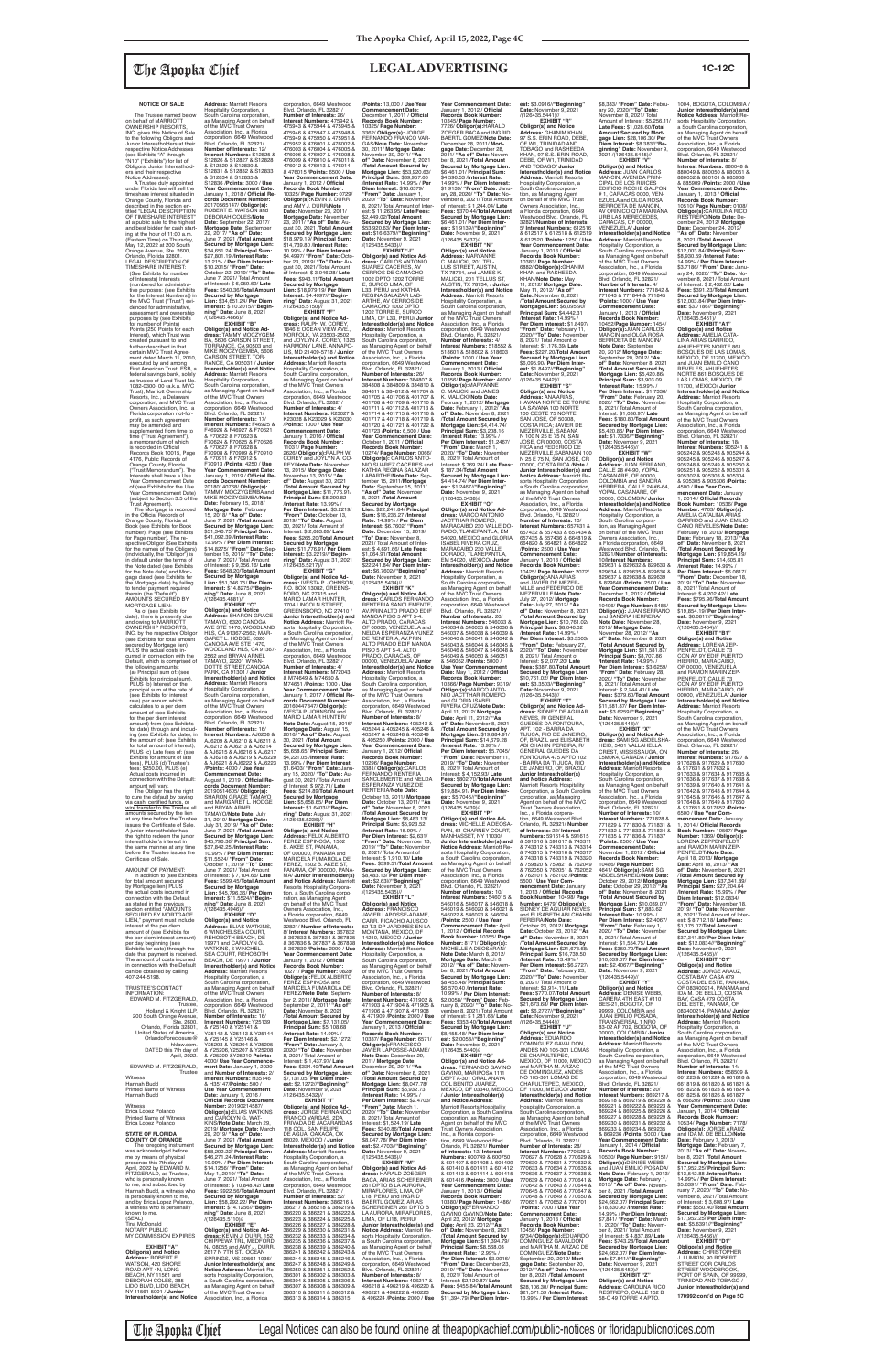**Notice Address:** Marriott<br>Resorts Hospitality Cor-<br>poration, a South Carolina corporation, as Managing Agent on behalf of the MVC Trust Owners Association,<br>Inc., a Florida corpora-<br>tion, 6649 Westwood Blvd.<br>Orlando, FL 32821/ **Number of Interests:** 10/ **Interest Numbers:** 960314 & 960315 & 960316 & 960723 & 960724 & 960725 & 960726 & 960727 & 960728 & 960729 /**Points:** 2500 / **Use Year Commencement Date:** January 1, 2014 / **Official Records Book<br><b>Number:** 10572/ **Page<br><b>Number:** 7888/ **Obligor(s):**<br>CHRISTOPHER J. LUMKIN/ **Note Date:** April 25, 2013/ **Mortgage Date:** April 25, 2013/ **"As of" Date:** Novem-ber 8, 2021 /**Total Amount Secured by Mortgage Lien:** \$16,136.62/ **Principal Sum:** \$12,107.87 /**Interest Rate:** 14.99% / **Per Diem Interest:** \$5.0416/ **"From" Date:** January 25, 2020/ **"To" Date:** November 8, 2021/ Total Amount of Interest: \$ 3,292.18/ **Late Fees:** \$486.57/**Total Amount Secured by Mortgage Lien:** \$16,136.62/ **Per Diem Inter-est:** \$5.0416//**"Beginning" Date:** November 9, 2021 /(126435.5457)// **EXHIBIT "E1" Obligor(s) and Notice Ad-<br><b>dress:** YVETTE YOLANDA<br>ASTORGA, 18504 49TH<br>AVE, EDMONTON, AB T6M2R3, CANADA and VILMA FRANCISCO DELA PAZ, 18504 49TH AVE, EDMONTON, AB T6M2R3, CANADA/ **Junior Interestholder(s) and Notice Address:** Marriott Resorts Hospitality Corporation, a South Carolina corporation, as Managing Agent on behalf of the MVC Trust Owners Association, Inc., a Florida corporation, 6649 Westwood Blvd. Orlando, FL 32821/ **Number of Interests:** 6/ **Interest Num-bers:** 992527 & 992528 & 992529 & 992530 & 992531 & 992532 /**Points:** 1500 / **Use Year Commencement<br>
<b>Records Book Number:**<br> **Records Book Number:**<br>
10557/ **Page Number:**<br>
4204/ **Obligor(s):**YVETTE<br>
YOLANDA ASTORGA and VILMA FRANCISCO DELA PAZ/**Note Date:** April 4, 2013/ **Mortgage Date:** April 4, 2013/ **"As of" Date:** November 8, 2021 /**Total Amount Secured by Mortgage Lien:** \$16,179.81/ **Principal Sum:** \$12,191.08 /**Interest Rate:** 14.49% / **Per Diem Interest:** \$4.9069/ **"From" Date:** December 4, 2019/ **"To" Date:** November 8, 2021/ Total Amount of Interest: \$ 3,459.33/ **Late Fees:** \$279.40/**Total Amount Secured by Mortgage Lien:** \$16,179.81/ **Per Diem Interest:** \$4.9069//**"Beginning" Date:** November 9, 2021<br>/(126435.5458)// **EXHIBIT "F1" Obligor(s) and Notice Address:** J OSCAR PEREZ GOMEZ, BRADLEY 34 ANZURÉS, MEXICO,<br>DE 11590, MEXICO DF 11590, MEXICO and SARA VERTIZ DE PEREZ, BRADLEY 34 ANZURES, MEXICO, DF 11590, MEXICO/ **Junior**<br> **Interestholder(s) and<br>
Rotice Address:** Marriott<br>
Resorts Hospitality Corpora-<br>
tration, a South Carolina corpo-<br>
cration, as Managing Agent<br>
on behalf of the MVC Trust **Number of Interests:** 16/

Owners Association, Inc., a Florida corporation, 6649 Westwood Blvd. Orlando, FL 32821/ **Number of Inter ests:** 8/ **Interest Numbers:** A21841 & A21842 & A21843 & A21844 & A21845 & A21846 & A21847 & A21848 /**Points:** 2000 / **Use Year Commencement Date:** January 1, 2014 / **Offi cial Records Book Number:**

10601/ **Page Number:** 1330/ **Obligor(s):**J OSCAR PEREZ GOMEZ and SARA VERTIZ DE PEREZ/**Note Date:** June 25, 2013/ **Mortgage Date:** June 25, 2013/ **"As of" Date:** November 8, 2021 /**Total Amount Secured by Mortgage Lien:** \$13, 637.13/ **Principal Sum:** \$10,258.04 /**Interest Rate:** 13.99% / **Per Diem Interest:** \$3.9864/ **"From" Date:** December 25, 2019/ **"To" Date:** November 8, 2021/ Total Amount of Inter-est: \$ 2,726.71/ **Late Fees:** \$402.38/**Total Amount**  Secured by Mortgage Lien<br>\$13, 637, 13/ Per Diem \$13, 637.13/ **Per Diem Interest:** \$3.9864//**"Begin-ning" Date:** November 9, 2021 /(126435.5459)// **EXHIBIT "G1" Obligor(s) and No-tice Address:** DEREK MICHAEL SHIMP WEST COUNTRY LN, NEWARK, DE 19702 and KELLY MISTECKA SHIMP, 13 WEST COUNTRY LN, NEWARK, DE 19702/ **Junior Interestholder(s) and Notice Address:** Marriott Resorts Hospitality Corporation, a South Carolina corporation, as Managing Agent on behalf of the MVC Trust Owners Association, Inc., a Florida corpora-tion, 6649 Westwood Blvd. Orlando, FL 32821/ **Number of Interests:** 10/ **Interest Numbers:** A93750 & A93751 & A93752 & A93801 & A93802 & A93803 & A93804 & A93805 & A93806 & A93807 /**Points:** 2500 / **Use Year Commencement Date:** September 1, 2013 / **Offi cial Records Book Number:** 10631/ **Page Number:** 8430/ **Obligor(s):** DEREK MICHAEL SHIMP and KELLY MISTECKA SHIMP/**Note Date:** August 20, 2013/ **Mortgage Date:** August 20, 2013/ **"As of" Date:** November 8, 2021 /**Total Amount Secured by Mortgage Lien:** \$14,474.98/ **Principal Sum:** \$11,600.79 /**Interest Rate:** 10.99% / **Per Diem Interest:** \$3.5415/ **"From" Date:** February 20, 2020/ **"To" Date:** November 8, 2021/ Total Amount of Interest: \$ 2,220.52/ **Late Fees:** \$403.67/**Total Amount Secured by Mortgage Lien:** \$14,474.98/ **Per Diem Interest:** \$3.5415//**"Beginning" Date:** November 9, 2021 /(126435.5460)// **EXHIBIT "H1" Obligor(s) and Notice Address:** CARLSON SMALL, #23 YELLOWBIRD LANE LA HORQUETTA, ARIMA, OF 00000,<br>TRINIDAD AND TOBAGO/ **Junior Interestholder(s) and Notice Address:** Marriott Resorts Hospitality Corporation, a South Carolina corporation, as Managing Agent on behalf of the MVC Trust Owners

Association, Inc., a Florida corporation, 6649 Westwood Blvd. Orlando, FL 32821/

**Interest Numbers:** B09703 & B09704 & B09705 & B09706 & B09707 & B09708 & B09709 & B09710 & B09711 & B09712 & B09713 & B09714 & B09715 & B09716 & B09717 & B09718 /**Points:** 4000 / **Use Year Commencement Date:** October 1, 2013 / **Official**<br>**Records Book Number:** 10700/ **Page Number:** 7693<br>and Mortgage Modification Agreement recorded on<br>April 26, 2014 in Official Records Book 10740, Page 6967/ **Obligor(s):**CARLSON SMALL/**Note Date:** Sep-tember 24, 2013/ **Mortgage Date:** September 24, 2013/ **"As of" Date:** November 8, 2021 /**Total Amount Secured by Mortgage Lien:** \$9,212.34/ **Principal Sum:** \$6,607.87 /**Interest Rate:** 14.99% / **Per Diem Interest:** \$2.7514/ **"From" Date:** February 24, 2020/ **"To" Date:** November 8, 2021/ Total Amount of Inter-est: \$ 1,714.07/ **Late Fees:** \$640.40/**Total Amount Secured by Mortgage Lien:** \$9,212.34/ **Per Diem Interest:** \$2.7514//**"Beginning"<br><b>Date:** November 9, 2021<br>/(126435.5461 MM)// **EXHIBIT "I1" Obligor(s) and Notice Ad-dress:** PAULO ALFONSO HIGUERAS SUAREZ,<br>URB. LA ENCANTADA<br>DE VILLA, AL SAN JUAN<br>DE BUENAVISTA MZ. D, L. 13, CHORRILLOS, OF L9, PERU and MARIA DEL PILAR ARCE PUENTE,<br>URB LA ENCANTADA DE<br>VILLA ALAMEDA SAN<br>JUAN DE BUENAVISTA MZ D L 13, CHORRILLOS, OF L-9, PERU/ **Junior Interestholder(s) and<br><b>Notice Address:** Marriott<br>Resorts Hospitality Cor-<br>poration, a South Carolina corporation, as Managing Agent on behalf of the MVC Trust Owners Association,<br>Inc., a Florida corpora-<br>tion, 6649 Westwood Blvd.<br>Orlando, FL 32821/ **Number of Interests:** 14/ **Interest Numbers:** B64807 & B64808 & B64809 & B64810 & B64811 & B64812 & B64813 & B64814 & B64815 & B64816 & B64817 & B64818 & B64819 & B64820 /**Points:** 3500 / **Use Year Commencement Date:** September 1, 2013 / **Offi cial Records Book Number:** 10639/ **Page Number:** 7872/ **Obligor(s):**PAULO ALFONSO HIGUERAS SUAREZ and MARIA DEL PILAR ARCE PUENTE/**Note Date:** August 29, 2013/ **Mortgage Date:** August 29, 2013/ **"As of" Date:** November 8, 2021 /**Total Amount Secured by Mortgage Lien:** \$23,842.00/ **Principal Sum:** \$17,587.64 /**Interest Rate:** 14.99% / **Per Diem Interest:** \$7.3233/ **"From" Date:** December 1, 2019/ **"To" Date:** November 8, 2021/ Total Amount of Inter-est: \$ 5,184.87/ **Late Fees:** \$819.49/**Total Amount Secured by Mortgage Lien:** \$23,842.00/ **Per Diem Interest:** \$7.3233//"**Beginning"**<br>**Date:** November 9, 2021<br>/(126435.5462)// **EXHIBIT "J1" Obligor(s) and Notice Address:** PAULA MILENA SEPULVEDA, CRA 23B #64<br>A 44 APTO 801, MANIZA-A 44 APTO 801, MANIZA-LES, CALDAS, OF 00000, COLOMBIA and CESAR RAMIREZ BOTERO, CRA 20 BIS # 65A-101, MANIZALES, CALDAS, OF 00000, COLOMBIA/ **Junior Interestholder(s) and Notice Address:** Marriott Resorts Hospitality Corporation, a South Carolina corporation, as Managing Agent on behalf of the MVC Trust Owners Association, Inc., a Florida corporation, 6649 Westwood Blvd. Orlando, FL 32821/ **Number of Interests:** 22/<br>**Interest Numbers:** C11517<br>& C11518 & C11519 & C11520 & C11521 & C11522 & C11523 & C11524 & C11525 & C11526 & C11527 & C11528 & C11529 & C11530 & C11531 & C11532 & C11533 & C11534 & C11535 & C11536 & C11537 & C11538 /**Points:** 5500 / **Use Year Commencement Date:** December 1, 2013 / **Offi cial Records Book Number:** 10711/ **Page Number:** 5640/ **Obligor(s):** PAULA MILENA SEPULVE-DA and CESAR RAMIREZ BOTERO/**Note Date:** No-vember 21, 2013/ **Mortgage Date:** November 21, 2013/ **"As of" Date:** November 8, 2021 /**Total Amount Secured by Mortgage Lien:** \$35,249.22/ **Principal Sum:** \$26,590.02 /**Interest Rate:** 13.99% / **Per Diem Interest:** \$10.3332/ **"From" Date:** November 21, 2019/ **"To" Date:** November 8, 2021/ Total Amount of Inter-est: \$ 7,419.28/ **Late Fees:** \$989.92/**Total Amount Secured by Mortgage Lien:** \$35,249.22/ **Per Diem Interest:** \$ 10.3332//**"Beginning" Date:** November 9, 2021 /(126435.5463)// **EXHIBIT "K1" Obligor(s) and Notice Address:** JOSE RICARDO AGUILAR CARPIO, AVE 3 C/CALLE 4 # 39 QTA RETONA, URB LOS SAMANES, CARACAS, OF 1080, VENEZUELA and SO-NIA MAGALY DELGADO DE AGUILAR, AVE 3 C/CALLE 4 #39 QTA RETONA URB<br>LOS SAMANES, CARACAS, OF 1080, VENEZUELA/ **Junior Interestholder(s) and Notice Address:** Marriott Resorts Hospitality Corporation, a South Carolina corporation, as Managing Agent on behalf of the MVC Trust Owners Association, Inc., a Florida corporation, 6649 Westwood Blvd. Orlando, FL 32821/ **Number of Interests:** 10/ **Interest Numbers:** C37917 & C37918 & C37919 & C37920 & C37921 & C37922 & C37923 & C37924 & C37925 & C37926 /**Points:** 2500 / **Use Year Commence-ment Date:** November 1, 2013 / Official Records **Book Number:** 10665/ **Page Number:** 9407/ **Obligor(s):**JOSE RICARDO<br>AGUILAR CARPIO and<br>SONIA MAGALY DELGADO DE AGUKAR/**Note Date:** October 30, 2013/ **Mortgage Date:** October 30, 2013/ **"As of" Date:** November 8, 2021 /**Total Amount Secured by Mortgage Lien:** \$16,119.89/ **Principal Sum:** \$12,133.13 /**Interest Rate:** 15.99% / **Per Diem Interest:** \$5.3891/ **"From" Date:** March 1, 2020/ **"To" Date:** November 8, 2021/ Total Amount of Interest: \$ 3,325.03/ **Late Fees:**  $$411.73/T$ otal Amount **Secured by Mortgage Lien:** \$16,119.89/ **Per Diem Inter-est:** \$5.3891//**"Beginning"**  & C31217 & C36305 & C37325 & C37326 &<br>C37327 & C37328 & PINO and SEBASTIAN /**Note Date:** December /**Interest Rate:** 14.99% / **Per Diem Interest:** \$5.4951/ **"From" Date:** Total Amount of Interest: \$3,879.55/ **Late Fees:** \$480.04/**Total Amount**  /(126435.5466)// MA MORELOS 168 EM 52177, MEXICO/ C98927 & C98928 & C98929 & C98930 & C98931 & C98932 & C98933 & C98934 & C98935 /**Points:** 3500 / **Use Year Commencem<br>Date: January 1, 2015 / Interest:** \$7.9371/ **"From"** 

**Date:** November 9, 2021 /(126435.5464)// **EXHIBIT "L1" Obligor(s) and Notice Ad**dress: NORMA CEDENO<br>DE IGLESIAS, 8721 SW DE IGLESIAS, 8721 SW<br>2ND TERRACE, MIAMI,<br>FL 33174 and GERARDO<br>ANTONIO IGLESIAS<br>OEDENO, CALLE ELIDA<br>DIEZ G14, PANAMA/ **Junior**<br>00000, PANAMA/ **Junior Interestholder(s) and<br><b>Notice Address:** Marriott<br>Resorts Hospitality Corporation, a South Carolina corporation, as Managing Agent on behalf of the MVC Trust Owners Association, Inc.,<br>a Florida corporation, 6649<br>Westwood Blvd. Orlando,<br>FL 32821/ **Number of Interests:** 26/ **Interest Numbers:** B04847 & B04848 & B04849 & B04850 & B04851 & B04852 & B04901 & B04902 & B04903 & B04904 & B90711 & B92328 & B92329 & B92330 & B92331 & B92332 & B92333 & B92412 & B92413 & B92414 & C06546 & C06547 & C06548 & C06549 & C08445 & C08446 /**Points:** 6500 / **Use Year Commencement Date:** December 1, 2013 / **Official<br><b>Records Book Number:**<br>10674/ **Page Number:** 2165<br>and Mortgage Modification Agreement recorded on<br>June 25, 2014 in Official Records Book 10764, Page<br>2710/ **Obligor(s):**NORMA<br>CEDENO DE IGLESIAS and<br>GERARDO ANTONIO IGLE-SIAS CEDENO/**Note Date:** November 11, 2013/ **Mortgage Date:** November 11, 2013/ **"As of" Date:** Novem-ber 8, 2021 /**Total Amount Secured by Mortgage Lien:** \$39,076.55/ **Principal Sum:** \$29,881.46 /**Interest Rate:** 14.99% / **Per Diem Interest:** \$12.4423/ **"From" Date:** February 11, 2020/ **"To" Date:** November 8, 2021/ Total Amount of Interest: \$ 7,913.29/ **Late Fees:** \$1,031.80/**Total Amount Secured by Mortgage Lien:** \$39,076.55/ **Per Diem Interest:** \$12.4423//**"Beginning" Date:** November 9, 2021 /(126435.5465 MM)/ **EXHIBIT "M1" Obligor(s) and Notice Address:** JAIME ALAN GONZALEZ BENDIKSEN, YAUTEPEC 140 APT.#402 COL. HIPODROMO<br>CONDESA, MEXICO, DF<br>06170, MEXICO; NELIDA<br>GUTIERREZ PINO, YAUTEPEC 140-402 COL HIPODROMO CONDESA, MEXICO, DF 06170, MEXI-CO and SEBASTIAN DAVID GONZALEZ BENDIKSEN GUTIERREZ, YAUTEPEC 140-402 COL HIPODROMO CONDESA, MEXICO, DF 06170, MEXICO and SANTIAGO ANDRES GONZALEZ BENDIKSEN GUTIERREZ, YAUTEPEC 140-402 COL HIPODROMO CONDESA, MEXICO, DF 06170, MEXICO and AN-DRES FELIPE GONZALEZ BENDIKSEN GUTIERREZ, V-YAUTEPEC 140-402 COL HIPODROMO CONDESA, MEXICO, DF 06170, MEXICO and JUAN PABLO<br>GONZALEZ BENDIKSEN<br>GUTIERREZ, YAUTEPEC<br>140-402 COL HIPODROMO CONDESA, MEXICO, DF 06170, MEXICO and JUAN ALEJANDRO GONZALEZ BENDIKSEN, YAUTEPEC 140-402 COL HIPODROMO CONDESA, MEXICO, DF 06170, MEXICO /**Note** / **Junior Interestholder(s) and Notice Address:** Marriott Resorts Hospital-ity Corporation, a South Carolina corporation, as Managing Agent on behalf of the MVC Trust Owners Association, Inc., a Florida corporation, 6649 Westwood Blvd. Orlando, FL 32821/ **Number of Interests:** 10/ **Interest Numbers:** C31216 \$704.03/**Total Amount**  OF 27925-0393, BRAZIL and BRUNA GOMES JANEIRO, OF 27925- 0393, BRAZIL/ **Junior Interestholder(s) and<br><b>Notice Address:** Marriott<br>Resorts Hospitality Cor-<br>poration, a South Carolina **Sum:** \$8,861.59 /**Interest Rate:** 14.99% / **Per Diem**  2021/ Total Amount of Inter-/(126435.5469)// **EXHIBIT "P1" Obligor(s) and Notice<br><b>Address:** AGENOR DE<br>CAMPOS COELHO, RUA<br>CORONEL JOAQUIM **nior Interestholder(s) and**  Westwood Blvd. Orlando, & C98429 & C98430 & C98431 & C98432 & D00805 & D00806 & D00807 & D00808 /**Points:** 2500 / **Use Year Com-**COELHO and INEZ M.

C37327 & C37328 & C40210 & C40211 & C40212 /**Points:** 2500 / **Use Year Commencement Date:**<br>January 1, 2014 / Official January 1, 2014 / **Official<br><b>Records Book Number:**<br>10685/**Page Number**: 7233/<br>**Obligor(s):** JAIME ALAN<br>GONZALEZ BENDIKSEN<br>and NELIDA GUTIERREZ DAVID GONZALEZ<br>BENDIKSEN GUTIERREZ and SANTIAGO ANDRES GONZALEZ BENDIKSEN GUTIERREZ and ANDRES FELIPE GONZALEZ BEN-DIKSEN GUTIERREZ and JUAN PABLO GONZALEZ BENDIKSEN GUTIERREZ and JUAN ALEJANDRO GONZALEZ BENDIKSEN 3, 2013/ **Mortgage Date:** December 3, 2013/ **"As of" Date:** November 8, 2021 /**Total Amount Secured by Mortgage Lien:** \$17,806.69/ **Principal Sum:** \$13,197.10 December 3, 2019/ **"To" Date:** November 8, 2021/ **Secured by Mortgage Lien:** \$17,806.69/ **Per Diem Inter-est:** \$5.4951//**"Beginning" Date:** November 9, 2021 **EXHIBIT "N1" Obligor(s) and Notice Address:** ALMAQUIO TINOCO ZAVALA, JOSE CASA 6 RESIDENCIAL ALBORADA, METEPEC, EM 52140, MEXICO and MARIA DE LOS ANGELES NARANJO OLASCOAGA, CIRCUITO PROVIDENCIA # 26 CASA 11 RESID LA PROVIDENCIA, METEPEC, **Junior Interestholder(s) and Notice Address:** Marriott Resorts Hospitality Corporation, a South Carolina corporation, as Managing Agent on behalf of the MVC Trust Owners Association, Inc., a Florida corporation, 6649 Westwood Blvd. Orlando, FL 32821/ **Number of Interests:** 14/ **Interest Numbers:** C98922 & C98923 & C98924 & C98925 & C98926 & **Date:** January 1, 2015 / **Offi cial Records Book Number:** 10719/ **Page Number:** 7161/ **Obligor(s):** ALMAQUIO TINOCO ZAVALA and MARIA DE LOS ANGELES NARANJO OLASCOAGA/**Note Date:** January 28, 2014/**Mortgage Date:** January 28, 2014/ **"As of" Date:** November 8, 2021 /**Total Amount Secured by Mortgage Lien:** \$25,659.10/ **Principal Sum:** \$19,061.81 /**Interest Rate:** 14.99% / **Per Diem EXHIBIT "Q1" Obligor(s) and Notice Address:** PAULO CESAR TAPIA GARCIA, PLAZUELA DE PLATEROS # 119 LA HERRADURA, HUIXQUILU-<br>CAN. EM 52784. MEXICO/ CAN, EM 52784, MEXICO/ **Junior Interestholder(s) and Notice Address:** Marriott Resorts Hospitality Corporation, a South Carolina corporation, as Managing Agent on behalf of the MVC Trust Owners Association, Inc., a Florida corporation, 6649 Westwood Blvd. Orlando, FL 32821/<br>Number of Interests: 36/ **Number of Interests:** 36/<br>**Interest Numbers:** D05932<br>& D05933 & D05934 &<br>D05935 & D05936 & D05937 & D14749 & D14750 & D14751 & D14752 & D14801 & D14802 & D14803 & D14804 & D14805 & D14806 & D14807 & D14808 & D14809 & D14810 & D14811 & D14812 & D14813 & D14814 & D14815 & D14816 & D14817 & D14818 & D14819 & D14820 & D14821 & D14822 & D14823 & D14824 & D14825 & D14826 /**Points:** 9000 / **Use Year Com-mencement Date:** February 1, 2014 / **Offi cial Records Book Number:** 10709/ **Page Number:** 6307/ **Obligor(s):PAULO CESAR**<br>TAPIA GARCIA/**Note Date:** TAPIA GARCIA/**Note Date:** January 20, 2014/ **Mortgage Date:** January 20, 2014/ **"As of" Date:** November 8, 2021 /**Total Amount Secured by Mortgage Lien:** \$39,420.59/ **Principal Sum:** \$32,241.18 /**Interest Rate:** 12.49% / **Per Diem Interest:** \$11.1859/ **"From" Date:** May 20, 2020/ **"To" Date:** November 8, 2021/ Total Amount of Interest<br>\$6,006,82/Late Fees: \$ 6,006.82/ **Late Fees:** \$922.59/**Total Amount Secured by Mortgage Lien:** \$39,420.59/ **Per Diem Interest:** \$11.1859//**"Beginning" Date:** November 9, 2021<br>/(126435.5471)// **EXHIBIT "R1" Obligor(s) and Notice Address:** MARCELA HER-RERA CALDERON, FIOR DI NEVE # 8 ZAVALETA, PUEBLA, PU 72197, MEXICO and GUILLERMO DAVID NORIEGA GUTIER-REZ, FIOR DI NEVE # 8 ZAVALETA, PUEBLA, PU 72197, MEXICO/ **Junior Interestholder(s) and Notice Address:** Marriott Resorts Hospitality Corporation, a South Carolina corporation, as Managing Agent on behalf of the MVC Trust Owners Association, Inc., a Florida corporation, 6649 Westwood Blvd. Orlando, FL 32821. **Number of Interests:** 28/ **Interest Numbers:** D31542 & D31543 & D31544 & D31545 & D31546 & D31547 & D31548 & D31549 & D31550 & D31551 & D31552 & D31601 & D31602 & D31603 & D31604 & D31605 & D31606 & D31607 & D31608

**Number:** 2400/ **Obligor(s):**<br>L.C.M.& ASOCIADOS LTDA,<br>A COLOMBIA CORPORA-TION and DAVID HERNAN MAESTRE CASTRO, AS INDIVIDUAL, AS GUARAN-TOR AND AS PRESED-ENT/**Note Date:** November 6, 2014/ **Mortgage Date:** November 6, 2014/ **"As of" Date:** November 8, 2021 /**Total Amount Secured by Mortgage Lien:** \$11,491.11/ **Principal Sum:** \$8,620.52 /**Interest Rate:** 13.99% / **Per Diem Interest:** \$3.35/ **"From" Date:** December 6, 2019/ **"To" Date:** November 8, 2021/ Total Amount of Interest: \$ 2,355.05/ **Late Fees:** \$265.54/**Total Amount Secured by Mort-gage Lien:** \$11,491.11/ **Per Diem Interest:** \$3.35//**"Be-ginning" Date:** November 9, 2021 /(126435.5486)// **EXHIBIT "D2" Obligor(s) and Notice Ad-dress:** EDUARDO DOMIN-GUEZ GAVALDON, ANDES NO 105-301 LOMAS DE CHAPULTEPEC, MEXICO, DF 11000, MEXICO / **Junior Interestholder(s) and Notice Address:** Marriott<br>Resorts Hospitality Corpora-<br>tion, a South Carolina corpo-<br>ration, as Managing Agent<br>on behalf of the MVC Trust<br>Owners Association, Inc., a Florida corporation, 6649 Westwood Blvd. Orlando, FL 32821/ **Number of Interests:** 14/ **Interest Numbers:** F85236 & F85237 & F85238 & F85239 & F85240 & F85241 & F85242 & F85243 & F85244 & F85245 & F85246 & F85247 & F85248 & F85249 /**Points:** 3500 / **Use Year Commencement Date:** January 1, 2015 / **Offi cial Records Book Number:** 10829/ **Page Number:** 6355/ **Obligor(s):** EDUARDO DOMINGUEZ GAVALDON/**Note Date:** October 6, 2014/ **Mortgage Date:** October 6, 2014/ **"As of" Date:** November 8, 2021 /**Total Amount Secured by Mortgage Lien:** \$18,922.33/ **Principal Sum:** \$14,931.93 /**Interest Rate:** 12.49% / **Per Diem Interest:** \$5.1806/ **"From" Date:** February 6, 2020/ **"To" Date:** November 8, **EXHIBIT "E2"**

\$5.5604/ **"From" Date:** February 24, 2020/ **"To" Date:** November 8, 2021/ Total Amount of Interest: \$ 3,464.09/ **Late Fees:** \$410.00/**Total Amount Secured by Mortgage Lien:** \$18,432.61/ **Per Diem Inter-est:** \$5.5604//**"Beginning" Date:** November 9, 2021<br>/(126435.5489)// **EXHIBIT "F2" Obligor(s) and Notice Ad-dress:** SAYID RAMDEEN, 71 BRUNTON AVE., DIEGO MARTIN, OF 00000, TRINI-DAD AND TOBAGO and SHAREEFAH RAMDEEN,<br>71 BRUNTON AVE., DIEGO<br>MARTIN, OF 00000, TRINIDAD AND TOBAGO/ **Junior Interestholder(s) and Notice Address:** Marriott Resorts Hospital-ity Corporation, a South Carolina corporation, as Managing Agent on behalf of the MVC Trust Owners Association, Inc., a Florida corporation, 6649 Westwood Blvd. Orlando, FL 32821/ **Number of Interests:** 10/ **Interest Numbers:** G40422 & G40423 & G40424 & G40425 & G40426 & G40427 & G40428 & G40429 & G40430 & G40431 /**Points:** 2500 / **Use Year Commencem Date:** January 1, 2015 / **Of-fi cial Records Book Number:** 10871/ **Page Number:** 9199/ **Obligor(s):**SAYID RAMDEEN and SHAREEF-AH RAMDEEN/**Note Date:** December 30, 2014/ **Mortgage Date:** December 30,<br>2014/ **"As of" Date:** Novem-<br>ber 8, 2021 /**Total Amount<br>Secured by Mortgage Lien:** \$18,284.96/ **Principal Sum:** \$14,040.14 /**Interest Rate:** 14.99% / **Per Diem Interest:** \$5.8462/ **"From" Date:** March 1, 2020/ **"To" Date:** November 8, 2021/ Total Amount of Interest: \$ 3,607.03/ **Late Fees:** \$387.79/**Total Amount Secured by Mortgage Lien:** \$18,284.96/ **Per Diem Inter-est:** \$5.8462//**"Beginning" Date:** November 9, 2021 /(126435.5490)// **EXHIBIT "G2" Obligor(s) and Notice Ad-dress:** PATRICIA MONICA RUIZ DE CHAVEZ RINCON GALLARDO, AV DE LAS FUENTES 49 B PISO 2 COL LOMAS DE TECAMACH<br>ALCO NAUCALPAN ALCO, NAUCALPAN,<br>EM 53950, MEXICO /<br>**Junior Interestholder(s) and Notice Address:** Marriott Resorts Hospitality Corporation, a South Carolina corporation, as Managing Agent on behalf of the MVC Trust Owners Association, Inc., a Florida corporation, 6649 Westwood Blvd. Orlando, FL 32821/ **Number of Interests:** 4/ **Interest Numbers:** G66649 & G66650 & G66651 & G66652 /**Points:** 1000 / **Use Year Commencer Date:** January 1, 2015 / **Official Records Book** 

**Date:** November 28, 2019/ **"To" Date:** November 8, 2021/ Total Amount of Inter-est: \$5,643.26/ **Late Fees: Secured by Mortgage Lien:** \$25,659.10/ **Per Diem Inter-est:** \$7.9371//**"Beginning" Date:** November 9, 2021 /(126435.5468)// **EXHIBIT "O1" Obligor(s) and Notice Address:** CRISTIAN DOUGLAS PIMENTA, RUA WILCEIA LIMA AGUIAR 97 LAGOA - MACAE, MACAE, MACHADO, RUA ALEMADA DA LAGOA 160 APTO 705 BLOCO B GRANJA DOS CAVALEIROS, RIO DE corporation, as Managing Agent on behalf of the MVC Trust Owners Association,<br>Inc., a Florida corporation,<br>6649 Westwood Blvd. Or-<br>lando, FL 32821/ **Number of Interests:** 6/ **Interest Num-bers:** B96934 & B96935 & B96936 & B96937 & B96938 & B96939 /**Points:** 1500 / **Use Year Commencement Date:** January 1, 2014 / **Offi cial Records Book Num-ber:** 10700/ **Page Number:** 7072/ **Obligor(s):**CRISTIAN DOUGLAS PIMENTA and BRUNA GOMES MACHADO/**Note Date:** December 31, 2013/**Mortgage Date:** December 31, 2013/ **"As of" Date:** November 8, 2021 /**Total Amount Secured by Mortgage Lien:** \$12,041.57/ **Principal Interest:** \$3.6899/ **"From" Date:** December 1, 2019/ **"To" Date:** November 8, est: \$ 2,612.52/ **Late Fees:** \$317.46/**Total Amount Secured by Mortgage Lien:** \$12,041.57/ **Per Diem Inter-est:** \$3.6899//**"Beginning" Date:** November 9, 2021 BRAGA #127, SANTAREM, OF 68005270, BRAZIL and INEZ M. COIMBRA,<br>RUA CORONEL JOAQUIM<br>BRAGA #127, SANTAREM,<br>OF 68005270, BRAZIL/ **Ju-Notice Address:** Marriott<br>Resorts Hospitality Corpora-<br>tion, a South Carolina corpo-<br>ration, as Managing Agent<br>on behalf of the MVC Trust Owners Association, Inc., a Florida corporation, 6649 FL 32821/ **Number of In-terests:** 10/ **Interest Num-bers:** C98427 & C98428 **mencement Date:** March 1, 2014 / **Offi cial Records Book Number:** 10728/**Page Number:** 5187/ **Obligor(s):** AGENOR DE CAMPOS COIMBRA/**Note Date:** Feb-ruary 17, 2014/ **Mortgage Date:** February 17, 2014/ **"As of" Date:** November 8, 2021 /**Total Amount Secured by Mortgage Lien:** \$17,490.91/ **Principal Sum:** \$13,263.84 /**Interest Rate:** 13.99% / **Per Diem Interest:** \$5.1545/ **"From" Date:** January 17, 2020/ **"To" Date:** November 8, 2021/ Total Amount of Inter-est: \$ 3,407.10/ **Late Fees:** \$569.97/**Total Amount Secured by Mortgage Lien:** \$17,490.91/ **Per Diem Inter-est:** \$5.1545//**"Beginning" Date:** November 9, 2021<br>/(126435.5470)// & D31609 & D31610 & D31611 & D31612 & D31613 & D31614 & D31615 & D31616 & D31617/**Points:** 7000/**Use Year Commencement<br><b>Date:** February 1, 2014 /<br><mark>Official Records Book</mark> **Number:** 10712/ **Page Number:** 5018/ **Obligor(s):** MARCELA HERRERA CALDERON and GUILL-ERMO DAVID NORIEGA GUTIERREZ/**Note Date:** January 30, 2014/ **Mortgage Date:** January 30, 2014/ **"As**  of" Date: November 8, 2021<br>Total Amount Secured by<br>Mortgage Lien: \$44,637.47/<br>Principal Sum: \$34,826.44<br>/Interest Rate: 14.99% / Per<br>Diem Interest: \$14.5013/<br>"From" Date: April 1, 2020/ **"To" Date:** November 8, 2021/ Total Amount of Inter-est: \$ 8,497.77/ **Late Fees:** \$1,063.26/**Total Amount Secured by Mortgage Lien:** \$44,637.47/ **Per Diem Interest:** \$ 14.5013//**"Begin-ning" Date:** November 9, 2021 /(126435.5472)// **EXHIBIT "S1" Obligor(s) and Notice Address:** FRANCISCO A.M. ESQUEF, RUA RAMON FRANCO 56, RIO DE JANEIRO, OF 22250250, BRAZIL and SYLVIA B.S. FRAGA ESQUEF, RUA RA-MON FRANCO 56, RIO DE<br>JANEIRO, OF 22250250,<br>BRAZIL and MATHEUS<br>S.F.M. ESQUEF, RUA RA-<br>MON FRANCO 56, RIO DE<br>JANEIRO, OF 22250250, BRAZIL and NICHOLAS DA SELVA ESQUEF, RUA RAMON FRANCO 56, RIO DE JANEIRO, OF 22250250, BRAZIL/ **Junior Interestholder(s) and Notice Address:** Marriott Resorts Hospitality Corporation, a South Carolina corpo ration, as Managing Agent<br>on behalf of the MVC Trust Owners Association, Inc., a Florida corporation, 6649 Westwood Blvd. Orlando, FL 32821/ **Number of In-terests:** 14/ **Interest Num-bers:** D35543 & D35544 & D35545 & D35546 & D35547 & D35548 & D35549 & D35550 & D35551 & D35552 & D35601 & D35602 & D35603 & D35604 /**Points:** 3500 / **Use Year Com-mencement Date:** March 1, 2014 / **Offi cial Records Book Number:** 10723/ **Page Number:** 3059/ **Obligor(s):**FRANCISCO A.M. ESQUEF and SYLVIA B.S. FRAGA ESQUEF and MATHEUS S.F.M. ESQUEF and NICHOLAS DA SILVA ESQUEF/**Note Date:** Febru-ary 12, 2014/ **Mortgage Date:** February 12, 2014/ **"As of" Date:** November 8, 2021 /**Total Amount Secured by Mortgage Lien:** \$22,213.53/ **Principal Sum:** \$17,171.02 /**Interest Rate:** 13.99% / **Per Diem Interest:** \$6.6728/ **"From" Date:** February 12, 2020/ **"To" Date:** November 8, 2021/ Total Amount of Inter-est: \$ 4,237.31/ **Late Fees:** \$555.20/**Total Amount Secured by Mortgage Lien:** \$22,213.53/ **Per Diem Interest:** \$6.6728//"**Beginning"**<br>**Date:** November 9, 2021<br>/(126435.5473)// **EXHIBIT "T1" Obligor(s) and Notice Address:** EDUARDO EN-RIQUE RIVODO, CALLE 94 #11A -83 APT 704, BOGO-TA, OF 1100221, COLOM-BIA and TRINA DEL VALLE RIVODO, CALLE 94 #11A -83 APT 704, BOGOTA, OF 1100221, COLOMBIA/ **Junior Interestholder(s) and Notice Address:** Marriott Resorts Hospitality Corporation, a South Carolina corporation, as Managing Agent on behalf of the MVC Trust Owners Association, Inc., a Florida corporation, 6649 Westwood Blvd. Orlando, FL 32821/<br>Number of Interests: 6/ **Number of Interests:** 6/<br>**Interest Numbers:** D36924<br>& D36925 & D36926 &<br>D36927 & D36928 & D36929 /**Points:** 1500 / **Use Year Commencement Date:** January 1, 2015 / **Official Records Book Number:** 10719/ **Page Number:** 6067/ **Obligor(s):** EDUARDO ENRIQUE RIVODO and TRINA DEL VALLE RJVODO/**Note Date:** February 24, 2014/ **Mort-gage Date:** February 24, 2014/ **"As of" Date:** November 8, 2021 /**Total Amount Secured by Mortgage Lien:** \$13,146.58/ **Principal Sum:** \$9,766.78 /**Interest Rate:** 14.99% / **Per Diem Interest:** \$4.0668/ **"From" Date:** December 24, 2019/ **"To" Date:** November 8, 2021/ Total Amount of Inter-est: \$ 2,785.72/ **Late Fees:** \$344.08/**Total Amount Secured by Mortgage Lien:** \$13,146.58/ **Per Diem Interest:** \$4.0668//**"Beginning" Date:** November 9, 2021 /(126435.5474)// **EXHIBIT "U1" Obligor(s) and Notice Address:** MICHAEL CHARLES DOLLE, 221 SCOTCH COURT, DANVILLE, CA 94526, and DIANE P. DOLLE, 221 SCOTCH COURT DANVILLE, CA 94526 **Junior Interestholder(s) and Notice Address:** Marriott Resorts Hospital-ity Corporation, a South Carolina corporation, as Managing Agent on behalf of the MVC Trust Owners Association, Inc., a Florida corporation, 6649 Westwood Blvd. Orlando, FL 32821/ **Number of Interests:** 6/ **Interest Numbers:** D77644 & D77645 & D77646 & D77647 & D77648 & D77649 /**Points:** 1500 / **Use Year Commencement Date:** January 1, 2015 / **Offi cial Records Book Number:** 10735/ **Page Number:** 1117/ **Obligor(s):**MICHAEL CHARLES DOLLE and DI-ANE P. DOLLE/**Note Date:** March 31, 2014/ **Mortgage Date:** March 31, 2014/ **"As of" Date:** November 8, 2021 /**Total Amount Secured by Mortgage Lien:** \$10,871.04/ **Principal Sum:** \$8,359.72 /**Interest Rate:** 13.99% / **Per Diem Interest:** \$3.2487/ **"From" Date:** March 1, 2020/ **"To" Date:** November 8, 2021/ Total Amount of Interest: \$2,004.44/ **Late Fees:** \$256.88/**Total Amount Secured by Mortgage Lien:**<br>\*\*\* 0.971.04/ Per Diem Inter-\$10,871.04/ **Per Diem Inter-est:** \$3.2487//**"Beginning" Date:** November 9, 2021 /(126435.5475)// **EXHIBIT "V1" Obligor(s) and Notice Address:** MITCHELL BOODRAM, #6 SAFFIYAN DRIVE SAM CITY DEVEL-OPMMENT, GULF VIEW LA ROMAIN, OF 00000, TRINIDAD AND TOBAGO and LYSTRA LISA KHAN BOODRAM, #6 SAFFIYAN Resorts Hospitality Corporation, a South Carolina

ROMAIN, OF 000000, TRINIDAD AND TOBAGO/ **Junior Interestholder(s) and Notice Address:** Marriott Resorts Hospital-ity Corporation, a South Carolina corporation, as Managing Agent on behalf of the MVC Trust Owners Association, Inc., a Florida corporation, 6649 Westwood Blvd. Orlando, FL 32821/ **Number of Interests:** 14/ **Interest Numbers:** D78236<br>& D78237 & D78238 &<br>D78239 & D78240 & D78241 & D78242 & D78243 & D78244 & D78245 & D78246 & D78247 & D78248 & D78249 /**Points:** 3500 / **Use Year Commencement Date:** April 1, 2014 / **Official<br><b>Records Book Number:**<br>10731/ **Page Number:**<br>2149/ **Obligor(s):**MITCHELL<br>BOODRAM and LYSTRA<br>LISA KHAN BOODRAM/ **Note Date:** March 31, 2014/ **Mortgage Date:** March 31, 2014/ **"As of" Date:** November 8, 2021 /**Total Amount Secured by Mortgage Lien:** \$23,159.60/ **Principal Sum:** \$17,790.51 /**Interest Rate:** 14.99% / **Per Diem Interest:** \$7.4078/ **"From" Date:** March 1, 2020/ **"To" Date:** November 8, 2021/ Total Amount of Interest: \$ 4,570.56/ **Late Fees:** \$548.53/**Total Amount Secured by Mortgage Lien:** \$23,159.60/ **Per Diem Interest:** \$7.4078//"**Beginning"**<br>**Date:** November 9, 2021<br>/(126435.5476)// **EXHIBIT "W1" Obligor(s) and Notice Address:** JOSE GABRIEL CASTRO-FERRER, AVE-NIDA BONAMPAK MZ3 LT 8 SM3 SKY CANCUN DPT 801, CANCUN, QR<br>77500 MEXICO and 77500, MEXICO and GABRIELA ALEJANDRA QUIJANO-BERDEJO, AVENIDA BONAMPAK MZ3 LT 8 SM3 SKY CANCUN DPT 801, CANCUN, QR 77500, MEXICO/ **Junior Interestholder(s) and Notice Address:** Marriott Resorts Hospitality Corporation, a South Carolina corporation, as Managing Agent on behalf of the MVC Trust Owners Association, Inc., a Florida corpora-tion, 6649 Westwood Blvd. Orlando, FL 32821/ **Number of Interests:** 10/ **Interest Numbers:** E06105 & E06106 & E06107 & E06108 & E06109 & E06110 & E06111 & E06112 & E06113 & E06114 /Points: 2500 /<br>Use Year Commencement<br>Date: January 1, 2015 / Of-<br>ficial Records Book Num-<br>ber: 10763/ Page Number:<br>0822/ Obligor(s):JOSE GA-<br>BRIEL CASTRO-FERRERER<br>and GABRIELA ALEJAN-DRA QUIJANO-BERDEJO/ **Note Date:** May 15, 2014/ **Mortgage Date:** May 15, 2014/ **"As of" Date:** November 8, 2021 /Total Amount<br>Secured by Mortgage<br>Lien: \$19,641.81/ Principal<br>Sum: \$14,647.16 /Interest<br>Rate: 14.99% / Per Diem<br>Interest: \$6.0989/ "From" **Date:** December 15, 2019/ **"To" Date:** November 8, 2021/ Total Amount of Inter-est: \$ 4,232.71/ **Late Fees:** \$511.94/**Total Amount Secured by Mortgage Lien:** \$19,641.81/ **Per Diem Inter-est:** \$6.0989//**"Beginning" Date:** November 9, 2021 /(126435.5477)// **EXHIBIT "X1" Obligor(s) and Notice Address:** PAULA MILENA SEPULVEDA, CRA. 20 BIS. # 65A-101, MANIZALES,<br>CALDAS, OF 99999,<br>COLOMBIA and CESAR<br>RAMIREZ BOLERO, CRA 20 BIS # 65A-101, MANIZALES CALDAS, OF 000000, COLOMBIA/ **Junior** 

DR SAM CITY DEVELOP-MENT, GULF VIEW LA corporation, as Managing<br>Agent on behalf of the MVC<br>Trust Owners Association,<br>Inc., a Florida corporation, 6649 Westwood Blvd. Orlando, FL 32821/ **Number of Interests:** 6/ **Interest Numbers:** E14730 & E14731 & E14732 & E14733 & E14734 & E14735 /**Points:** 1500 / **Use Year Commencement Date:** December 1,<br>2014 / **Official Records Book Number:** 10762/ **Page Number:** 9456/ **Obligor(s):**PAULA MILENA SEPULVEDA and CESAR RAMIREZ BOTERO/**Note Date:** May 21, 2014/ **Mortgage Date:** May 21, 2014/ **"As of" Date:** November 8, 2021 /**Total Amount Secured by Mortgage Lien:** \$12,505.54/ **Principal Sum:** \$9,423.48 /**Interest Rate:** 13.99% / **Per Diem Interest:** \$3.6621/ **"From" Date:** December 21, 2019/ **"To" Date:** November 8, 2021/ Total Amount of Interest: \$ 2,519.44/ **Late Fees:** \$312.62/**Total Amount Secured by Mortgage Lien:** \$12,505.54/ **Per Diem Interest:** \$3.6621//**"Beginning" Date:** November 9, 2021 /(126435.5478)// **EXHIBIT "Y1" Obligor(s) and Notice Ad-dress:** HEITOR CAMARGO GODINHO, PRACA T 23 ESQ C RUA T 34 N 122 QUADRA 96 LOTE 14-16 APTO 401, GOIANIA GOIAS, OF 74215-130, BRAZIL and CYNTHIA LEAO BALDINI RIBEIRO,<br>PRACA T 23 ESQ C RUA T 34 N 122 QUADRA 96 LOTE 14-16 APTO 401, GOIANIA GOIAS, OF 74215-130, BRAZIL/ **Junior Interestholder(s) and Notice Address:** Marriott Resorts Hospitality Cor-poration, a South Carolina corporation, as Managing Agent on behalf of the MVC Trust Owners Association, Inc., a Florida corporation, 6649 Westwood Blvd. Orlando, FL 32821/ **Number of Interests:** 10/ **Interest Numbers:** E44540 & E44541 & E44542 & E44543 & E44544 & E44545 & E46506 & E46507 & E46508 & E46509 /**Points:** 2500 / **Use Year Commencement Date:** July 1, 2014 / **Official Records Book Number:<br>10775/ <b>Page Number:**<br>1928/ **Obligor(s):**HEITOR<br>CAMARGO GODINHO and<br>CYNTHIA LEAO BALDINI RIBEIRO/**Note Date:** June 23, 2014/ **Mortgage Date:** June 23, 2014/ **"As of" Date:** November 8, 2021 /**Total Amount Secured by Mortgage Lien:** \$17,292.25/ **Principal Sum:** \$13,387.30 /**Interest Rate:** 13.99% / **Per Diem Interest:** \$5.2025/ **"From" Date:** February 23, 2020/ **"To" Date:** November 8, 2021/ Total Amount of Interest: \$ 3,246.35/ **Late Fees:** \$408.60/**Total Amount Secured by Mortgage Lien:** \$17,292.25/ **Per Diem Interest:** \$5.2025//**"Beginning" Date:** November 9, 2021

**Interestholder(s) and Notice Address:** Marriott

**Number:** 10862/ **Page** 

/(126435.5480)// **EXHIBIT "Z1" Obligor(s) and Notice Address:** FRANCISCO EDUARDO ESTOPIER MONDRAGON, AVENIDA AHUEHUETES NORTE 1275 602 BOSQUES LAS LOMAS, CUAJIMALPA,<br>DF 05120, MEXICO and FRANCISCO ESTOPIER ARCE, AVENIDA AHUE-<br>HUETES NORTE 1275 HUETES NORTE 1275 602 BOSQUES DE LAS LOMAS, CUAJIMALPA, DF 05120, MEXICO EDUARDO ESTOPIER ARCE, AVENIDA<br>AHUEHUETES NORTE AHUEHUETES NORTE<br>1275 602 BOSQUES DE<br>LAS LOMAS, CUAJIMALPA,<br>DF 05120, MEXICO /**Note** / **Junior Interestholder(s) and Notice Address:** Marriott Resorts Hospital-ity Corporation, a South Carolina corporation, as Managing Agent on behalf of the MVC Trust Owners Association, Inc., a Florida corporation, 6649 Westwood Blvd. Orlando, FL 32821/ **Number of Interests:** 14/ **Interest Numbers:** F17728 & F17729 & F17730 & F17731 & F17732 & F17733 & F17734 & F17735 & F17736 & F17737 & F17738 & F17739 & F17740 & F17741 /**Points:** 3500 / **Use Year Commence**ment Date: August 1, 2014<br>**/ Official Records Book<br><b>Number:** 10789/ **Page<br><b>Number:** 0543/ **Obligor(s):**<br>FRANCISCO EDUARDO<br>ESTOPIER MONDRAGON and FRANCISCO ESTO-PIER ARCE and EDUARDO ESTOPIER ARCE/**Note Date:** July 23, 2014/ **Mortgage Date:** July 23, 2014/ **"As of" Date:** November 8, 2021 /**Total Amount Secured by Mortgage Lien:** \$27,879.02/ **Principal Sum:** \$20,739.17 /**Interest Rate:** 14.99% / **Per Diem Interest:** \$8.6356/ **"From" Date:** November 23, 2019/ **"To" Date:** November 8, 2021/ Total Amount of Inter-est: \$ 6,183.06/ **Late Fees:** \$706.79/**Total Amount Secured by Mortgage Lien:** \$27,879.02/ **Per Diem Inter-est:** \$8.6356//**"Beginning" Date:** November 9, 2021 /(126435.5481)// **EXHIBIT "A2" Obligor(s) and Notice Ad-dress:** ANTONIO ERESMID SANGUINO PAEZ, CRA. 11C NO. 117-35, APTO. 207, BOGOTA, OF 99999, COLOMBIA and DIANA MARCELA MEZA ARCILA, CRA. 11CNO. 117-35, APTO. 207, BOGOTA, OF 99999, COLOMBIA and LAURA MARCELA SANGUINO GUTIERREZ,<br>CRA. 11C NO. 117-35,<br>APTO. 207, BOGOTA, OF 99999, COLOMBIA / **Junior Interestholder(s) and Notice Address:** Marriott Resorts Hospitality Corpora-tion, a South Carolina corporation, as Managing Agent on behalf of the MVC Trust Owners Association, Inc., a Florida corporation, 6649 Westwood Blvd. Orlando, FL 32821/**Number of Interests:** 10/**Interest Numbers:** F57711 &F57712 &F57713 & F57714 & F57715 & F57716 & F57717 & F57718 & F57719 & F57720 /**Points:** 2500 / **Use Year Commencement Date:** January 1, 2015 / **Offi cial Records Book Number:<br>10820/ <b>Page Number:**<br>2794/ **Obligor(s):**ANTONIO<br>ERESMID SANGUINO PAEZ and DIANA MARCELA MEZA ARCILA and LAURA MARCELA SANGUINO<br>GUTIERREZ**/Note Date:**<br>September 22, 2014/ **Mort-**<br>2014/ **"As of" Date:** Novem-<br>2014/ **"As of" Date:** Novem-<br>ber 8, 2021 /**Total Amount Secured by Mortgage Lien:** \$19,586.59/ **Principal Sum:** \$14,891.32 /**Interest Rate:** 13.99% / **Per Diem Interest:** \$5.7869/ **"From" Date:** December 22, 2019/ **"To" Date:** November 8, 2021/ Total Amount of Inter-est: \$ 3,975.57/ **Late Fees:** \$469.70/**Total Amount Secured by Mortgage Lien:** \$19,586.59/ **Per Diem Interest:** \$5.7869//**"Beginning"<br><b>Date:** November 9, 2021<br>/(126435.5482)// **EXHIBIT "B2" Obligor(s) and Notice Address:** MARK HENSON, 1247 BARKSDALE DRIVE NE, LEESBURG, VA 20176 and JENNIFER ANN JENKINS, 1247 BARKSDALE DRIVE NE,<br>LEESBURG VA 20176/Ju LEESBURG, VA 20176/ **Ju-nior Interestholder(s) and Notice Address:** Marriott Resorts Hospitality Corpora-tion, a South Carolina corporation, as Managing Agent on behalf of the MVC Trust Owners Association, Inc., a Florida corporation, 6649 Westwood Blvd. Orlando, FL 32821/ **Number of Interests:** 14/ **Interest Numbers:** F66806 & F66807 & F66808 & F66809 & F66810 & F66811 & F66812 & F66813 & F66814 & F66815 & F66816 & F66817 & F66818 & F66819 /**Points:** 3500 / **Use Year Commencement Date:** October 1, 2014 / **Of-fi cial Records Book Num-ber:** 10814/ **Page Number:** 6371/ **Obligor(s):**MARK HENSON and JENNIFER ANN JENKINS/**Note Date:** September 15, 2014/ **Mort-gage Date:** September 15, 2014/ **"As of" Date:** Novem-ber 8, 2021 /**Total Amount Secured by Mortgage Lien:** \$23,842.16/ **Principal Sum:** \$17,985.43 /**Interest Rate:** 15.99% / **Per Diem Interest:** \$7.9885/ **"From" Date:** February 15, 2020/ **"To" Date:** November 8, 2021/ Total Amount of Inter-est: \$5,048.73/ **Late Fees:** \$558.00/**Total Amount Secured by Mortgage Lien:** \$23,842.16/ **Per Diem Interest:** \$7.9885//**"Beginning" Date:** November 9, 2021 /(126435.5484)// **EXHIBIT "C2" Obligor(s) and Notice Address:** L.C.M.& ASOCIADOS LTDA, A COLOMBIA CORPORA-TION, CARRERA 58 85-215, BARRANQUILLA, OF 00000, COLOMBIA and DAVID HERNAN MAESTRE CASTRO, AS INDIVIDUAL, AS GUARANTOR AND AS PRESIDENT, CARRERA 58 85-215, BARRANQUILLA, OF 00000, COLOMBIA/ **Junior Interestholder(s) and Notice Address:** Marriott Resorts Hospital-ity Corporation, a South Carolina corporation, as Managing Agent on behalf of the MVC Trust Owners Association, Inc., a Florida corporation, 6649 Westwood Blvd. Orlando, FL 32821/ **Number of Interests:** 5/ **Interest Numbers:** F81130 & F81131 & F81132 & F81133 & F81134 /**Points:** 1250 / **Use Year Comme Date:** January 1, 2015 / **Offi cial Records Book**  /**Interest Rate:** 13.99% / **Per Diem Interest: 170992 cont'd on Page 6C**

2021/ Total Amount of Inter-est: \$ 3,320.80/ **Late Fees:** \$419.60/**Total Amount Secured by Mortgage Lien:** \$18,922.33/ **Per Diem Inter-est:** \$5.1806//**"Beginning" Date:** November 9, 2021 /(126435.5487)// **Obligor(s) and Notice Ad-dress:** JOSE VICTOR DA SILVA NETO, RUA PEDRO VIRILLO, 477, INDAIATUBA SAO PAULO, OF 13339545, BRAZIL and NEIRE OLGA FURLAN DA SILVA, RUA PEDRO VIRILLO, 477,<br>INDAIATUBA SAO PAULO,<br>OF 13339545, BRAZIL/ **Junior Interestholder(s) and Notice Address:** Marriott Resorts Hospitality Corporation, a South Carolina corporation, as Managing Agent on behalf of the MVC Trust Owners Association, Inc., a Florida corporation, 6649 Westwood Blvd. Orlando, FL 32821/ **Number of Interests:** 10/ **Interest Numbers:** G25441 & G25442 & G25443 & G25444 & G25445 & G25446 & G25447 &<br>G25448 & G25449 & G25448 & G25449 & G25450 /**Points:** 2500 / **Use Year Commencement Date:** December 1, 2014 / **Offi cial Records Book Number:** 10857/ **Page Number:** 6742/ **Obligor(s):** JOSE VICTOR DA SILVA NETO and NEIRE OLGA FURLAN DA SILVA/**Note Date:** November 24, 2014/ **Mortgage Date:** November 24, 2014/ **"As of" Date:** November 8, 2021 /**Total Amount Secured by Mortgage Lien:** \$18,432.61/ **Principal Sum:** \$14,308.52

### **170992 from Page 4C**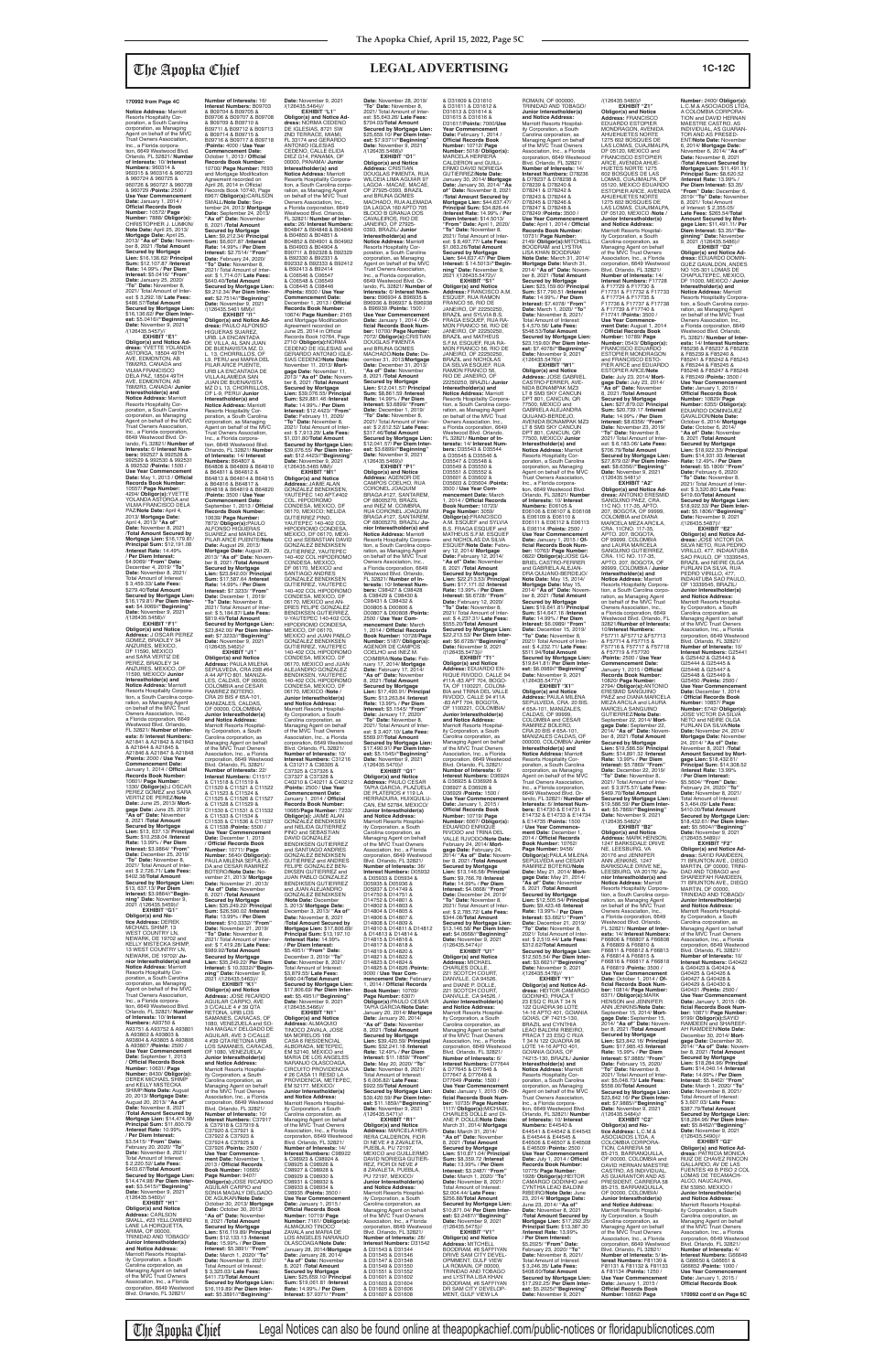**Number:** 10891/ **Page Number:** 7117/ **Obligor(s):** PATRICIA MONICA RUIZ DE CHAVEZ RINCON GALLARDO/**Note Date:** December 3, 2014/ **Mortgage Date:** December 3, 2014/ **"As of" Date:** November 8, 2021 /**Total Amount Secured by Mortgage Lien:** \$9,333.42/ **Principal Sum:** \$7,024.41 /**Interest Rate:** 13.99% / **Per Diem Interest:** \$2.7298/ **"From" Date:** January 3, 2020/ **"To" Date:** November 8, 2021/ Total Amount of Interest: \$ 1,842.53/ **Late Fees:** \$216.48/**Total Amount Secured by Mortgage Lien:** \$9,333.42/ **Per Diem Inter-est:** \$2.7298//**"Beginning" Date:** November 9, 2021

/(126435.5491)// **EXHIBIT "H2" Obligor(s) and No-tice Address:** JUAN CARLOS ROMERO, HIPOLITO YRIGOYEN 832, CORRIENTES, OF 99999, ARGENTINA and DIANA IRENE GARRIDO, HIPOLITO YRIGOYEN 832, CORRIENTES, OF 99999, ARGENTINA/ **Junior Interestholder(s) and Notice Address:** Marriott Resorts Hospital-<br>ity Corporation, a South<br>Carolina corporation, as<br>Managing Agent on behalf<br>of the MVC Trust Owners<br>Association, Inc., a Florida corporation, 6649 Westwood Blvd. Orlando, FL 32821/ **Number of Interests:** 40/ **Interest Numbers:** G73709 & G73710 & G73711 & G73712 & G73713 & G73714 & G73715 & G73716 & G73717 & G73718 & G73719 & G73720 & G73721 & G73722 & G73723 & G73724 & G73725 & G73726 & G73727 & G73728 & G73729 & G73730 & G73731 & G73732 & G73733 & G73734 & G73735 & G73736 & G73737 & G73738 & G73739 & G73740 & G73741 & G73742 & G73743 & G73744 & G73745 & G73746 & G73747 & G73748 /**Points:** 10,000 / **Use Year Commencement Date:** January 1, 2015 / **Offi cial Records Book Number:** 10868/ **Page Number:** 5008/ **Obligor(s):** JUAN CARLOS ROMERO and DIANA IRENE GAR-<br>RIDO/Note Date: Decembe RIDO/**Note Date:** December 23, 2014/ **Mortgage Date:** December 23, 2014/ **"As of" Date:** November 8, 2021 /**Total Amount Secured by Mortgage Lien:** \$80,062.87/ **Principal Sum:** \$59,713.37 /**Interest Rate:** 15.99% / **Per Diem Interest:** \$26.5227/ **"From" Date:** December 23, 2019/ **"To" Date:** November 8, 2021/ Total Amount of Interest:<br>\$18.194.52/Late Fees: \$ 18,194.52/ **Late Fees:** \$ 1,904.98/**Total Amount Secured by Mortgage Lien:** \$80,062.87/ **Per Diem Interest:** \$26.5227//**"Beginning" Date:** November 9, 2021<br>/(126435.5492)// **EXHIBIT "I2"**

**Obligor(s) and Notice Address:** GUILLERMO HERRERA FAKHYE, CALLE MONTEROSA 270 OFIC 1104 SANTIAGO DE SUR-CO, LIMA, OF L33, PERU/ **Junior Interestholder(s) and Notice Address:** Marriott Resorts Hospitality Corporation, a South Carolina corporation, as Managing Agent on behalf of the MVC Trust Owners Association, Inc., a Florida corporation, 6649 Westwood Blvd. Orlando, FL 32821/ **Number of Interests:** 4/ **Interest Numbers:** G79636 & G79637 & G79638 & G79639 /**Points:** 1000 / **Use Year Commencement Date:** January 1, 2016 / **Offi cial Records Book Number:** 10902/ **Page** 

**Number:** 1454/**Obligor(s):** GUILLERMO HERRERA FAKHYE/**Note Date:** February 12, 2015/ **Mortgage Date:** February 12, 2015/ **"As of" Date:** November 8, 2021 /**Total Amount Secured by Mortgage Lien:** \$10,367.37/ **Principal Sum:** \$7,742.80 /**Interest Rate:** 14.99% / **Per Diem Interest:** \$3,224/ **"From" Date:** January 12, 2020/ **"To" Date:** November 8, 2021/ Total Amount of Inter est: \$ 2,147.14/ **Late Fees:** \$227.43/**Total Amount Secured by Mortgage Lien:** \$10,367.37/ **Per Diem Inter-est:** \$3.224//**"Beginning" Date:** November 9, 2021<br>/(126435.5493)// **EXHIBIT "J2" Obligor(s) and Notice Ad-dress:** KENNETH E. DUFF-IE, 8301 FAWN HEATHER CT, LAS VEGAS, NV 89149 and DELITHA M. DUFFIE, 8301 FAWN HEATHER CT LAS VEGAS, NV 89149/ **Junior Interestholder(s) and Notice Address:** Marriott Resorts Hospitality Cor-poration, a South Carolina corporation, as Managing<br>Agent on behalf of the MVC<br>Trust Owners Association,<br>Inc., a Florida corporation, 6649 Westwood Blvd. Or-lando, FL 32821/ **Number of Interests:** 6/ **Interest Numbers:** G38503 & G38504 & G38505 & G38506 & G38507 & G38508 /**Points:** 1500 / **Use Year Commencement Date:** December 1, 2014 / **Official Records Book Number:** 10857/ **Page Number:** 6147/ **Obligor(s):**KENNETH E. DUFFIE and DELITHA M. DUFFIE/**Note Date:** November 26, 2014/ **Mortgage Date:** November 26, 2014/ **"As of" Date:** November 8, 2021 /**Total Amount Secured by Mortgage Lien:** \$13,677.42/ **Principal Sum:** \$10,618.20 /**Interest Rate:** 13.99% / **Per Diem Interest:** \$4.1264/ **"From" Date:** March 26, 2020/ **"To" Date:** November 8, 2021/ Total Amount of Interest: \$ 2,442.83/ **Late Fees:** \$366.39/**Total Amount Secured by Mortgage Lien:** \$13,677.42/ **Per Diem Interest:** \$4.1264//**"Beginning" Date:** November 9, 2021 /(126435.5494)// **EXHIBIT "K2" Obligor(s) and Notice Address:** HARALD HER-MANN ZOEGER BACA,<br>ARIAS SCHEREINER 261 DPTO B LA AURORA MIRAFLORES, LIMA, OF 18, PERU and INGRID MARIA BAERTL GOMEZ, ARIAS SCHEREINER 261 DPTO B LA AURORA, MIRAFLORES, LIMA OF 18, PERU/ **Junio Interestholder(s) and Notice Address:** Marriott Resorts Hospitality Corporation, a South Carolina corporation, as Managing Agent on behalf of the MVC Trust Owners Association, Inc., a Florida

corporation, 6649 Westwood Blvd. Orlando, FL 32821/ **Number of Interests:** 10/ **Interest Numbers:** G93151 & G93152 & G93201 & G93202 & G93203 & G93204 & G93205 & G93206 & G93207 & G93208 /**Points:** 2500 / **Use Year Commencement<br>Date:** January 1, 2016 / Of-<br>ficial Records Book Num**ber:** 10879/ **Page Number:** 7833/ **Obligor(s):**HARALD HERMANN ZOEGER BACA and INGRID MARIA BAERTL GOMEZ/**Note Date:** January 22, 2015/ **Mortgage Date:** January 22, 2015/ **"As of" Date:** Novem-ber 8 2021 /**Total Amount Secured by Mortgage Lien:** \$22,097.90/ **Principal Sum:** \$16,768.22 /**Interest Rate:** 14.99% / **Per Diem Interest:** \$6.9821/ **"From" Date:** January 22, 2020/ **"To" Date:** November 8 2021/ Total Amount of Inter-est: \$ 4,580.30/ **Late Fees:** \$499.38/**Total Amount Secured by Mortgage Lien:** \$22,097.90/ **Per Diem Inter-est:** \$6.9821//**"Beginning" Date:** November 9, 2021 /(126435.5495)// **EXHIBIT "L2" Obligor(s) and Notice Address:** MARLYN P. MAGBOO AS INDIVIDUAL, AS GUARANTOR AND AS TRUSTEE OF THE MAGBOO FAMILY TRUST DATED MARCH 12, 1990, 300 3RD ST #805, SAN FRANCISCO, CA 94107/ **Junior Interestholder(s) and Notice Address:** Marriott Resorts Hospital-ity Corporation, a South Carolina corporation, as Managing Agent on behalf of the MVC Trust Owners Association, Inc., a Florida corporation, 6649 Westwood Blvd. Orlando, FL 32821/ **Number of Interests:** 6/ **Interest Numbers:** G93422 & G93423 & G93424 & G93425 & G93426 & G93427 /**Points:** 1500 / **Use Year Commencement Date:** January 1, 2016 / **Of-fi cial Records Book Number:** 10908/ **Page Number:**<br>1389/ **Obligor(s):**MARLYN<br>P. MAGBOO AS INDI-<br>VIDUAL, AS GUARANTOR AND AS TRUSTEE OF THE MAGBOO FAMILY TRUST DATED MARCH 12, 1990/ **Note Date:** March 31, 2015/ **Mortgage Date:** March 31, 2015/ **"As of" Date:** November 8, 2021 /Total Amount<br>Secured by Mortgage<br>Lien: \$14,108.67/ Principal<br>Sum: \$10,943.34 /Interest<br>Rate: 13.99% / Per Diem<br>Interest: \$4.2527/ "From" **Date:** March 1, 2020/ **"To" Date:** November 8, 2021/ Total Amount of Interest: \$ 2,623.87/ **Late Fees:** \$291.46/**Total Amount Secured by Mortgage Lien:** \$14,108.67/ **Per Diem Inter-est:** \$4.2527//**"Beginning" Date:** November 9, 2021 /(126435.5496)// **EXHIBIT "M2" Obligor(s) and Notice Address:** JOSE IGNACIO<br>LOZANO USCANGA, DIEGO FERNANDEZ DE CORDOVA #125 COL LOMAS DE CHAPULTE-PEC, MEXICO, DF 11000, MEXICO and ELISA AGUI-LAR SOLORZANO, DIEGO FERNANDEZ DE CORDO-VA #125 COL LOMAS DE CHAPULTEPEC, MEXICO, DF 11000, MEXICO/ **Junior Interestholder(s) and Notice Address:** Marriott Resorts Hospital-ity Corporation, a South Carolina corporation, as Managing Agent on behalf of the MVC Trust Owners Association, Inc., a Florida corporation, 6649 Westwood Blvd. Orlando, FL 32821/ **Number of Interests:** 40/ **Interest Numbers:** H04032

& H04033 & H04034 & H04035 & H04036 & H04037 & H04038 &

H04039 & H04040 & H04041 & H04042 & H04043 & H04044 & H04045 & H04046 & H04047 & H04048 & HOTOTO & HOTOJO H04051 & H04052 & H04101 & H04102 & H04103 & H04104 & H04105 & H04106 & H04107 & H04108 & H04109 & H04110 & H04111 & H04112 & H04113 & H04114 & H04115 & H04116 &H04117& H04118 & H04119 /**Points:** 10,000 / **Use Year Commencement Date:** December 1, 2014 / **Offi cial Records Book Number:** 10902/ **Page Number:** 2788/ **Obligor(s):** JOSE IGNACIO LOZANO USCANGA and ELISA AGU-ILAR SOLORZANO/**Note Date:** February 2, 2015/ **Mortgage Date:** February 2, 2015/ **"As of" Date:** Novem-ber 8, 2021 /**Total Amount Secured by Mortgage Lien:** \$64,189.84/ **Principal Sum:** \$50,364.59 /**Interest Rate:** 13.49% / **Per Diem Interest:** \$18.8727/ **"From" Date:** February 2, 2020/ **"To" Date:** November 8, 2021/ Total Amount of Interest: \$ 12,172.85/ **Late Fees:** \$ 1,402.40/**Total Amount Secured by Mortgage Lien:** \$64,189.84/ **Per Diem Interest:** \$18.8727//**"Beginning"<br><b>Date:** November 9, 2021<br>/(126435.5497)// **EXHIBIT "N2" Obligor(s) and Notice Address:** JAVIER MOLINA GARZA, CALLE DORADO 107 LOMA DE VALLE ESCONDIDO, ATIZAPAN DE ZARAGOZA, DF 52930 MEXICO and SYLVIA CAROLINA PARADA BONILLA, CALLE DORADO 107 LOMÁ DE VALLE<br>ESCONDIDO, ATIZAPAN ESCONDIDO, ATIZAPAN DE ZARAGOZA, DF 52930, MEXICO and PAMELA AIDE MOLINA PARADA, CALLE DORADO 107 LOMA DE VALLE ESCONDIDO,<br>ATIZAPAN DE ZARAGOZA, DF 52930, MEXICO/ **Junior Interestholder(s) and Notice Address:** Marriott Resorts Hospitality Corporation, a South Carolina corporation, as Managing Agent on behalf of the MVC Trust Owners Association, Inc., a Florida corporation, 6649 Westwood Blvd. Orlando, FL 32821/ **Number of Interests:** 6/ **Interest Numbers:** H23349 & H23350 & H23351 & H23352 & H23401 & H23402 /**Points:** 1500 / **Use Year Commencement Date: January 1, 2016 / Official Records Document or Book Number:** 10905/ **Page Number:** 5652/ **Obligor(s):**JAVIER MOLINA GARZA and SYL-VIA CAROLINA PARADA BONILLA and PAMELA AIDE MOLINA PARADA/ **Note Date:** March 2, 2015/ **Mortgage Date:** March 2, 2015/ **"As of" Date:** November 8, 2021 /**Total Amount Secured by Mortgage Lien:** \$15,142.46/ **Principal Sum:** \$11,129.49 /**Interest Rate:** 14.99% / **Per Diem** 

**Interest:** \$4.6342/ **"From" Date:** November 2, 2019/ **"To" Date:** November 8, 2021/ Total Amount of Interest: \$3,415.44/ **Late Fees:** \$347.53/**Total Amount Secured by Mortgage Lien:** \$15,142.46/ **Per Diem Inter-est:** \$4.6342//**"Beginning" Date:** November 9, 2021 /(126435.5498)// **EXHIBIT "O2" Obligor(s) and Notice Ad-dress:** EDGAR VELASCO, CARRERA 15 NO. 118-75 602 APT 602, BOGOTA, OF 00000, COLOMBIA and YOLANDA RAMIREZ,<br>CARRERA 15 NO. 118-75<br>602 APT 602, BOGOTA,<br>OF 00000, COLOMBIA/ **Junior Interestholder(s) and Notice Address:** Marriott Resorts Hospital-ity Corporation, a South Carolina corporation, as Managing Agent on behalf of the MVC Trust Owners Association, Inc., a Florida corporation, 6649 Westwood Blvd. Orlando, FL 32821/ **Number of Interests:** 40/ **Interest Numbers:** H35043 & H35044 & H35045 & H35046 & H35047 & H35048 & H35049 & H35050 & H35051 & H35052 & H35101 & H35102 & H35103 & H35104 & H35105 & H35106 & H35107 & H35108 & H35432 & H35433 & H35434 & H35435 & H35436 & H35437 & H35438 & H35439 & H35440 & H35441 & H35442 & H35443 & H35444 & H35445 & H37907 & H37908 & H37909 & H37910 & H37911 & H37912 & H37913 & H37914 /**Points:** 10,000 / **Use Year Commencement<br><b>Date:** January 1, 2016 /<br>**Official Records Book Number:** 10918/ **Page Number:** 2878/ **Obligor(s):** EDGAR VELASCO and YOLANDA RAMIREZ/**Note Date:** April 23, 2015/ **Mort-gage Date:** April 23, 2015/ **"As of" Date:** November 8, 2021 /**Total Amount Secured by Mortgage Lien:** \$73,491.99/ **Principal Sum:** \$56,886.39 /**Interest Rate:** 14.99% / **Per Diem Interest:** \$23.6869/ **"From" Date:** February 23, 2020/ **"To" Date:** November 8, 2021/ Total Amount of Interest: \$ 14,780.60/ **Late Fees:** \$1,575.00/**Total Amount Secured by Mortgage Lien:** \$73,491.99/ **Per Diem Interest:** \$23.6869//**"Beginning"<br><b>Date:** November 9, 2021<br>/(126435.5499)//<br>**EXHIBIT "P2" Obligor(s) and No-tice Address:** JORGE ENRIQUE RODRIGUEZ ESCOBAR, CARRERA 18 #118-68 AP301, BOGOTA, OF 000000, COLOMBIA and DIANA VASQUEZ SAMACA, CARRERA 18 #118-68 AP301, BOGOTA, OF 000000, COLOMBIA/ **Junior Interestholder(s) and Notice Address:** Marriott Resorts Hospitality Corporation, a South Carolina corporation, as Managing Agent on behalf of the MVC Trust Owners Association, Inc., a Florida corporation, 6649 Westwood Blvd. Orlando, FL 32821/ **Number of Interests:** 26/<br>**Interest Numbers:** H51143<br>& H51144 & H51145 &<br>H51146 & H51147 & H51148 & H51149 & H51150 & H51151 & H51152 & H51201 & H51202 & H51203 & H51204 & H51205 & H51206 & H51207 & H51208 & H51209 & H51210 & H51211 & H51212 & H51213 & H51214 & H51215 & H51216 /**Points:** 6500 / **Use Year Commence-ment Date:** March 1, 2015 / **Offi cial Records Book Number:** 10914/ **Page Number:** 8363/ **Obligor(s):** JORGE ENRIQUE RODRIGUEZ ESCOBAR and DIANA VASQUEZ SAMACA/**Note Date:** February 20, 2015/ **Mortgage Date:** February 20, 2015/ **"As of" Date:** November 8, 2021 /**Total Amount Secured by Mortgage Lien:** \$38,942.30/ **Principal Sum:** \$30,248.19 /**Interest Rate:** 12.49% / **Per Diem Interest:** \$10.4944/ **"From" Date:** November 20, 2019/ **"To" Date:** November 8, 2021/ Total Amount of Inter-est: \$ 7,545.50/ **Late Fees:** \$898.61/**Total Amount Secured by Mortgage Lien:** \$38,942.30/ **Per Diem Inter-est:** \$10.4944//**"Beginning" Date:** November 9, 2021<br>/(126435.5501)/ **EXHIBIT "Q2" Obligor(s) and No-tice Address:** MARTA ELENA GUTIERREZ ANTOLINEZ, CALLE 111# 45 A - 70 TORRE 5 APTO 504, BOGOTA, OF 00000,<br>COLOMBIA and DANIEL<br>HUMBERTO GOMEZ<br>MARTINEZ, CABLE 111 # 45 A - 70 TORRE 5 APTO<br>504, BOGOTA, OF 00000, COLOMBIA and LAURA GOMEZ GUTIERREZ, CAL-LE 111 #45 A-70 TORRE 5 APTO 504, BOGOTA, OF 00000, COLOMBIA and ANA MARIA GOMEZ GUTIERREZ, CALLE 111 # 45 A - 70 TORRE 5 APTO 504, BOGOTA, OF 00000, COLOMBIA/ **Junior Interestholder(s) and Notice Address:** Marriott Resorts Hospital-ity Corporation, a South Carolina corporation, as Managing Agent on behalf of the MVC Trust Owners Association, Inc., a Florida corporation, 6649 Westwood Blvd. Orlando, FL 32821/ **Number of Interests: Interest Numbers:** H48208 & H48209 & H48210 & H48211 & H48928 & H48929 & H489306 & H48931 & H49923 & H49924 & H49925 & H49926 & H49927 & H49928 & H56806 & H56807 & H56808 & H56809 & H56810 & H56811 & H56812 & H56813 & H56814 & H56815 & H57240 & H57241 /**Points:** 6500 / **Use Year Commencement Date:** May 1, 2015 / **Official**<br>**Records Book Number:** 10908/ **Page Number:** 2551/ **Obligor(s):**MARTA ELENA GUTIERREZ ANTOLINEZ and DANIEL HUMBERTO GOMEZ MAR-TINEZ and LAURA GOMEZ GUTIERREZ and ANA MA-RIA GOMEZ GUTIERREZ /**Note Date:** April 6, 2015/ **Mortgage Date:** April 6, 2015/ **"As of" Date:** Novem-ber 8, 2021 /**Total Amount Secured by Mortgage Lien:** \$49,595.20/ **Principal Sum:** \$38,667.20 /**Interest Rate:** 13.99% / **Per Diem Interest:** \$15.0265/ **"From" Date:** February 6, 2020/ **"To" Date:** November 8, 2021/ Total Amount of Inter-est: \$ 9,632.00/ **Late Fees:** \$1,046.00/**Total Amoun Secured by Mortgage Lien:** \$49,595.20/ **Per Diem Interest:** \$ 15.0265//**"Beginning" Date:** November 9, 2021 /(126435.5502)/ **EXHIBIT "R2" Obligor(s) and Notice Ad-dress:** TRES ERRES S A, A COSTA RICA CORPORA-TION, 500 METROS OESTE HOSPITAL MEXI LA ORUCA TALLER 3 R, SAN JOSE, OF 99999, COSTA RICA and ADRIAN VALVERDE RETANA AS INDIVIDUAL, AS GUARANTOR AND AS VICE PRESIDENT, 500 METROS OESTE HOSPITAL MEXI LA ORUCA TALLER 3 R, SAN JOSE, OF 99999, COSTA RICA/ **Junior Interestholder(s) and Notice Address:** and Notice Address.<br>Marriott Resorts Hospital ity Corporation, a South Carolina corporation, as Managing Agent on behalf<br>of the MVC Trust Owners<br>Association, Inc., a Florida<br>corporation, 6649 Westwood Blvd. Orlando, FL 32821/ **Number of Interests:** 6/ **Interest Numbers:** H57011 & H57012 & H57013 & H57014 & H57015 & H57016 /**Points:** 1500 / **Use Year Commencement Date:** January 1, 2016 / **Official Records Book Num-<br><b>ber:** 10933/ **Page Number:**<br>8064/ **Obligor(s):**TRES<br>ERRES S A, A COSTA<br>RICA CORPORATION<br>and ADRIAN VALVERDE RETANA AS INDIVIDUAL, AS GUARANTOR AND AS VICE PRESIDENT/**Note Date:** May 21, 2015/ **Mortgage Date:** May 21, 2015/ **"As of" Date:** November 8, 2021 /**Total Amount Secured by Mortgage Lien:** \$14,491.69/ **Principal Sum:** \$11,056.51 /**Interest Rate:** 14.99% / **Per Diem Interest:** \$4.6038/ **"From" Date:** February 21, 2020/ **"To" Date:** November 8, 2021/ Total Amount of Inter-est: \$ 2,881.98/ **Late Fees:** \$303.20/**Total Amount Secured by Mortgage Lien:** \$14,491.69/ **Per Diem Interest:** \$4.6038//**"Beginning" Date:** November 9, 2021 /(126435.5503)// **EXHIBIT "S2" Obligor(s) and Notice Ad-dress:** LIBIA CLEMENTINA CARPENA ESCOBAR, MZ E LOTE 4 URB EL GOLF, PIURA, OF 00000, PERU/ **Junior Interestholder(s) and Notice Address:** Marriott Resorts Hospitality Corporation, a South Carolina corporation, as Managing Agent on behalf of the MVC Trust Owners Association, Inc., a Florida corporation, 6649 Westwood Blvd. Orlando, FL 32821/ **Number of Interests:** 14/<br>**Interest Numbers:** H59401<br>& H59402 & H59403<br>& H59404 & H59405 & H59406 & H59407 & H59408 & H59409 & H59410 & H59411 & H59412 & H59413 & H59414 /**Points:** 3500 / **Use Year Commencement Date:** May 1, 2015 / **Official**<br>**Records Book Number:** 10922/ **Page Number:** 1050/ **Obligor(s):**LIBIA CLEMENTINA CARPENA ESCOBAR/**Note Date:** April 1, 2015/ **Mortgage Date:** April 1, 2015/ **"As of" Date:** November 8, 2021 /**Total Amount Secured by Mortgage Lien:** \$28,935.63/ **Principal Sum:** \$22,349.46 /**Interest Rate:** 14.99% / **Per Diem Interest:** \$9.3061/ **"From" Date:** March 1, 2020/ **"To" Date:** November 8, 2021/ Total Amount of Interest: \$5,741.85/ **Late Fees:** \$594.32/**Total Amount Secured by Mortgage Lien:** \$28,935.63/ **Per Diem Inter-est:** \$9.306l//**"Beginning" Date:** November 9, 2021<br>/(126435.5504)// **EXHIBIT "T2" Obligor(s) and Notice Ad-dress:** MANUEL ENRIQUE PERAMAS SANCHEZ, CARR PANAMERICANA NORTE S/N EX FUNDO IRIS, SUB LOTE 3 JLO,<br>CHICLAYO-LAMBAYEQUE,<br>OF 00000, PERU/ **Junior Interestholder(s) and Notice Address:** Marriott Resorts Hospitality Corporation, a South Carolina corpo ration, as Managing Agent on behalf of the MVC Trust Owners Association, Inc., a Florida corporation, 6649 Westwood Blvd. Orlando<br>FL 32821/Number of In FL 32821/ **Number of In-terests:** 26/ **Interest Num-bers:** H58543 & H58544 & H58545 & H58546 & H58547 & H58548 & H58549 & H58550 & H58551 & H58702 & H61305 & H61306 & H61307 & H61308 & H61309 & H61310 & H61311 & H61312 &H61313 &H61314 &H61315 &H61316 &H61317 &H61318 &H61319 & H61320 /**Points:** 6500 / **Use Year Commencement Date:** April 1, 2015 / **Official**<br>**Records Book Number:** 10903/ **Page Number:** 6596/ **Obligor(s):**MANUEL ENRIQUE PERAMAS SANCHEZ/**Note Date:** March 18, 2015/ **Mortgage Date:** March 18, 2015/ **"As of" Date:** November 8, 2021 /**Total Amount Secured by Mortgage Lien:** \$55,902.50/ **Principal Sum:** \$42,053.18 /**Interest Rate:** 14.99% / **Per Diem Interest:** \$17.5105/ **"From" Date:** December 18, 2019/ **"To" Date:** November 8, 2021/ Total Amount of Interest: \$ 12,099.64/ **Late Fees:**  $$ 1,499.68$ /**Total Amoun Secured by Mortgage Lien:** \$55,902.50/ **Per Diem Inter-est:** \$17.5105//**"Beginning" Date:** November 9, 2021 /(126435.5505)// **EXHIBIT "U2" Obligor(s) and Notice<br><b>Address:** GUISEPPE<br>CASSINO, 2250 NW 114TH<br>AVE UNIT IP PTY 9110, MIAMI, FL 33192 and ROSA MARIA STABILE DE CASSINO, 2250 NW 114TH AVE UNIT IP PTY 9110, MIAMI, FL 33192 / **Junior Interestholder(s) and Notice Address:** Marriott Resorts Hospitality Corporation, a South Carolina corporation, as Managing Agent on behalf of the MVC Trust Owners Association, Inc., a Florida corporation, 6649 Westwood Blvd. Orlando, FL 32821/ **Number of Interests:** 6/ **Interest Numbers:** H73235 & H73236 & H73237 & H73238 & H73239 & H73240 /**Points:** 1500 / **Use Year Commencement<br><b>Date:** January 1, 2016 /<br>**Official Records Book Number:** 10949/ **Page Number:** 0537/ **Obligor(s):** GUISEPPE CASSINO and ROSA MARIA STABILE DE CASSINO/**Note Date:** June 24, 2015/ **Mortgage Date:** June 24, 2015/ **"As of" Date:** November

\$18,482.31/ **Per Diem Interest:** \$5.2594//**"Beginning" Date:** November 9, 2021<br>/(126435.5517)// **EXHIBIT "D3" Obligor(s) and Notice Address:** IAN COLE, 17 TAYLOR STREET, PORT OF SPAIN, OF 00000, TRIN-IDAD AND TOBAGO and VICKI-ANN YVETTE COLE,<br>17 TAYLOR STREET, PORT<br>OF SPAIN, OF 00000,<br>TRINIDAD AND TOBAGO/ **Junior Interestholder(s) and Notice Address:** Marriott Resorts Hospitality Cor-poration, a South Carolina corporation, as Managing Agent on behalf of the MVC Trust Owners Association, Inc., a Florida corporation, 6649 Westwood Blvd. Or-lando, FL 32821/ **Number of Interests:** 6/ **Interest Numbers:** K13335 & K13336 & K13337 & K13338 & K13339 & K13340 /**Points:** 1500 / **Use Year Commencement Date:** January 1, 2016 / **Offi cial Records Book Number:** 11022/ **Page Number:** 9049/ **Obligor(s):** IAN COLE and VICKI-ANN YVETTE COLE/**Note Date:** October 27, 2015/ **Mortgage Date:** October 27, 2015/ **"As of" Date:** November 8, 2021 /**Total Amount Secured by Mortgage Lien:** \$15,585.48/ **Principal Sum:** \$11,940.48 /**Interest Rate:** 14.99% / **Per Diem Interest:** \$4.9719/ **"From" Date:** February 27, 2020/ **"To" Date:** November 8, 2021/ Total Amount of Inter-est: \$3,082.60/ **Late Fees:** \$312.40/**Total Amount Secured by Mortgage Lien:** \$15,585.48/ **Per Diem Interest:** \$4.9719//"**Beginning"**<br>**Date:** November 9, 2021<br>/(126435.5518)// EXHIBIT "E3" **Obligor(s) and Notice Ad-dress:** RICARDO CHACON AVILA, SANTA BARABARA 45 CLUB DE GOLF LA HACIENDA, MEXICO CITY, DF 52559, MEXICO and MARIA DEL ROSARIO<br>VAZQUEZ MARTINEZ, SANTA BARABARA 45<br>CLUB DE GOLF LA<br>HACIENDA, MEXICO CITY,<br>DF 52559, MEXICO and<br>RICARDO FRANCISCO<br>CHACON VAZQUEZ,

SANTA BARABARA 45 CLUB DE GOLF LA HACIENDA, MEXICO CITY, DF 52559, MEXICO and IS-RAEL CHACON VAZQUEZ, SANTA BARABARA 45 CLUB DE GOLF LA HACI-ENDA, MEXICO CITY, DF<br>52559, MEXICO / **Junior** 52559, MEXICO / **Junior Interestholder(s) and Notice Address:** Marriott Resorts Hospitality Corporation, a South Carolina corporation, as Managing Agent on behalf of the MVC Trust Owners Association, Inc., a Florida corporation, 6649 Westwood Blvd. Orlando, FL 32821/ **Number of Inter ests:** 28/ **Interest Numbers:** I14846 & J68027 & J68028 & J68029 & J89112 & J89113 & J89114 & J89115 & J89116 & J89117 & J89118 & J89119 & J89120 & J89121 & J89122 & J89123 & K22047 & K22048 & K22049 & K22050 & K22051 & K22052 & K22101 & K22102 & K22103 & K22104 & K22105 & K22106 /**Points:** 7000 / **Use Year Commencement Date:** November 1, 2015 / **Offi cial Records Book Number:** 11022/ **Page Number:** 8921/ **Obligor(s):**RICARDO CHACON AVILA and MARIA DEL ROSARIO VAZQUEZ MARTINEZ and RICARDO FRANCISCO CHACON VAZQUEZ and ISRAEL<br>CHACON VAZQUEZ /Note CHACON VAZQUEZ /Note<br>Date: October 27, 2015/<br>Mortgage Date: October 27,<br>2015/ "As of" Date: Novem-<br>ber 8, 2021 /Total Amount<br>Secured by Mortgage Lien:<br>\$63,212.16/ Principal Sum: \$47,490.70 /**Interest Rate:** 14.99% / **Per Diem Interest:** \$19.7746/ **"From" Date:** November 27, 2019/ **"To" Date:** November 8, 2021/ Total Amount of Interest: \$ 14,079.50/ **Late Fees:** \$1,391.96/**Total Amount Secured by Mortgage Lien:** \$63,212.16/ **Per Diem Inter-est:** \$19.7746//**"Beginning" Date:** November 9, 2021 /(126435.5519)// **EXHIBIT "F3" Obligor(s) and Notice Ad-dress:** CATALINA SIERRA, CALLE 9 A SUR #11-111 CONDOMINIO SAN GABRI-EL CASA # 146, MEDELLIN, OF 00000, COLOMBIA / **Ju-nior Interestholder(s) and Notice Address:** Marriott Resorts Hospitality Corporation, a South Carolina corporation, as Managing Agent on behalf of the MVC Trust Owners Association, Inc., a Florida corporation, 6649 Westwood Blvd. Orlando, FL 32821/ **Number of Inter ests:** 4/ **Interest Numbers:** K52932 & K52933 & K52934 & K52935 /**Points:** 1000 / **Use Year Commencement Date:** December 1, 2015 / **Offi cial Records Book Number:** 11021/ **Page Number:** 0400/ **Obligor(s):** CATALINA SIERRA/**Note Date:** October 23, 2015/ **Mortgage Date:** October 23, 2015/ **"As of" Date:** Novem-ber 8, 2021 /**Total Amount Secured by Mortgage Lien:** \$10,616.75/ **Principal Sum:** \$8,004.70 /**Interest Rate:** 13.99% / **Per Diem Interest:** \$3.1107/ **"From" Date:** December 23, 2019/ **"To" Date:** November 8, 2021/ Total Amount of Inter-est: \$ 2,133.91/ **Late Fees:** \$228.14/**Total Amount Secured by Mortgage Lien:** \$10,616.75/ **Per Diem Interest:** \$3.1107//"**Beginning"**<br>**Date:** November 9, 2021<br>/(126435.5520)// **EXHIBIT "G3"<br><b>Obligor(s) and No-**<br>**tice Address:** ROSA<br>MARIA SALAZAR, CALLE<br>MARISCAL SUCRE #441<br>DEPTO. 601 MIRAFLORES, LIMA, OF 15074, PERU<br>and MARIA FE SALAZAR DE LA FUENTE, CALLE MARISCAL SUCRE #441 DEPTO. 601 MIRAFLORES, LIMA, OF 15074, PERU and LORENA SALAZAR DE LA FUENTE, CALLE MARISCAL SUCRE #441 DEPTO. 601 MIRAFLORES, LIMA, OF 15074, PERU/ **Junior Interestholder(s) and Notice Address:** Marriott Resorts Hospitality Corporation, a South Carolina corporation, as Managing Agent on behalf of the MVC Trust Owners Association, Inc., a Florida corporation, 6649 Westwood Blvd. Orlando, FL 32821/ **Number of Interests:** 6/ **Interest Num-bers:** K94928 & K94929 & K98204 & K98205 & K98206 & K98207 /**Points:** 1500 / Use Year Commencement<br> **Date:** January 1, 2017 / Of-<br> **ficial Records Document<br>
Number: 20160152516/<br>
Obligor(s):ROSA MARIA<br>
SALAZAR and MARIA FE** 

8, 2021 /**Total Amount Secured by Mortgage Lien:** \$14,441.08/ **Principal Sum:** \$11,027.90 /**Interest Rate:** 14.99% / **Per Diem Interest:** \$4.5919/ **"From" Date:** February 24, 2020/ **"To" Date:** November 8, 2021/ Total Amount of Inter-est: \$2,860.78/ **Late Fees:** \$302.40/**Total Amount Secured by Mortgage Lien:** \$14,441.08/ **Per Diem Inter-est:** \$4.5919//**"Beginning" Date:** November 9, 2021 /(126435.5506)//<br>"EXHIBIT "V2 **EXHIBIT "V2" Obligor(s) and Notice Address:** EDUARDO E. RIVODO, CALLE 94 #11A - 83 APTO 704, BOGOTA, OF 1100221, COLOMBIA and TRINA DEL VALLE RIVODO, CALLE 94 #11A - 83 APTO 704, BOGOTA, OF 1100221, COLOMBIA/ **Junior Interestholder(s) and Notice Address:** Mar-<br>riott Resorts Hospitality Cor-<br>poration, a South Carolina<br>corporation, as Managing<br>Agent on behalf of the MVC<br>Trust Owners Association, Inc., a Florida corporation, 6649 Westwood Blvd. Orlando, FL 32821/ **Number of Interests:** 8/ **Interest Numbers:** I22609 & I22610 & I22611 & I22612 & I22613 & I24820 & I24821 & I24822 /**Points:** 2000 / **Use Year Commencement Date:** January 1, 2016 / **Offi cial Records Book Number:** 10942/ **Page Number:** 8559/ **Obligor(s):**EDUAR-DO E. RIVODO and TRINA DEL VALLE RIVODO/**Note Date:** June 9, 2015/ **Mortgage Date:** June 9, 2015/ **"As of" Date:** November 8, 2021 /**Total Amount Secured by Mortgage Lien:** \$18,560.07/ **Principal Sum:** \$13,863.35 /**Interest Rate:** 14.99% / **Per Diem Interest:** \$5.7725/ **"From" Date:** December 9, 2019/ **"To" Date:** November 8, 2021/ Total Amount of Interest: \$ 4,040.82/ **Late Fees:** \$405.90/**Total Amount Secured by Mortgage Lien:** \$18,560.07/ **Per Diem Interest:** \$5.7725//**"Beginning" Date:** November 9, 2021 /(126435.5507)// **EXHIBIT "W2" Obligor(s) and Notice Address:** KEVIN G. MARTIN, 3190 LUMBARD RD, CLINTON, NY 13323/ **Junior Interestholder(s) and Notice Address:** Marriott Resorts Hospitality Corporation, a South Carolina corporation, as Managing Agent on behalf of the MVC Trust Owners Association, Inc., a Florida corporation, 6649 Westwood Blvd. Orlando, FL 32821/ **Number of Interests:** 14/ **Interest Numbers:** I42003 & I42004 & I42005 & I42006 & I42007 & I42008 & I42009 & I42010 & I42011 & I42012 & I42013 & I42014 & I42015 & I42016 /**Points:** 3500 / **Use Year Commencement Date:** January 1, 2016 / **Offi cial Records Book Number:** 10927/ **Page Number:** 1743/ **Obligor(s):** KEVIN G. MARTIN/**Note Date:** April 30, 2015/ **Mort-gage Date:** April 30, 2015/ **"As of" Date:** November 8, 2021 /**Total Amount Secured by Mortgage Lien:** \$26,988.04/ **Principal Sum:** \$20,547.86 /**Interest Rate:** 15.99% / **Per Diem Interest:** \$9.1267/ **"From" Date:** March 1, 2020/ **"To" Date:** November 8, 2021/ Total Amount of Interest: \$5,631.20/ **Late Fees:** \$558.98/**Total Amount Secured by Mortgage Lien:** \$26,988.04/ **Per Diem Interest:** \$9.1267//**"Beginning" Date:** November 9, 2021 /(126435.5508)// **EXHIBIT "X2" Obligor(s) and Notice Ad-dress:** GUSTAVO A. ORTIZ PEREZ, DE VIVEROS<br>EXOTICA 900 OESTE 50 EXOTICA 900 OESTE 50 NORTE, CONDOMINIO IMPERIAL # 5, ESCAZU, OF 33176, COSTA RICA and ROXANA M. ORLICH ESQUIVEL, DE VIVEROS EXOTICA 900 OESTE 50 NORTE, CONDOMINIO<br>IMPERIAL # 5, ESCAZU,<br>OF 33176, COSTA RICA/ **Junior Interestholder(s) and Notice Address:** Marriott Resorts Hospitality Corporation, a South Carolina corporation, as Managing Agent on behalf of the MVC Trust Owners Association, Inc., a Florida corpora-<br>tion 6649 Westwood Blyd tion, 6649 Westwood Blvd. Orlando, FL 32821/ **Number of Interests:** 24/ **Interest Numbers:** I77725 & I77726 & I77727 & I77728 & I77729 & I77730 & I77731 & I77732 & I77733 & I77734 & I77735 & I77736 & I77737 & I77738 & I77739 & I77740 & I77741 & I77742 & I77743 & I77744 & I77745 & I77746 & I77747 & I77748 /**Points:** 6000 / **Use Year Commencement Date:** January 1, 2016 / **Offi cial Records Book Number:** 10946/ **Page Number:** 8851/ **Obligor(s):** GUSTAVO A. ORTIZ PEREZ and ROXANA M. ORLICH ESQUIVEL/**Note Date:** June 10, 2015/**Mortgage Date:** June 10, 2015/ **"As of" Date:** November 8, 2021 /**Total Amount Secured by Mortgage Lien:** \$30,533.82/ **Principal Sum:** \$22,327.28 /**Interest Rate:** 14.99% / **Per Diem Interest:** \$9.2968/ **"From" Date:** November 10, 2019/ **"To" Date:** November 8, 2021/ Total Amount of Inter-est: \$ 6,777.33/ **Late Fees:** \$1,179.21/**Total Amount Secured by Mortgage Lien:** \$30,533.82/ **Per Diem Interest:** \$9.2968//"**Beginning"**<br>**Date:** November 9, 2021<br>/(126435.5510)// **EXHIBIT "Y2" Obligor(s) and Notice Address:** GEORGE E. TAHAN, 902 SOUTH<br>EASTHILLS DRIVE, WEST<br>COVINA, CA 91791 and<br>LAYLA TAHAN, 902 SOUTH EASTHILLS DRIVE, WEST COVINA, CA 91791/ **Junior Interestholder(s) and Notice Address:** Marriott<br>Resorts Hospitality Cor-<br>poration, a South Carolina corporation, as Managing Agent on behalf of the MVC Trust Owners Association, Inc., a Florida corpora-tion, 6649 Westwood Blvd. Orlando, FL 32821/ **Number of Interests:** 8/ **Interest Numbers:** I95745 & I95746 & I95747 & I95748 & I95749 & I95750 & I95751 & I95752 /**Points:** 2000 / **Use Year Commencement Date:** July<br>1, 2015 / **Official Records Book Number:** 10948/ **Page Number:** 5008/ **Obligor(s):**GEORGE E. TAHAN and LAYLA TAHAN/ **Note Date:** June 12, 2015/ **Mortgage Date:** June 12, 2015/ **"As of" Date:** November 8, 2021 /**Total Amount Secured by Mortgage Lien:** \$17,808.98/ **Principal Sum:** \$13,988.09 /**Interest** 

**Interest:** \$5.0474/ **"From" Date:** February 12, 2020/ **"To" Date:** November 8, 2021/ Total Amount of Inter est: \$3,205.09/ **Late Fees:** \$365.80/**Total Amount Secured by Mortgage Lien:** \$17,808.98/ **Per Diem Inter-est:** \$5.0474//**"Beginning" Date:** November 9, 2021 /(126435.5512)// **EXHIBIT "Z2" Obligor(s) and Notice Ad-dress:** JUDITH BERENICE DURAN, 1161 FAIRFIELD WAY, HEBER, CA 92249/ **Junior Interestholder(s) and Notice Address:** Marand Notice Address. Marriott Resorts Hospitality Cor poration, a South Carolina corporation, as Managing Agent on behalf of the MVC Trust Owners Association,<br>Inc., a Florida corpora-<br>tion, 6649 Westwood Blvd.<br>Orlando, FL 32821/ **Number of Interests:** 8/ **Interest Numbers:** J21940 & J21941 & J21942 & J21943 & J21944 & J21945 & J21946 & J21947 /**Points:** 2000 / **Use Year Commencement** Date: September 1, 2015<br>/ Official Records Book / Official Records Book<br>Number: 10973/ Page<br>Number: 7586/ Obligor(s): JUDITH BERENICE DURAN/**Note Date:** August 11, 2015/ **Mortgage Date:** August 11, 2015/ **"As of" Date:** November 8, 2021 /**Total Amount Secured by Mortgage Lien:** \$18,359.45/ **Principal Sum:** \$14,413.96 /**Interest Rate:** 12.99% / **Per Diem Interest:** \$5, 201/ **"From" Date:** February 11, 2020/ **"To" Date:** November 8, 2021/ Total Amount of Interest: \$3,307.83/ **Late Fees:** \$387.66/**Total Amount Secured by Mortgage Lien:** \$18,359.45/ **Per Diem Interest:** \$5.201//**"Be-ginning" Date:** November 9, 2021 /(126435.5514)// **EXHIBIT "A3" Obligor(s) and Notice Ad-<br>dress: JOSE ALEJANDRO<br>CARREON, AVE. 20 DE<br>NOVIEMBRE 3308, NUEVO<br>CASAS GRANDES, CH<br>31750, MEXICO and** ANA MARIA BARRU-

**Rate:** 12.99% / **Per Diem**  ETA ESCOTO, AVE. 20 DE NOVIEMBRE 3308, NUEVO CASAS GRANDES, CH 31750, MEXICO/ **Junior Interestholder(s) and Notice Address:** Marriott<br>Resorts Hospitality Cor-<br>poration, a South Carolina<br>corporation, as Managing<br>Agent on behalf of the MVC<br>Trust Owners Association, Inc., a Florida corporation, 6649 Westwood Blvd. Or-lando, FL 32821/ **Number of Interests:** 6/ **Interest Numbers:** J90038 & J90039 & J90040 & J90041 & J90042 & J90043 /**Points:** 1500 / **Use Year Commencement<br><b>Date:** January 1, 2016 / **Of-**<br>ficial Records Document **Number:** 20160033925/<br>**Obligor(s):**JOSE ALE-<br>JANDRO CARREON and ANA MARIA BARRUETA ESCOTO/**Note Date:** De-cember 17, 2015/ **Mortgage Date:** December 17, 2015/ **"As of" Date:** November 8, 2021 /**Total Amount Secured by Mortgage Lien:** \$17,482.14/ **Principal Sum:** \$13,094.84 /**Interest Rate:** 14.99% / **Per Diem Interest:** \$5.4525/ **"From" Date:** December 17, 2019/ **"To" Date:** November 8, 2021/ Total Amount of Inter-est: \$3,773.20/ **Late Fees:** \$364.10/**Total Amount Secured by Mortgage Lien:** \$17,482.14/**Per Diem Inter-**<br>est: \$5.4525//"**Beginning"**<br>Date: November 9, 2021<br>/(126435.515)//<br>**EXHIBIT "B3"**<br>Obligor(s) and Notice Adress: RUBENO<br>VIA COMPAMENTO #10 PUEMBO, QUITO, OF 00000, ECUADOR and CARMEN DE BAQUERO, VIA COMPAMENTO #10 PUEMBO, QUITO, OF 00000, ECUADOR/ **Junior Interestholder(s) and Notice Address:** Marriott Resorts Hospitality Corporation, a South Carolina corporation, as Managing Agent on behalf of the MVC Trust Owners Association,<br>Inc., a Florida corpora-<br>tion, 6649 Westwood Blvd.<br>Orlando, FL 32821/ **Number of Interests:** 24/ **Interest Numbers:** J16807 & J16808 & J16809 & J16810 & J16811 & J16812 & J16813 & J16814 & J16815 & J16816 & J16817 & J16818 & J16819 & J16820 & J48642 & J48643 & J48644 & J48645 & J48646 & J48647 & J48648 & J48649 & J48650 & J48651 /**Points:** 6000 / **Use Year Commencement Date:**<br>November 1, 2015 / **Official Records Book Number:** 11022/ **Page Number:** 8733/ **Obligor(s):**RUBEN BAQUERO and CARMEN DE BAQUERO/**Note Date:** October 23, 2015/ **Mortgage Date:** October 23, 2015/ **"As of" Date:** November 8, 2021 /**Total Amount Secured by Mortgage Lien:** \$53,222.49/ **Principal Sum:** \$40,314.33 /**Interest Rate:** 14.99% / **Per Diem Interest:** \$16.7864/ **"From" Date:** December 23, 2019/ **"To" Date:** November 8, 2021/ Total Amount of Interest: \$11,515.48/ **Late Fees:** \$1,142.68/**Total Amount Secured by Mortgage Lien:** \$53,222.49/ **Per Diem Interest:** \$16.7864//**"Beginning" Date:** November 9, 2021 /(126435.5516)// **EXHIBIT "C3" Obligor(s) and Notice Address:** BELINDA E. BLAND, 5527 PIERCY AVE,<br>LAKEWOOD, CA 90712 and KENNETH WAYNE MCGEE SR, 5527 PIERCY AVE, LAKEWOOD, CA 90712 / **Junior Interestholder(s) and Notice Address:** Marriott Resorts Hospitality Corporation, a South Carolina corporation, as Managing Agent on behalf of the MVC Trust Owners Association, Inc., a Florida corporation, 6649 Westwood Blvd. Orlando, FL 32821/ **Number of Interests:** 8/ **Interest Num-bers:** K09830 & K09831 & K09832 & K09833 & ' K09834 & K09835 & K09836 & K09837 /**Points:** 2000 / **Use Year Commencement<br><b>Date:** October 1, 2015 /<br>**Official Records Book Number:** 10998/ **Page Number:** 9292/ **Obligor(s):** BELINDA E. BLAND and KENNETH WAYNE MCGEE SR/**Note Date:** Septem-ber 22, 2015/ **Mortgage Date:** September 22, 2015/ **"As of" Date:** November 8, 2021 /**Total Amount Secured by Mortgage Lien:** \$18,482.31/ **Principal Sum:** \$14,575.62 /**Interest Rate:** 12.99% / **Per Diem Interest:** \$5.2594/ "**From"**<br> **Date:** February 22, 2020/<br>"**To" Date:** November 8,<br>
2021/ Total Amount of Inter-<br>
est: \$ 3,287.09/ **Late Fees:** \$369.60/**Total Amount Secured by Mortgage Lien:**

SALAZAR DE LA FUENTE and LORENA SALAZAR DE LA FUENTE/**Note Date:** March 10, 2016/ **Mortgage Date:** March 10, 2016/ **"As of" Date:** November 8, 2021 /**Total Amount Secured by Mortgage Lien:** \$17,487.91/ **Principal Sum:** \$13,359.73 /**Interest Rate:** 14.99% / **Per Diem Interest:** \$5.5628/ **"From" Date:** Febraary 10, 2020/ **"To" Date:** November 8, 2021/ Total Amount of Inter-est: \$ 3,543.58/ **Late Fees:** \$334.60/**Total Amount Secured by Mortgage Lien:** \$17,487.91/ **Per Diem Inter-est:** \$5.5628//**"Beginning" Date:** November 9, 2021<br>/(126435.5521)// **EXHIBIT "H3" Obligor(s) and Notice Address:** HECTOR L. CAMPOS, 25304 SW

120TH AVE, HOMESTEAD, FL 33032 and RAQUEL A. CAMPOS, 25304 SW 120TH AVE, HOME-STEAD, FL 33032/ **Junior Interestholder(s) and Notice Address:** Marriott Resorts Hospitality Cor-poration, a South Carolina corporation, as Managing Agent on behalf of the MVC Trust Owners Association, Inc., a Florida corpora-tion, 6649 Westwood Blvd. Orlando, FL 32821/ **Number of Interests:** 8/ **Interest Numbers:** L13651 & L13652 & L13701 & L13702 & L13703 & L13704 & L13705 & L13706 /**Points:** 2000 / **Use Year Commencement<br><b>Date:** February 1, 2016 /<br>**Official Records Document Number:** 20160062043/ **Obligor(s):**HECTOR L. CAMPOS and RAQUEL A. CAMPOS/**Note Date:** January 12, 2016/ **Mortgage Date:** January 12, 2016/ **"As of" Date:** November 8, 2021 /**Total Amount Secured by Mortgage Lien:** \$19,089.97/ **Principal Sum:** \$15,030.79 /**Interest Rate:** 12.99% / **Per Diem Interest:** \$5.4236/ **"From" Date:** February 12, 2020/ **"To" Date:** November 8, 2021/ Total Amount of Inter-est: \$3,443.98/ **Late Fees:** \$365.20/**Total Amount Secured by Mortgage Lien:** \$19,089.97/ **Per Diem Interest:** \$5.4236//**"Beginning" Date:** November 9, 2021<br>/(126435.5522)// **EXHIBIT "I3"**

**Obligor(s) and Notice Address:** DEBORAH BERGSTROM- O'MALLEY VIA CESARE GIULIO VIOLA<br>68. ROMA. RM 00148. 68, ROMA, RM 00148,<br>ITALY and KIRBY AUSTIN<br>O'MALLEY, VIA CESARE<br>GIULIO VIOLA 68, ROMA, RM 00148, ITALY/ **Junior Interestholder(s) and Notice Address:** Marriott Resorts Hospitality Corporation, a South Carolina corporation, as Managing Agent on behalf of the MVC Trust Owners Association, Inc., a Florida corporation, 6649 Westwood Blvd. Or-lando, FL 32821/ **Number of Interests:** 6/ **Interest Numbers:** L32346 & L32347 & L32348 & L36535 & L36536 & L36537 /**Points:** 1500 / **Use Year Commencement<br><b>Date:** January 1, 2017 / **Of-**<br>ficial Records Document **Number:** 20160127075/<br>**Obligor(s):**DEBORAH<br>BERGSTROM- O'MALLEY and KIRBY AUSTIN O'MALLEY/**Note Date:** February 23, 2016/ **Mortgage Date:** February 23, 2016/ **As of" Date: November**<br>8, 2021 / **Total Amount** 8, 2021 /**Total Amount Secured by Mortgage Lien:** \$17,827.85/ **Principal Sum:** \$13,459.41 /**Interest Rate:** 13.99% / **Per Diem Interest:** \$5.2305/ **"From" Date:** November 23, 2019/ **"To" Date:** November 8, 2021/ Total Amount of Inter-est: \$ 3,744.92/ **Late Fees:** \$373.52/**Total Amount Secured by Mortgage Lien:** \$17,827.85/ **Per Diem Inter-est:** \$5.2305//**"Beginning" Date:** November 9, 2021 /(126435.5523)// **EXHIBIT "J3" Obligor(s) and Notice Address:** JOSE HORACIO CIMA, MARIANO MORENO 932, CORRIENTES, OF 00000, ARGENTINA / **Junior Interestholder(s) and Notice Address:** Marriott Resorts Hospitality Corporation, a South Carolina corporation, as Managing Agent on behalf of the MVC Trust Owners Association, Inc., a Florida corporation, 6649 Westwood Blvd. Orlando, FL 32821/ **Number of Interests:** 6/ **Interest Numbers:** J00538 & J00539 & J00540 & J00541 & J00542 & J00543 /**Points:** 1500 / **Use Year Commencement Date: January 1, 2017 / Official Records Document Number:** 20160182453/ **Obligor(s):** JOSE HORACIO CIMA/**Note Date:** March 28, 2016/ **Mortgage Date:** March 28, 2016/ **"As of" Date:** Novem-ber 8, 2021 /**Total Amount Secured by Mortgage Lien:** \$16,943.66/ **Principal Sum:** \$12,835.95 /**Interest Rate:** 15.99% / **Per Diem Interest:** \$5.7013/ **"From" Date:** February 28, 2020/ **"To" Date:** November 8, 2021/ Total Amount of Inte est: \$ 3,529.11/ **Late Fees:** \$328.60/**Total Amount Secured by Mortgage Lien:** \$16,943.66/ **Per Diem Interest:** \$5.7013//**"Beginning" Date:** November 9, 2021 /(126435.5524)// **EXHIBIT "K3" Obligor(s) and Notice Address:** PATRICK WIL-LIAM BURKE, 166 EAST 78 STREET APT 2A, NEW YORK, NY 10075/ **Junior Interestholder(s) and Notice Address:** Marriott Resorts Hospitality Corporation, a South Carolina corporation, as Managing Agent on behalf of the MVC Trust Owners Association, Inc., a Florida corporation, 6649 Westwood Blvd. Orlando, FL 32821/ **Number of Interests:** 28/ **Interest Numbers:** L00139 & L0140 & L00141 & L00142 & L00143 & L00144 & L49209 & L49210 & L49211 & L49212 & L49213 & L49214 & L49215 & L49216 & L49217 & L49218 & L49219 & L49220 & L49221 & L49222 & L49223 & L49224 & L49225 & L49226 & L49227 & L49228 & L49229 & L49230 /**Points:** 7000 / **Use Year Commencement Date: May 1, 2016 / Official Records Document Number:** 20160214198/ **Obligor(s):** PATRICK WILLIAM BURKE/ **Note Date:** April 15, 2016/ **Mortgage Date:** April 15, 2016/ **"As of" Date:** November 8, 2021 /**Total Amount Secured by Mortgage Lien:** \$55,929.42/ **Principal Sum:** \$45,814.21 /**Interest Rate:** 10.99% / **Per Diem** 

### **170992 from Page 5C**

**170992 Cont'd on Page 7C**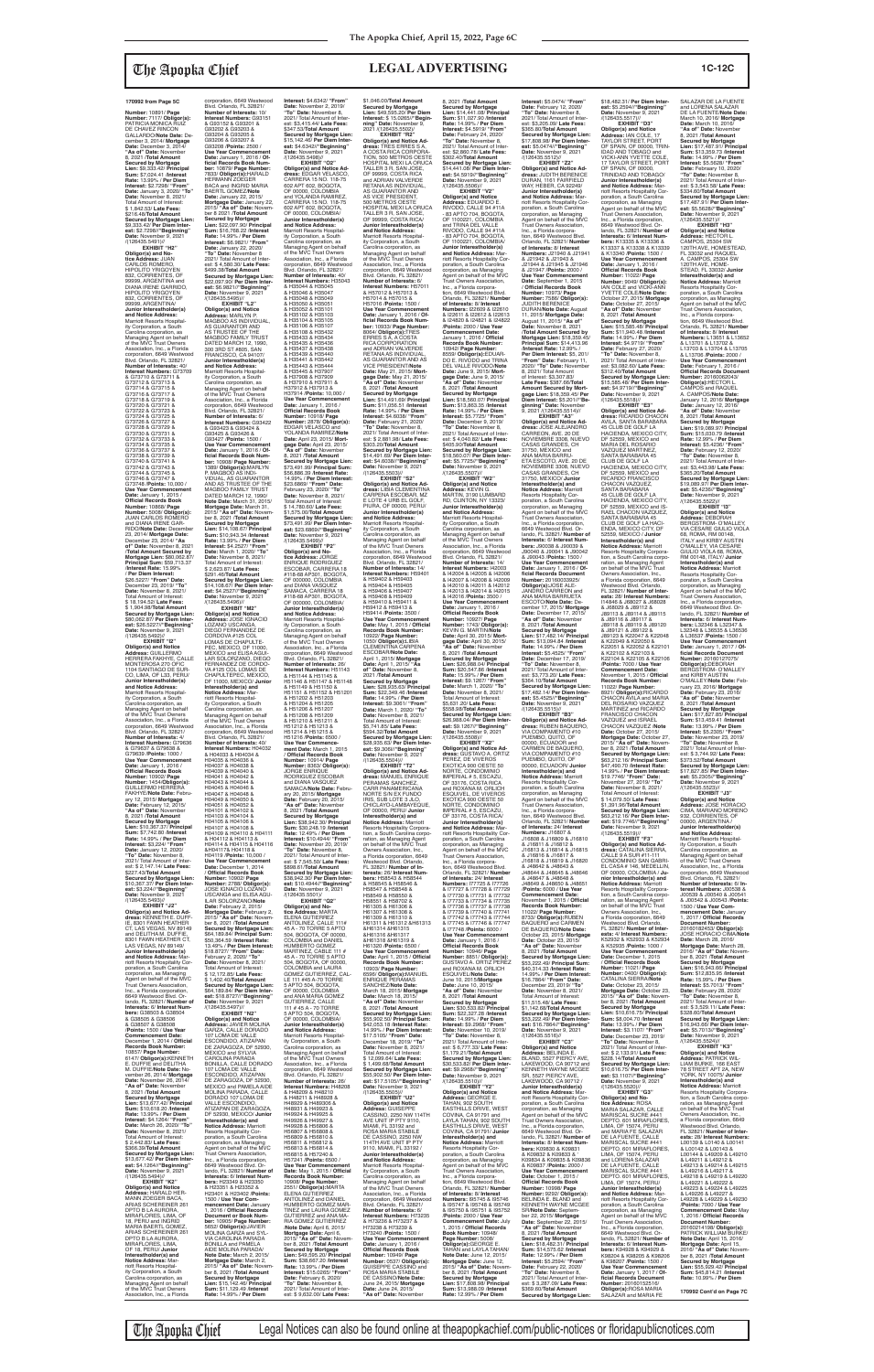**Interest:** \$13.9861/ **"From" Date:** February 15, 2020/ **"To" Date:** November 8, 2021/ Total Amount of Interest: \$8,839.21/ **Late Fees:** \$ 1,026.00/**Total Amount Secured by Mortgage Lien:** \$55,929.42/ **Per Diem Interest:** \$13.9861//**"Beginning" Date:** November 9,

2021 /(126435.5525)// **EXHIBIT "L3" Obligor(s) and Notice<br><b>Address:** MARIO FRAN-<br>CISCO HERNANDEZ<br>AGUIAR, JBC-SJO 1473 2011 NW 79TH AVENUE, MIAMI, FL 33122 / **Junior Interestholder(s) and Notice Address:** Marriott Resorts Hospitality Corporation, a South Carolina corporation, as Managing Agent<br>on behalf of the MVC Trust Owners Association, Inc.,<br>a Florida corporation, 6649<br>Westwood Blvd. Orlando,<br>FL 32821/ **Number of Interests:** 14/ **Interest Numbers:** L57726 & L57727 & L57728 & L57729 & L57730 & L57731 & L57732 & L57733 & L58726 & L58727 & L58728 & L58729 & L58730 & L58731 /**Points:** 3500 / **Use Year Commencement Date:** January 1, 2017 / **Of-**<br>ficial Records Document<br>Number: 20160136461/<br>Obligor(s):MARIO FRANCISCO HERNANDEZ AGUIAR/**Note Date:** February 29, 2016/ **Mortgage Date:** February 29, 2016/ **"As of" Date:** November 8, 2021 /**Total Amount Secured by Mortgage Lien:** \$31,146.14/ **Principal Sum:** \$25,533.04 /**Interest Rate:** 10.99% / **Per Diem Interest:** \$7.7947/ **"From" Date:** March 1, 2020/ **"To" Date:** November 8, 2021/ Total Amount of Interest: \$ 4,809.25/ **Late Fees:** \$553.85/**Total Amount Secured by Mortgage Lien:** \$31,146.14/**Per Diem Interest:** \$7.7947//**"Beginning" Date:** November 9, 2021 /(126435.5526)// **EXHIBIT "M3" Obligor(s) and Notice** 

**ning" Date:** November 9, 2021 /(126435.5527)// **EXHIBIT "N3" Obligor(s) and Notice Address:** ALEJANDRO MELENDEZ CRAVIOTO, PRTVADA DE TAMARIN-DOS #7 DEPTO210 TORRE 5 COL.BOSQUES DE LAS LOMAS, CUAJMALPA, DF 05120, MEXICO / **Junior Interestholder(s) and Notice Address:** riott Resorts Hospi ity Corporation, a South Carolina corporation, as Managing Agent on behalf of the MVC Trust Owners Association, hie., a Florida corporation, 6649 Westwood Blvd. Orlando, FL 32821/ **Number of Interests:** 32/ **Interest Numbers:** L73816<br>& L73817 & L73818 &<br>L73819 & L73820 & L73821 & L73822 & L73823 & L73824 & L73825 & L73826 & L73827 & L73828 & L73829 & L73830 & L73831 & L73832 & L73833 & L73834 & L73835 & L73836 & L73837 & L73838 & L73839 & L73840 & L73841 & L73842 & L73843 & L73844 & L73845 & L73846 & L73847 /**Points:** 8000 / **Use Year Commencement<br><mark>Date:</mark> May 1, 2016 / <mark>Of-</mark><br>ficial Records Document Number:** 20160197384/ **Obligor(s):**ALEJANDRO<br>MELENDEZ CRAVIOTO/ **Note Date:** April 6, 2016/ **Mortgage Date:** April 6, 2016/ **"As of" Date:** November 8, 2021 /**Total Amount Secured by Mortgage Lien:** \$56,267.91/ **Principal Sum:** \$48,394.43 /**Interest Rate:** 13.99% / **Per Diem Interest:** \$18.8066/ **"From" Date:** November 6, 2020/ **"To" Date:** November 8, 2021/ Total Amount of Interest: \$ 6,902.07/ **Late Fees:** \$721.41/**Total Amount Secured by Mortgage Lien:** \$56,267.91/ **Per Diem Interest:** \$18.8066//**"Beginning" Date:** November 9, 2021 /(126435.5528)// **EXHIBIT "O3" Obligor(s) and Notice Address:** HISHAM MO-HAMMED, #14 SINANAN GARDENS, SANTA CRUZ,<br>OF 0000, TRINIDAD AND<br>TOBAGO and HAAJRA MOHAMMED, #14 SIN-ANAN GARDENS, SANTA CRUZ, OF 0000, TRINIDAD AND TOBAGO/ **Junior Interestholder(s) and Notice Address:** Marriott Resorts Hospitality Corporation, a South Carolina corporation, as Managing Agent on behalf of the MVC Trust Owners Association, Inc., a Florida corporation, 6649 Westwood Blvd. Orlando, FL 32821/ **Number of Interests:** 6/ **Interest Numbers:** M11143 & M11144 & M11145 & M11146 & M11147 & M11148 /**Points:** 1500 / **Use Year Commencement Date:** January 1, 2017 / **Offi cial Records Document Number:** 20160431125/ **Obligor(s):** HlSHAM MOHAMMED and HAAJRA MOHAMMED/**Note Date:** July 29, 2016/ **Mort-gage Date:** July 29, 2016/ **"As of" Date:** November 8, 2021 /**Total Amount Secured by Mortgage Lien:** \$17,375.57/ **Principal Sum:** \$13,057.18 /**Interest Rate:** 15.99% / **Per Diem Interest:** \$5.7996/ **"From" Date:** February 1, 2020/ **"To" Date:** November 8, 2021/ Total Amount of Inter

**Address:** STEPHEN C. PRICHARD, 1745 FOREST HILL BLVD, HOUS-TON, TX 77023/ **Junior Interestholder(s) and Notice Address:** Marriott Resorts Hospitality Corpora-tion, a South Carolina corporation, as Managing Agent<br>on behalf of the MVC Trust Owners Association, Inc., a Florida corporation, 6649 Westwood Blvd. Orlando,<br>FL 32821/ **Number of Interests:** 8/ **Interest Numbers:** L58746 & L58747 & L58748 & L58749 & L58750 & L58751 & L58752 & L58801 /**Points:** 2000 / **Use Year Commencement Date:** May 1, 2016 / **Offi cial Records Document Number:** 20160230257/ **Obligor(s):** STEPHEN C. PRICHARD/ **Note Date:** April 21, 2016/ **Mortgage Date:** April 21, 2016/ **"As of" Date:** November 8, 2021 /**Total Amount Secured by Mortgage Lien:** \$17,044.27/ **Principal Sum:** \$13,408.05 /**Interest Rate:** 12.99% / **Per Diem Interest:** \$4.8381/ "**From"**<br> **Date:** February 21, 2020/<br>"To" Date: November 8,<br>
2021/ Total Amount of Inter-<br>est: \$3,028.62/ **Late Fees:**<br>\$357.60/**Total Amount Secured by Mortgage Lien:** \$17,044.27/ **Per Diem Interest:** \$4.8381//**"Begin-**

est: \$ 3,746.59/ **Late Fees:** \$321.80/**Total Amount Secured by Mortgage Lien:** \$17,375.57/ **Per Diem Interest:** \$5.7996//**"Begin-ning" Date:** November 9, 2021 /(126435.5529)// **EXHIBIT "P3" Obligor(s) and Notice Ad-dress:** CORY J ZORNIZER, 331 MEADOWTREE CT, FOLEY, MO 63347/ **Junior Interestholder(s) and<br>Notice Address: Marriott Notice Address:** Marriott<br>Resorts Hospitality Cor-<br>poration, a South Carolina<br>corporation, as Managing<br>Agent on behalf of the MVC Trust Owners Association, Inc., a Florida corporation, 6649 Westwood Blvd. Or-lando, FL 32821/ **Number of Interests:** 8/ **Interest Num-bers:** M21451 & M21452 & M21501 & M21502 & M21503 & M21504 & M21505 & M21506 /**Points:** 2000 / **Use Year Com-mencement Date:** August 1, 2016 / Official Records<br>Document Number: 20160378970/ **Obligor(s):** CORY J ZORNIZER/**Note Date:** July 7, 2016/ **Mortgage Date:** July 7, 2016/<br>**"As of" Date:** November<br>8, 2021 /**Total Amount Secured by Mortgage Lien:** \$22,920.38/ **Principal Sum:** \$18,075.78 /**Interest Rate:** 13.99% / **Per Diem Interest:** \$7.0244/ **"From" Date:** March 7, 2020/ **"To" Date:** November 8, 2021/ Total Amount of Interest: \$ 4,291.93/ **Late Fees:** \$302.67/**Total Amount Secured by Mortgage Lien:** \$22,920.38/ **Per Diem Interest:** \$7.0244//**"Begin-ning" Date:** November 9, 2021 /(126435.5531)// **EXHIBIT "Q3" Obligor(s) and Notice Ad-dress:** TIMOTHY WARREN, PO BOX 882 4910 OXBOW

CIRCLE WEST, FULS-HEAR, TX 77441 and JAC-QUELINE MACKEL WAR-REN, PO BOX 882 4910 OXBOW CIRCLE WEST, FULSHEAR, TX 77441, / **Junior Interestholder(s) and Notice Address:** Marriott Resorts Hospitality Corporation, a South Carolina corporation, as Managing Agent on behalf<br>of the MVC Trust Owners<br>Association, Inc., a Florida<br>corporation, 6649 Westwood Blvd. Orlando, FL 32821/ **Number of Interests:** 11/ **Interest Numbers:** M34251<br>& M34252 & M34301 &<br>M34302 & M34303 &<br>M34304 & M34305 & M34306 & M34307 & M34308 & M34309 /**Points:** 2750 / **Use Year Commencement Date:** January<br>1, 2017 / **Official Records Document Number:** 20160418233/ **Obligor(s):** TIMOTHY WARREN and JACQUELINE MACKEL WARREN/**Note Date:** July 20, 2016/ **Mortgage Date:** July 20, 2016/ **"As of" Date:** November 8, 2021 /**Total Amount Secured by Mortgage Lien:** \$31,754.63/ **Principal Sum:** \$25,220.70 /**Interest Rate:** 13.99% / **Per Diem Interest:** \$9,801/ **"From" Date:** March 20, 2020/ "To" Date: November 8, 2021/ Total Amount of Interest: \$ 5,860.99/ **Late Fees:** \$422.94/**Total Amount Secured by Mortgage Lien:** \$31,754.63/ **Per Diem Interest:** \$9.801//**"Beginning" Date:** November<br>9, 2021 /(126435.5532)//<br>**EXHIBIT "R3" Obligor(s) and Notice Address:** IWAO NISHI, 1-447-150 MUKAIKO-GANE, NAGAREYAMASHI, CB 270-0143, JAPAN/ **Junior Interestholder(s) and Notice Address:**

Marriott Resorts Hospital-ity Corporation, a South Carolina corporation, as

Managing Agent on behalf of the MVC Trust Owners Association, Inc., a Florida orporation, 664 Blvd. Orlando, FL 32821/ **Number of Interests:** 10/ **Interest Numbers:** M00107 & M00108 & M00109 & M00110 & M01344 & M01345 & M19003 & M19004 & M19005 & M35117 /**Points:** 2500 / **Use Year Commencement Date:** July 1, 2016 / **Offi cial Records Document Number:** 20160359733/ **Obligor(s):**IWAO NISHI/ **Note Date:** June 23, 2016/ **Mortgage Date:** June 23, 2016/ **"As of" Date:** Novem-ber 8, 2021 /**Total Amount Secured by Mortgage Lien:** \$21,301.59/ **Principal Sum:** \$16,543.90 /**Interest Rate:** 12.99% / **Per Diem Interest:** \$5.9696/ **"From" Date:** December 23, 2019/ **"To" Date:** November 8, 2021/ Total Amount of Interest: \$4,095.19/ **Late Fees:** \$412.50/**Total Amount Secured by Mortgage Lien:** \$21,301.59/ **Per Diem Interest:** \$5.9696//**"Beginning" Date:** November 9, 2021 /(126435.5533)// **EXHIBIT "S3" Obligor(s) and Notice Address:** CAROLYN J MCCORMICK, 720 E ROSE MARIE LN, PHOE-NIX, AZ 85022 / **Junior Interestholder(s) and Notice Address:** Marriott Resorts Hospitality Cor-poration, a South Carolina corporation, as Managing<br>Agent on behalf of the MVC<br>Trust Owners Association,<br>Inc., a Florida corporation, 6649 Westwood Blvd. Orlando, FL 32821/ **Number of Interests:** 14/ **Interest Numbers:** J88250 & J88251 & J88252 & J88301 & J88302 & J88303 & J88304 & J88305 & J88306 & J88307 & J88308 & J88309 & J88310 & J88311 /**Points:** 3500 / **Use Year Commencement Date:** July 2016 / **Official Records Document Number:** 20160328052/ **Obligor(s):** CAROLYN J MCCORMICK/ **Note Date:** June 8, 2016/<br>**Mortgage Date:** June 8,<br>2016/ **"As of" Date:** November 8, 2021 /**Total Amount Secured by Mortgage Lien:** \$9,192.00/ **Principal Sum:** \$7,342.20 /**Interest Rate:** 10.99% / **Per Diem Interest:** \$2.2414/ **"From" Date:** February 8, 2020/ **"To" Date:** November 8, 2021/ Total Amount of Inter est: \$ 1,432.20/ **Late Fees:** \$ 167.60/**Total Amount Secured by Mortgage Lien:** \$9,192.00/ **Per Diem Interest:** \$2.2414//**"Beginning" Date:** November 9, 2021 /(126435.5534)// **EXHIBIT "T3" Obligor(s) and Notice Address:** VICKIE S. FRITSCHE, 739 HAR-RIER COURT, LAKE ST LOUIS, MO 63367/ **Junior Interestholder(s) and Notice Address:** Marriott Resorts Hospitality Corporation, a South Carolina corporation, as

Managing Agent on behalf<br>of the MVC Trust Owners<br>Association, Inc., a Florida<br>corporation, 6649 Westwood Blvd. Orlando, FL 32821/ **Number of Interests:** 4/ **Interest Numbers:** M51931 & M51932 & M51933 & M51934 /**Points:** 1000 / **Use Year Commencement Date:** January 1, 2017 / **Of-fi cial Records Document Number:** 20160373656/ **Obligor(s):**VtCKIE S. FRITSCHE/**Note Date:** July 1, 2016/ **Mortgage Date:** July 1, 2016/ **"As of" Date:** November 8, 2021 /**Total Amount Secured by Mortgage Lien:** \$13,699.91/ **Principal Sum:** \$10,669.24 /**Interest Rate:** 14.99% / **Per Diem Interest:** \$4.4426/ **"From" Date:** April 1, 2020/ **"To" Date:** November 8, 2021/ Total Amount of Inter-est: \$ 2,603.37/ **Late Fees:** \$177.30/**Total Amount Secured by Mortgage Lien:** \$13,699.91/ **Per Diem Interest:** \$4.4426//**"Begin-ning" Date:** November 9, 2021 /(126435.5535)// **EXHIBIT "U3" Obligor(s) and Notice Address:** KATHERINE SNOW BAUER, 515 FLAGLER BLVD, LAKE<br>PARK. FL 33403-2618/ PARK, FL 33403-2618/ **Junior Interestholder(s) and Notice Address:** Marriott Resorts Hospitality Corporation, a South Carolina corporation, as Managing Agent on behalf of the MVC Trust Owners Association, Inc., a Florida corporation, 6649 Westwood Blvd. Orlando, FL 32821/<br>Number of Interests: 8/ **Number of Interests:** 8/<br>**Interest Numbers:** M54731<br>& M54732 & M54733 &<br>M54734 & M54735 & M54736 & M54737 & M54738 /**Points:** 2000 / **Use Year Commencement<br><b>Date:** July 1, 2016 / **Of-**<br>ficial Records Document **Number:** 20160350998/ **Obligor(s):**KATHERINE SNOW BAUER/**Note Date:** June 21, 2016/ **Mortgage Date:** June 21, 2016/ **"As of" Date:** November 8, 2021 /**Total Amount Secured by Mortgage Lien:** \$20,284.95/ **Principal Sum:** \$16,039.23 /**Interest Rate:** 12.99% / **Per Diem Interest:** \$5.7875/ **"From" Date:** February 21, 2020/ **"To" Date:** November 8, 2021/ Total Amount of Interest: \$ 3,622.92/ **Late Fees:** \$372.80/**Total Amount Secured by Mortgage Lien:** \$20,284.95/ **Per Diem Interest:** \$5.7875//**"Begin-ning" Date:** November 9, 2021 /(126435.5536)// **EXHIBIT "V3" Obligor(s) and Notice Address:** RODRIGO RAFAEL CAMPOS<br>ESCALERA, PASEO DE ABETOS #21 PASEO DE TAXQUENA, MEXICO CITY, DF 04250, MEXICO / **Junior Interestholder(s) and Notice Address:** Marriott Resorts Hospitality Corporation, a South Carolina corporation, as Managing Agent on behalf of the MVC Trust Owners Association, Inc., a Florida corporation, 6649 Westwood Blvd. Orlando, FL 32821/<br>**Number of Interests:** 16/<br>**Interest Numbers:** M06008<br>& M06009 & M06010 & M06011 & M06012 & M06013 & M06014 & M06015 & M06016 & M06017 & M06018 & M06019 & M06020 & M06021 & M06022 & M06023 /**Points:** 4000 / Use Year Commencement<br>Date: September 1, 2016 / **Date:** September 1, 2016 / **Offi cial Records Document Number:** 20160431199/ **Obligor(s):**RODRIGO RAFAEL CAMPOS ESCALERA/**Note Date:** August 1, 2016/ **Mortgage Date:** August 1, 2016/ **"As of" Date:** November 8, 2021 /**Total Amount Secured by Mortgage Lien:** \$36,644.31/ **Principal Sum:** \$28,269.75 /**Interest Rate:** 13.99% / **Per Diem Interest:** \$10.9859/ **"From" Date:** January 1, 2020/ "To **Date:** November 8, 2021/ Total Amount of Interest: \$7,437.44/ **Late Fees:** \$687.12/**Total Amount Secured by Mortgage Lien:** \$36,644.31/ **Per Diem Interest:** \$10.9859//**"Beginning" Date:** November 9, 2021 /(126435.5537)// **EXHIBIT "W3" Obligor(s) and No-tice Address:** MARIA ISABEL VIDAL ARVIZO, VARELA 352 BRENA, LIMA, OF L5, PERU/ **Junior Interestholder(s) and Notice Address:** Marriott Resorts Hospitality Corporation, a South Carolina corporation, as Managing Agent on behalf of the MVC Trust Owners Association, Inc., a Florida corporation, 6649 Westwood Blvd. Orlando, FL 32821/ **Number of Interests:** 16/ **Interest Numbers:** M80144 & M80145 & M80146 & M80147 & M80148 & M80149 & M80150 & M80151 & M80152 & M80201 & M80202 & M80203 & M80204 & M80205 & M80206 & M80207 /**Points:** 4000 / **Use Year Commencement Date:** August 1, 2016 / **Offi cial Records Document Number:** 20160463010/<br>**Obligor(s):**MARIA ISABEL<br>VIDAL ARVIZO/**Note Date:** July 29, 2016/ **Mortgage Date:** July 29, 2016/ **"As of" Date:** November 8, 2021 /**Total Amount Secured by Mortgage Lien:** \$39,286.14/ **Principal Sum:** \$30,500.09 /**Interest Rate:** 14.99% / **Per Diem Interest:** \$12.6999/ **"From" Date:** March 1, 2020/ **"To" Date:** November 8, 2021/ Total Amount of Interest: \$7,835.90/ **Late Fees:** \$700.15/**Total Amount Secured by Mortgage Lien:** \$39,286.14/ **Per Diem Interest:** \$12.6999//**"Begin-ning" Date:** November 9, 2021 /(126435.5539)// **EXHIBIT "X3" Obligor(s) and Notice Ad-dress:** AMOS CORDOVA, 2403 DELWOOD AVE., DURANGO, CO 81301-4541 and JULIE CORDOVA,<br>2403 DELWOOD AVE., DURANGO, CO 81301-4541 / **Junior Interestholder(s) and Notice Address:** Marriott Resorts Hospitality Corporation, a South Carolina corporation, as Managing Agent on behalf of the MVC Trust Owners Association, Inc., a Florida corporation, 6649 Westwood Blvd. Orlando, FL 32821/ **Number of Interests:** 4/ **Interest Numbers:** M90242 & M90243 & M90244 & M90245 /**Points:** 1000 / Use Year Commenceme **Date:** January 1, 2017 / **Offi cial Records Document or Book Number:** 20160464165/**Obligor(s):** AMOS CORDOVA and JU-LIE CORDOVA/**Note Date:** August 17, 2020/ **Mortgage Date:** August 17, 2020/ **"As of" Date:** November 8, 2021 /**Total Amount Secured by Mortgage Lien:** \$10,632.81/ **Principal Sum:** \$8,150.70 /**Interest Rate:** 13.99% / **Per Diem Interest:** \$3.1675/ **"From" Date:** February 17, 2020/ **"To" Date:** November 8, 2021/ Total Amount of Inter-est: \$1,995.47/ **Late Fees:** \$236.64/**Total Amount Secured by Mortgage Lien:** \$10,632.81/ **Per Diem Interest:** \$3.1675//**"Begin-ning" Date:** November 9, 2021 /(126435.5540)// **EXHIBIT "Y3" Obligor(s) and Notice Ad-dress:** ARTURO GERARDO RODARTE LEAL, VIA VILLA FLORENCE 16 D 802 FRACC HACIENDA DE LAS PALMAS, MEXICO, DF 52763, MEXICO and MARTHA PATRICIA **ROMERO SUAREZ, VIA<br>VILLA FLORENCE 16 D** VILLA FLORENCE 16 D 802 FRACC HACIENDA DE LAS PALMAS, MEXICO, DF 52763, MEXICO/ **Junior Interestholder(s) and Notice Address:** Marriott Resorts Hospital-ity Corporation, a South Carolina corporation, as Managing Agent on behalf of the MVC Trust Owners Association, Inc., a Florida corporation, 6649 Westwood Blvd. Orlando, FL 32821/ **Number of Interests:** 60/ **Interest Numbers:** M94642 & M94643 & M94644 & M94645 & M94646 & M94647 & M94648 & M94649 & M94650 & M94651 & M94652 & M94701 & M94702 & M94703 & M94704 & M94705 & M94706 & M94707 & M94708 & M94709 & M94710 & M94711 & M94712 & M94713 & M94714 & M94715 & M94716 & M94717 & M94718 & M94719 & M94720 & M94721 & M94722 & M94723 & M94724 & M94725 & M94726 & M94727 & M94728 & M94729 & M94730 & M94731 & M94732 & M94733 & M94734 & M94735 & M94736 & M94737 & M94738 & M94739 & M94740 & M94741 & M94742 & M94743 & M94744 & M94745 & M94746 & M94747 & M94748 & M94749 /**Points:** 15,000 / **Use Year Commencement Date:** September 1, 2016 / **Official Records Docu Number:** 20160460466/<br>**Obligor(s):**ARTURO GE-<br>RARDO RODARTE LEAL and MARTHA PATRICIA ROMERO SUAREZ/**Note Date:** August 22, 2016/ **Mortgage Date:** August 22, 2016/ **"As of" Date:** November 8, 2021 /**Total Amount Secured by Mortgage Lien:** \$133,496.04/ **Principal Sum:** \$102,115.11 /**Interest Rate:** 13.99%/**Per Diem Interest:** \$39.6831/ **"From" Date:** November 22, 2019/ **"To" Date:** November 8, 2021/ Total Amount of Inter-est: \$28,452.81/ **Late Fees:** \$2,678.12/**Total Amount Secured by Mortgage Lien:** \$133,496.04/ **Per Diem Interest:** \$39.6831//**"Beginning" Date:** November 9, 2021 /(126435.5541)// **EXHIBIT "Z3" Obligor(s) and Notice Address:** OTTON WONG LAMA, AVE RIO ESMER-ALDA EDF LA ESMERALDA KM 1.5 VIA SAMBOROND HI, GUAYAQUIL, OF 00000, ECUADOR and YOLANDA SALAS RUBIO, AVE RIO<br>ESMERALDA EDF LA ES-MERALDA KM 1.5 VIA SAM-BOROND m, GUAYAQUIL, OF 00000, ECUADOR, and MARIA VÉRONICA WÓNG<br>SALAS, AVE RIO ESMER-SALAS, AVE RIO ESMER-ALDA EDF LA ESMERALDA KM 1.5 VIA SAMBOROND III, GUAYAQUIL, OF 00000, ECUADOR and MARIA CRISTINA WONG SALAS, AVE RIO ESMERALDA EDF LA ESMERALDA KM 1.5 VIA SAMBOROND m, GUAYAQUIL, OF 00000, ECUADOR and MARIA JOSE WONG SALAS, AVE RIO ESMERALDA EDF LA ESMERALDA KM 1.5 VIA SAMBO-ROND HI, GUAYAQUIL, OF 00000, ECUADOR / **Junior Interestholder(s) and Notice Address:** Marriott Resorts Hospital-ity Corporation, a South Carolina corporation, as Managing Agent on behalf of the MVC Trust Owners Association, Inc., a Florida corporation, 6649 Westwood Blvd. Orlando, FL 32821/ **Number of Interests:** 16/ **Interest Numbers:** N07033 & N07034 & N07035 & N07036 & N07037 & N07038 & N07039 & N07040 & N07041 & N07042 & N07043 & N07044 & N07045 & N07046 & N07047 & N07048 /**Points:** 4000 / **Use Year Commencement Date:** January 1, 2017 / **Of-**<br>**ficial Records Document<br>Number: 20160454372/<br><b>Obligor(s):**OTTON WONG LAMA and YOLANDA SALAS RUBIO and MARIA VERONICA WONG SALAS and MARIA CRISTINA WONG SALAS and MARIA JOSE WONG SALAS /**Note Date:** August 11, 2016/ **Mortgage Date:** August 11, 2016/ **"As of" Date:** Novem-ber 8, 2021 /**Total Amount Secured by Mortgage Lien:** \$35,996.95/ **Principal Sum:** \$27,440.11 /**Interest Rate:** 14.99% / **Per Diem Interest:** \$11.4258/ **"From" Date:** January 11, 2020/<br>**"To" Date:** November 8,<br>2021/ Total Amount of Interest: \$ 7,620.98/ **Late Fees:** \$685.86/**Total Amount Secured by Mortgage Lien:** \$35,996.95/ **Per Diem Interest:** \$11.4258//**"Beginning" Date:** November 9, 2021 /(126435.5543)// **EXHIBIT "A4" Obligor(s) and Notice Ad-dress:** JULIE A TRAXLER, 4908 REGENT RD, RICH-MOND, VA 23230-2421/ **Junior Interestholder(s) and Notice Address:** Marriott Resorts Hospitality Corporation, a South Carolina corporation, as Managing Agent on behalf of the MVC Trust Owners Association, Inc., a Florida corporation, 6649 Westwood Blvd. Orlando, FL 32821/ **Number of Interests:** 12/ **Interest Numbers:** N07742 & N07743 & N07744 & N07745 & N07746 & N07747 & N07748 & N07749 & N07750 & N07751 & N07752 & N07801 /**Points:** 3000 / **Use Year Commencent Date:** January 1, 2017 / **Of-**

ORTIZ GUZMAN and DIANA<br>LUCIA MEJIA GARCIA/**Note** LUCIA MEJIA GARCIA/**Note Date:** April 28, 2017/ **Mortgage Date:** April 28, 2017/ **"As of" Date:** November 8, 2021 /**Total Amount Secured by Mortgage Lien:** \$64,247.53/ **Principal Sum:** \$48,421.75 /**Interest Rate:** 14.99% / **Per Diem Interest:** \$20.1623/ **"From" Date:** November 28, 2019/ **"To" Date:** November 8, 2021/ Total Amount of Inter est; \$14,335.39/ **Late Fees:** \$ 1,240.39/**Total Amount Secured by Mortgage Lien:** \$64,247.53/ **Per Diem Interest:** \$20.1623//**"Beginning" Date:** November 9, 2021 /(126435.5555)// **EXHIBIT "L4" Obligor(s) and Notice Ad-dress:** LIBIA CLEMENTINA CARPENA ESCOBAR, MZ E LOTE 4 URB EL GOLF, PIURA, OF 00000, PERU/ **Junior Interestholder(s) and Notice Address:** Marriott Resorts Hospitality Corporation, a South Carolina corporation, as Managing Agent on behalf<br>of the MVC Trust Owners<br>Association, Inc., a Florida<br>corporation, 6649 Westwood Blvd. Orlando, FL 32821/ **Number of Interests:** 14/ **Interest Numbers:** 641121 & 641122 & 644750 & 644751 & 644752 & 644801 & 646325 & 646326 & 646327 & 646328 & 646329 & 646330 & 650933 & 650934 /**Points:** 3500 / **Use Year Commencement Date:** May 1, 2017 / **Of-fi cial Records Document Number:** 20170068301/ **Obligor(s):** LIBIA CLEM-ENTINA CARPENA ESCO-<br>BAR/**Note Date:** Decembe BAR/Note Date: December<br>21, 2016/Mortgage Date:<br>December 21, 2016/ "As<br>of" Date: November 8, 2021<br>/Total Amount Secure by<br>Mortgage Lien: \$30,981.30/<br>Principal Sum: \$24,276.07 /**Interest Rate:** 13.99% / **Per Diem Interest:** \$9.434/ **"From" Date:** February 21, 2020/ "To" Date: Novembe 8, 2021/ Total Amount of Interest: \$ 5,905.63/ **Late Fees:** \$549.60/**Total Amount Secured by Mort-gage Lien:** \$30,981.30/ **Per Diem Interest:** \$9.434//**"Beginning" Date:** November 9, 2021 /(126435.5556)// **EXHIBIT "M4" Obligor(s) and Notice Address:** ADRIANA VALBUENA RAMIREZ, CALLE 18 #69-100 CASTILLO GRANDE APTO 101B, CALI, OF 00000, COLOMBIA / **Junior Interestholder(s) and Notice Address:** Marriott Resorts Hospitality Corporation, a South Carolina corporation, as Managing Agent on behalf of the MVC Trust Owners Association, Inc., a Florida corpora-tion, 6649 Westwood Blvd. Orlando, FL 32821/ **Number of Interests:** 10/ **Interest Numbers:** C31137 & C31138 & C31139 & C31140 & C31141 & C31142 & C31143 & C31144 & C31145 **170992 Cont'd on Page 8C**

**fi cial Records Document Number:** 20160488095/ **Obligor(s):** JULIE A TRAXLER/**Note Date:** August 31, 2016/ **Mortgage Date:** August 31, 2016/ **"As of" Date:** November 8, 2021 /**Total Amount Secured by Mortgage Lien:** \$27,909.87/ **Principal Sum:** \$22,880.69 /**Interest Rate:** 10.99% / **Per Diem Interest:** \$6.985/ **"From" Date:** March 1, 2020/ "To" Date: Novembe<br>8, 2021/ Total Amount 8, 2021/ Total Amount<br>of Interest: \$ 4,309.69/<br>**Late Fees:** \$469.49/**Total**<br>**Amount Secured by Mortgage Lien:** \$27,909.87/ **Per Diem Interest:** \$6.985//**"Beginning" Date:** November 9, 2021 /(126435.5544)// **EXHIBIT "B4" Obligor(s) and Notice Address:** ENRIQUE VERDU-CANO, ISLA MOCOLI, URB LA ENSANADA E1-E2,<br>GUAYAQUIL, OF 00000,<br>ECUADOR and CAROLINA<br>IBANEZ DE VERDU, ISLA MOCOLI, URB LA ENSANA-DA E1-E2, GUAYAQUIL, OF 00000, ECUADOR/ **Junior Interestholder(s) and Notice Address:** Marriott Resorts Hospitality Cor-<br>poration, a South Carolina poration, a South Carolina corporation, as Managing Agent on behalf of the MVC Trust Owners Association, Inc., a Florida corporation, 6649 Westwood Blvd. Orlando, FL 32821/ **Number of Interests:** 8/ **Interest Num-bers:** N44403 & N44404 & N44405 & N44406 & N44407 & N44408 & N44409 & N44410 /**Points:** 2000 / **Use Year Commencement Date: January 1, 2017 / Official Records Document Number:** 20160576625/ **Obligor(s):** ENRIQUE VERDU-CANO and CAROLINA IBANEZ DE VERDU/**Note Date:** October 12, 2016/ **Mortgage Date:** October 12, 2016/ **"As of" Date:** November 8, 2021 /**Total Amount Secured by Mortgage Lien:** \$21,066.71/ **Principal Sum:** \$15,988.84 /**Interest Rate:** 14.99% / **Per Diem Interest:** \$6.6576/ **"From" Date:** January 12, 2020/ **"To" Date:** November 8, 2021/ Total Amount of Inter-est: \$ 4,433.91/ **Late Fees:** \$393.96/**Total Amount Secured by Mortgage Lien:** \$21,066.71/ **Per Diem Interest:** \$6.6576//**"Beginning" Date:** November 9, 2021 /(126435.5545)// **EXHIBIT "C4" Obligor(s) and Notice Address:** ARTHUR KUNSA SSEMPEBWA, P.O. BOX 2344 KAMBALA HOUSE 2 SSONKO LANE, KAMPALA, OF 256, UGANDA and PENELOPE BUTAGIRA SSEMPEBWA, P.O. BOX 2344 KAMBALA HOUSE 2 SSONKO LANE, KAM-PALA, OF 256, UGANDA/ **Junior Interestholder(s) and Notice Address:** Marriott Resorts Hospitality Corporation, a South Carolina corporation, as Managing Agent on behalf of the MVC Trust Owners Association, Inc., a Florida corporation, 6649 Westwood Blvd. Orlando, FL 32821/ **Number of Interests:** 4/ **Interest Numbers:** N45919 & N45920 & N45921 & N45922 /**Points:** 1000 / **Use Year Commencement Date:** January 1, 2017 / **Of-fi cial Records Document Number:** 20170020960/<br>**Obligor(s):**ARTHUR<br>KUNSA SSEMPEBWA and<br>PENELOPE BUTAGIRA SSEMPEBWA/**Note Date:** December 6, 2016/ **Mortgage Date:** December 6, 2016/ **"As of" Date:** Novem-ber 8, 2021 /**Total Amount Secured by Mortgage Lien:** \$9,574.06/ **Principal Sum:** \$7,368.56 /**Interest Rate:** 12.99% / **Per Diem Interest:** \$2.6588/ **"From" Date:** January 6, 2020/ **"To" Date:** November 8, 2021/ Total Amount of Interest: \$ 1,786.66/ **Late Fees:** \$168.84/**Total Amount Secured by Mortgage Lien:** \$9,574.06/ **Per Diem Interest:** \$2.6588//**"Beginning" Date:** November 9, 2021 /(126435.5546)// **EXHIBIT "D4" Obligor(s) and Notice Ad-dress:** MARK C PUTMAN, 80-214 MALAGA AVE, INDIO, CA 92201 and LYN D HARTLEY 80-214 MALAGA AVE, INDIO, CA 92201/ **Junior Interestholder(s) and Notice Address:** Marriott Resorts Hospital-ity Corporation, a South Carolina corporation, as Managing Agent on behalf of the MVC Trust Owners Association, Inc., a Florida corporation, 6649 Westwood Blvd. Orlando, FL 32821/ **Number of Interests:** 8/<br>**Interest Numbers:** N73619<br>& N73620 & N73621 &<br>N73622 & N73623 & N73624 & N73633 & N73634 /**Points:** 2000 / **Use Year Commencement<br><b>Date:** December 1, 2016 /<br>**Official Records Document Number:** 20160605886/ **Obligor(s):**MARK C PUTMAN and LYN D HART-LEY/**Note Date:** Novemb 7, 2016/ **Mortgage Date:** November 7, 2016/ **"As of" Date:** November 8, 2021 /**Total Amount Secured by Mortgage Lien:** \$20,061.29/ **Principal Sum:** \$15,494.73 /**Interest Rate:** 12.99% / **Per Diem Interest:** \$5.591/ **"From" Date:** December 7, 2019/ **"To" Date:** November 8, 2021/ Total Amount of Interest: \$ 3,924.87/ **Late Fees:** \$391.69/**Total Amount Secured by Mortgage Lien:** \$20,061.29/ **Per Diem Interest:** \$5.591//**"Be-ginning" Date:** November 9, 2021 /(126435.5547)// **EXHIBIT "E4" Obligor(s) and No-tice Address:** LUIS E GONZALEZ CASTILLO, LOS GIRASOLES CALLE H#336, MATURIN, OF 6201, VENEZUELA and TERESA D VELAZQUEZ RODRI-GUEZ, LOS GIRASOLES CALLE H#336, MATURIN, OF 6201, VENEZUELA/ **Junior Interestholder(s) and Notice Address:** Marriott Resorts Hospitality Corporation, a South Carolina corporation, as Managing Agent on behalf of the MVC Trust Owners Association, Inc., a Florida corporation, 6649 Westwood Blvd. Orlando, FL 32821/ **Number of Interests:** 8/ **Interest Numbers:** N85620 & N85621 & N85622 & N85623 & N85624 & N85625 & N85626 & N85627 /**Points:** 2000 / **Use Year Commencement Date:** February 1, 2017 / **Official Records Document<br><b>Number:** 20170096420/<br>**Obligor(s):**LUIS E GON-<br>ZALEZ CASTILLO and TERESA D VELAZQUEZ RODRIGUEZ/**Note Date: Rate:** 12.99% / **Per Diem** 

January 19, 2017/ **Mortgage Date:** January 19, 2017/ **"As of" Date:** November 8, 2021 /**Total Amount Secured by Mortgage Lien:** \$21,299.69/ **Principal Sum:** \$15,976.26 /**Interest Rate:** 15.99% / **Per Diem Interest:** \$7.0961/ **"From" Date:** January 19, 2020/ **"To" Date:** November 8, 2021/ Total Amount of Inter-est: \$ 4,676.32/ **Late Fees:** \$397.11/**Total Amount Secured by Mortgage Lien:** \$21,299.69/ **Per Diem Interest:** \$7.0961//**"Beginning" Date:** November 9, 2021 /(126435.5548)// **EXHIBIT "F4" Obligor(s) and Notice Ad-dress:** DAIKI UCHIYAMA, 3-10-16-1203 ICHIOKA MOTO MACHIMMATO-KU, OSAKA-SHI, OS 552-0002,<br>JAPAN and MASUMI<br>ICHIYAMA, 3-10-16-1203<br>ICHIOKA MOTO MACHI<br>MINATO-KU, OSAKA-SHI,<br>OS 552-0002, JAPAN/ **Junior Interestholder(s) and Notice Address:** Marriott Resorts Hospital-ity Corporation, a South Carolina corporation, as Managing Agent on behalf of the MVC Trust Owners Association, Inc., a Florida<br>corporation, 6649 Westwood<br>Blvd. Orlando, FL 32821/<br>**Number of Interests:** 8/<br>**Interest Numbers:** N67843 & N67844 & N67845 &

N67846 & N67847 & N67848 & N67849 & N67850 /**Points:** 2000 / **Use Year Commencement Date:** December 1, 2016 / **Official Records Document<br><b>Number:** 20160604659/<br>**Obligor(s):DAIKI**<br>UCHIYAMA and MASUMI<br>UCHIYAMA/**Note Date:** No-<br>vember 3, 2016/ **Mortgage Date:** November 3, 2016/ **"As of" Date:** November 8, 2021 /**Total Amount Secured by Mortgage Lien:** \$21,187.26/ **Principal Sum:** \$16,224.42 /**Interest Rate:** 12.99% / **Per Diem Interest:** \$5.8543/ **"From" Date:** November 3, 2019/ **"To" Date:** November 8, 2021/ Total Amount of Inter-est: \$4,308.73/ **Late Fees:** \$404.11/**Total Amount Secured by Mortgage Lien:** \$21,187.26/ **Per Diem Interest:** \$5.8543//**"Beginning" Date:** November 9, 2021 /(126435.5549)// **EXHIBIT "G4" Obligor(s) and Notice Address:** TOSHIFUMI<br>UEDA, 94-3 SHIMIZU<br>MINAMI ARUPUSU-SHI, YAMANASHI-KEN, YN 400-0417, JAPAN and MIWA UEDA, 94-3 SHIMIZU<br>MINAMI ARUPUSU-SHI. MINAMI ARUPUSU-SHI,<br>YAMANASHI-KEN, YN 400-<br>0417, JAPAN and SHOYA<br>UEDA, 94-3 SHIMIZU **Interestholder(s) and Notice Address:** Marriott Resorts Hospital-

MINAMI ARUPUSU-SHI, YAMANASHI-KEN, YN 400-0417, JAPAN/ **Junior**  ity Corporation, a South Carolina corporation, as Managing Agent on behalf of the MVC Trust Owners Association, Inc., a Florida corporation, 6649 Westwood **Blvd. Orlando, FL 32821/<br><b>Interest Numbers:** 001939<br>*Interest Numbers: 001940***<br>& 001940 & 001943 &<br>001942 & 001943 &<br>001944 & 001945 &** O01946 & O01947 & O01948 /**Points:** 2500 / **Use Year Commencement Date:** December 1, 2016 / **Official Records Docume Number:** 20160644158/ **Obligor(s):**TOSHIFUMI UEDA and MIWA UEDA and SHOYA UEDA/**Note Date:** November 18, 2016/ **Mortgage Date:** November 18, 2016/ **"As of" Date:** Novem-ber 8, 2021 /**Total Amount Secured by Mortgage Lien:** \$23,654.55/ **Principal Sum:** \$18,380.54 /**Interest** 

**Interest:** \$6.6323/ **"From" Date:** December 18, 2019/ **"To" Date:** November 8, 2021/ Total Amount of Inter-est: \$ 4,582.91/ **Late Fees:** \$441.10/**Total Amount Secured by Mortgage Lien:** \$23,654.55/ **Per Diem Interest:** \$6.6323//**"Beginning" Date:** November 9, 2021 /(126435.5551)// **EXHIBIT "H4" Obligor(s) and Notice Address:** JOSE IGNACIO LO-ZANO USCANGA, DIEGO FERNANDEZ DE CORDO-VA #125 COL LOMAS DE CHAPULTEPEC, MEXICO, DF 11000, MEXICO / **Junior Interestholder(s) and Notice Address:** Marriott Resorts Hospitality Corporation, a South Carolina corporation, as Managing Agent on behalf of the MVC Trust Owners Association, Inc., a Florida corporation, 6649 Westwood Blvd. Orlando, FL 32821/ **Number of Interests:** 16/ **Interest Numbers:** O00723 & O00724 & O00725 & O00726 & O00727 & O00728 & O00729 & O00730 & O01143 & O01144 & O01145 & O01146 & O01147 & O01148 & O01149 & O01150 /**Points:** 4000 / **Use Year Commencement<br>Date:** December 1, 2017 /<br>Official Records Document **Number:** 20170201195/ **Obligor(s):**JOSE IGNACIO LOZANO USCANGA/**Note Date:** March 14, 2017/ **Mort-gage Date:** March 14, 2017/ **"As of" Date:** November 8, 2021 /**Total Amount Secured by Mortgage Lien:** \$35,205.92/ **Principal Sum:** \$27,564.33 /**Interest Rate:** 13.99% / **Per Diem Interest:** \$10.7118/ **"From" Date:** February 14, 2020/ **"To" Date:** November 8, 2021/ Total Amount of Inter-est: \$6,780.59/ **Late Fees:** \$611.00/**Total Amount Secured by Mortgage Lien:** \$35,205.92/ **Per Diem Interest:** \$10.7118//**"Begin-ning" Date:** November 9, 2021 /(126435.5552)// **EXHIBIT "I4" Obligor(s) and Notice Address:** ANTONIO J. DE FRANCESCHI MONTALTI, URB. ALTO BRAS SUR CONJUNTO PRESIDEN-SIAL ALTAMIRA GARDEN 1, CASA 14, BARINAS, OF 5201, VENEZUELA and INGRID GISELA CAMA-CHO DE FRANCESCHI,<br>URB. ALTO BRAS SUR<br>CONJUNTO PRESIDEN-<br>SIAL ALTAMIRA GARDEN 1, CASA 14, BARINAS, OF 5201, VENEZUELA/ **Junior Interestholder(s) and Notice Address:** Marriott Resorts Hospitality Corporation, a South Carolina corporation, as Managing Agent on behalf<br>of the MVC Trust Owners<br>Association, Inc., a Florida<br>corporation, 6649 Westwood Blvd. Orlando, FL 32821/ **Number of Interests:** 8/ **Interest Numbers:** O01007

& O01008 & O01009 & O01010 & O01011 & O01012 & O01013 & O01014 /**Points:** 2000 / **Use Year Commencement Date:** November 1, 2016 /<br>**Official Records Document Number:** 20160592365<br>/**Obligor(s):** ANTONIO<br>J. DE FRANCESCHI MONTALTI and INGRID GISELA CAMACHO DE FRANCESCHI/**Note Date:** October 28, 2016/ **Mortgage Date:** October 28, 2016/ **"As of" Date:** November 8, 2021 /**Total Amount Secured by Mortgage Lien:** \$19,846.52/ **Principal Sum:** \$14,912.98 /**Interest Rate:** 15.99% / **Per Diem Interest:** \$6.6238/ **"From" Date:** January 28, 2020/ **"To" Date:** November 8, 2021/ Total Amount of Interest: \$ 4,305.54/ **Late Fees:** \$378.00/**Total Amount Secured by Mortgage Lien:** \$19,846.52/ **Per Diem Interest:** \$6.6238//**"Begin-ning" Date:** November 9, 2021 /(126435.5553)// **EXHIBIT "J4" Obligor(s) and Notice Address:** JEREMIAH ADAM NASH, 4376 S 700 E STE 200, SALT LAKE CITY, UT 84107/ **Junior Interestholder(s) and Notice Address:** Marriott Resorts Hospitality Corporation, a South Carolina corporation, as Managing<br>Agent on behalf of the MVC<br>Trust Owners Association,<br>Inc., a Florida corporation, 6649 Westwood Blvd. Orlando, FL 32821/ **Number of Interests:** 8/ **Interest Numbers:** O28413 & O28414 & O28415 & O28416 & O28417 & O28418 & O28419 & O28420 /**Points:** 2000 / **Use Year Com-mencement Date:** February 1, 2017 / **Offi cial Records Document Number:** 20170068808/ **Obligor(s):** JEREMIAH ADAM NASH/ **Note Date:** January 6, 2017/ **Mortgage Date:** January 6, 2017/ **"As of" Date:** Novem-ber 8, 2021 /**Total Amount Secured by Mortgage Lien:** \$21,822.95/ **Principal Sum:** \$16,733.30 /**Interest Rate:** 12.99% / **Per Diem Interest:** \$6.0379/ **"From" Date:** November 6, 2019/ **"To" Date:** November 8, 2021/ Total Amount of Inter-est: \$4,425.88/ **Late Fees:** \$413.77/**Total Amount Secured by Mortgage Lien:** \$21,822.95/ **Per Diem Interest:** \$6.0379//**"Beginning" Date:** November 9, 2021 /(126435.5554)// **EXHIBIT "K4" Obligor(s) and Notice Address:** LUIS EDUARDO ORTIZ GUZMAN, CRA 118# 4-220, CALI, OF 00000, COLOMBIA and DIANA LUCIA MEJIA GARCIA,<br>CRA 118# 4-220, CALI,<br>OF 00000, COLOMBIA/<br>**Junior Interestholder(s)<br>and Notice Address:**<br>Marriott Resorts Hospitality Corporation, a South Carolina corporation, as Managing Agent on behalf of the MVC Trust Owners Association, Inc., a Florida corporation, 6649 Westwood Blvd. Orlando, FL 32821/ **Number of Interests: 28/<br><b>Interest Numbers:** O27432<br>& O27433 & O27434 & O27435 & O27436 & O27437 & O27438 & O27439 & O29617 & O29618 & O29619 & O29620 & O29621 & O29622 & O29623 & O29624 & O29625 & O29626 & O29627 & O29628 & O29629 & O29630 & O29631 & O29632 & O29633 & & C31146 /**Points:** 2500 / **Use Year Commencement<br><b>Date:** February 1, 2017 / **Of-**<br>**ficial Records Document<br>Number: 20170104301/ Obligor(s):**ADRIANA VALBUENA RAMIREZ/**Note** 

O29634 & O29635 & O29636 /**Points:** 7000 / **Use Year Commencement Date:** May 1, 2017 / **Offi cial Records Document Number:** 2017029979/ **Obligor(s):**LUIS EDUARDO

**Date:** January 26, 2017/ **Mortgage Date:** January 26, 2017/ **"As of" Date:** November 8, 2021 /**Total Amount Secured by Mortgage Lien:** \$27,177.88/ **Principal Sum:** \$20,485.98 /**Interest Rate:** 15.99% / **Per Diem Interest:** \$9.0992/ **"From" Date:** January 26, 2020/ **"To" Date:** November 8, 2021/ Total Amount of Interest: \$ 5,932.65/ **Late Fees:** \$509.25/**Total Amount Secured by Mortgage Lien:** \$27,177.88/ **Per Diem Interest:** \$9.0992//**"Beginning" Date: November** 2021 /(126435.5557)// **EXHIBIT "N4" Obligor(s) and Notice Address:** PEDRO ANTO-NIO YANES, CALLE EL VIGIA, QTA SANTA ANA, LOMAS DEL MIRADOR, CARACAS MIRANDA, OF 1061, VENEZUELA and BEATRIZ GOMEZ, CALLE EL VIGIA, QTA SANTA ANA,<br>LOMAS DEL MIRADOR, CARACAS MIRANDA,<br>OF 1061, VENEZUELA/<br>**Junior Interestholder(s)**<br>**and Notice Address:** Marriott Resorts Hospitality Corporation, a South Carolina corporation, as Managing Agent on behalf of the MVC Trust Owners Association, Inc., a Florida corporation, 6649 Westwood Blvd. Orlando, FL 32821/ **Number of Interests:** 6/ **Interest Numbers:** O39404<br>& O39405 & O39406 &<br>O39407 & O39408 & O39409 /**Points:** 1500 / Use Year Commencement<br>
Date: January 1, 2018 / Of-<br> **ficial Records Document<br>
Number:** 20170034620/<br>
Obligor(s):PEDRO ANTO-<br>
NIO YANES and BEATRIZ<br>
GOMEZ/**Note Date:** De-<br>
GOMEZ/**Note Date:** December 14, 2016/ **Mortgage Date:** December 14, 2016/ **"As of" Date:** November 8, 2021 /**Total Amount Secured by Mortgage Lien:** \$16,466.81/ **Principal Sum:** \$12,425.28 /**Interest Rate:** 15.99% / **Per Diem Interest:** \$5.5189/ **"From" Date:** February 14, 2020. **"To" Date:** November 8, 2021/ Total Amount of Interest: \$ 3,493.53/ **Late Fees:** \$298.00/**Total Amount Secured by Mortgage Lien:** \$16,466.81/ **Per Diem Interest:** \$5.5189//**"Begin-ning" Date:** November 9, 2021 /(126435.5558)// **EXHIBIT "O4" Obligor(s) and Notice Address:** COLIN ELIGON, 10 NELSON STREET,<br>ST JOSEPH, OF 00000 ST JOSEPH, OF 00000,<br>TRINIDAD AND TOBAGO<br>and KATHY-ANN ELIGON,<br>10 NELSON STREET,<br>ST JOSEPH, OF 00000,<br>TRINIDAD AND TOBAGO/ **Junior Interestholder(s) and Notice Address:** Marriott Resorts Hospitality Corporation, a South Carolina corporation, as Managing Agent on behalf of the MVC Trust Owners Association, Inc., a Florida corporation, 6649 Westwood Blvd. Orlando, FL 32821/ **Number of Interests:** 6/ **Interest Numbers:** O42448 & O42449 & O42450 & O42451 & O47451 & O47452 /**Points:** 1500 / Use Year Commencem **Date:** January 1, 2017 / **Offi cial Records Document or Book Number:** 20170001480/ **Obligor(s):** COLIN ELIGON and KATHY-ANN ELIGON/**Note Date:** December 6, 2016/ **Mort-gage Date:** December 6, 2016/ **"As of" Date:** November 8, 2021 /**Total Amount Secured by Mortgage Lien:** \$18,557.61/ **Principal Sum:** \$13,749.92 /**Interest Rate:** 14.99% / **Per Diem Interest:** \$5.7253/ **"From" Date:** November 6, 2019/ **"To" Date:** November 8, 2021/ Total Amount of Interest: \$ 4,196.59/ **Late Fees:** \$361.10/**Total Amount Secured by Mortgage Lien:** \$18,557.61/ **Per Diem Interest:** \$5.7253//**"Beginning" Date:** November 8, 2021 /(126435.5559)// **EXHIBIT "P4" Obligor(s) and Notice Address:** IVAN ENRIQUE OCANDO, SECTOR EL MILAGRO AV 2 CON CAL 83 # 3F - 125 RES MONACO, MARACAIBO ZULIA, OF 4002, VENEZU-ELA and PAULA CRISTINA MARQUEZ, SECTOR EL MILAGRO AV 2 CON CAL 83 # 3F - 125 RES MO-NACO, MARACAIBO ZULIA, OF 4002, VENEZUELA **Junior Interestholder(s)<br><b>and Notice Address:**<br>Marriott Resorts Hospitality Corporation, a South Carolina corporation, as Managing Agent on behalf of the MVC Trust Owners Association, Inc., a Florida corporation, 6649 Westwood Blvd. Orlando, FL 32821/ **Number of Interests:** 28/ **Interest Numbers:** N89002 & N89003 & N89004 & N89005 & O00338 & O00339 & O00340 & O00341 & O00342 & O00343 & O37830 & O37831 & O42233 & O42234 & O42235 & O42236 & O42237 & O42238 & O42239 & O42240 & O45739 & O45740 & O45741 & O45742 & O45743 & O45744 & O45745 & O45746 /**Points:** 7000 / **Use Year Commencement Date:** December 1, 2017 / **Offi cial Records Document Number:** 20160650796/ **Obligor(s):**IVAN ENRIQUE OCANDO and PAULA CRIS-TINA MARQUEZ/**Note Date:** November 21, 2016/ **Mort-gage Date:** November 21, 2016/ **"As of" Date:** November 8, 2021 /**Total Amount Secured by Mortgage Lien:** \$56,408.15/ **Principal Sum:** \$43,099.74 /**Interest Rate:** 15.99% / **Per Diem Interest:** \$19.1435/ **"From" Date:** February 21, 2020/<br>"**To" Date:** November 8,<br>2021/ Total Amount of Inter-<br>est: \$ 11,983.81/ **Late Fees:** \$ 1,074.60/**Total Amount Secured by Mortgage Lien:** \$56,408.15/ **Per Diem Interest:** \$19.1435//**"Beginning" Date:** November 9, 2021 /(126435.5560)// **EXHIBIT "Q4" Obligor(s) and Notice Ad-dress:** H.A. GARDNER JR, 2443 LEGACY DR, AURO-RA, IL 60502, and PATSY E GARDNER, 2443 LEGACY DR, AURORA, IL 60502, **Junior Interestholder(s) and Notice Address:** Marriott Resorts Hospitality Corporation, a South Carolina corporation, as Managing

### **170992 from Page 6C**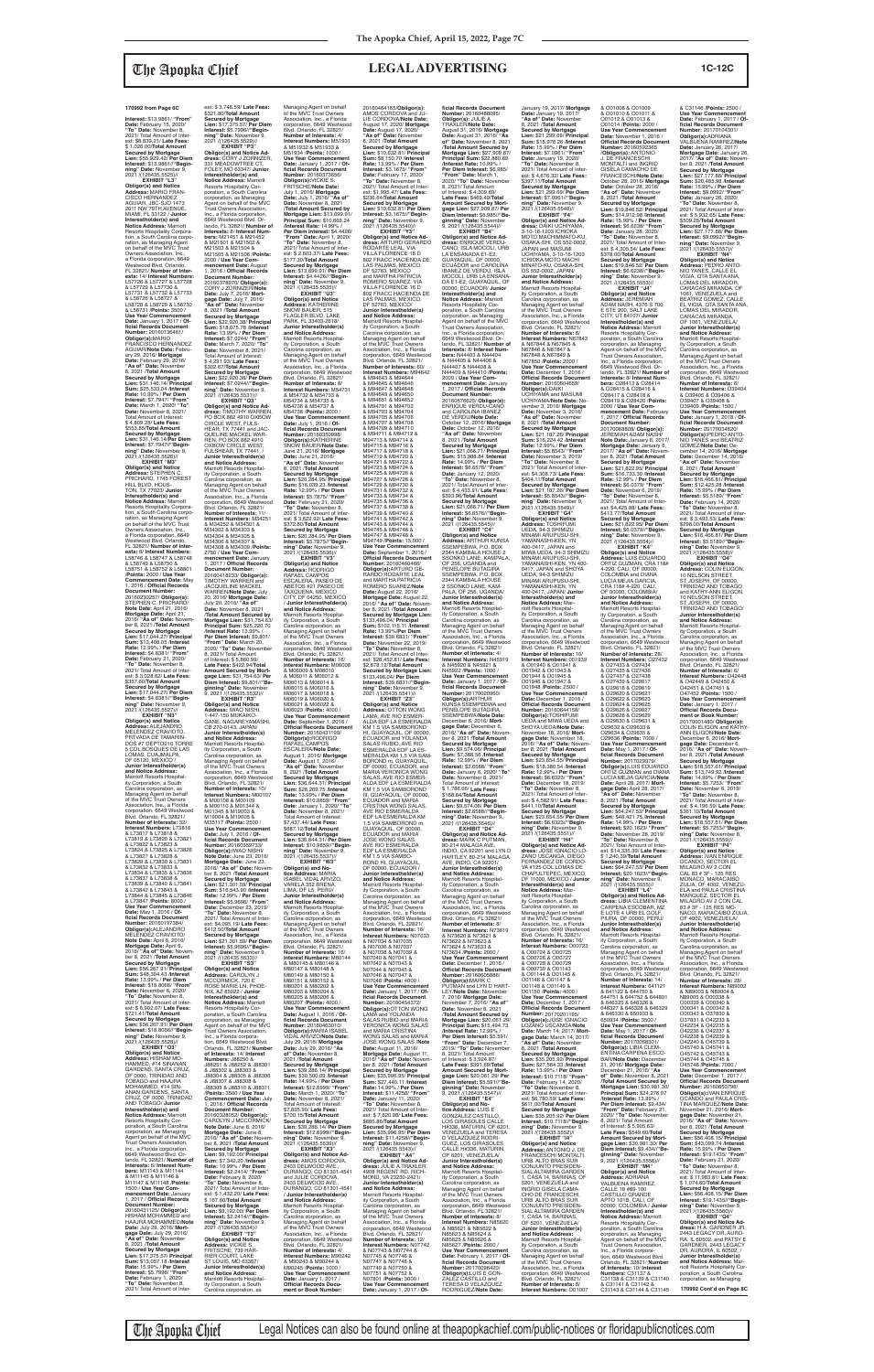Agent on behalf of the MVC Trust Owners Association, Inc., a Florida corporation, 6649 Westwood Blvd. Or-lando, FL 32821/ **Number of Interests:** 8/ **Interest Numbers:** P47421 & P47422 & P47423 & P47424 & P47425 & P47426 & P47427 & P47428 /**Points:** 2000 / **Use Year Commencer Date:** March 1, 2017 / **Offi cial Records Document Number:** 20170162569/ **Obligor(s):**H.A. GARDNER JR and PATSY E GARD-NER/**Note Date:** February 23, 2017/ **Mortgage Date:** February 23, 2017/ **"As of" Date:** November 8, 2021 /**Total Amount Secured by Mortgage Lien:** \$17,413.41/ **Principal Sum:** \$13,764.10 /**Interest Rate:** 12.99% / **Per Diem Interest:** \$4.9665/ **"From" Date:** February 23, 2020/ **"To" Date:** November 8, 2021/ Total Amount of Interest: \$3,099.11/ **Late Fees:** \$300.20/**Total Amount Secured by Mortgage Lien:** \$17,413.41/ **Per Diem Interest:** \$4.9665//"**Beginning"**<br>**Date:** November 9, 2021<br>/(126435.5561)//

**EXHIBIT "S4" Obligor(s) and Notice Address:** LAWRENCE B SPAULDING AS INDI-VIDUAL, AS GUARANTOR AND AS TRUSTEE OF THE LAWRENCE B. AND JANE A. SPAULDING TRUST DATED DECEMBER 15, 2000, 5351 VALLECITO DR, WESTMINSTER, CA 92683, and JANE A. SPAULDING<br>AS INDIVIDUAL, AS GUAR-<br>ANTOR AND AS TRUSTEE<br>OF THE LAWRENCE B. AND JANE A. SPAULD-ING TRUST DATED DECEMBER 15,2000,<br>5351 VALLECITO DR,<br>WESTMINSTER, CA 92683/

**EXHIBIT "R4" Obligor(s) and Notice Ad-dress:** RONALD SENGER, 36 SUNWOOD WAY S.E., CALGARY, AB T2X2W5, CANADA and DANNA SENGER, 36 SUNWOOD WAY S.E., CALGARY, AB T2X2W5, CANADA/ **Junior Interestholder(s) and Notice Address:** Marriott Resorts Hospitality Corporation, a Soutih Carolina corporation, as Managing Agent on behalf of the MVC Trust Owners Association, Inc., a Florida coiporation, 6649 Westwood Blvd. Orlando, FL 32821/ **Number of Interests:** 10/ **Interest Numbers:** P44821 &<br>P44822 & P44823 & P44824<br>& P49023 & P49024 & P49025 & P49026 & P49027 & P49028 /**Points:** 2500 / **Use Year Commencement Date:** April 1, 2018 / **Of-fi cial Records Document Number:** 20170192568/ **Obligor(s):**RONALD SEN-GER and DANNA SENGER/ **Note Date:** March 7, 2017/ **Mortgage Date:** March 7, 2017/ **"As of" Date:** Novem-ber 8, 2021 /**Total Amount Secured by Mortgage Lien:** \$24,991.93/ **Principal Sum:** \$19,752.60 /**Interest Rate:** 12.99% / **Per Diem Interest:** \$7.1274/ **"From" Date:** February 7, 2020/ **"To" Date:** November 8, 2021/ Total Amount of Inter-<br>est: \$4.561.53/ Late Fees: est: \$4,561.53/ **Late Fees:** \$427.80/**Total Amount Secured by Mortgage Lien:** \$24,991.93/ **Per Diem Interest:** \$7.1274//**"Beginning" Date:** November 9, 2021 /(126435.5562)//

> **Secured by Mortgage Lien:** \$44,935.00/ **Per Diem Inter-est:** \$9.4932//**"Beginning" Date:** November 9, 2021 /(126435.5569)// **EXHIBIT "W4" Obligor(s) and Notice Address:** TROY A ELLS-MORE, 3 PHEASANT HILL RD, CAPE ELIZABETH, ME 04107/ **Junior Interestholder(s) and Notice Address:** Marriott<br>Resorts Hospitality Cor-<br>poration, a South Carolina corporation, as Managing Agent on behalf of the MVC Trust Owners Association, Inc., a Florida corporation, 6649 Westwood Blvd. Or-lando, FL 32821/ **Number of Interests:** 6/ **Interest Numbers:** Q31048 & Q31049 & Q31050 & Q31051 & Q31052 & Q31101 /**Points:** 1500 / **Use Year Com-mencement Date:** June 1, 2017 / **Offi cial Records Document Number:** 20170309333/ **Obligor(s):** TROY A ELLSMORE/**Note Date:** May 3, 2017/ **Mort-gage Date:** May 3, 2017/ As of" Date: Novembe 8, 2021 /**Total Amount Secured by Mortgage Lien:** \$21,751.67/ **Principal Sum:** \$16,889.34 /**Interest Rate:** 14.99% / **Per Diem Interest:** \$7.0325/ **"From" Date:** March 3, 2020/ "To **Date:** November 8, 2021/<br>Total Amount of Interest: Total Amount of Interest: \$ 4,325.05/ **Late Fees:** \$287.28/**Total Amount Secured by Mortgage Lien:** \$21,751.67/ **Per Diem Inter-est:** \$7.0325//**"Beginning" Date:** November 9, 2021 /(126435.5570)// **EXHIBIT "X4" Obligor(s) and Notice Address:** MANUEL RODRIGO MAZARIEGOS, COLONIA LOMAS DEL GUIJAROO SUR NO 3650 CALLE LONDRES, TEGUCIGALPA, OF 00000, HONDURAS and STEFANIA PIZZATI, COLONIA LOMAS DEL GUIJAROO SUR NO 3650 CALLE LONDRES, TEGUCIGALPA, OF 00000, HONDURAS/ **Junior Interestholder(s) and Notice Address:** Marriott Resorts Hospital-ity Corporation, a South Carolina corporation, as Managing Agent on behalf of the MVC Trust Owners Association, Inc., a Florida corporation, 6649 Westwood Blvd. Orlando, FL 32821/ **Number of Interests:** 16/ **Interest Numbers:** Q37415 & Q37416 & Q37417 & Q37418 & Q37419 & Q37420 & Q37421 & Q37422 & Q37423 & Q37424 & Q37425 & Q37426 & Q37427 & Q37428 & Q37429 & Q37430 /**Points:** 4000 **Use Year Commencement<br><mark>Date:</mark> May 1, 2017 / <mark>Of-</mark><br>ficial Records Document Number:** 20170258411/ **Obligor(s):**MANUEL<br>RODRIGO MAZARIEGOS and STEFANIA PIZZATI/ **Note Date:** April 14, 2017/ **Mortgage Date:** April 14, 2017/ **"As of" Date:** November 8, 2021 /**Total Amount Secured by Mortgage Lien:** \$39,758.36/ **Principal Sum:** \$29,614.21 /**Interest Rate:** 15.99% / **Per Diem Interest:** \$13.1536/ **"From" Date:** December 14, 2019/ **"To" Date:** November 8, 2021/ Total Amount of Inter-est: \$ 9,141.75/ **Late Fees:** \$752.40/**Total Amount Secured by Mortgage Lien:** \$39,758.36/ **Per Diem Interest:** \$13.1536//**"Beginning" Date:** November 9, 2021<br>/(126435.5571)// **EXHIBIT "Y4" Obligor(s) and Notice dress:** JUDITH ESQUIVEL AREVALO, CALLE 22 1 E-104 DELICIAS NORTE, CHIA CUNDINAMARCA, OF 00000, COLOMBIA and IRIS MINERVA CASTRO<br>ESQUIVEL, CALLE 22 1<br>E-104 DELICIAS NORTE, CHIA CUNDINAMARCA, OF 00000, COLOMBIA and HADIT ATENEA<br>CASTRO ESQUIVEL,<br>AREVALO, CALLE 22 1<br>E-104 DELICIAS NORTE, CHIA CUNDINAMARCA, OF 00000, COLOMBIA and MAYA URANIA CASTRO ESQUIVEL,AREVALO, CALLE 22 1 E-104 DELI-CIAS NORTE, CHIA CUN-DINAMARCA, OF 00000, COLOMBIA and DANIEL USIR CASTRO ESQUIVEL, AREVALO, CALLE 22 1 E-104 DELICIAS NORTE, CHIA CUNDINAMARCA, OF 00000, COLOMBIA / **Junior Interestholder(s) and Notice Address:** Marriott<br>Resorts Hospitality Corpora-<br>tion, a South Carolina corporation, as Managing Agent on behalf of the MVC Trust<br>Owners Association, Inc., Owners Association, Inc.,<br>a Florida corporation, 6649<br>Westwood Blvd. Orlando,<br>FL 32821/ **Number of Interests:** 14/**Interest Numbers:** B75940 &B75941 &B80310 &B80311 & B80312 &<br>B80313 & B80314 & B80315 B80313 & B80314 & B80315 & B80316 & B80317 & B80318 & B80319 & C04206 & C04207 /**Points:** 3500 / **Use Year Commence-ment Date:** January 1, 2018 / **Offi cial Records Document Number:** 20170521617/ **Obligor(s):** JUDITH ESQUIVEL ARE VALO and IRIS MINERVA CASTRO ESQUIVEL and HADIT ATENEA CASTRO ESQUIVEL and MAYA URA-NIA CASTRO ESQUIVEL and DANIEL USIR CASTRO ESQUIVEL /**Note Date:** August 16, 2017/ **Mortgage Date:** August 16, 2017/<br>**"As of" Date:** November<br>8, 2021 /**Total Amount Secured by Mortgage Lien:** \$23,026.98/ **Principal Sum:** \$17,960.98 /**Interest Rate:** 10.99% / **Per Diem Interest:** \$5.4831/ **"From" Date:** November 16, 2019/ **"To" Date:** November 8, 2021/ Total Amount of Interest: \$ 3,964.31/ **Late Fees:** \$851.69/**Total Amount Secured by Mortgage Lien:** \$23,026.98/ **Per Diem Interest:** \$5.4831//**"Beginning" Date:** November 9, 2021<br>/(126435.5577)// **EXHIBIT "B5" Obligor(s) and Notice Address:** THREE CRAZY DOGS CORPORATION, INC., A FLORIDA COR-PORATION, 7113 TIMBER RIDGE WAY, LAND O LAKES, FL 34637-7456,<br>and DAVID L. GAUL AS<br>INDIVIDUAL, AS GUARAN-TOR AND AS PRESIDENT, 7113 TIMBER RIDGE WAY, LAND O LAKES, FL 34637-7456 and SUSAN L. GAUL AS INDIVIDUAL, AS GUARANTOR AND AS VICE PRESIDENT 7113 TIMBER RIDGE WAY, LAND O LAKES, FL 34637-7456/ **Junior Interestholder(s) and Notice Address:** Marriott Resorts Hospitality Corporation, a South Carolina corporation, as Managing Agent on behalf of the MVC Trust Owners Association, Inc., a Florida corporation, 6649 Westwood Blvd. Orlando, FL 32821/ **Number of Interests:** 34/ **Interest Numbers:** R50642<br>& R50643 & R50644<br>& R50645 & R50646<br>& R50647 & R50648

**Junior Interestholder(s) and Notice Address:** Marriott Resorts Hospitality Corporation, a South Carolina corporation, as Managing Agent on behalf of the MVC Trust Owners Association, Inc., a Florida corporation, 6649 Westwood Blvd. Orlando, FL 32821/ **Number of Interests:** 5/ **In-terest Numbers:** P65007 & P65008 & P65009 & P65010 & P65011 /**Points:** 1250 / **Use Year Commencement Date:** January 1, 2018 / **Of-**<br>ficial Records Document<br>Number: 20170192378/ **Obligor(s):**LAWRENCE B SPAULDING AS INDI-VIDUAL, AS GUARANTOR AND AS TRUSTEE OF THE LAWRENCE B. AND JANE A. SPAULDING TRUST DATED DECEMBER 15, 2000 and JANE A. SPAULD-ING AS INDIVIDUAL, AS GUARANTOR AND AS TRUSTEE OF THE LAW-RENCE B. AND JANE A. SPAULDING TRUST DATED DECEMBER 15, 2000/**Note Date:** March 7, 2017/**Mort-gage Date:** March 7, 2017/ **"As of" Date:** November 8, 2021 /**Total Amount Secured by Mortgage Lien:** \$15,183.32/ **Principal Sum:** \$11,749.03 /**Interest Rate:** 13.99% / **Per Diem Interest:** \$4.5658/ **"From" Date:** February 7, 2020/ **"To" Date:** November 8, 2021/ Total Amount of Inter-est: \$ 2,922.09/ **Late Fees:** \$262.20/**Total Amount Secured by Mortgage Lien:** \$15,183.32/ **Per Diem Inter-est:** \$4.5658//**"Beginning" Date:** November 9, 2021<br>/(126435.5563)// **EXHIBIT "T4" Obligor(s) and Notice Address:** JORGE FARFAN HERRERA, AV JORGE CHAVEZ 526 DPTO<br>403A MIRAFI ORES 403A MIRAFLORES,<br>LIMA, OF L18, PERU and<br>FRIDA ANGELICA RUIZ<br>FERNANDEZ, AV JORGE<br>CHAVEZ 526 DPTO 403A<br>MIRAFLORES, LIMA, OF L18, PERU/ **Junior Interestholder(s) and Notice Address:** Marriott Resorts Hospitality Corpora tion, a South Carolina corporation, as Managing Agent on behalf of the MVC Trust Owners Association, Inc., a Florida corporation, 6649 Westwood Blvd. Orlando, FL 32821/ **Number of Inter-ests:** 12/ **Interest Numbers:** P76342 & P76343 & P76344 & P76345 & P76346 & P76347 & P76348 & P76349 & P76350 & P76351 & P76352 & P76401 /**Points:** 3000 / **Use Year Commencement Date:** April 1, 2017 / **Offi cial Records Document Number:<br>20170191177/ Obligor(s):**<br>JORGE FARFAN HERRERA<br>and FRIDA ANGELICA RUIZ<br>FERNANDEZ/**Note Date:** March 3, 2017/ **Mortgage Date:** March 3, 2017/ **"As**  of" Date: November 8, 2021 /**Total Amount Secured by Mortgage Lien:** \$32,279.02/ **Principal Sum:** \$24,809.69 /**Interest Rate:** 14.99% / **Per Diem Interest:** \$10.3305/ **"From" Date:** February 3, 2020/ **"To" Date:** November 8, 2021/ Total Amount of Interest: \$ 6,652.73/ **Late Fees:** \$566.60/**Total Amount Secured by Mortgage Lien:** \$32,279.02/ **Per Diem Interest:** \$10.3305//**"Beginning" Date:** November 9, 2021

/(126435.5564)//

& Q10644 &

**EXHIBIT "U4" Obligor(s) and Notice Address:** CARLA DONGO, TOMAS RAMSEY 1091 DPTO 101 MAGDALENA, LIMA, OF L 17, PERU/ **Junior Interestholder(s) and Notice Address:** Marriott Resorts Hospitality Corporation, a South Carolina corporation, as Managing Agent on behalf of the MVC Trust Owners Association, Inc., a Florida corporation, 6649 Westwood Blvd. Orlando, FL 32821/ **Number of Interests:** 14/ **Interest Numbers:** Q10643 Q10645 & Q10646 & Q10647 & Q10648 & Q10649 & Q10650 & Q10651 & Q10652 & Q10701 & Q10702 & Q10703 & Q10704 /**Points:** 3500 / **Use Year Com-mencement Date:** February 1, 2018 / **Offi cial Records Document Number:** 20170303433/ **Obligor(s):** CARLA DONGO/**Note Date:** May 2, 2017/ **Mortgage Date:** May 2, 2017/ **"As of" Date:** November 8, 2021 /**Total Amount Secured by Mortgage Lien: \$39,313 Principal Sum:** \$29,618.56 /**Interest Rate:** 14.99% / **Per Diem Interest:** \$12.3328/ **"From" Date:** December 2, 2019/ **"To" Date:** November 8, 2021/ Total Amount of Interest: \$ 8,719.38/ **Late Fees:** \$725.78/**Total Amount Secured by Mortgage Lien:** \$39,313.72/ **Per Diem Inter-est:** \$12.3328//**"Beginning" Date:** November 9, 2021 /(126435.5566)// **EXHIBIT "V4" Obligor(s) and Notice Address:** JAMES J. OLE-ARY, 7 NORTH COLOM-BUS BLVD UNIT 110, PHILADEPHIA, PA 19106 and ROBERT W. QUINN, 7 NORTH COLOMBUS BLVD UNIT 110, PHILADEPHIA, PA 19106 / **Junior Address:** THOMAS A<br>TOBIN, 110 GRIGGS AVE,<br>TEANECK, NJ 07666-4131<br>and JOAN M. MAR-REN, 110 GRIGGS AVE, TEANECK, NJ 07666-4131 / **Junior Interestholder(s) and Notice Address:** Marriott Resorts Hospitality Corporation, a South Carolina corporation, as Managing Agent on behalf of the MVC Trust Owners Association, Inc., a Florida corporation, 6649 Westwood Blvd. Orlando, FL 32821/ **Number of Interests:** 18/ **Interest Numbers:** Q80616 & Q80617 & Q80618 & Q80619 & Q80620 & Q80621 & Q80622 & Q80623 & Q80624 & Q80625 & Q80626 & Q80627 & Q80628 & Q80629 & Q80630 & Q80631 & Q80632 & Q80633 /**Points:** 4500 / **Use Year Commencen Date:** January 1, 2018 / **Of-fi cial Records Document Number:** 20170299998/<br>**Obligor(s):**THOMAS A TO-<br>BIN and JOAN M. MARREN/ **Note Date:** April 28, 2017/ **Mortgage Date:** April 28,<br>2017/ "**As of" Date:** Novem-<br>ber 8 2021 /**Total Amount Secured by Mortgage Lien:** \$41,606.91/ **Principal Sum:** \$34,191.15 /**Interest Rate:** 10.99% / **Per Diem Interest:** \$10.4378/ **"From" Date:** February 28, 2020/ **"To" Date:** November 8 2021/ Total Amount of Inter-est: \$ 6,460.96/ **Late Fees:** \$704.80/**Total Amount Secured by Mortgage Lien:**<br>\$41,606,91/ Per Diem Inter \$41,606.91/ **Per Diem Inter-est:** \$10.4378//**"Beginning" Date:** November 9, 2021 /(126435.5574)// **EXHIBIT " Z4" Obligor(s) and Notice Ad-dress:** DIOGO HENRIQUE QUEIROZ MENEZES, ESTRADA DA BARRA DA TIJUCA 231 304-07, RIO DE JANEIRO, OF 22611201, BRAZIL/ **Junior** 

**Interestholder(s) and Notice Address:** Marriott Resorts Hospitality Corporation, a South Carolina corpo-ration, as Managing Agent on behalf of the MVC Trust Owners Association, Inc., a Florida corporation, 6649 Westwood Blvd. Orlando, FL 32821/ **Number of Interests:** 20/ **Interest Numbers:**<br>B90719 & B95305 & B95306<br>& B95307 & B95308 &<br>B95309 & B95310 & B95311 & B95312 & B95313 & B95314 & B95315 & B95316 & B95317 & B95318 & B96828 & B96829 & B98431 & B98432 & B98433 /**Points:** 5000 / **Use Year Commencement Date:** April 1, 2017 / **Offi cial Records Document Number:** 20170206520/ **Obligor(s):** JAMES J. OLEARY and ROBERT W. QUINN/**Note Date:** March 21, 2017/ **Mortgage Date:** March 21, 2017/ **"As of" Date:** Novem-ber 8, 2021 /**Total Amount Secured by Mortgage Lien:** \$44,935.00/ **Principal Sum:** \$38,014.89 /**Interest Rate:** 8.99% / **Per Diem Interest:** \$9.4932/ **"From" Date:** February 21, 2020/ **"To" Date:** November 8, 2021/ Total Amount of Interest: \$ 5,942.71/ **Late Fees:** \$727.40/**Total Amount Interestholder(s) and Notice Address:** Marriott Resorts Hospitality Cor-poration, a South Carolina corporation, as Managing Agent on behalf of the MVC Trust Owners Association, Inc., a Florida corporation, 6649 Westwood Blvd. Orlando, FL 32821/ **Number of Interests:** 8/ **Interest Num-bers:** Q74224 & Q74225 & Q74226 & Q74227 & Q74228 & Q74229 & Q74230 & Q74231 /**Points:** 2000 / **Use Year Commencement Date:** July 1, 2017 / **Offi cial Records Document Number:** 20170357174/ **Obligor(s):** DIOGO HENRIQUE QUEIROZ MENEZES/**Note Date:** June 2, 2017/ **Mort-gage Date:** June 2, 2017/ **"As of" Date:** November 8, 2021 /**Total Amount Secured by Mortgage Lien:** \$24,646.55/ **Principal Sum:** \$18,897.64 /**Interest Rate:** 14.99% / **Per Diem Interest:** \$7.8688/ **"From" Date:** February 2, 2020/ **"To" Date:** November 8, 2021/ Total Amount of Interest: \$ 5,075.31/ **Late Fees:** \$423.60/**Total Amount Secured by Mortgage Lien:** \$24,646.55/ **Per Diem Interest:** \$7.8688//**"Beginning" Date:** November 9, 2021 /(126435.5575)// **EXHIBIT "A5" Obligor(s) and Notice Ad-**

R72748 & R72749 /**Points:** 3000 / **Use Year Commencement Date:** August 1, 2017 / **Offi cial Records Document Number:** 20170479872/ **Obligor(s):** MARIA C. SANTOS/**Note Date:** July 26, 2017/ **Mort-Rate:** 13.99% / **Per Diem Interest:** \$3.8289/ **"From" Date:** February 24, 2020/ **"To" Date:** November 8, 2021/ Total Amount of Interest: \$2,385.36/ **Late Fees:** \$214.00/**Total Amount Secured by Mortgage Lien:** \$12,702.06/ **Per Diem Interest:** \$3.8289//**"Beginning" Date:** November 9, 2021 /(126435.5588)//<br>**EXHIBIT "K5"<br><b>Obligor(s) and Notice<br><b>Address:** JOHN DENNIS,<br>2001 N LAMAR ST STE<br>260, DALLAS, TX 75202 and LISA DENNIS, 2001 N LAMAR ST STE 260, DALLAS, TX 75202/ **Junior Interestholder(s) and Notice Address:** Marriott Resorts Hospitality Corporation, a South Carolina corporation, as Managing Agent on behalf of the MVC Trust Owners Association, Inc., a Florida corporation, 6649 Westwood Blvd. Orlando, FL 32821/<br>**Number of Interests:** 16/<br>**Interest Numbers:** S17242<br>& S17243 & S17244 & S17245 & S17246 & S17247 & S17248 & SI7249 & S17250 & S17251 & S17252 & S17301 & S17302 & S17303 & S17304 & S17305 /**Points:** 4000 / **Use Year Commencement Date:** Oc-<br>tober 1, 2017 / **Official Records Document Number:** 20170555337/ **Obligor(s):** JOHN DENNIS and LISA DENNIS/**Note Date:** September 18, 2017/ **Mortgage Date:** September 18, 2017/ **"As of" Date:** November 8, 2021 /**Total Amount Secured by Mortgage Lien:** \$31,364.85/ **Principal Sum:** \$26,072.37 /**Interest Rate:** 9.99% / **Per Diem Interest:** \$7.2351/ **"From" Date:** February 18, 2020/ **"To" Date:** November 8, 2021/ Total Amount of Inte est: \$ 4,550.88/ **Late Fees:** \$491.60/**Total Amount Secured by Mortgage Lien:** \$31,364.85/ **Per Diem Inter-est:** \$7.2351//**"Beginning" Date:** November 9, 2021 /(126435.5589)// **EXHIBIT "L5" Obligor(s) and Notice Ad-dress:** YORLENE M. GOFF, 931 PUTNAM AVE APT # 3, BROOKLYN, NY 11221 and JANINA O. GOFF, 931 PUTNAM AVE APT # 3, BROOKLYN, NY 11221/ **Junior Interestholder(s) and Notice Address:** Marriott Resorts Hospitality Cor-poration, a South Carolina corporation, as Managing<br>Agent on behalf of the MVC<br>Trust Owners Association,<br>Inc., a Florida corporation,

**est:** \$7.8717//**"Beginning"**<br>**Date:** November 9, 2021<br>/(126435.5579)// CANTON, OH 44721 and DIMITRI HOLSTON MILES, 6418 HORSESHOE AVE / **Junior Interestholder(s) and Notice Address:** Marriott Resorts Hospital-<br>Carolina corporation, as<br>Managing Agent on behalf<br>of the MVC Trust Owners<br>Association, Inc., a Florida<br>corporation, 6649 Westwood Blvd. Orlando, FL 32821/ **Number of Interests:** 4/ **Interest Numbers:** R47020 & R47021 & R47022 & R47023 /**Points:** 1000 / **Use Year Commencement** September 1, 2017 /<br>al **Becords** Docume **gage Date:** July 26, 2017/ **"As of" Date:** November 8, 2021 /**Total Amount Secured by Mortgage Lien:** \$29,718.60/ **Principal Sum:** \$24,366.78 /**Interest Rate:** 10.99% / **Per Diem Interest:** \$7.4386/ **"From" Date:** February 26, 2020/ **"To" Date:** November 8, 2021/ Total Amount of Inter-est: \$4,619.42/ **Late Fees:** \$482.40/**Total Amount Secured by Mortgage Lien:** \$29,718.60/ **Per Diem Interest:** \$7.4386//**"Beginning"<br><b>Date:** November 9, 2021<br>/(126435.5582)//<br>**EXHIBIT "G5" Obligor(s) and Notice Address:** OSKAR DURIS, 1639 SISKIYOU DR, WAL-NUT CREEK, CA 94598 and ZUZANA LENCESOVA, 1639 SISKIYOU DR, WAL-NUT CREEK, CA 94598 / **Junior Interestholder(s) and Notice Address:** Marriott Resorts Hospital-ity Corporation, a South Carolina corporation, as Managing Agent on behalf of the MVC Trust Owners Association, Inc., a Florida corporation, 6649 Westwood Blvd. Orlando, FL 32821/ **Number of Interests:** 16/ **Interest Numbers:** R56102<br>& R56103 & R56104 & R56105 & R56106 & R56107 & R56108 & R56109 & R56110 & R56111 & R56112 & R56113 & R68250 & R68251 & R72321 & R72322 /**Points:** 4000 / **Use Year Commencement Date:**<br>September 1, 2017 / **Of-**<br>**ficial Records Document<br>Number:** 20170487607/ **Obligor(s):**OSKAR DURIS and ZUZANA LENCESOVA/ **Note Date:** August 3, 2017/ **Mortgage Date:** August 3, 2017/ **"As of" Date:** Novem-ber 8, 2021 /**Total Amount Secured by Mortgage Lien:** \$36,625.83/ **Principal Sum:** \$30,370.70 /**Interest Rate:** 9.99% / **Per Diem Interest:** \$8.4279/ **"From" Date:** February 3, 2020/ **"To" Date:** November 8, 2021/ Total Amount of Inter-est: \$5,427.53/ **Late Fees:** \$577.60/**Total Amount Secured by Mortgage Lien:** \$36,625.83/ **Per Diem Interest:** \$8.4279//**"Beginning" Date:** November 9, 2021<br>/(126435.5583)// **EXHIBIT "H5" Obligor(s) and Notice Ad-dress:** ERNEST EDWARD SALINAS, 1287 HOLLY-SPRINGS LANE, ORCUTT, CA 93455 and JANINNE WANDA SALINAS-MITCH-ELL, 1287 HOLLYSPRINGS<br>LANE, ORCUTT, CA 93455/ **Junior Interestholder(s) and Notice Address:** Marriott Resorts Hospitality Cor-poration, a South Carolina corporation, as Managing Agent on behalf of the MVC Trust Owners Association, Inc., a Florida corpora-tion, 6649 Westwood Blvd. Orlando, FL 32821/ **Number of Interests:** 12/ **Interest Numbers:** 826203 & 826204 & 836151 & 836152 & 836201 & 836202 & 836203 & 836204 & 836205 & 836206 & 912639 & 912640 /**Points:** 3000 / **Use Year Commencement Date:** Oc-tober 1, 2018 / **Offi cial Records Document Number:** 20170530107/ **Obligor(s):** ERNEST EDWARD SALI-NAS and JANINNE WANDA SALINAS-MITCHELL/**Note Date:** August 22, 2017/ **Mortgage Date:** August 22, 2017/ **"As of" Date:** Novem-ber 8, 2021 /**Total Amount Secured by Mortgage Lien:** \$35,560.74/ **Principal Sum:** \$27,912.52 /**Interest Rate:** 13.99% / **Per Diem I**rest: \$10.8 **Date:** February 22, 2020/ **"To" Date:** November 8, 2021/ Total Amotmt of Interest: \$ 6,779.42/ **Late Fees:** \$618.80/**Total Amount Secured by Mortgage Lien:** \$35,560.74/ **Per Diem Interest:** \$10.8471//**"Beginning" Date:** November 9, 2021 /(126435.5585)// **EXHIBIT "I5" Obligor(s) and Notice Address:** HASSANAH BLAKE, 38 ST. PAUL AVENUE 2ND FLOOR, NEWARK, NJ 07106/ **Junior Interestholder(s) and Notice Address:** Marriott Resorts Hospitality Cor-poration, a South Carolina corporation, as Managing Agent on behalf of the MVC Trust Owners Association, Inc., a Florida corporation, 6649 Westwood Blvd. Or-lando, FL 32821/ **Number of Interests:** 6/ **Interest Numbers:** 309622 & 309623 & 309624 & 309625 & 309626 & 309627 /**Points:** 1500 / **Use Year Commencement Date:** January 1, 2019 / **Offi cial Records Document Number:** 20170647236/ **Obligor(s):**HASSANAH BLAKE/**Note Date:** November 9, 2017/ **Mortgage Date: November 9, 2017**<br>"As of" Date: November **"As of" Date:** November 8, 2021 /**Total Amount Secured by Mortgage Lien:** \$23,048.81/ **Principal Sum:** \$17,946.72 /**Interest Rate:** 14.99% / **Per Diem Interest:** \$7.4728/ **"From" Date:** March 9, 2020/ **"To" Date:** November 8, 2021/ Total Amount of Interest: \$ 4,550.94/ **Late Fees:** \$301.15/**Total Amount Secured by Mortgage Lien:** \$23,048.81/ **Per Diem Inter-est:** \$7.4728//**"Beginning" Date:** November 9, 2021 /(126435.5587)// **EXHIBIT "J5" Obligor(s) and Notice Address:** KEITH WIL-LIAMS, 2941 ROCK PORT DRIVE, LINCOLN, NE 68516 and AYANA KAI DOWNS WILLIAMS, 2941 ROCK PORT DRIVE,<br>LINCOLN, NE 68516 / **Junior Interestholder(s) and Notice Address:** Marriott Resorts Hospitality Corporation, a South Carolina corporation, as<br>Managing Agent on behalf Managing Agent on behalf of the MVC Trust Owners Association, Inc., a Florida corporation, 6649 Westwood Blvd. Orlando, FL 32821/ **Number of Interests:** 4/ **Interest Numbers:** D71106 & D72934 & D72935 & D72936 /**Points:** 1000 / **Use Year Commencement Date:** January 1, 2018 / **Offi cial Records Document Number:** 20170466437/ **Obligor(s):**KEITH WIL-LIAMS and AYANA KAI DOWNS WILLIAMS/**Note Date:** July 24, 2017/ **Mortgage Date:** July 24, 2017/ **"As of" Date:** November 8, 2021 /**Total Amount Secured by Mortgage Lien:** \$12,702.06/ **Principal Sum:** \$9,852.70 /**Interest** 

**est:** \$13.3689//"**Beginning"**<br>**Date:** November 9, 2021<br>/(126435.5590)// **EXHIBIT "M5" Obligor(s) and Notice Address:** RUBEN SAN-TIAGO BAQUERO, VIA COMPAMENTO #10 PU-EMBO, QUITO, OF 00000, ECUADOR and CARMEN<br>SUAREZ, VIA COMPAMEN-TO #10 PUEMBO, QUITO, OF 00000, ECUADOR/ **Junior Interestholder(s)**  and Notice Address: M riott Resorts Hospitality Corporation, a South Carolina corporation, as Managing Agent on behalf of the MVC Trust Owners Association, Inc., a Florida corporation 6649 Westwood Blvd. Or-lando, FL 32821/ **Number of Interests:** 8/ **Interest Numbers:** S40120 & S40121 & S40122 & S40123 & S40124 & S40125 & S40126 & S40127 /**Points:** 2000 / **Use Year Commencement**  Date: November 1, 2018 /<br>Official Records Docume **Official Records Document<br><b>Number:** 20170649224/<br>**Obligor(s):**RUBEN SANTIA-<br>GO BAQUERO and CAR-MEN SUAREZ/**Note Date:** November 9, 2017/ **Mort-gage Date:** November 9, 2017/ **"As of" Date:** Novem-ber 8, 2021 /**Total Amount Secured by Mortgage Lien:** \$23,146.71/ **Principal Sum:** \$17,595.42 /**Interest Rate:** 14.99% / **Per Diem Interest:** \$7.3265/ **"From" Date:** January 9, 2020/ **"To" Date:** November 8, 2021/ Total Amount of Interest: \$ 4,901.45/ **Late Fees:** \$399.84/**Total Amount Secured by Mortgage Lien:** \$23,146.71/ **Per Diem Inter-est:** \$7.3265//**"Beginning" Date:** November 9, 2021 /(126435.5591)// **EXHIBIT "N5" Obligor(s) and No-tice Address:** VISHAL CHETAN RAMBACCUS, 9 HAZEL CROFT TER-RACE, FINGALS,DUBLIN, OF Dll, IRELAND/ **Junior Interestholder(s) and Notice Address:** Marriott Resorts Hospitality Corporation, a South Carolina corporation, as Managing Agent on behalf of the MVC Trust Owners Association, Inc., a Florida corpora-tion, 6649 Westwood Blvd. Orlando, FL 32821/ **Number of Interests:** 8/ **Inter-est Numbers:** S34129 & S34130 & S34131 & S35321 & S35322 & S35323 & S35436 & S35437 /**Points:** 2000 / **Use Year Commencement Date:** January 1, 2018 / **Offi cial Records Document Number:** 20180020747/ **Obligor(s):** VISHAL CHETAN RAMBAC-CUS/**Note Date:** December 26, 2017/ **Mortgage Date:** December 26, 2017/ **"As of" Date:** November 8, 2021 /**Total Amount Secured by Mortgage Lien:** \$18,476.26/ **Principal Sum:** \$14,011.92 /**Interest Rate:** 13.99% / **Per Diem Interest:** \$5.4452/ **"From" Date:** November 26, 2019/ **"To" Date:** November 8, 2021/ Total Amount of Interest: \$ 3,882.45/ **Late Fees:** \$331.89/**Total Amount Secured by Mortgage Lien:** \$18,476.26/ **Per Diem Inter-est:** \$5.4452//**"Beginning"** 

& R50649 & R50650 & R50651 & R50652 & R50701 & R50702 & R50703 & R50704 & R50705 & R50706 & R50707 & R50708 & R50709 & R50710 & R50711 & R50712 & R50713 & R50714 & R50715 & R50716 & R50717 & R50718 & R50719 & R50720 & R50721 & R50722 & R50723 /**Points:** 8500 / **Use Year Commencement Date:** January 1, 2018 / **Official Records Document<br><b>Number:** 20170477683/<br>**Obligor(s):THREE CRAZY**<br>DOGS CORPORATION,<br>INC., A FLORIDA COR-<br>PORATION and DAVID L. GAUL AS INDIVIDUAL, AS GUARANTOR AND AS PRESIDENT and SUSAN L. GAUL AS INDIVIDUAL, AS GUARANTOR AND AS VICE PRESIDENT /**Note Date:** July 28, 2017/ **Mortgage Date:** July 28, 2017/ **"As of" Date:** November 8, 2021 /**Total Amount Secured by Mortgage Lien:** \$100,258.40/ **Principal Sum:** \$80,235.62 /**Interest Rate:** 13.37% / **Per Diem Interest:** \$29.7986/ **"From" Date:** February 28, 2020/ **"To" Date:** November 8, 2021/ Total Amount of Interest: \$ 18,445.38/ **Late Fees:** \$1,327.40/**Total Amoun Secured by Mortgage Lien:** \$100,258.40/ **Per Diem Interest:** \$29.7986//**"Beginning" Date:** November 9, 2021 /(126435.5578)//<br>**EXHIBIT** "C5" **EXHIBIT "C5" Obligor(s) and No-tice Address:** SHEILA GEORGE, 3623 TOWNSHEND CIRCLE, STOCKTON, CA 95212/ **Junior Interestholder(s) and Notice Address:** Marriott Resorts Hospitality Corporation, a South arolina corporation, as Managing Agent on behalf<br>of the MVC Trust Owners<br>Association, Inc., a Florida<br>corporation, 6649 Westwood Blvd. Orlando, FL 32821/ **Number of Interests:** 8/ **Interest Numbers:** R55747 & R55748 & R55749 & R55750 & R55751 & R55752 & R55801 & R55802 /**Points:** 2000 / **Use Year Commencement Date:** January 1, 2018 / **Official Records Document<br><b>Number:** 20180000775/<br>**Obligor(s): SHEILA<br>GEORGE/Note Date: De-<br>cember 25, 2017/<b>Mortgage Date:** December 25, 2017/ **"As of" Date:** November 8, 2021 /**Total Amount Secured by Mortgage Lien:** \$23,034.71/ **Principal Sum:** \$17,722.33 /**Interest Rate:** 15.99% / **Per Diem Interest:** \$7.8717/ **"From" Date:** March 15, 2020/ **"To" Date:** November 8, 2021/ Total Amount of Interest: \$ 4,746.60/ **Late Fees:** \$315.78/**Total Amount Secured by Mortgage Lien:** \$23,034.71/ **Per Diem Inter-**

**EXHIBIT "D5" Obligor(s) and Notice Address:** KELVIN MAU-RICE MILES SR, 6418 HORSESHOE AVE NE,

**NE, CANTON, OH 44721** 

## **est:** \$7.5644//**"Beginning"**<br>**Date:** November 9, 2021<br>/(126435.5596)// **EXHIBIT "S5" Obligor(s) and Notice Address:** EDWIN FLORES, CARLSBAD LAW GROUP 5050 AVENIDA ENCI-NAS, STE 300, CARLS-BAD, CA 92008/ **Junior**<br>**Interestholder(s) and<br><b>Notice Address:** Marriott<br>Resorts Hospitality Corporation, a South Carolina corporation, as Managing Agent<br>on behalf of the MVC Trust Owners Association, Inc., a Florida corporation, 6649 Westwood Blvd. Orlando, Westwood Blvd. Orlando,<br>FL 32821/ **Number of Interests:** 20/ **Interest Numbers:** R49606 & R49607<br>& R49608 & R49609 & & R49608 & R49609 & S55948 & S55949 & S55950 & S58227 & S58228 & S58229 & S58230 & S58231 & S58232 & S58233 & S58234 & S58235 & S58236 & S58237 & S58238 & S59218 /**Points:** 5000 / **Use Year Commencement Date:** January 1, 2018 / **Offi cial Records Document Number:** 20170631020/ **Obligor(s):**EDWIN FLORES/**Note Date:** No-vember 2, 2017/ **Mortgage Date:** November 2, 2017/ **"As of" Date:** November 8, 2021 /**Total Amount Secured by Mortgage Lien:** \$38,475.44/ **Principal Sum:** \$31,918.62 /**Interest**

**Address:** MONICA WAISS-<br>BLUTH, PADRE DAMIAN<br>DE VEUSTER 2550 EDIF<br>ARAUCARIAS 2 DEPTO<br>77, VITACURA, SANTIAGO,<br>07, VITACURA, SANTIAGO,<br>0F 00000, CHILE/ **Junior**<br>Interestholder(s) and **Notice Address:** Marriott<br>Resorts Hospitality Cor-<br>poration, a South Carolina corporation, as Managing Agent on behalf of the MVC Trust Owners Association, Inc., a Florida corporation, 6649 Westwood Blvd. Or-lando, FL 32821/ **Number of Interests:** 8/**Interest Numbers:** R78925 & R78926 & S53513 & S53514 & S53515 & S53516 & S53517 & S53518 /**Points:** 2000 / **Use Year Commencement Date:** January 1, 2018 / **Of**ficial Records Document<br>Number: 20170632206/ **Number:** 20170632206/<br>**Obligor(s):**MONICA<br>WAISSBLUTH/**Note Date:**<br>November 1, 2017/ **Mort-**<br>**gage Date:** November 1,<br>2017/ **"As of" Date:** Novem-<br>ber 8, 2021 /**Total Amount Secured by Mortgage Lien:** \$22,955.21/ **Principal Sum:** \$17,770.45 /**Interest Rate:** 14.99% / **Per Diem Interest:** \$7.3994/ **"From" Date:** March1, 2020/ **"To" Date:** November 8, 2021/ Total Amount of Interest: \$ 4,565.40/ **Late Fees:** \$369.36/**Total Amount Secured by Mortgage Lien:** \$22,955.21/ **Per Diem Interest:** \$7.3994//**"Beginning"<br><b>Date:** November 9, 2021<br>/(126435.5598)// **EXHIBIT "U5"**

**Offi cial Records Document Number:** 20170516401/ **Obligor(s):**KELVIN<br>MAURICE MILES SR and DIMITRI HOLSTON MILES/ **Note Date:** August 14, 2017/ **Mortgage Date:** August 14, 2017/ **"As of" Date:** Novem-ber 8, 2021 /**Total Amount Secured by Mortgage Lien:** \$15,490.34/ **Principal Sum:** \$12,015.52 /**Interest Rate:** 14.99% / **Per Diem Interest:** \$5.0031/ **"From" Date:** March 14, 2020/ **"To" Date:** November 8, 2021/ Total Amount of Interest: \$ 3,021.90/ **Late Fees:** \$202.92/**Total Amount Secured by Mortgage Lien:** \$15,490.34/ **Per Diem Interest:** \$5.0031//**"Beginning" Date:** November 9, 2021 /(126435.5580)// **EXHIBIT "E5" Obligor(s) and Notice Address:** RENATO PICENO, 7742 CALVIN AVE, RESE-DA, CA 91335 and OFFLIA FLORES, 7742 CALVIN<br>AVE, RESEDA, CA 91335 / **Junior Interestholder(s) and Notice Address:** Marriott Resorts Hospitality Corporation, a South arolina corporation, as Managing Agent on behalf of the MVC Trust Owners Association, Inc., a Florida corporation, 6649 Westwood Blvd. Orlando, FL 32821/ **Number of Interests:** 10/ **Interest Numbers:** R71812<br>& R71813 & R71814 &<br>R71815 & R71816 & R71817 & R71818 & R71819 & R71820 & R71821 /**Points:** 2500 / **Use Year Commencement<br><b>Date:** January 1, 2018 / **Of-**<br>ficial Records Document **Number:** 20170556315/ **Obligor(s):**RENATO PICE-NO and OFELIA FLORES/ **Note Date:** August 28, 2017/ **Mortgage Date:** August 28, 2017/ **"As of" Date:** Novem-ber 8, 2021 /**Total Amount Secured by Mortgage Lien:** \$32,971.12/ **Principal Sum:** \$25,852.76 /**Interest Rate:** 14.18% / **Per Diem Interest:** \$10.1831/ **"From" Date:** February 28, 2020/ **"To" Date:** November 8, 2021/ Total Amount of Interest: \$ 6,303.36/ **Late Fees:** \$565.00/**Total Amount Secured by Mortgage Lien:** \$32,971.12/ **Per Diem Interest:** \$10.1831//**"Beginning" Date:** November 9, 2021 /(126435.5581)// **EXHIBIT "F5" Obligor(s) and Notice Address:** MARIA C. SAN-TOS, 9293 SEWALL AVE, LAUREL, MD 20723/ **Junior Interestholder(s) and Notice Address:** Marriott Resorts Hospitality Corporation, a South Carolina corporation, as Managing Agent<br>on behalf of the MVC Trust Owners Association, Inc., a Florida corporation, 6649 Westwood Blvd. Orlando, FL 32821/ **Number of Interests:** 12/ **Interest Num-bers:** R71825 & R71826 & R71827 & R71828 & R71829 & R71830 & R71831 & R71832 & R71833 & R71834 &

6649 Westwood Blvd. Or-lando, FL 32821/**Number of Interests:** 16/**Interest Numbers:** S20652 & S20701 &<br>S20702 & S20703 & S20704<br>& S20705 & S20706 & S20707 & S20708 & S20709 & S20710 & S20711 & S20712 & S20713 & S20714 & S20715 /**Points:** 4000 / **Use Year Commencement Date:** September 1, 2019 /<br>**Official Records Document Number: 20705 Obligor(s):**YORLENE M. GOFF and JANINA O.<br>GOFF/**Note Date:** Septer GOFF/**Note Date:** Septem-ber 26, 2017/ **Mortgage Date:** September 26, 2017/ **"As of" Date:** November 8, 2021 /**Total Amount Secured by Mortgage Lien:** \$46,373.41/ **Principal Sum:** \$37,049.96 /**Interest Rate:** 12.99% / **Per Diem Interest:** \$13.3689/ **"From" Date:** February 26, 2020/ **"To" Date:** November 8, 2021/ Total Amount of Interest: \$ 8,302.05/ **Late Fees:** \$771.40/**Total Amount Secured by Mortgage Lien:** \$46,373.41/ **Per Diem Inter-**

Association, Inc., a Florida corporation, 6649 Westwood Blvd. Orlando, FL 32821/<br>**Number of Interests:** 12/<br>**Interest Numbers:** P78123<br>& P78124 & P78125 & P78126 & P78127 & P78128 & P78129 & P78130 & P78131 & P78132 & P78133 & P78134 /**Points:** 3000 / **Use Year Commencement Date:** May 1, 2018 / **Offi cial Records Document Number:** 20170614827/ **Obligor(s):**PATRICK WIL-LIAM BURKE/**Note Date:** October 20, 2017/ **Mortgage Date:** October 20, 2017/ **"As of" Date:** November 8, 2021 /**Total Amount Secured by Mortgage Lien:** \$32,271.65/ **Principal Sum:** \$26,447.51 /**Interest Rate:** 10.99% / **Per Diem Interest:** \$8.0738/ **"From" Date:** February 20, 2020/ **"To" Date:** November 8, 2021/ Total Amount of Interest: \$ 5,062.34/ **Late Fees:** \$511.80/**Total Amount Secured by Mortgage Lien:** \$32,271.65/ **Per Diem Interest:** \$8.0738//**"Beginning" Date:** November 9, 2021

**Date:** November 9, 2021 /(126435.5592)// **EXHIBIT "O5" Obligor(s) and Notice Address:** MIRIAM GUA-RIN, CARRERA 51 B # 76-85, BARRANQUILLA, OF 00000, COLOMBIA and JORGE DUARTE, CARRERA 51 B # 76-85, BARRANQUILLA, OF 00000, COLOMBIA/ Junio **Interestholder(s) and Notice Address:** Marriott Resorts Hospitality Corporation, a South Carolina corporation, as Managing Agent on behalf of the MVC Trust Owners Association, Inc., a Florida corpora-tion, 6649 Westwood Blvd. Orlando, FL 32821/ **Number of Interests:** 5/ **Interest Numbers:** S60606 & S60607 & S60608 & S60609 & S60610 /**Points:** 1250 / **Use Year Commencem Date:** January 1, 2018 / **Of-**<br>ficial Records Document **Number:** 20170687474 and<br>and Note and Mortgage<br>Modification Agreement<br>recorded on March 14, 2018 as Document No. 20180148957/**Obligor(s):** MIRIAM GUARIN and<br>JORGE DUARTE/**Note<br><b>Date:** November 28, 2017<br>and Note and Mortgage Modification Agreement<br>dated March 13, 2018/ **Mortgage Date:** November<br>28, 2017 and Note and<br>Mortgage Modification<br>Agreement dated March 13, 2018/ **"As of" Date:** Novem-ber 8, 2021 /**Total Amount Secured by Mortgage Lien:** \$17,402.18/ **Principal Sum:** \$13,071.63 /**Interest Rate:** 15.99% / **Per Diem Interest:** \$5,806/ **"From" Date:** January 28, 2020/ **"To" Date:** November 8, 2021/ Total Amount of Inter-est: \$ 3,773.95/ **Late Fees:** \$306.60/**Total Amount Secured by Mortgage Lien:** \$17,402.18/ **Per Diem Interest:** \$5.806//"**Beginning"<br>Date:** November 9, 2021<br>/(126435.5593 MM)//<br>**EXHIBIT "P5" Obligor(s) and Notice Address:** PATRICK WIL-LIAM BURKE, 166 EAST 78 STREET APT 2A, NEW YORK, NY 10075/ **Junior Interestholder(s) and Notice Address:** Marriott Resorts Hospitality Corporation, a South Carolina corporation, as Managing Agent on behalf of the MVC Trust Owners \$23,832.61/ **Per Diem Inter-**

**Rate:** 9.99% / **Per Diem Interest:** \$8.8574/ **"From" Date:** February 2, 2020. **"To" Date:** November 8, 2021/ Total Amount of Inter-est: \$ 5,713.02/ **Late Fees:** \$593.80/**Total Amount Secured by Mortgage Lien:** \$38,475.44/ **Per Diem Interest:** \$8.8574//"**Beginning"**<br>**Date:** November 9, 2021<br>/(126435.5597)// **EXHIBIT "T5" Obligor(s) and Notice** 

/(126435.5594)// **EXHIBIT "Q5" Obligor(s) and Notice Ad-dress:** EDGARD NICOLAS TOVAR JORDAN, TER-RAZAS BUENA VENTURA I CALLE 4 TH 4-01, CARA CAS MIRANDA, OF 1220, VENEZUELA and ELBA SU-SANA GOMEZ VILLAGO-MEZ, TERRAZAS BUENA VENTURA II CALLE 4 TH 4-01, CARACAS MIRANDA, OF 1220, VENEZUELA/ **Junior Interestholder(s) and Notice Address:** Marriott Resorts Hospitality Cor-poration, a South Carolina corporation, as Managing Agent on behalf of the MVC Trust Owners Association, Inc., a Florida corporation, 6649 Westwood Blvd. Orlando, FL 32821/ **Number of Interests:** 20/ **Interest Numbers:** S50752 & S50801 & S50802 & S54034 & S54035 & S54036 & s<br>554037 & S54038 & S54039<br>8 S54040 & S54041 & & S54040 & S54041 & S56529 & S56530 & S56531 & S56532 & S56533 & S56534 & S56535 & S56536 & S57820 /**Points:** 5000 / **Use Year Commencement**<br>**Date:** October 1, 2017 / Of-**Date:** October 1, 2017 / **Of-fi cial Records Document Number:** 20170548130/<br>**Obligor(s):**EDGARD<br>NICOLAS TOVAR JORDAN and ELBA SUSANA GOMEZ VILLAGOMEZ/**Note Date:** September 7, 2017/ **Mortgage Date:** September 7, 2017/ **"As of" Date:** November 8, 2021 /**Total Amount Secured by Mortgage Lien:** \$48,258.51/ **Principal Sum:** \$35,540.23 /**Interest Rate:** 15.99% / **Per Diem Interest:** \$15.7858/ **"From" Date:** November 7, 2019/ **"To" Date:** November 8, 2021/ Total Amount of Interest: \$ 11,555.18/ **Late Fees:** \$913.10/**Total Amount Secured by Mortgage Lien:** \$48,258.51/ **Per Diem Inter-est:** \$15.7858//**"Beginning" Date:** November 9, 2021 /(126435.5595)// **EXHIBIT "R5" Obligor(s) and Notice Address:** KYLA RAYNOR, 2 ORCHID LANE "MAYA'S ORCHARD", SOUTH HAMPTON, OF SB03, BERMUDA/ **Junior Interestholder(s) and Notice Address:** Marriott<br>Resorts Hospitality Cor-<br>poration, a South Carolina corporation, as Managing Agent on behalf of the MVC Trust Owners Association, Inc., a Florida corpora-tion, 6649 Westwood Blvd. Orlando, FL 32821/ **Number of Interests:** 8/ **Inter-est Numbers:** S67021 & S67022 & S67023 & S67024 & S67025 & S67026 & S67027 & S67028 /**Points:** 2000 / **Use Year Commencement Date:** February 1, 2018 / **Offi cial Records Document Number:** 20180072444/ **Obligor(s):** KYLA RAYNOR/**Note Date:** January 16, 2018/ **Mortgage Date:** January 16, 2018/ **"As of" Date:** November 8, 2021 /**Total Amount Secured by Mortgage Lien:** \$23,832.61/**Principal Sum:** \$18,166.71 /**Interest Rate:** 14.99% / **Per Diem Interest:** \$7.5644/ **"From" Date:** January 16, 2020/<br>**"To" Date:** November 8,<br>2021/ Total Amount of Interest: \$ 5,007.66/ **Late Fees:** \$408.24/**Total Amount Secured by Mortgage Lien: 170992 Cont'd on Page 9C**

**Obligor(s) and Notice Ad-dress:** JOSE L. MARQUEZ, CARRERA 23 CALLE 14 EDIF MADRIGAL LOCAL 2, SAN CRISTOBAL 5001, VENEZUELA and ELSI C. MURE, CARRERA 23 CALLE 14 EDIT MADRIGAL LOCAL 2, SAN CRIS-TOBAL 5001, VENEZUELA/ **Junior Interestholder(s) and Notice Address:** Marriott Resorts Hospitality Corporation, a South rolina coiporation, as Managing Agent on behalf of the MVC Trust Owners Association, Inc., a Florida corporation, 6649 Westwood Blvd. Orlando, FL 32821/ **Number of Interests:** 6/ **Interest Numbers:** O87706 & O87707 & O87708 & O87709 & O87710 & O87711 /**Points:** 1500 / **Use Year Commencement Date:** November 1,<br>2017 / **Official Records**<br><mark>Document Number:</mark> 20170627800/ **Obligor(s):** JOSE L. MARQUEZ and ELSI C. MURE/**Note Date:** October 30, 2017/ **Mortgage Date:** October 30, 2017/ "As of" Date: November 8, 2021 /**Total Amount Secured by Mortgage Lien:** \$19,171.83/ **Principal Sum:** \$14,605.80 /**Interest Rate:** 15.99% / **Per Diem Interest:** \$6.4874/ **"From" Date:** March 1, 2020/ **"To" Date:** November 8, 2021/ Total Amount of Interest: \$ 4,002.72/ **Late Fees:** \$313.31/**Total Amount Secured by Mortgage Lien:** \$19,171.83/ **Per Diem Interest:** \$6.4874//**"Beginning" Date:** November 9, 2021 /(126435.5599)// **EXHIBIT "V5" Obligor(s) and Notice Address:** HENRIQUE POCATERRA-MEJIAS, AV.PRINCIPAL STA. ROSA DE LIMA RESD. GUADIANA APT. 41, CARACAS, OF 99999, VENEZUELA and VIRGINIA PAREDES-DE-POCATERRA, AV.PRINCIPAL STA. ROSA DE LIMA RESD. GUADIANA APT. 41, CARACAS, OF 99999, VENEZUELA/ **Junior Interestholder(s) and Notice Address:** Marriott Resorts Hospitality Corporation, a South Carolina corpo-ration, as Managing Agent on behalf of the MVC Trust Owners Association, Inc., a Florida corporation, 6649 Westwood Blvd. Orlando, FL 32821/ **Number of Inter-ests:** 4/ **Interest Numbers:** S81622 & S81623 & S81624 & S81625 /**Points:** 1000 / **Use Year Commencement Date:** January 1, 2018 / **Of-**<br>ficial Records Document **Number:** 20170604178/<br>**Obligor(s):**HENRIQUE<br>POCATERRA-MEJIAS and VIRGINIA PAREDES-DE-POCATERRA/**Note Date:** October 12, 2017/ **Mortgage Date:** October 12, 2017/ **"As of" Date:** November 8, 2021 /**Total Amount Secured by Mortgage Lien:** \$13,589.18/ **Principal Sum:** \$10,224.64 /**Interest Rate:** 15.99% / **Per Diem Interest:** \$4.5414/ **"From" Date:** February 12, 2020/ **"To" Date:** November 8, 2021/ Total Amount of Inter-est: \$ 2,883.74/ **Late Fees:** \$230.80/**Total Amount Secured by Mortgage Lien:** \$13,589.18/ **Per Diem Interest:** \$4.5414//**"Beginning" Date:** November 9, 2021<br>/(126435.5601)// **EXHIBIT "W5"**

### **170992 from Page 7C**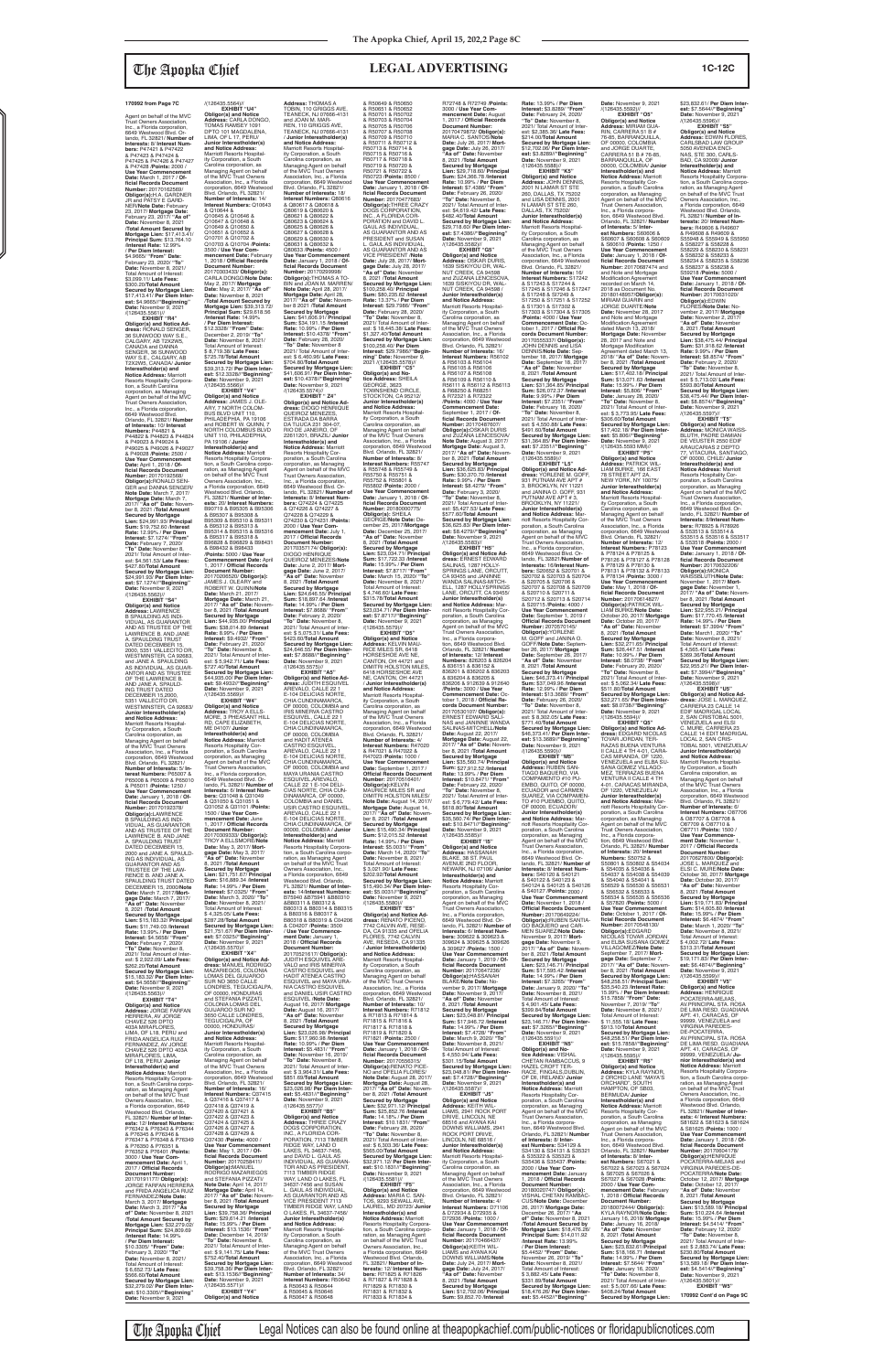### **Obligor(s) and Notice Address:** NOBUO KOIKE, 3F ESTATE KAJIYAMA 2-8-8 UENO HIGASHI-UENO TAITOU-KU, TOKYO, TO 110-0015, JAPAN<br>and ASUKA KOIKE, 3F ESTATE KAJIYAMA 2-8-8 UENO HIGASHI-UENO<br>TAITOU-KU, TOKYO, TO 110-0015, JAPAN/ **Junior Interestholder(s) and Notice Address:** Marriott Resorts Hospitality Corporation, a South Carolina corporation, as Managing Agent on behalf of the MVC Trust Owners Association, Inc., a Florida corporation, 6649 Westwood Blvd. Orlando, FL 32821/ **Number of Interests:** 8/ **Inter-est Numbers:** T05701 & T05702 & T05703 & T05704 & T05705 & T05706 & T05707 & T05708 /**Points:** 2000 / **Use Year Commencement Date:** January<br>1, 2018 / **Official Records<br>Document Number:<br>20170662248/ <b>Obligor(s):** NOBUO KOIKE and ASUKA KOIKE/**Note Date:** November 13, 2017/ **Mortgage Date:** November 13, 2017/ **"As of" Date:** November 8, 2021 /**Total Amount Secured by Mortgage Lien:** \$23,306.62/ **Principal Sum:** \$17,942.77 /**Interest Rate:** 12.99% / **Per Diem Interest:** \$6.4743/ **"From" Date:** November 13, 2019/ **"To" Date:** November 8, 2021/ Total Amount of Inter-est: \$4,700.31/ **Late Fees:** \$413.54/**Total Amount Secured by Mortgage Lien:** \$23,306.62/ **Per Diem Interest:** \$6.4743//**"Beginning" Date:** November 9, 2021<br>/(126435.5605)// **EXHIBIT "X5" Obligor(s) and Notice Address:** JINWOO KIM, 104-406 JUNGGYE-RO 8 GIL 26, SEOUL, OF 01728, KOREA, REPUBLIC OF and SENGHEE MA, 104-406 JUNGGYE-RO 8 GIL 26, SEOUL, OF 01728, KOREA, REPUBLIC OF/ **Junior Interestholder(s) and<br><b>Notice Address:** Marriott<br>Resorts Hospitality Corporation, a South Carolina corporation, as Managing Agent on behalf of the MVC Trust Owners Association, Inc., a Florida corpora-tion, 6649 Westwood Blvd. Orlando, FL 32821/ **Number of Interests:** 10/ **Interest Numbers:** T10918 & T10919 & T10920 & T10921 & T10922 & T10923 & T10924 & T10925 & T10926 & T10927 /**Points:** 2500 / **Use Year Commencement Date:** December 1, 2017 / **Official Records Docun<br>Number: 20170666804/ Number:** 20170666804/ **Obligor(s):** JINWOO KIM and SENGHEE MA/**Note Date:** November 17, 2017/ **Mortgage Date: November<br>17, 2017/ "As of" Date:<br>November 8, 2021 /<b>Total**<br>**Amount Secured by Mortgage Lien:** \$27,030.07/ **Principal Sum:** \$21,257.43 /**Interest Rate:** 12.99% / **Per Diem Interest:** \$7.6704/ **"From" Date:** January 17, 2020/ **"To" Date:** November 8, 2021/ Total Amount of Interest: \$ 5,070.09/ **Late Fees:**  $$452.55/T$ otal Amount **Secured by Mortgage Lien:** \$27,030.07/ **Per Diem Inter-est:** \$7.6704//**"Beginning" Date:** November 9, 2021

/(126435.5607)// **EXHIBIT "Y5" Obligor(s) and Notice Address:** CHAD ALAN RANKINS, 177 YORDY RD., MORTON, IL 61550 and MELINDA JANE RANKINS, 177 YORDY RD., MORTON, IL 61550/ **Junior Interestholder(s) and Notice Address:** Marriott Resorts Hospitality Corporation, a South Carolina<br>corporation, as Managing corporation, as Managing Agent on behalf of the MVC Trust Owners Association, Inc., a Florida corporation, 6649 Westwood Blvd. Orlando, FL 32821/ **Number of Interests: 8/ Interest Num**<br>here: T12636 & T12637 **bers:** T12636 & T12637<br>& T12638 & T12639 &<br>T12640 & T12641 & T12642 & T12643 /**Points:** 2000 / **Use Year Commencement Date:** December 1, 2017 / **Official Records Document<br><b>Number**: 20170669650/<br>**Obligor(s):**CHAD ALAN RANKINS and MELINDA JANE RANKINS/**Note Date:** November 20, 2017/ **Mortgage Date:** November 20,<br>2017/ **"As of" Date:** Novem-<br>ber 8, 2021 /**Total Amount**<br>**Secured by Mortgage Lien:** \$25,428.11/ **Principal Sum:** \$19,973.37 /**Interest Rate:** 13.99% / **Per Diem Interest:** \$7.7619/ **"From" Date:** February 20, 2020/ **"To" Date:** November 8, 2021/ Total Amount of Inter-est: \$ 4,866.74/ **Late Fees:** \$338.00/**Total Amount Secured by Mortgage Lien:** \$25,428.11/ **Per Diem Interest:** \$7.7619//**"Beginning" Date:** November 9, 2021<br>/(126435.5608)// **EXHIBIT "Z5" Obligor(s) and Notice Ad-dress:** MARK SAKOI, 15707 SPLIT CREEK DRIVE, MONUMENT, CO 80132 and SUSAN SAKOI, 15707 SPLIT CREEK DRIVE, MONUMENT, CO 80132/ **Junior Interestholder(s) and Notice Address:** Marriott Resorts Hospitality Cor-poration, a South Carolina corporation, as Managing Agent on behalf of the MVC Trust Owners Association, Inc., a Florida corporation, 6649 Westwood Blvd. Or-lando, FL 32821/ **Number of Interests:** 4/ **Interest Num-bers:** T15241 & T15242 & T15243 & T15244 /**Points:** 1000 / **Use Year Commencement Date:** January 1, 2018 / **Offi cial Records Document Number:** 20170664611/ **Obligor(s):** MARK SAKOI and SUSAN SAKOI/**Note Date:** November 17, 2017/ **Mortgage Date:** November 17, 2017/ **"As of" Date:** November 8, 2021 /**Total Amount Secured by Mortgage Lien:** \$11,180.34/ **Principal Sum:** \$8,618.25 /**Interest Rate:** 14.99% / **Per Diem Interest:** \$3.5885/ **"From" Date:** March 17, 2020/ **"To" Date:** November 8, 2021/ Total Amount of Interest: \$ 2,156.69/ **Late Fees:** \$ 155.40/**Total Amount Secured by Mortgage Lien:** \$11,180.34/ **Per Diem Inter-est:** \$3.5885//**"Beginning" Date:** November 9, 2021 /(126435.5609)// **EXHIBIT "A6" Obligor(s) and Notice<br><b>Address:** JORGE ARAUZ,<br>URB COSTA BAY, COSTA<br>DEL ESTE #79, PANAMA, OF 00000, PANAMA and IDA M. DE BELLO, URB COSTA BAY, COSTA DEL ESTE #79, PANAMA, OF

**Notice Address:** Marriott<br>Resorts Hospitality Cor-<br>poration, a South Carolina corporation, as Managing Agent on behalf of the MVC Trust Owners Association, Inc., a Florida corpora-<br>tion. 6649 Westwood Blvd. tion, 6649 Westwood Blvd. Orlando, FL 32821/ **Number of Interests:** 8/ **Inter-est Numbers:** F70231 & F70232 & F81629 & F81630 & F81631 & F81632 & F81633 & F81634 /**Points:** 2000 / **Use Year Commencement Date:** January 1, 2019 / **Offi cial Records Document Number:** 20170704313/ **Obligor(s):** JORGE ARAUZ and IDA M. DE BELLO/**Note Date:** December 12, 2017/ **Mortgage Date:** December 12, 2017/ "As of" Date: November<br>8 2021 /Total Amount 8, 2021 /**Total Amount Secured by Mortgage Lien:** \$23,145.86/ **Principal Sum:** \$18,060.60 /**Interest Rate:** 13.99% / **Per Diem Interest:** \$7.0185/ **"From" Date:** February 12, 2020/ **"To" Date:** November 8, 2021/ Total Amount of Inter-est: \$ 4,456.86/ **Late Fees:** \$378.40/**Total Amount Secured by Mortgage Lien:**<br>\$23.145.86/ Per Diem Inter-\$23,145.86/ **Per Diem Inter-est:** \$7.0185//**"Beginning" Date:** November 9, 2021 /(126435.5612)// **EXHIBIT "B6" Obligor(s) and Notice Address:** SARAH JEANNE FRANEY, 2410 PINEVILLE CREST CT, ODENTON, MD 21113-2521/ **Junior Interestholder(s) and Notice Address:** Marriott<br>Resorts Hospitality Corpora-<br>tion, a South Carolina corporation, as Managing Agent<br>on behalf of the MVC Trust Owners Association, Inc., a Florida corporation, 6649 Westwood Blvd. Orlando, FL 32821/**Number of Interests:** 9/**Interest Numbers:** S44151 & S44152 & S44201 & S44202 & S44203 & S44204 & S44205 & S44206 & S44207 /**Points:** 2250 / **Use Year Commencement Date:** January 1, 2018 / **Of-fi cial Records Document Number:** 20180009777/ **Obligor(s):**SARAH JEANNE FRANEY/**Note Date:** De-cember 22, 2017/ **Mortgage Date:** December 22, 2017/ **"As of" Date:** November 8, 2021 /**Total Amount Secured by Mortgage Lien:** \$24,918.09/ **Principal Sum:** \$18,974.49 /**Interest Rate:** 15.99% / **Per Diem Interest:** \$8.4278/ **"From" Date:** February 22, 2020/<br>**"To" Date:** November 8,<br>2021/ Total Amount of Interest: \$ 5,267.40/ **Late Fees:** \$426.20/**Total Amount Secured by Mortgage Lien:** \$24,918.09/ **Per Diem Interest:** \$8.4278//**"Beginning"<br><b>Date:** November 9, 2021<br>/(126435.5613)//<br>**EXHIBIT "C6" Obligor(s) and Notice Address:** SHARON B DIETRICH, 95 NORWOOD AVENUE, NORTH-PORT, NY 11768/ **Junior Interestholder(s) and Notice Address:** Marriott Resorts Hospitality Corporation, a South Carolina corpo ration, as Managing Agent on behalf of the MVC Trust Owners Association, Inc., a Florida corporation, 6649 Westwood Blvd. Orlando, FL 32821/ **Number of Inter-ests:** 4/ **Interest Numbers:** T73532 & T73533 & T73534 & T73535 /**Points:** 1000 / **Use Year Commencement Date:** January 1, 2018 / **Official Records Document<br><b>Number**: 20180019962/<br>**Obligor(s):SHARON B<br>DIETRICH/Note Date:** De-<br>cember 26, 2017/ **Mortgage Date:** December 26, 2017/ **"As of" Date:** November 8, 2021 /**Total Amount Secured by Mortgage Lien:** \$9,919.66/ **Principal Sum:** \$7,603.07 /**Interest Rate:** 13.99% / **Per Diem Interest:** \$2.9546/ **"From" Date:** February 26, 2020/ **o**" **Date:** November 8 2021/ Total Amount of Inter-est: \$ 1,834.79/ **Late Fees:** \$231.80/**Total Amount Secured by Mortgage Lien:** \$9,919.66/ **Per Diem Inter-est:** \$2.9546//**"Beginning" Date:** November 9, 2021 /(126435.5614)// **EXHIBIT "D6" Obligor(s) and Notice Address:** GIAN FRANCO ANTONIO MORASSUTTI FABRIS, CALLE 124 #111- 31 VALLES DE CAMORU-CO, VALENCIA, OF 2001, VENEZUELA and MARIA LUISA AMELIA FERNAN-DEZ BARANDELA, CALLE 124 #111-31 VALLES DE CAMORUCO, VALENCIA, OF 2001, VENEZUELA/ **Junior Interestholder(s) and Notice Address:** Marriott Resorts Hospital-ity Corporation, a South Carolina corporation, as Managing Agent on behalf of the MVC Trust Owners Association, Inc., a Florida corporation, 6649 Westwood Blvd. Orlando, FL 32821/ **Number of Interests:** 22/ **Interest Numbers:** U13021 & U13022 & U13023 & U13024 & U13025 & U13026 & U13027 & U13028 & U13029 & U13030 & U13031 & U13032 & U13033 & U13034 & U13035 & U13036 & U13037 & U13038 & U13039 & U13040 & U13041 & U13042 /**Points:** 5500 / **Use Year Commencement Date:** February 1, 2018 / **Official Records Document<br><b>Number:** 20180110362/<br>**Obligor(s):**GIAN FRANCO<br>ANTONIO MORASSUTTI FABRIS and MARIA LUISA AMELIA FERNANDEZ BARANDELA/**Note Date:** January 29, 2018/ **Mortgage Date:** January 29, 2018/ "As of" Date: Novembe 8, 2021 /**Total Amount Secured by Mortgage Lien:** \$48,786.55/ **Principal Sum:** \$37,475.28 /**Interest Rate:** 15.99% / **Per Diem Interest:** \$16.6453/ **"From" Date:** March 1, 2020/ **"To" Date:** November 8, 2021/ Total Amount of Interest: \$10,270.11/ **Late Fees:** \$791.16/**Total Amount Secured by Mortgage Lien:** \$48,786.55/ **Per Diem Inter-est:** \$16.6453//**"Beginning" Date:** November 9, 2021 /(126435.5617)// **EXHIBIT "E6" Obligor(s) and Notice Address:** AMABELLE OMAY, 868 RAY AVE, UNION, NJ 07083 / **Junior Interestholder(s) and Notice Address:** Marriott Resorts Hospitality Corporation, a South Carolina corporation, as Managing Agent on behalf of the MVC Trust Owners Association, Inc., a Florida corporation, 6649 Westwood Blvd. Orlando, FL 32821/ **Number of Interests:** 8/ **Interest Numbers:** U14723 & U14724<br>& U14725 & U14726 &<br>U14727 & U14728 &

00000, PANAMA/ **Junior Interestholder(s) and** 

U14933 & U14934 /**Points:** 2000 / **Use Year Com-mencement Date:** February 1, 2018 / **Offi cial Records Document Number:** 20180072105/ **Obligor(s):** AMABELLE OMAY/**Note Date:** January 15, 2018/ **Mortgage Date:** January 15, 2018/ **"As of" Date:** November 8, 2021 /Total Amount<br>Secured by Mortgage<br>Lien: \$26,287.86/ Principal<br>Sum: \$20,822.11 /Interest<br>Rate: 13.99% / Per Diem<br>Interest: \$8.0917/ "From" **Date:** March 15, 2020/ **"To" Date:** November 8, 2021/ Total Amount of Interest: \$ 4,879.26/ **Late Fees:** \$336.49/**Total Amount Secured by Mortgage Lien:** \$26,287.86/ **Per Diem Interest:** \$8.0917//**"Beginning" Date:** November 9, 2021 /(126435.5620)// **EXHIBIT "F6" Obligor(s) and Notice Address:** DEREK R. ANDERSON, 3100 E MADISON STREET, SE-ATTLE, WA 98112/ **Junior Interestholder(s) and Notice Address:** Marriott Resorts Hospitality Corpora tion, a South Carolina corporation, as Managing Agent<br>on behalf of the MVC Trust<br>Owners Association, Inc.,<br>a Florida corporation, 6649 Westwood Blvd. Orlando, FL 32821/ **Number of Inter-ests:** 8/ **Interest Numbers:** A99506 & A99507 & A99508 & A99509 & B19435 & B19436 & B19437 & B19438 /**Points:** 2000 / **Use Year Commencement Date:** August 1, 2018 / **Offi cial Re-cords Document Number:** 20180490526/ **Obligor(s):** DEREK R. ANDERSON/ **Note Date:** July 31, 2018/ **Mortgage Date:** July 31,<br>2018/ **"As of" Date:** Novem-<br>ber 8, 2021 /**Total Amount Secured by Mortgage Lien:** \$25,612.45/ **Principal Sum:** \$20,400.92 /**Interest Rate:** 12.99% / **Per Diem Interest:** \$7.3613/ **"From" Date:** March 1, 2020/ **"To" Date:** November 8, 2021/ Total Amount of Interest: \$4,541.93/ **Late Fees:** \$419.60/**Total Amount Secured by Mortgage Lien:** \$25,612.45/ **Per Diem Interest:** \$7.3613//**"Beginning" Date:** November 9, 2021 /(126435.5621)//<br>"EXHIBIT "G6 **EXHIBIT "G6"<br><b>Addres**s: GABRIEL<br>**Addres**: GABRIEL<br>OLMO RIVERA, URB.<br>SAN RAFAEL CALLE SAN<br>PABLO #103, ARECIBO, PR 00612 and DENISE<br>J. SMITH VELAZOUEZ J. SMITH VELAZQUEZ,<br>URB. SAN RAFAEL<br>CALLE SAN PABLO #103,<br>ARECIBO, PR 00612/ **Junior Interestholder(s) and Notice Address:**<br>Marriott Resorts Hospital-<br>ity Corporation, a South Carolina corporation, as Managing Agent on behalf of the MVC Trust Owners Association, Inc., a Florida corporation, 6649 Westwood Blvd. Orlando, FL 32821/ **Number of Interests:** 6/ **Interest Numbers:** D54425 & D54426 & D54427 & D54428 & D54429 & D54430 /**Points:** 1500 / **Use Year Commencement Date:** January 1, 2019 / **Of-**<br>ficial Records Document **Number:** 20180104115/ / **Obligor(s):**GABRIEL OLMO<br>RIVERA and DENISE J. SMITH VELAZQUEZ/**Note Date:** January 29, 2018/ **Mortgage Date:** January 29, 2018/ **"As of" Date:** November 8, 2021 /**Total Amount Secured by Mortgage Lien:** \$22,748.88/ **Principal Sum:** \$17,665.81 /**Interest Rate:** 14.99% / **Per Diem Interest:** \$7.3558/ **"From" Date:** March 1, 2020/ **"To" Date:** November 8, 2021/ Total Amount of Interest: \$ 4,538.57/ **Late Fees:** \$294.50/**Total Amount Secured by Mortgage Lien:** \$22,748.88/ **Per Diem Inter-est:** \$7.3558//**"Beginning"**  vember 9, 2021 /(126435.5622)// **EXHIBIT "H6" Obligor(s) and Notice Address:** MARICELA GRANADOS MONTERO, CONDOMINIO INTERA MERICANA CASA #40, SAN PABLO HEREDIA, O 40901, COSTA RICA / **Junior Interestholder(s) and<br><b>Notice Address:** Marriott<br>Resorts Hospitality Corporation, a South Carolina corpo-ration, as Managing Agent on behalf of the MVC Trust Owners Association, Inc., a Florida corporation, 6649 Westwood Blvd. Orlando, FL 32821/ **Number of Interests:** 14/ **Interest Numbers:** 501502 & 501503 & 501504 & 501505 & 501506 & 501507 & 501508 & 501828 & 501829 & 501830 & 501831 & 501832 & 501833 & 502409 /**Points:** 3500 / **Use Year Commencement Date:** June 1, 2019 / **Official Records Document<br><b>Number:** 20180350439/<br>**Obligor(s):**MARICELA<br>GRANADOS MONTERO/ **Note Date:** May 22, 2018/ **Mortgage Date:** May 22, 2018/ **"As of" Date:** November 8, 2021 /**Total Amount Secured by Mortgage Lien:** \$39,759.19/ **Principal Sum:** \$31,274.87 /**Interest Rate:** 13.99% / **Per Diem Interest:** \$12.1538/ **"From" Date:** February 22, 2020/ **"To" Date:** November 8, 2021/ Total Amount of Interest: \$7,596.12/ **Late Fees:** \$638.20/**Total Amount Secured by Mortgage Lien:** \$39,759.19/ **Per Diem Inter-est:** \$12.1538//**"Beginning" Date:** November 9, 2021 /(126435.5623)// **EXHIBIT "I6" Obligor(s) and Notice Ad-dress:** ANA LUISA PROVE-DOR GRANILLO, CALLE EL CARMEN CONDO SCALA LOFT APT 20 EDI #1 COL ESCA, SAN SALVADOR, OF 000000, EL SALVADOR and FRANCISCO ARTURO SAMAYOA FIGUEROA, CALLE EL CARMEN CONDO SCALA LOFT APT 20 EDI #1 COL ESCA, SAN SALVADOR, OF 000000, EL SALVADOR/ **Junior Interestholder(s) and Notice Address:** Marriott Resorts Hospitality Cor-poration, a South Carolina corporation, as Managing Agent on behalf of the MVC Trust Owners Association, Inc., a Florida corporation, 6649 Westwood Blvd. Orlando, FL 32821/ **Number of Interests:** 8/ **Interest Numbers:** 491016 & 492108 & 492830 & 492831 & 947621 & 947622 & M90544 & M90545 /**Points:** 2000 / **Use Year Commencement Date:** April 1, 2018 / **Of-<br>ficial Records Document<br><b>Number:** 20180165442/<br>**Obligor(s):**ANA LUISA PROVEDOR GRANILLO and FRANCISCO ARTURO SAMAYOA FIGUEROA/ **Note Date:** March 2, 2018/ **Mortgage Date:** March 2, \$390.00/**Total Amoun** /(126435.5624)// **EXHIBIT "J6"** & U33410 & U33411 & 2000 / **Use Year Com-Document Number:** Use Year Comment **Address:** CARLOS HILL RODE APT 108, TAMARAC, FL 33321/ U35945 & U35946 & U35947 & U35948 & **Obligor(s):**CARLOS **and Notice Address:** U93712 & U93713 & **Document Number:** \$397.20/**Total Amount est:** \$7.1927//**"Beginning" Date:** November 9, 2021

**Number:** 20180504423/<br>**Obligor(s):**WARREN K<br>BADUA and YVETTE M BADUA/**Note Date:** August 10, 2018/ **Mortgage Date:** August 10, 2018/ **"As of" Date:** November 8, 2021 /**Total Amount Secured by Mortgage Lien:** \$39,167.81/ **Principal Sum:** \$32,094.08 /**Interest Rate:** 10.99% / **Per Diem Interest:** \$9.7976/ **"From" Date:** February 10, 2020/ **"To" Date:** November 8, 2021/ Total Amount of Interest: \$6,241.13/ **Late Fees:** \$582.60/**Total Amount Secured by Mortgage Lien:** \$39,167.81/ **Per Diem Interest:** \$9.7976//**"Beginning" Date:** November 9, 2021 /(126435.5647)// **EXHIBIT "W6" Obligor(s) and Notice Address:** ROGER LEE AVELLANOZA, 41096 MAX-WELL CT, INDIO, CA 92203/ **Junior Interestholder(s) and Notice Address:** Marriott Resorts Hospitality Corporation, a South Carolina corporation, as Managing Agent on behalf of the MVC Trust Owners Association, Inc., a Florida corporation, 6649 Westwood Blvd. Orlando, FL 32821/ **Number of Interests:** 4/ **Interest Numbers:** W10102 & W10103 & W10104 & W10105 /**Points:** 1000 / **Use Year Commencement Date:** August 1, 2018 / **Offi cial Records Document Number:** 20180452968/ **Obligor(s):**ROGER LEE AVELLANOZA/**Note Date:** July 13, 2018/ **Mortgage Date:** July 13, 2018/ **of" Date:** November 8, 2021 /**Total Amount Secured by Mortgage Lien:** \$14,865.19/ **Principal Sum:** \$11,538.39 /**Interest Rate:** 13.99% / **Per Diem Interest:** \$4.4839/ **"From" Date:** February 13, 2020/ **"To" Date:** November 8, 2021/ Total Amount of Interest: \$ 2,842.80/ **Late Fees:** \$234.00/**Total Amount Secured by Mortgage Lien:** \$14,865.19/ **Per Diem Interest:** \$4.4839//**"Beginning" Date:** November 9, 2021 /(126435.5648)// **EXHIBIT "X6" Obligor(s) and Notice Ad-dress:** MARIA DOLORES A. CARDENAS, 49-32 167TH ST, FRESH MEADOWS NY 11365 and REYNALDO LUNA CARDENAS,<br>49-32 167TH ST, FRESH MEADOWS, NY 11365/ **Junior Interestholder(s) and Notice Address:** Marriott Resorts Hospitality Corporation, a South Carolina corporation, as Managing Agent on behalf<br>of the MVC Trust Owners<br>Association, Inc., a Florida<br>corporation, 6649 Westwood Blvd. Orlando, FL 32821/ **Number of Interests:** 12/ **Interest Numbers:** W14615 & W14616 & W14617 & W14618 & W14619 & W14620 & W14621 & W14622 & W14623 &

**"To" Date:** November 8, 2021/ Total Amount of Inter-est: \$ 4,836.19/ **Late Fees:** \$422.20/**Total Amoun** 

2018/ **"As of" Date:** Novem-ber 8, 2021 /**Total Amount Secured by Mortgage Lien:** \$24,320.09/ **Principal Sum:** \$18,934.16 /**Interest Rate:** 13.99% / **Per Diem Interest:** \$7,358/ **"From" Date:** February 2, 2020/ **"To" Date:** November 8, 2021/ Total Amount of Inte est: \$ 4,745.93/ **Late Fees: Secured by Mortgage Lien:** \$24,320.09/ **Per Diem Inter-est:** \$7.358//**"Beginning" Date:** November 9, 2021 **Obligor(s) and Notice<br><b>Address:** CLARENCE<br>WILLIAMS, 10112 S. ST.<br>LAWRENCE, CHI-CAGO, EL 60628 / **Junior Interestholder(s) and Notice Address:** Marriott Resorts Hospitality Cor-poration, a South Carolina corporation, as Managing Agent on behalf of the MVC Trust Owners Association, Inc., a Florida corporation, 6649 Westwood Blvd. Or-lando, FL 32821/ **Number of Interests:** 8/ **Interest Num-bers:** U33408 & U33409 U33412 & U33413 & U33414 & U33415 /**Points: mencement Date:** May 1,<br>2018 / **Official Records** 20180264541/ **Obligor(s):** CLARENCE WILLIAMS/ **Note Date:** April 16, 2018/ **Mortgage Date:** April 16, 2018/ **"As of" Date:** November 8, 2021 /Total Amount<br>Secured by Mortgage<br>Lien: \$25,432.67/ Principal<br>Sum: \$20,184.72 /Interest<br>Rate: 12.99% / Per Diem<br>Interest: \$7.2833/ "From" **Date:** February 16, 2020/ **"To" Date:** November 8, 2021/ Total Amount of Inter-est: \$ 4,595.75/ **Late Fees:** \$402.20/**Total Amount Secured by Mortgage Lien:** \$25,432.67/ **Per Diem Inter-est:** \$7.2833//**"Beginning" Date:** November 9, 2021 /(126435.5625)// **EXHIBIT "K6" Obligor(s) and Notice<br><b>Address:** TITUS GANGER,<br>375 N 14TH ROAD, UNADILLA, NE 68454 and ANGELA GANGER, 375 N 14TH ROAD, UN-ADILLA, NE 68454/ **Junior Interestholder(s) and Notice Address:** Marriott Resorts Hospitality Corporation, a South Carolina corporation, as Managing Agent on behalf of the MVC Trust Owners Association,<br>Inc., a Florida corporation,<br>6649 Westwood Blvd. Or-<br>lando, FL 32821/ **Number of Interests:** 6/ **Interest Numbers:** 789316 & 789317 & 918037 & 918038 & 918039 & 918040 /**Points:** 1500 / **Date:** April 1, 2018 / **Of-fi cial Records Document Number:** 20180186987/ **Obligor(s):**TITUS GANGER and ANGELA GANGER/ **Note Date:** March 9, 2018/ **Mortgage Date:** March 9, 2018/ **"As of" Date:** November 8, 2021 /**Total Amount Secured by Mortgage Lien:** \$21,002.75/ **Principal Sum:** \$16,336.40 /**Interest Rate:** 13.99% / **Per Diem Interest:** \$6.3485/ **"From" Date:** February 9, 2020/ **"To" Date:** November 8, 2021/ Total Amount of Inter-est: \$ 4,050.35/ **Late Fees:** \$366.00/**Total Amount Secured by Mortgage Lien:** \$21,002.75/ **Per Diem Interest:** \$6.3485//**"Beginning"<br><b>Date:** November 9, 2021<br>/(126435.5626)//<br>**EXHIBIT "L6" Obligor(s) and Notice**  ALEXANDER CUERVO<br>LINARES, 7940 NORTH NOB HILL RODE APT 108, TAMARAC, FL 33321 and MARIA INES BETANCOURT SILVA, 7940 NORTH NOB tholder(s **and Notice Address:** Marriott Resorts Hospitality Corporation, a South Carolina corporation, as Managing Agent on behalf of the MVC Trust Owners Association, Inc., a Florida corporation, 6649 Westwood Blvd. Orlando, FL 32821/<br>**Number of Interests:** 8/<br>**Interest Numbers:** U35942<br>& U35943 & U35944 & U35949 /**Points:** 2000 / **Use Year Commencement Date:** November 1, 2019 / **Official Records Document Number:** 20180354022/ ALEXANDER CUERVO LINARES and MARIA INES BETANCOURT SILVA/**Note Date:** May 24, 2018/ **Mortgage Date:** May 24, 2018/ **"As of" Date:** November 8, 2021 /**Total Amount Secured by Mortgage Lien:** \$25,337.15/ **Principal Sum:** \$19,320.19 /**Interest Rate:** 15.99% / **Per Diem Interest:** \$8.5814/ **"From" Date:** February 24, 2020/ **"To" Date:** November 8, 2021/ Total Amount of Inter-est: \$ 5,346.16/ **Late Fees:** \$420.80/**Total Amount Secured by Mortgage Lien:** \$25,337.15/ **Per Diem Inter-est:** \$8.5814//**"Beginning" Date:** November 9, 2021 /(126435.5627)// **EXHIBIT "M6" Obligor(s) and Notice Address:** EDUARDO CRUZ, 9 W EL DORADO DR, WOODLAND, CA 95695 and INES DEL CARMEN CRUZ, 9 W EL DORADO DR, WOODLAND, CA 95695/ **Junior Interestholder(s)**  Marriott Resorts Hospital-ity Corporation, a South Carolina corporation, as Managing Agent on behalf of the MVC Trust Owners Association, Inc., a Florida corporation, 6649 Westw Blvd. Orlando, FL 32821/ **Number of Interests:** 8/ **Interest Numbers:** U93707 & U93708 & U93709 & U93710 & U93711 & U93714 /**Points:** 2000 / **Use Year Commencement Date:** December 1, 2018 / Official Records 20180239726/ **Obligor(s):** EDUARDO CRUZ and INES DEL CARMEN CRUZ/**Note Date:** April 5, 2018/ **Mortgage Date:** April 5, 2018/ **"As of" Date:** November 8, 2021 /**Total Amount Secured by Mortgage Lien:** \$25,198.38/ **Principal Sum:** \$19,933.52 /**Interest Rate:** 12.99% / **Per Diem Interest:** \$7.1927/ **"From" Date:** February 5, 2020/ **"To" Date:** November 8, 2021/ Total Amount of Inter-est: \$ 4,617.66/ **Late Fees: Secured by Mortgage Lien:** \$25,198.38/ **Per Diem Inter-**/(126435.5630)// **EXHIBIT "N6" Obligor(s) and Notice Address:** ROBERT L DOUGLAS JR, 5524 PAULA DRIVE, LONG BCH, MS 39560 and SUSAN F DOUGLAS, 5524 PAULA DRIVE, LONG BCH, MS 39560 / **Junior Interestholder(s) and Notice Address:** Marriott Resorts Hospitality Corpora-tion, a South Carolina corpo-ration, as Managing Agent on behalf of the MVC Trust Owners Association, Inc., a Florida corporation, 6649 Westwood Blvd. Orlando, FL 32821/ **Number of Inter-ests:** 8/ **Interest Numbers:** V09423 & V09424 & V09425 & V09426 & V09427 & V09428 & V09429 & V09430 /**Points:** 2000 / **Use Year Commencement Date:** May 1, 2018 / **Offi cial Records Document Number:** 20180260390/ **Obligor(s):** ROBERT L DOUGLAS JR and SUSAN F DOUGLAS/ **Note Date:** April 13, 2018/ **Mortgage Date:** April 13, 2018/ **"As of" Date:** November 8, 2021 /Total Amount<br>Secured by Mortgage<br>Lien: \$23,368.85/ Principal<br>Sum: \$18,514.51 /Interest<br>Rate: 12.99% / Per Diem<br>Interest: \$6.6807/ "From" **Date:** February 13, 2020/ **"To" Date:** November 8, 2021/ Total Amount of Inter-est: \$ 4,235.54/ **Late Fees:** \$368.80/**Total Amount Secured by Mortgage Lien:** \$23,368.85/ **Per Diem Inter-est:** \$6.6807//**"Beginning" Date:** November 9, 2021 /(126435.5632)// **EXHIBIT "O6" Obligor(s) and Notice Ad-dress:** OSCAR BARRERA VAZQUEZ, CERRO DE LAS TORRES 306 CAMPESTRE CHURUBUSCO, MEXICO, DF 04200, MEXICO / **Junior Interestholder(s) and Notice Address:** Marriott Resorts Hospitality Corporation, a South Carolina corporation, as Managing Agent on behalf of the MVC Trust Owners Association, Inc., a Florida corpora-tion, 6649 Westwood Blvd. Orlando, FL 32821/ **Number** of Interests: 8/ Interest **of Interests:** 8/ **Interest<br><b>Numbers:** 427144 & 427145<br>& 435940 & 435941 &<br>435942 & 435943 & 523218 & 523219 /**Points:** 2000 / **Use Year Commencement<br>Date:** January 1, 2019 / <mark>Of-</mark><br>ficial Records Document **Number:** 20180441546/ **Obligor(s):**OSCAR BAR-RERA VAZQUEZ/**Note Date:** July 9, 2018/ **Mort-gage Date:** July 9, 2018/ **"As of" Date:** November 8, 2021 /**Total Amount Secured by Mortgage Lien:** \$23,662.59/ **Principal Sum:** \$18,462.69 /**Interest Rate:** 13.99% / **Per Diem Interest:** \$7.1748/ **"From" Date:** February 9, 2020/ **"To" Date:** November 8, 2021/ Total Amount of Inter-est: \$ 4,577.50/ **Late Fees:** \$372.40/**Total Amount Secured by Mortgage Lien:** \$23,662.59/ **Per Diem Interest:** \$7.1748//**"Beginning" Date:** November 9, 2021<br>/(126435.5633)// **EXHIBIT "P6" Obligor(s) and Notice Address:** LORIE R. BEERS, PO BOX 261 OCEAN BEACH, NY 11770 / **Junior Interestholder(s) and Notice Address:** Marriott Resorts Hospitality Corporation, a South Carolina corporation, as Managing Agent on behalf of the MVC Trust Owners Association, Inc., a Florida corporation, 6649 Westwood Blvd. Orlando, FL 32821/ **Number of Interests:** 16/ **Interest Numbers:** V30404 & V30405 & V30406 & V30407 & V30408 & V30409 & V30410 & V30411 & V30412 & V30413 & V30414 & V30415 & V30416 & V30417 & V30418 & V30419 /**Points:** 4000 / **Use Year Commencement Date:** May 1, 2018 / **Offi cial Records Document Number:** 20180294265/ **Obligor(s):** LORIE R. BEERS/**Note Date:** April 30, 2018/ **Mort-gage Date:** April 30, 2018/ **"As of" Date:** November 8, 2021 /**Total Amount Secured by Mortgage Lien:** \$43,711.15/ **Principal Sum:** \$36,036.54 /**Interest Rate:** 10.99% / **Per Diem Interest:** \$11.0012/ **"From" Date:** March 1, 2020/ **"To" Date:** November 8, 2021/ Total Amount of Interest: \$ 6,787.73/ **Late Fees:** \$636.88/**Total Amount Secured by Mortgage Lien:** \$43,711.15/ **Per Diem Interest:** \$11.0012//**"Beginning" Date:** November 9, 2021 /(126435.5636)//<br>**EXHIBIT** "Q6" **EXHIBIT "Q6" Obligor(s) and Notice Ad-dress:** ENRIQUE UMBERT, MANUEL GONZALES DE LA ROSA 481 DPTO 1106 MAGDALENA DEL MAR L17, LIMA, PERU / **Junior Interestholder(s) and Notice Address:** Marriott Resorts Hospitality Corporation, a South Carolina rranch, a Coding Card<br>prooration, as Managi Agent on behalf of the MVC Trust Owners Association, Inc., a Florida corporation, 6649 Westwood Blvd. Orlando, FL 32821/ **Number of Interests:** 340/ **Inter-est Numbers:** T70404 & T70405 & T70406 & T70407 & T70408 & T70409 & T70410 & T70411 & T70412 & T70413 & T70414 & T75722 & T75723 & T75724 & T75725 & T75726 & T75727 & T75728 & T75729 & T76922 & T76923 & T76924 & T77710 & T77711 & T77712 & T77713 & T77714 & T77715 & T77716 & T77717 & T83614 & T83615 & T83616 & T83617 & T83714 & T83715 & T83716 & T83717 & T83718 & T83719 & T83720 & T83721 & T83722 & T83723 & T83724 & T83725 & T83726 & T83727 & T83728 & T83729 & T83730 & T83731 & T83732 & T83733 & T83734 & T83735 & T83736 & T83737 & T83738 & T83739 & T83740 & T83741 & T83742 & T83743 & T83744 & T83745 & T83746 & T83747 & T83814 & T83815 & T83816 & T83817 & T83818 & T83819 & T83820 & T83821 & T83822 & T83823 & T83824 & T83825 & T83826 & T83827 & T83828 & T83829 & T83830 & T83831 & T83832 & T83833 & T83834 & T83835 & T83836 & T83837 & T83838 & T83839 & T83840 & T83841 & T83842 & T83843 & T83844 & T83845 & T83846 & T83847 & T83943 & T83944 & T83945 & T83946 & T83947 & T83948 & T83949 & T83950 & T83951 & T83952 & T84**O01** & T84002 & T84003 & T84004 & T84005 & T84006 & T84007 & T84008 & T84009 & T84010 & T84011 & T84012

& T84013 & T84014 & T84015 & T84016 & T84017 & T84018 & T84019 & T84020 & T84021 & T84022 & T84023 & T84024 & T84025 & T84026 & T84027 & T84028 & T84029 & T84030 & T84031 & T84032 & T84033 & T84034 & T84035 & T84036 & T84037 & T84038 & T84039 & T84040 & T84041 & T84042 & T84043 & T84044 & T84045 & T84046 & T84047 & T84048 & T84049 & T84050 & T84051 & T84052 & T84101 & T84102 & T84103 & T84104 & T84105 & T84106 & T84107 & T84108 & T84109 & T84110 & T84111 & T84112 & T84113 & T84114 & T84115 & T84116 & T84117 & T84118 & T84119 & T84120 & T84121 & T84122 & T84123 & T84124 & T84125 & T84126 & T84127 & T84128 & T84129 & T84130 & T84131 & T84132 & T84133 & T84134 & T84135 & T84136 & T84137 & T84138 & T84139 & T84140 & T55902 & T55903 & T55904 & T55905 & T55906 & T55907 & T55908 & T55909 & T55910 & T55911 & T55912 & T55913 & T84141 & T84142 & T84143 & T84144 & T84145 & T84146 & T84147 & T84148 & T84149 & T84150 & T84151 & T84152 & T84201 & T84202 & T84203 & T84204 & T84205 & T84206 & T84207 & T84208 & T84209 & T84210 & T84211 & T84212 & T84213 & T84214 & T84215 & T84216 & T84217 & T84218 & T84219 & T84220 & T84221 & T84222 & T84223 & T84224 & T84225 & T84226 & T84227 & T84228 & T84229 & T84230 & T84231 & T84232 & T84233 & T84234 & T84235 & T84236 & T84237 & T84238 & T84239 & T84240 & T84241 & T84242 & T84243 & T84244 & T84315 & T84316 & T84317 & T84318 & T84319 & T84320 & T84321 & T84322 & T84323 & T84324 & T84325 & T84326 & T84327 & T84328 & T84329 & T84330 & T84331 & T84332 & T84333 & T84334 & T84335 & T84336 & T84337 & T84338 & T84339 & T84340 & T84341 & T84342 & T84343 & T84344 & T84345 & T84346 & T84347 & T84348 & S49015 & S49016 & S49017 & S49018 & S49019 & S49020 & S49021 & S49022 & S49023 & S49024 & S49025 & S49026 & T84409 & T84410 & T84411 & T84412 & T84413 & T84414 & T84415 & T84416 & T84417 & T84418 & T84419 & T84420 & T84421 & T84422 & T84423 & T84424 & T84425 & T84426 & T84427 & T84428 & T84429 & T84430 /**Points:** 85,000 / **Use Year Commencement<br><b>Date:** February 1, 2021 /<br><mark>Official Records Document</mark> **Number:** 20190440624/ **Obligor(s):**ENRIQUE UM-BERT/**Note Date:** June 28, 2019/ **Mortgage Date:** June 28, 2019/ **"As of" Date:** November 8, 2021 /**Total Amount Secured by Mort-gage Lien:** \$904,874.94/ **Principal Sum:** \$732,137.81 /**Interest Rate:** 12.18% / **Per Diem Interest:** \$247,707/ **"From" Date:** January 28, 2020/ **"To" Date:** November 8, 2021/ Total Amount of Interest: \$ 161,009.37/ **Late Fees:** \$11,477.76/**Total Amount** 

**Secured by Mortgage Lien:** \$904,874.94/ **Per Diem Interest:** \$247.707//**"Begin-ning" Date:** November 9, 2021 /(126435.5638)// **EXHIBIT "R6" Obligor(s) and Notice Address:** CLARENCE<br>WILLIAMS, 10112 S. ST. LAWRENCE, CHI-CAGO, IL 60628 / **Junior Interestholder(s) and Notice Address:** Marriott Resorts Hospitality Corporation, a South Carolina corpo-ration, as Managing Agent on behalf of the MVC Trust Owners Association, Inc., a Florida corporation, 6649 Westwood Blvd. Orlando,<br>FL 32821/ **Number of Interests:** 8/ **Interest Numbers:** V76129 & V76130 & V76131 & V76132 & V76133 & V76134 & V76135 & V76136 /**Points:** 2000 / **Use Year Commencement Date:** May 1, 2019 / **Offi cial Records Document Number:** 20180380982/ **Obligor(s):** CLARENCE WILLIAMS **Note Date:** June 8, 2018/<br>**Mortgage Date:** June 8,<br>2018/ **"As of" Date:** November 8, 2021 /**Total Amount Secured by Mortgage Lien:** \$27,099.86/ **Principal Sum:** \$21,475.24 /**Interest Rate:** 12.99% / **Per Diem Interest:** \$7.749/ **"From" Date:** February 8, 2020/ **"To" Date:** November 8, 2021/ Total Amount of Inter-est: \$ 4,951.62/ **Late Fees:** \$423.00/**Total Amount Secured by Mortgage Lien:** \$27,099.86 **Per Diem Interest:** \$7.749//**"Beginning"**  Date: November 9, 202<sup>2</sup> /(126435.5641)// **EXHIBIT "S6" Obligor(s) and Notice Ad-dress:** LEONARDO BATTA-GLIA, AVE PRESIDENTE RIESCO 5561 PIS OFICINA 1904, LAS CONDES, SAN-TIAGO, OF 000000, CHILE/ **Junior Interestholder(s) and Notice Address:** Marriott Resorts Hospitality Corporation, a South Carolina corporation, as Managing Agent on behalf of the MVC Trust Owners Association, Inc., a Florida corporation, 6649 Westwood Blvd. Orlando, FL 32821/ **Number of Interests:** 12/ **Interest Numbers:** V79918 & V79919 & V79920 & V79921 & V79922 & V79923 & V79924 & V79925 & V79926 & V79927 & V79928 & V79929 /**Points:** 3000 / **Use Year Commencement Date:** January 1, 2019 / **Of-**<br>ficial Records Document **Number:** 20180472895/ **Obligor(s):**LEONARDO BATTAGLIA/**Note Date:** July 26, 2018/ **Mortgage Date:** July 26, 2018/ **"As of" Date:** November 8, 2021 /**Total Amount Secured by Mortgage Lien:** \$36,462.52/ **Principal Sum:** \$27,703.88 /**Interest Rate:** 14.99% / **Per Diem Interest:** \$11.5356/ **"From" Date:** December 26, 2019/ **"To" Date:** November 8, 2021/ Total Amount of Interest: \$ 7,878.78/ **Late Fees:** \$629.86/**Total Amoun Secured by Mortgage Lien:** \$36,462.52/ **Per Diem Interest:** \$11.5356//**"Beginning" Date:** November 9, 2021 /(126435.5642)// **EXHIBIT "T6" Obligor(s) and Notice Address:** MARIA LUISA BELAUNDE BROGGI,<br>AV. CAMINO REAL 1030 AV. CAMINO REAL 1030 DEPTO. 401, SAN ISIDRO-LIMA, OF L27, PERU/

**Junior Interestholder(s) and Notice Address:** Marriott Resorts Hospitality Corporation, a South Carolina corporation, as Managing Agent on behalf of the MVC Trust Owners Association, Inc., a Florida corporation, 6649 Westwood Blvd. Orlando, FL 32821/ **Number of Interests:** 10/ **Interest Numbers:** V89145<br>& V89146 & V89147 &<br>V89148 & V89149 & V89150 & V89151 & V89152 & V89201 & V89202 /**Points:** 2500 / **Use Year Commencement Date:** October 1, 2018 / **Offi cial Records Document Number:** 20180626316/ **Obligor(s):** MARIA LUISA BELAUNDE BROGGI/**Note Date:** September 21, 2018/**Mortgage Date:** September 21, 2018/ **"As of" Date:** November 8 2021 /**Total Amount Secured by Mortgage Lien:** \$32,491.95/ **Principal Sum:** \$24,769.84 /**Interest Rate:** 13.99% / **Per Diem Interest:** \$9.6258/ "From **Date:** November 21, 2019/ **"To" Date:** November 8 2021/ Total Amount of Inter-est: \$ 6,911.37/ **Late Fees:** \$560.74/**Total Amount Secured by Mortgage Lien:** \$32,491.95/ **Per Diem Inter-est:** \$9.6258//**"Beginning" Date:** November 9, 2021<br>/(126435.5643)// **EXHIBIT "U6" Obligor(s) and Notice Address:** YUZURU UO, 1-175 AIKAWA MIDORI-KU, NAGOYA-SHI, AI 4580011, JAPAN and NAOKO UO, 1-175 AIKAWA<br>MIDORI-KU, NAGOYA-<br>SHI, AI 4580011, JAPAN/<br>**Junior Interestholder(s) and Notice Address:** Marriott Resorts Hospitality Corporation, a South Carolina corporation, as Managing Agent on behalf of the MVC Trust Owners Association, Inc., a Florida corporation, 6649 Westwood Blvd. Orlando, FL 32821/<br>**Number of Interests:** 4/<br>**Interest Numbers:** W09525<br>& W09526 & W09527 & W09528 /**Points:** 1000 / Use Year Commencement<br> **Date:** January 1, 2019 / **Of-**<br> **ficial Records Document<br>
Number: 20180539032/<br>
Obligor(s):YUZURU UO<br>
and NAOKO UO/<b>Note Date:** August 23, 2018/ **Mortgage Date:** August 23, 2018/ **"As of" Date:** November 8, 2021 /**Total Amount Secured by Mortgage Lien:** \$15,926.69/ **Principal Sum:** \$12,416.55 /**Interest Rate:** 13.99% / **Per Diem Interest:** \$4.8252/ **"From" Date:** February 23, 2020/ **"To" Date:** November 8, 2021/ Total Amount of Inter-est: \$ 3,010.94/ **Late Fees:** \$249.20/**Total Amount Secured by Mortgage Lien:** \$15,926.69/ **Per Diem Inter-est:** \$4.8252//**"Beginning" Date:** November 9, 2021<br>/(126435.5646)// **EXHIBIT "V6" Obligor(s) and Notice Address:** WARREN K BADUA, 2 ESCAPADE COURT, NEWPORT<br>BEACH, CA 92663 and YVETTE M BADUA, 2 ESCAPADE COURT, NEW-PORT BEACH, CA 92663/ **Junior Interestholder(s) and Notice Address:** Marriott Resorts Hospitality Corporation, a South Carolina corporation, as Managing Agent on behalf of the MVC Trust Owners

Association, Inc., a Florida corporation, 6649 Westwood Blvd. Orlando, FL 32821/<br>**Number of Interests:** 16/<br>**Interest Numbers:** D73147<br>& D73148 & D73149 & D73150 & E03315 & E03316 & E03317 & E03704 & E03705 & E03706 & E03707 & E03708 & E03709 & F89222 & F89223 & F89224 /**Points:** 4000 / **Use Year Commencement Date:** September 1, 2018 / **Offi cial Records Document** 

W14624 & W14625 & W14626 /**Points:** 3000 / **Use Year Commencement Date:** August 1, 2019 / **Official Records Document Number:** 20180462822/<br>**Obligor(s):**MARIA DO-<br>LORES A. CARDENAS and REYNALDO LUNA CARDENAS/**Note Date:** July 20, 2018/ **Mortgage Date:** July 20, 2018/ **"As of" Date:** November 8, 2021 /**Total Amount Secured by Mortgage Lien:** \$41,068.47/ **Principal Sum:** \$32,195.41 /**Interest Rate:** 13.99% / **Per Diem Interest:** \$12.5115/ **"From" Date:** February 20, 2020/ **"To" Date:** November 8, 2021/ Total Amount of Interest: \$7,844.71/ **Late Fees:** \$778.35/**Total Amount Secured by Mortgage Lien:** \$41,068.47/ **Per Diem Inter-est:** \$12.5115//**"Beginning" Date:** November 9, 2021 /(126435.5649)// **EXHIBIT "Y6" Obligor(s) and Notice Ad-dress:** MARK D CONNOR,

222 WESTVIEW TERRACE, ARLINGTON, TX 76013/ **Junior Interestholder(s) and Notice Address:** Marriott<br>Resorts Hospitality Corpora-<br>tion, a South Carolina corporation, as Managing Agent<br>on behalf of the MVC Trust Owners Association, Inc., a Florida corporation, 6649 Westwood Blvd. Orlando, FL 32821/ **Number of Interests:** 14/ **Interest Numbers:** T97521 & T97522 & T97523 & T97524 & T97525 & T97526 & T97527 & T97528 & T97529 & T97530 & T97531 & T97532 & T97533 & T97534 /**Points:** 3500 / **Use Year Commencement Date:** January 1, 2019 / **Offi cial Records Document Number:** 20180432403/ **Obligor(s):** MARK D CONNOR/**Note Date:** July 13, 2018/ **Mortgage Date:** July 13, 2018/ **"As of" Date:** November 8, 2021 /**Total Amount Secured by Mortgage Lien:** \$33,549.00/ **Principal Sum:** \$27,478.77 /**Interest Rate:** 10.99% / **Per Diem Interest:** \$8.3887/ **"From" Date:** February 13, 2020/ **"To" Date:** November 8, 2021/ Total Amount of Inter-est: \$5,318.43/ **Late Fees:** \$501.80/**Total Amount Secured by Mortgage Lien:** \$33,549.00/ **Per Diem Interest:** \$8.3887//"**Beginning"**<br>**Date:** November 9, 2021<br>/(126435.5651)// **EXHIBIT "Z6" Obligor(s) and Notice Ad-dress:** KAREN THERESE WATSON, 1641 ARTHURS CT, TRENTON, MI 48183 and ROBERT THOMAS WATSON, 1641 ARTHURS CT, TRENTON, MI 48183 / **Junior Interestholder(s) and Notice Address:** Marriott Resorts Hospitality Corporation, a South Carolina corporation, as Managing Agent on behalf of the MVC Trust Owners Association, Inc., a Florida corporation, 6649 Westwood Blvd. Orlando, FL 32821/ **Number of Interests:** 8/ **Interest Numbers:** V17042 & V17043 & V17044 & V17045 & V17046 & V17047 & V17048 & V17049 /**Points:** 2000 / **Use Year Commencement Date:**<br>August 1, 2019 / **Official Records Document Number:** 20180467327// **Obligor(s):** KAREN THERESE WATSON and ROBERT THOMAS WATSON/**Note Date:** July 25, 2018/ **Mortgage Date:** July 25, 2018/ **"As of" Date:** November 8, 2021 /**Total Amount Secured by Mortgage Lien:** \$27,056.31/ **Principal Sum:** \$21,547.92 /**Interest Rate:** 12.99% / **Per Diem Interest:** \$7.7752/ **"From" Date:** February 25, 2020/

**Secured by Mortgage Lien:** \$27,056.31/ **Per Diem Inter-est:** \$7.7752//**"Beginning" Date:** November 9, 2021<br>/(126435.5652)// **EXHIBIT "A7" Obligor(s) and Notice Address:** LUIS SAN MARTIN, LAS VIOLETAS 2172 APT. 601, SAN-TIAGO, OF 00000, CHILE/ **Junior Interestholder(s) and Notice Address:** Marriott Resorts Hospitality Corporation, a South Carolina corporation, as Managing Agent on behalf of the MVC Trust Owners Association, Inc., a Florida corporation, 6649 Westwood Blvd. Orlando, FL 32821/ **Number of Interests:** 6/ **Interest Numbers:** W53550 & W53551 & W53552 & W53601 & W53602 & W53603 /**Points:** 1500 / **Use Year Commencement Date:** April 1, 2019 / **Of-fi cial Records Document Number:** 20180568343/ **Obligor(s):**LUIS SAN MARTIN/**Note Date:** September 12, 2018/ **Mortgage Date:** September 12, 2018/ **As of" Date: Nove** 8, 2021 /**Total Amount Secured by Mortgage Lien:** \$21,460.49/ **Principal Sum:** \$16,505.19 /**Interest Rate:** 14.99% / **Per Diem Interest:** \$6.8726/ **"From"**  Date: February 12, 2020/<br>"To" Date: November 8. **"To" Date:** November 8, 2021/ Total Amount of Inter-est: \$ 4,364.10/ **Late Fees:** \$341.20/**Total Amount Secured by Mortgage Lien:** \$21,460.49/ **Per Diem Inter-est:** \$6.8726//**"Beginning" Date:** November 9, 2021 /(126435.5653)// **EXHIBIT "B7" Obligor(s) and Notice Address:** JOSE M. SOLIS JR, 7720 FARRAGUT ST, HOLLYWOOD, FL 33024 and LERIS EGLED SOLIS, 7720 FARRAGUT ST, HOLLYWOOD, FL 33024 / **Junior Interestholder(s) and Notice Address:** Marriott Resorts Hospitality Corporation, a South Carolina corporation, as Managing

Agent on behalf of the MVC Trust Owners Association, Inc., a Florida corporation 6649 Westwood Blvd. Or-lando, FL 32821/ **Number of Interests:** 6/ **Interest Numbers:** W59812 & W59813 & W59814 & W59815 & W59816 & W59817 /**Points:** 1500 / **Use Year Commencement Date:** August 1, 2018 / **Offi cial Records Document Number:** 20180487149/ **Obligor(s):** JOSE M. SOLIS JR and LERIS EGLED SOLIS/**Note Date:** July 30, 2018/ **Mortgage Date:** July 30, 2018/ **"As of" Date:** November 8, 2021 /**Total Amount Secured by Mortgage Lien:** \$24,108.09/ **Principal Sum:** \$18,736.00 /**Interest Rate:** 14.99% / **Per Diem Interest:** \$7.8015/ **"From" 170992 Cont'd on Page 10C**

**170992 from Page 8C**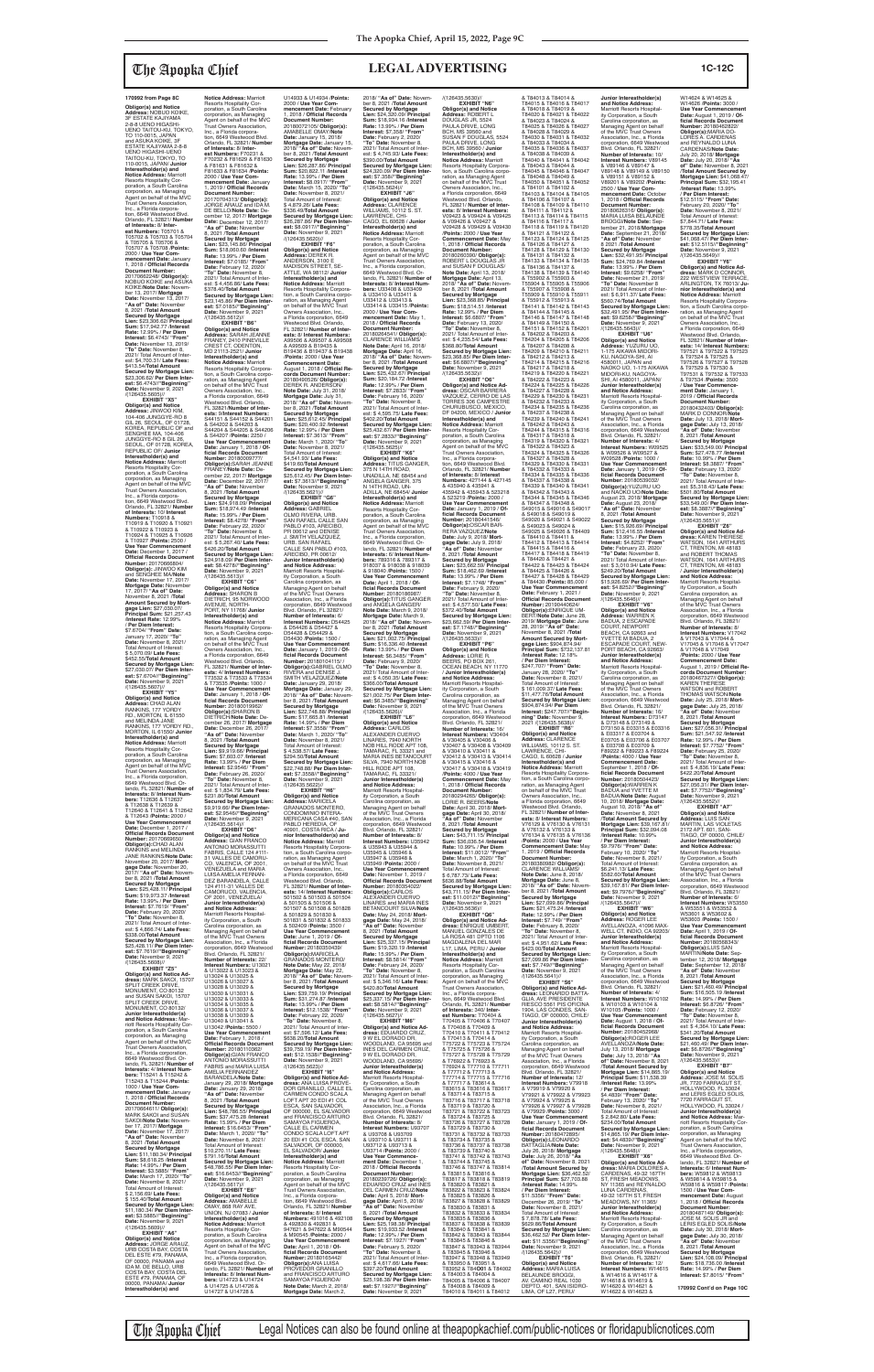**Date:** March 1, 2020/ **"To" Date:** November 8, 2021/ Total Amount of Interest: \$4,813.53/ **Late Fees:** \$308.56/**Total Amount Secured by Mortgage Lien:** \$24,108.09/ **Per Diem Interest:** \$7.8015//**"Beginning" Date:** November 9, 2021<br>/(126435.5654)//

## The Apopka Chief **LEGAL ADVERTISING 1C-12C**

**EXHIBIT "C7" Obligor(s) and Notice Ad-dress:** LORENA ZEPPEN-FELDT, CALLE 73 ENTRE AVENIDAS 9 Y9B EDIFICIO PUERTO HIERRO PISO<br>#1. MARACAIBO-TIERRA #1, MARACAIBO-TIERRA<br>NEGR, OF 4001, VENEZU-<br>ELA and RAMON MARIN<br>ZEPPENFELDT, CALLE<br>73 ENTRE AVENIDAS 9<br>Y9B EDEFICIO PUERTO HIERRO PISO #1, MA-RACABO-TIERRA NEGR, OF 4**O01**, VENEZUELA/ **Junior Interestholder(s) and Notice Address:** Marriott Resorts Hospitality Corporation, a South Carolina corporation, as Managing Agent on behalf of the MVC Trust Owners Association, Inc., a Florida corporation, 6649 Westwood Blvd. Orlando, FL 32821/ **Number of Interests:** 8/ **Interest Numbers:** W64313 & W64314 & W64315 & W64316 & W64317 & W64318 & W64319 & W64320 /**Points:** 2000 / **Use Year Commencement<br><b>Date:** January 1, 2019 / **Of-**<br>ficial Records Document **Number:** 20180539048/ **Obligor(s):** LORENA ZEP-PENFELDT and RAMON MARIN ZEPPENFELDT/ **Note Date:** August 23, 2018/ **Mortgage Date:** August 23, 2018/ **"As of" Date:** Novem-ber 8, 2021 /**Total Amount Secured by Mortgage Lien:** \$25,125.38/ **Principal Sum:** \$18,729.83 /**Interest Rate:** 15.99% / **Per Diem Interest:** \$8.3192/ **"From" Date:** December 23, 2019/ **"To" Date:** November 8, 2021/ Total Amount of Inter-est: \$ 5,706.87/ **Late Fees:** \$438.68/**Total Amount Secured by Mortgage Lien:** \$25,125.38/**Per Diem Interest:** \$8.3192//**"Beginning" Date:** November 9, 2021 /(126435.5655)// **EXHIBIT "D7" Obligor(s) and Notice Address:** EDWIN FLORES,

**Obligor(s) and Notice Ad-<br><b>dress:** KOJINAKAMATSU,<br>2-1-12 SHOYO, OTSU-SHI,<br>SH 5202135, JAPAN and AI NAKAMATSU, 2-1-12 SHOYO, OTSU-SHI, SH 5202135, JAPAN/ **Junior Interestholder(s) and Notice Address:** Marriott Resorts Hospitality Corporation, a South Carolina<br>corporation, as Managing corporation, as Managing Agent on behalf of the MVC Trust Owners Association, Inc., a Florida corporation, 6649 Westwood Blvd. Orlando, FL 32821/ **Number of Interests:** 6/ **Interest Numbers:** W93221 & W93222 & W93223 & W93224 & W93225 & W93226 /**Points:** 1500 / **Use Year Commencement Date:** January 1, 2019 / **Offi cial Records Document Number:** 20180558275/ **Obligor(s):** KOJI NAKAMATSU and AI NAKAMATSU/**Note Date:** August 30, 2018/ **Mortgage Date:** August 30, 2018/ **"As of" Date:** November 8, 2021 /**Total Amount Secured by Mortgage Lien: \$23,703.53/ Principa Sum:** \$18,452.67 /**Interest Rate:** 13.99% / **Per Diem Interest:** \$7.1709/ **"From" Date:** February 1, 2020/ **"To" Date:** November 8, 2021/ Total Amount of Inter-est: \$ 4,632.46/ **Late Fees:** \$368.40/**Total Amount Secured by Mortgage Lien:** \$23,703.53/ **Per Diem Interest:** \$7.1709//"**Begin Date:** November 9, 2021 /(126435.5657)// **EXHIBIT "F7" Obligor(s) and Notice Address:** KARL WAITHE, POWDER ROAD STATION HILL, ST MICHAEL, OF 00000, BARBADOS/ **Junior Interestholder(s) and Notice Address:** Marriott Resorts Hospitality Corporation, a South Carolina corporation, as Managing Agent on behalf of the MVC Trust Owners Association, Inc., a Florida corporation, 6649 Westwood Blvd. Or-

CARLSBAD LAW GROUP 5050 AVENIDA ENCINAS, STE 300, CARLSBAD,<br>CA 92008, and NAVELY<br>ARIZA, CARLSBAD LAW GROUP 5050 AVE-NIDA ENCINAS, STE 300, CARLSBAD, CA 92008, / **Junior Interestholder(s) and Notice Address:** Marriott Resorts Hospital-ity Corporation, a South Carolina corporation, as<br>Managing Agent on beha Managing Agent on behalf of the MVC Trust Owners Association, Inc., a Florida corporation, 6649 Westwood Blvd. Orlando, FL 32821/ **Number of Interests:** 20/ **Interest Numbers:** W71341 & W71342 & W71343 Sc W71344 & W71345 & W71346 & W71347 & W71348 & W71349 & W71350 & W71351 & W71352 & W76939 & W76940 & W76941 & W76942 & W76943 & W76944 & W76945 & W76946 /**Points:** 5000 / **Use Year Commencement Date:** January 1, 2019 / **Official Records Document<br><b>Number:** 20180492955/<br>**Obligor(s):**EDWIN FLORES<br>and NAVELY ARIZA/**Note Date:** August 2, 2018/ **Mortgage Date:** August 2, 2018/ **"As of" Date:** Novem-ber 8, 2021 /**Total Amount Secured by Mortgage Lien:** \$49,094.68/ **Principal Sum:** \$40,192.93 /**Interest Rate:** 10.99% / **Per Diem Interest:** \$12.27/ **"From" Date:** February 2, 2020/ **"To" Date:** November 8, 2021/ Total Amount of Inter-

est: \$ 7,914.15/ **Late Fees:** \$737.60/**Total Amount Secured by Mortgage Lien:** \$49,094.68/ **Per Diem Inter-est:** \$12.27//**"Beginning" Date:** November 9, 2021 /(126435.5656)// **EXHIBIT "E7"**

lando, FL 32821/ **Num Interests:** 6/ **Interest Num-bers:** X13747 & X13748 & X13749 & X13750 & X13751 & X13752 /**Points:** 1500 / **Use Year Commencement Date:** January 1, 2020 / **Offi cial Records Document Number:** 20190180873/ **Obligor(s):**KARL WAITHE/ **Note Date:** March 14, 2019/ **Mortgage Date:** March 14, 2019/ **"As of" Date:** November 8 2021 /**Total Amount Secured by Mortgage Lien:** \$18,439.19/ **Principal Sum:** \$14,169.49 /**Interest Rate:** 14.99% / **Per Diem Interest:** \$5.9/ **"From" Date:** February 14, 2020/ **"To" Date:** November 8 2021/ Total Amount of Interest: \$3,734.70/ **Late Fees:** DO PRADO SILVA, RUA

\$285.00/**Total Amoun Secured by Mortgage Lien:** \$18,439.19/ **Per Diem Interest:** \$5.9//**"Beginning" Date:** November 9, 2021 /(126435.5659)// **EXHIBIT "G7" Obligor(s) and Notice Address:** NORMA JEAN SMITH, 29260 FRANK-LIN ROAD APT 415, SOUTHFIELD, MI 48034/ **Junior Interestholder(s) and Notice Address:** Marriott Resorts Hospital-ity Corporation, a South Carolina corporation, as Managing Agent on behalf of the MVC Trust Owners Association, Inc., a Florida corporation, 6649 Westwood Blvd. Orlando, FL 32821/ **Number of Interests:** 10/<br>**Interest Numbers:** U32745<br>& U32746 & U32747 &<br>U32748 & W37941 & W37942 & W37943 & W37944 & W37945 & W37946 /**Points:** 2500 / **Use Year Commencement Date:** January 1, 2020 / **Offi cial Records Document Number:** 20180723126/ **Obligor(s):**NORMA JEAN SMITH/**Note Date:** Novem-ber 27, 2018/ **Mortgage Date:** November 27, 2018/ **"As of" Date:** November 8, 2021 /**Total Amount Secured by Mortgage Lien:** \$30,440.27/ **Principal Sum:** \$24,011.06 /**Interest Rate:** 13.99% / **Per Diem Interest:** \$9.331/ **"From"**<br> **Date:** February 27, 2020/<br>"To" Date: November 8,<br>
2021/ Total Amount of Inter-<br>
est: \$ 5,785.21/ **Late Fees:**<br>\$394.00/**Total Amount Secured by Mortgage Lien:** \$30,440.27/ **Per Diem Interest:** \$9.331//"**Beginning"**<br>**Date:** November 9, 2021<br>/(126435.5660)// **EXHIBIT "H7" Obligor(s) and Notice Ad-dress:** DONNA J. TURNER, 1235 ROBINSON ROAD SUITE G, PEACHTREE CITY, GA 30269-1385/ **Junior Interestholder(s) and Notice Address:** Marriott Resorts Hospitality Corporation, a South Carolina corporation, as Managing Agent on behalf of the MVC Trust Owners Association, Inc., a Florida corporation, 6649 Westwood Blvd. Orlando, FL 32821/ **Number of Interests:** 18/<br>**Interest Numbers:** 861845<br>& 861846 & 861847 & 861848 & 861849 & 861850 & 861851 & 861852 & 861901 & 861902 & 861903 & 861904 & 861905 & 861906 & 861907 & 861908 & 861909 & 861910 /**Points:** 4500 / **Use Year Com-mencement Date:** January 1, 2019 / **Official Records<br><b>Document Number:**<br>20180665188/ **Obligor(s):**<br>DONNA J. TURNER/**Note Date:** October 24, 2018/ **Mortgage Date:** October 24, 2018/ **"As of" Date:** Novem-ber 8, 2021 /**Total Amount Secured by Mortgage Lien:** \$55,443.03/ **Principal Sum:** \$44,500.35 /**Interest Rate:** 13.63% / **Per Diem Interest:** \$16.8483/ **"From" Date:** March 24, 2020/ **"To" Date:** November 8, 2021/ Total Amount of Interest: \$10,007.92/ **Late Fees:** \$684.76/**Total Amount Secured by Mortgage Lien:** \$55,443.03/ **Per Diem Inter-est:** \$16.8483//**"Beginning" Date:** November 9, 2021 /(126435.5663)//<br>"EXHIBIT "I7 **EXHIBIT "17"<br><b>Address:** JUAN CARLOS<br>**Address:** JUAN CARLOS<br>BENITEZ, LA GEACONDA<br>#4233 DEPTO 52, SAN-TIAGO, OF 00000, CHILE / **Junior Interestholder(s) and Notice Address:** Marriott Resorts Hospital-ity Corporation, a South Carolina corporation, as Managing Agent on behalf of the MVC Trust Owners Association, Inc., a Florida corporation, 6649 Westwood Blvd. Orlando, FL 32821/ **Number of Interests:** 14/ **Interest Numbers:** 000610 & 000611 & 000624 & 000633 & 406125 & 406126 & 406127 & 406128 & 406129 & I88846 & I88847 & I88848 & I88849 & I88850 /**Points:** 3500 / **Use Year Commencement Date:** January 1, 2019 / **Official Records Document<br><b>Number:** 20180740660/<br>**Obligor(s):**JUAN CARLOS<br>BENITEZ/**Note Date:** November 27, 2018/ **Mortgage Date:** November 27, 2018/ **"As of" Date:** November 8, 2021 /**Total Amount Secured by Mortgage Lien:** \$41,858.41/ **Principal Sum:** \$32,541.01 /**Interest Rate:** 14.99% / **Per Diem Interest:** \$13.5497/ **"From" Date:** February 27, 2020/ **"To" Date:** November 8, 2021/ Total Amount of Interest: \$ 8,400.80/ **Late Fees:** \$666.60/**Total Amount Secured by Mortgage Lien:** \$41,858.41/ **Per Diem Interest:** \$13.5497//"**Beginning"**<br>**Date:** November 9, 2021<br>/(126435.5664)// **EXHIBIT "J7" Obligor(s) and Notice Ad-dress:** EDGARD NICOLAS TOVAR JORDAN, CON-JUNTO ALTO PRADO CASA 34 EZCAZU, SAN JOSE, OF 00000, COSTA RICA and ELBA SUSANA GOMEZ VILLAGOMEZ, CONJUNTO ALTO PRADO CASA 34 EZCAZU, SAN JOSE, OF 00000, COSTA RICA/ **Junior Interestholder(s) and Notice Address:** Marriott Resorts Hospitality Corporation, a South Carolina corporation, as Managing Agent on behalf of the MVC Trust Owners Association, Inc., a Florida corporation, 6649 Westwood Blvd. Orlando, FL 32821/ **Number of Interests:** 12/ **Interest Numbers:** X30421 & X30422 & X30423 & X30424 & X30425 & X30426 & X30427 & X30428 & X30429 & X30430 & X30431 & X30432 /**Points:** 3000 / **Use Year Commencement Date:** October 1, 2019 / **Of-**<br>ficial Records Document **Number:** 20180626379/ **Obligor(s):**EDGARD<br>NICOLAS TOVAR JORDAN and ELBA SUSANA GOMEZ VILLAGOMEZ/**Note Date:** September 21, 2018/ **Mort-gage Date:** September 21, 2018/ **"As of" Date:** Novem-ber 8, 2021 /**Total Amount Secured by Mortgage Lien:** \$32,647.08/ **Principal Sum:** \$25,131.23 /**Interest Rate:** 13.99% / **Per Die Interest:** \$9.7663/ **"From" Date:** December 21, 2019/ **"To" Date:** November 8, 2021/ Total Amount of Inter-est: \$ 6,719.15/ **Late Fees:** \$546.70/**Total Amount Secured by Mortgage Lien:** \$32,647.08/ **Per Diem Interest:** \$9.7663//**"Beginning" Date:** November 9, 2021<br>/(126435.5665)// **EXHIBIT "K7" Obligor(s) and Notice Address:** LOURDES & X76841 & X76842 & X76843 & X76844 & X76845 & X76846 & X76847 & X76848 & X76849 /**Points:** 3000 / **Use Year Commencement Date:** January 1, 2019 / **Offi cial Records Document Number:** 20180686926/ **Obligor(s):**

VISCONDE DE PIRAJA #39 APT 501, RIO DE JANEIRO, OF 00000, BRAZIL/ **Junior Interestholder(s) and**<br>**Notice Address:** Marriott<br>Resorts Hospitality Corporation, a South Carolina corporation, as Managing Agent<br>on behalf of the MVC Trust Owners Association, Inc., a Florida corporation, 6649 Westwood Blvd. Orlando, FL 32821/ **Number of Inter-ests:** 4/ **Interest Numbers:** X53718 & X53719 & X53720 & X53721 /**Points:** 1000 / **Use Year Commencement Date:** January 1, 2019 / **Of-fi cial Records Document Number:** 20190000461/ **Obligor(s):**LOURDES DO PRADO SILVA/**Note Date:** December 10, 2018/ **Mort-gage Date:** December 10, 2018/ **"As of" Date:** Novem-ber 8, 2021 /**Total Amount Secured by Mortgage Lien:** \$17,256.96/ **Principal Sum:** \$12,819.07 /**Interest Rate:** 14.99% / **Per Diem Interest:** \$5.3377/ **"From" Date:** November 10, 2019/ **"To" Date:** November 8, 2021/ Total Amount of Interest: \$ 3,891.19/ **Late Fees:** \$296.70/**Total Amount Secured by Mortgage Lien:** \$17,256.96/ **Per Diem Interest:** \$5.3377//**"Beginning" Date:** November 9, 2021 /(126435.5666)// **EXHIBIT "L7" Obligor(s) and Notice Address:** SCOTT T. TAYLOR, 1901 N EMERSON AVE, INDIANAOPLIS, IN 46218 / **Junior Interestholder(s) and Notice Address:** Marriott Resorts Hospitality Corporation, a South Carolina corporation, as Managing Agent on behalf<br>of the MVC Trust Owners<br>Association, Inc., a Florida<br>corporation, 6649 Westwood Blvd. Orlando, FL 32821/<br>Number of Interests: 16/ **Number of Interests:** 16/<br>**Interest Numbers**: N84349<br>& N84350 & N84351 &<br>N84352 & N84401 &<br>N84402 & N84403 & N84404 & N98316 & N98317 & N99247 & N99248 & N99249 & N99250 & N99251 & N99252 /**Points:** 4000 / **Use Year Commencement Date:** November 1, 2018 / **Offi cial Records Document Number:** 20180664098/ **Obligor(s):** SCOTT T. TAYLOR/**Note Date:** October 23, 2018/ **Mortgage Date:** October 23, 2018/ **"As of" Date:** November 8, 2021 /**Total Amount Secured by Mortgage Lien:** \$44,133.66/ **Principal Sum:** \$35,689.04 /**Interest Rate:** 12.99% / **Per Diem Interest:** \$12.8778/ **"From" Date:** March 23, 2020/ **"To" Date:** November 8, 2021/ Total Amount of Interest: \$ 7,662.24/ **Late Fees:** \$532.38/**Total Amount Secured by Mortgage Lien:** \$44,133.66/ **Per Diem Interest:** \$12.8778//"**Beginning"**<br>**Date:** November 9, 2021<br>/(126435.5667)// **EXHIBIT "M7" Obligor(s) and Notice Ad-dress:** BYRON ACEMAN, 216-1477 FOUNTAIN WAY, VANCOUVER, BC V6H 3W9, CANADA/ **Junior Interestholder(s) and Notice Address:** Marriott Resorts Hospitality Corpora-tion, a South Carolina corpo-ration, as Managing Agent on behalf of the MVC Trust Owners Association, Inc., a Florida corporation, 6649 Westwood Blvd. Orlando, FL 32821/ **Number of Inter-ests:** 12/ **Interest Numbers:** X76838 & X76839 & X76840 **Date:** December 1, 2018<br>/ **Official Records Document or Book Number:** \$ 4,905.85/ **Late Fees:** \$376.32/**Total Amount** 

AC7642 & AC7643 & AC7644 & AD3711 & AD3712 & AD3713 & AD3714 & AD4150 & AD4151 & AD4152 & AD4201 & AD4202 & AD4203 & AD4204 & AD4205 & AD4206 & AD4207 & AD4208 & AD4209 & AD9340 &<br>AD9341 & AD9342 & AD9341 & AD9342 & AD9343 & AD9344 & AD9345 & AD9346 & AD9347 /**Points:** 10,000 / **Use Year Commence-ment Date:** November 1, 2019 / **Offi cial Records Document Number:** 20190677441/ **Obligor(s):** HERNAN ALONSO PERCY GARRIDO/**Note Date:** October 10, 2019/ **Mortgage Date:** October 10, 2019/ **"As of" Date:** November 8, 2021 /**Total Amount Secured by Mortgage Lien:** \$132,519.62/ **Principal Sum:** \$98,202.66 /**Interest Rate:** 15.99% / **Per Diem Interest:** \$43.6183/ **"From" Date:** November 10, 2019/ **"To" Date:** November 8, 2021/ Total Amount of Inter est: \$ 31,797.78/ **Late Fees:** \$2,269.18/**Total Amount Secured by Mortgage Lien:** \$132,519.62/ **Per Diem Interest:** \$43.6183//**"Beginning" Date:** November 9, 2021 /(126435.5681)// **EXHIBIT "X7" Obligor(s) and Notice Address:** JESUS R NAVARRO, PO BOX 1876, CHULA VISTA, CA 91912 **Junior Interestholder(s)<br><b>and Notice Address:**<br>Marriott Resorts Hospitality Corporation, a South Carolina corporation, as Managing Agent on behalf of the MVC Trust Owners Association, Inc., a Florida corporation, 6649 Westwood Blvd. Orlando, FL 32821/ **Number of Interests:** 5/ **Interest Numbers:** AE3409 & AE3410 & AE3411 & AE3412 & AE3413 /**Points:** 1250 / **Use Year Commencement Date:** February 1, 2019 / **Offi cial Records Document Number:** 20190043753/ **Obligor(s):** JESUS R NAVARRO/**Note Date:** January 4, 2019/ **Mortgage Date:** January 4, 2019/ **"As of" Date:** November 8, 2021 /**Total Amount Secured by Mortgage Lien:** \$20,299.66/ **Principal Sum:** \$15,792.65 /**Interest Rate:** 13.99% / **Per Diem Interest:** \$6.1372/ **"From" Date:** February 4, 2020/ **"To" Date:** November 8, 2021/ Total Amount of Inter-est: \$ 3,946.21/**Late Fees:** \$310.80/**Total Amount Secured by Mortgage Lien:** \$20,299.66/ **Per Diem Inter-est:** \$6.1372//**"Beginning" Date:** November 9, 2021 /(126435.5682)// **EXHIBIT "Y7" Obligor(s) and Notice Address:** ALVARO<br>VALDES, CALLE 22B

BYRON ACEMAN/**Note Date:** October 31, 2018/ **Mortgage Date:** October 31, 2018/ **"As of" Date:** Novem-ber 8, 2021 /**Total Amount Secured by Mortgage Lien:** \$35,765.08/ **Principal Sum:** \$29,229.33 /**Interest Rate:** 10.99% / **Per Diem Interest:** \$8.9231/ **"From" Date:** February 1, 2020/ **"To" Date:** November 8, 2021/ Total Amount of Inter-est: \$ 5,764.35/ **Late Fees:** \$521.40/**Total Amount Secured by Mortgage Lien:** \$35,765.08/ **Per Diem Interest:** \$8.9231//**"Beginning"**<br>**Date:** November 9, 2021<br>/(126435.5668)// **EXHIBIT "N7" Obligor(s) and Notice Ad-dress:** FELICIA FALZONE, 103 COLUMBIA CMN, HILLSBOROUGH, NJ 08844 and SCOTT FALZONE, 103 COLUMBIA CMN, HILLSBOROUGH, NJ 08844 / **Junior Interestholder(s) and Notice Address:** Marriott Resorts Hospitality Corporation, a South Carolina corporation, as Managing Agent on behalf of the MVC Trust Owners Association, Me., a Florida corporation, 6649 Westwood Blvd. Orlando, FL 32821/ **Number of Interests:** 12/ **Interest Numbers:** X86410 & X86411 & X86412 & X86413 & X86414 & X86415 & X86416 & X86417 & X86418 & X86419 & X86420 & X86421 /**Points:** 3000 / **Use Year Commencem Date:** January 1, 2019 / **Of-**<br>ficial Records Document<br>Number: 20180695525/ **Obligor(s):**FELICIA FALZONE and SCOTT FALZONE/**Note Date:** November 6, 2018/ **Mortgage Date:** November 6, 2018/ **"As of" Date:** November 8, 2021 /**Total Amount Secured by Mortgage Lien:** \$37,909.94/ **Principal Sum:** \$31,033.56 /**Interest Rate:** 10.99% / **Per Diem Interest:** \$9.4739/ **"From" Date:** February 6, 2020/ **"To" Date:** November 8, 2021/ Total Amount of Interest: \$6,072.78/ **Late Fees:** \$553.60/**Total Amount Secured by Mortgage Lien:** \$37,909.94/ **Per Diem Interest:** \$9.4739//**"Beginning" Date:** November 9, 2021 /(126435.5670)//<br>"EXHIBIT "O7 **EXHIBIT "O7" Obligor(s) and Notice Address:** MAURICIO JOSE PEREZ VIZCAINO, DE LA ESCUELA CRISTOBAL COLON 100 MTS SUR PORTON NEGRO, HERE-DIA SANTO DOMINGO, OF 000000, COSTA RICA **Junior Interestholder(s) and Notice Address:** Marriott Resorts Hospitality Cor-poration, a South Carolina corporation, as Managing Agent on behalf of the MVC Trust Owners Association, Inc., a Florida corporation, 6649 Westwood Blvd. Orlando, FL 32821/ **Number of Interests:** 6/ **Interest Num-bers:** X92803 & X92804 & X92805 & X92806 & X92807 & X92808 /**Points:** 1500 / **Use Year Commencement** 

**Obligor(s):**ALEJANDRO<br>MAGNO L. LEITAO and \$34,814.52 /**Interest Rate:** 15.99% / **Per Diem Interest:** \$15.4634/ **"From" Date:** November 12, 2019/ **"To" Date:** November 8, 2021/ Total Amount of Interest: \$ 11,241.94/ **Late Fees:** \$860.88/**Total Amount Secured by Mortgage Lien:** \$47,167.34/ **Per Diem Inter-est:** \$15.4634//**"Beginning" Date:** November 9, 2021 /(126435.5692)// **EXHIBIT "D8" Obligor(s) and Notice Address:** HUGO FABRICIO EMERY DA SILVEIR, RUA ISABEL SILVEIRA GUI-MARAES 172, CAMPINA GRANDE, OF 58410841, BRAZIL and JULIANA MACEDO FARIAS DE OLIVEIRA, RUA ISABEL SILVEIRA GUIMARAES 172, CAMPINA GRANDE, OF 58410841, BRAZIL/ **Ju-nior Interestholder(s) and Notice Address:** Marriott Resorts Hospitality Corporation, a South Carolina corporation, as Managing Age on behalf of the MVC Trust Owners Association, Inc., a Florida corporation, 6649 Westwood Blvd. Orlando, FL 32821/**Number of Interests:** 4/**Interest Numbers:** 161547 & 161548 & 161549 & 161550 /**Points:** 1000 / **Use Year Commencement Date:** April 1, 2020 / **Offi cial Records Document Number:** 20190184833/ **Obligor(s):**HUGO FABRI-CIO EMERY DA SILVEIR and JULIANA MACEDO FARIAS DE OLIVEIRA/**Note Date:** March 18, 2019/ **Mortgage Date:** March 18, 2019/ **"As of" Date:** November 8, 2021 /**Total Amount Secured by Mortgage Lien:** \$16,854.48/ **Principal Sum:** \$12,951.72 /**Interest Rate:** 14.99% / **Per Diem Interest:** \$5.393/ "**From"**<br>**Date:** February 18, 2020/<br>"**To" Date:** November 8,<br>2021/ Total Amount of Interest: \$3,392.16/ **Late Fees:** \$260.60/**Total Amount Secured by Mortgage Lien:** \$16,854.48/ **Per Diem Inter-est:** \$5.393//**"Beginning" Date:** November 9, 2021 /(126435.5693)// **EXHIBIT "E8" Obligor(s) and No-tice Address:** JAVIER MAURICIO RICO URREO, AVE 9 N # 12 N-28, CALI, OF 760020, COLOMBIA/ **Junior Interestholder(s) and Notice Address:** Marriott Resorts Hospital-ity Corporation, a South Carolina corporation, as Managing Agent on behalf of the MVC Trust Owners Association, Inc., a Florida corporation, 6649 Westwood Blvd. Orlando, FL 32821/ **Number of Interests:** 20/ **Interest Numbers:** Y26940 & Y26941 & Y26942 & Y26943 & Y26944 & Y26945 & Y26946 & Y26947 & Y26948 & Y26949 & Y26950 & Y26951 & Y38440 & Y38441 & Y38442 & Y38443 & Y38444 & Y38445 &

20180698577/ **Obligor(s):** MAURICIO JOSE PEREZ VIZCAINO/**Note Date:** November 8, 2018/ **Mortgage Date:** November 8, 2018/ **"As of" Date: November**<br>8. 2021 /**Total Amount** 8, 2021 /**Total Amount Secured by Mortgage Lien:** \$23,117.02/ **Principal Sum:** \$17,584.85 /**Interest Rate:** 14.99% / **Per Diem Interest:** \$7.3221/ **"From" Date:** January 8, 2020/ **"To" Date:** November 8, 2021/ Total Amount of Interest: **Secured by Mortgage Lien:** \$23,117.02/ **Per Diem Inter-est:** \$7.3221//**"Beginning" Date:** November 9, 2021 /(126435.5671)// **EXHIBIT "P7" Obligor(s) and Notice Address:** CARLOS ANIBAL TALLEDO ESPINOSA, LOS CLAVELES 151 URB.LA MOLINA VIEJA, LA MO-LINA, LIMA, OF L12, PERU and VILMA ROSA THAIS DE TALLEDO, LOS CLAVELES 151 URB.LA MOLINA VIEJA, LA MOLINA, LIMA, OF L12, PERU/ **Junior Interestholder(s) and Notice Address:** Marriott Resorts Hospitality Corpora-tion, a South Carolina corporation, as Managing Agent<br>on behalf of the MVC Trust Owners Association, Inc., a Florida corporation, 6649 Westwood Blvd. Orlando, FL 32821/ **Number of Inter-ests:** 4/ **Interest Numbers:** X89634 & X89635 & X89636 & X89637 /**Points:** 1000 / **Use Year Commencement Date:** January 1, 2019 / **Of-fi cial Records Document Number:** 20180707569/<br>**Obligor(s):**CARLOS ANI-<br>BAL TALLEDO ESPINOSA and VILMA ROSA THAIS DE TALLEDO/**Note Date:** November 12, 2018/ **Mortgage Date:** November 12, 2018/ **"As of" Date:** November 8, 2021 /**Total Amount Secured by Mortgage Lien:** \$15,256.42/ **Principal Sum:** \$11,499.62 /**Interest Rate:** 13.99% / **Per Diem Interest:** \$4.4689/ **"From" Date:** November 12, 2019/ **"To" Date:** November 8, 2021/ Total Amount of Interest: \$ 3,248.97/ **Late Fees:** \$257.83/Total Amount Secured by Mortgage Lieln: \$15,256.42/ **Per Diem Inter-est:** \$4.4689//**"Beginning" Date:** November 9, 2021 /(126435.5672)// **EXHIBIT "Q7" Obligor(s) and Notice Address:** RODOLFO ANTONIO ROJAS GAL-LEGO, CRA 24 #11-49, PEREIRA RISALDA, OF 660001, COLOMBIA / **Ju-nior Interestholder(s) and Notice Address:** Marriott Resorts Hospitality Corporation, a South Carolina corporation, as Managing Agent<br>on behalf of the MVC Trust Owners Association, Inc., a Florida corporation, 6649 Westwood Blvd. Orlando, FL 32821/ **Number of Inter-ests:** 12/ **Interest Numbers:** Y03526 & Y03527 & Y03528 & Y03529 & Y03530 & Y03531 & Y03532 & Y03533 & Y03534 & Y03535 &<br>Y03536 & Y03537 /**Points:** Y03536 & Y03537 /**Points:** 3000 / **Use Year Com-mencement Date:** January 1, 2020 / **Offi cial Records Document Number:** 20190722656/ **Obligor(s):** RODOLFO ANTONIO RO-JAS GALLEGO/**Note Date:** October 29, 2019/ **Mortgage Date:** October 29, 2019/ **"As of" Date:** November 8, 2021 /**Total Amount Secured by Mortgage Lien:** \$42,617.01/ **Principal Sum:** \$31,698.35 /**Interest Rate:** 15.99% / **Per Diem Interest:** \$14.0794/ **"From" Date:** December 1, 2019/ **"To" Date:** November 8, 2021/ Total Amount of Inter-est: \$ 9,968.18/ **Late Fees:** \$700.48/**Total Amount Secured by Mortgage Lien:** \$42,617.01/ **Per Diem Interest:** \$14.0794//**"Beginning"<br><b>Date:** November 9, 2021<br>/(126435.5673)// **EXHIBIT "R7" Obligor(s) and Notice Address:** DIENS COM-MUNICATIONS SAS, A CO-LOMBIA CORPORATION, CALLE 99 #13A-30 PISO 12, BOGOTA, OF 110111, COLOMBIA and GAD PELEDAS AS INDIVIDUAL, AS GUARANTOR AND AS MANAGER, CALLE 99 #13A-30 PISO 12, BOGO-TA, OF 110111, COLOMBIA/ **Junior Interestholder(s) and Notice Address:** Marriott Resorts Hospitality Corporation, a South Carolina corporation, as Managing Agent on behalf of the MVC Trust Owners Association, Inc., a Florida corporation, 6649 Westwood Blvd. Orlando, FL 32821/ **Number of Interests:** 46/ **Interest Numbers:** X90046 & X90047 & X90048 & X90049 & X90050 & X90051 & X90052 & X90101<br>& X90102 & X90324 &<br>X90325 & X90326 & X90327 & X90328 & X90329 & X90330 & X90331 & X91328 & X91329 & X91330 & X91331 & X91332 & X91333 & X91334 & X91335 & X91508 &X91509 &X91510 &X91511 &X91512&X91513 & X91514 & X91515 & X91516 & X91517 & X91518 & X91519 & X91820 & X91821 & X91822 & X91843 & X91844 & X91845 & X91846 & X91847 & X91848 /**Points:** 11,500 / **Use Year Commencement Date:** January 1, 2019 / Official Re-<br>cords Document Number **cords Document Number:<br>20190099844/ <b>Obligor(s):**<br>DIENS COMMUNICA-<br>TIONS SAS, A COLOMBIA CORPORATION and GAD PELEDAS AS INDIVIDUAL,<br>AS GUARANTOR AND AS MANAGER/**Note Date:** Febraary 5, 2019/ **Mortgage Date:** February 5, 2019/ **"As of" Date:** November 9, 2021 /**Total Amount Secured by Mortgage Lien:** \$114,594.23/ **Principal Sum:** \$92,381.72 /**Interest Rate:** 10.99% / **Per Diem Interest:** \$28.2021/ **"From" Date:** January 5, 2020/ **"To" Date:** November 9, 2021/ Total Amount of Interest: \$ 18,979.93/ **Late Fees:** \$2,982.58/**Total Amount Secured by Mortgage Lien:** \$114,594.23/ **Per Diem Interest:** \$28.2021//**"Beginning" Date:** November 9, 2021 /(126435.5674)// **EXHIBIT "S7" Obligor(s) and Notice Address:** DUANE E. BLOOM-INGDALE, 1608 ROOT RD, LORAIN, OH 44052/ **Junior Interestholder(s) and Notice Address:** Marriott Resorts Hospitality Corporation, a South Carolina corporation, as Managing Agent on behalf of the MVC Trust Owners Association, Inc., a Florida corporation, 6649 Westwood Blvd. Orlando, FL 32821/ **Number of Interests:** 6/ **Interest Numbers:** L23942 & L23943 & L23944 & L23945 & L23946 & L23947 /**Points:** 1500 / **Use Year Commencement Date:** January 1, 2019 / **Offi cial Records Document Number:** 20180720099/ **Obligor(s):** DUANE E. BLOOMING-DALE/**Note Date:** November 21, 2018/ **Mortgage Date:** November 21, 2018/ **"As of" Date:** November 8, 2021 /**Total Amount Secured by Mortgage Lien:** \$28,841.16/ **Principal Sum:** \$19,440.34 /**Interest Rate:** 14.99% / **Per Diem Interest:** \$8.0947/ **"From" Date:** March 21, 2020/ **"To" Date:** November 8, 2021/ Total Amount of Interest: \$ 4,832.57/ **Late Fees:** \$318.25/**Total Amount Secured by Mortgage Lien:** \$28,841.16/ **Per Diem Inter-est:** \$8.0947//**"Beginning" Date:** November 9, 2021 /(126435.5675)// **EXHIBIT "T7" Obligor(s) and Notice Ad-dress:** RASHEEDA MARIA WILLIAMS, 3922 LAKE MANOR WAY, ATLANTA, GA 30349 and ALBERT C. WIL-LIAMS, 3922 LAKE MANOR WAY, ATLANTA, GA 30349 / **Junior Interestholder(s) and Notice Address:** Mar-riott Resorts Hospitality Corporation, a South Carolina corporation, as Managing Agent on behalf of the MVC Trust Owners Association, Inc., a Florida corpora-tion, 6649 Westwood Blvd. Orlando, FL 32821/ **Number of Interests:** 40/ **Interest Numbers:** Y05122 & Y05123 & Y05124 & Y05125 & Y11313 & Y11314 & Y11315 & Y11316 & Y11317 & Y11318 & Y11319 & Y11320 & Y11321 & Y11322 & Y11323 & Y11324 & Y11325 & Y11326 & Y11327 & Y11328 & Y11329 & Y11330 & Y11331 & Y11332 & Y11333 & Y11334 & Y11335 & Y11336 & Y11337 & Y11338 & Y11339 & Y11340 & Y11341 & Y11342 & Y11343 & Y11344 & Y11345 & Y11406 & Y11407 & Y11408/**Points:** 10,000 / **Use Year Commencement Date:** September 1, 2019 / **Offi cial Records Document Number:** 20190080165/<br>**Obligor(s):**RASHEEDA<br>MARIA WILLIAMS and<br>ALBERT C. WILLIAMS/**Note Date:** January 24, 2019/ **Mortgage Date:** January 24, 2019/ **"As of" Date:** Novem-ber 8, 2021 /**Total Amount Secured by Mortgage Lien:** \$106,699.09/ **Principal Sum:** \$86,061.39 /**Interest Rate:** 12.79% / **Per Diem Interest:** \$30.5757/ "From" **Date:** February 24, 2020/ **"To" Date:** November 8, 2021/ Total Amount of Interest: \$ 19,048.70/ **Late Fees:** \$1,339.00/**Total Amount Secured by Mortgage Lien:** \$106,699.09/ **Per Diem Interest:** \$30.5757//**"Beginning" Date:** November 9, 2021 /(126435.5676)// **EXHIBIT "U7" Obligor(s) and Notice Address:** ADRIAN T. DEBIQUE, 2 ALYCE HEIGHTS PETIT VALLEY, PORT OF SPAIN, OF, TRINIDAD AND TOBAGO / **Junior Interestholder(s) and Notice Address:** Marriott Resorts Hospitality Corporation, a South<br>Carolina corporation, as Carolina corporation, as Managing Agent on behalf of the MVC Trust Owners Association, Inc., a Florida corporation, 6649 Westwood Blvd. Orlando, FL 32821/ **Number of Interests:** 8/ **Interest Numbers:** AB2012 & AB2013 & AB2014 & AB2015 & AB2016 & AB2017 & AB2018 & AB2019 /**Points:** 2000 / **Use Year Commencement Date:** January 1, 2019 / **Of-**<br>ficial Records Document<br>Number: 20180735863/ **Obligor(s):**ADRIAN T. DEBIQUE/**Note Date:** November 30, 2018/ **Mortgage Date:** November 30, 2018/ **"As of" Date:** November 8, 2021 /**Total Amount Secured by Mortgage Lien:** \$28,087.96/ **Principal Sum:** \$21,359.26 /**Interest Rate:** 14.99% / **Per Diem Interest:** \$8.8938/ **"From" Date:** January 1, 2020/ **"To" Date:** November 8, 2021/ Total Amount of Interest: \$ 6,021.11/ **Late Fees:** \$457.59/**Total Amount Secured by Mortgage Lien:** \$28,087.96/ **Per Diem Interest:** \$8.8938//**"Beginning" Date:** November 9, 2021<br>/(126435.5679)// **EXHIBIT "V7" Obligor(s) and Notice Address:** ALICIA R.L. GIBSON, 271 HILLTOP DR, MIDWAY, FL 32343 and EDDIE GIBSON JR, 271 HILLTOP DR, MIDWAY, FL 32343 **Junior Interestholder(s) and Notice Address:** Marriott Resorts Hospitality Corporation, a South Carolina corporation, as Managing Agent on behalf of the MVC Trust Owners Association, Inc., a Florida corporation, 6649 Westwood Blvd. Orlando, FL 32821/<br>Number of Interests: 4/ **Number of Interests:** 4/ **Interest Numbers:** AB4725 & AB4726 & AB4727 & AB4728 /**Points:** 1000 / **Use Year Commencement Date:** January 1, 2019 / **Official Records Document<br><b>Number:** 20180738322/<br>**Obligor(s):**ALICIA R.L. GIB-<br>SON and EDDIE GIBSON JR/**Note Date:** December 3, 2018/ **Mortgage Date:** December 3, 2018/ **"As of" Date:** November 8, 2021 /**Total Amount Secured by Mortgage Lien:** \$16,967.64/ **Principal Sum:** \$13,129.59 /**Interest Rate:** 14.99% / **Per Diem Interest:** \$5.467/ **"From" Date:** March 3, 2020/ **"To" Date:** November 8, 2021/ Total Amount of Interest: \$ 3,362.25/ **Late Fees:** \$225.80/**Total Amount Secured by Mort-gage Lien:** \$16,967.64/ **Per Diem Interest:** \$5.467//**"Beginning" Date:** November 9, 2021 /(126435.5680)// **EXHIBIT "W7" Obligor(s) and Notice Ad-dress:** HERNAN ALONSO PERCY GARRIDO, CAR-RERA 115 #20-61 CASA 12, CALI-VALLE DEL CAUCA, OF 760001, COLOMBIA / **Junior Interestholder(s) and Notice Address:** Marriott Resorts Hospitality Corporation, a South arolina corporation, as Managing Agent on behalf<br>of the MVC Trust Owners<br>Association, Inc., a Florida<br>corporation, 6649 Westwood Blvd. Orlando, FL 32821/ **Number of Interests:** 40/ **Interest Numbers:** AC7629 & AC7630 & AC7631 & AC7632 & AC7633 & AC7634 & AC7635 & AC7636 & AC7637 & AC7638 & AC7639 & AC7640 & AC7641 &

#43A-80, NEIVA HUILA, OF 0000, COLOMBIA and EDWIN ALBERTO VALDES RODRIGUEZ, CALLE 22B #43A-80, NEIVA HUILA, OF 0000, COLOMBIA/ **Junior Interestholder(s) and<br><b>Notice Address:** Marriott<br>Resorts Hospitality Cor-<br>poration, a South Carolina corporation, as Managing Agent on behalf of the MVC Trust Owners Association,<br>Inc., a Florida corpora-<br>tion, 6649 Westwood Blvd.<br>Orlando, FL 32821/ **Number of Interests:** 10/ **Interest Numbers: F38447 &<br>F38448 & F38449 & F38450** F38448 & F38449 & F38450<br>& F38451 & F39019 &<br>F39020 & F39545 & F39546<br>& F39547 /**Points:** 2500 / **Use Year Commencement Date:** April 1, 2019 / **Offi cial Records Document Number:** 20190201987/ **Obligor(s):**ALVARO VAL-DES and EDWIN ALBERTO VALDES RODRIGUEZ/**Note Date:** March 21, 2019/ **Mortgage Date:** March 21, 2019/ **"As of" Date:** November 8, 2021 /**Total Amount Secured by Mortgage Lien:** \$32,166.65/ **Principal Sum:** \$24,146.02 /**Interest Rate:** 14.99% / **Per Diem Interest:** \$10.0541/ **"From" Date:** November 21, 2019/ **"To" Date:** November 8, 2021/ Total Amount of Interest: \$7,218.86/ **Late Fees:** \$551.77/**Total Amount Secured by Mortgage Lien:** \$32,166.65/ **Per Diem Interest:** \$ 10.0541//**"Beginning" Date: November 9, 2021 /(126435.5685)//** 2021 /(126435.5685)// **EXHIBIT "Z7 " Obligor(s) and Notice Address:** MAKOTO FUJI MOTO, 490-1 TANAKA, TA-MATSU-CHO, NIS, KOBE<br>SHI, HY 6512147, JAPAN SHI, HY 6512147, JAPAN / **Junior Interestholder(s) and Notice Address:** Marriott Resorts Hospitality Corporation, a South Carolina corporation, as Managing Agent on behalf of the MVC Trust Owners Association, Inc., a Florida corporation, 6649 Westwood Blvd. Orlando, FL 32821/ **Number of Interests:** 8/ **Interest Numbers:** C10432 & C10433 & C10434 & C10435 & C10436 & C10823 & I09123 & I09344 /**Points:** 2000 / **Use Year Commencement Date:** July 1, 2019 / **Offi cial Records Document Number:** 20190394365/ **Obligor(s):** MAKOTO FUJIMOTO/**Note**  Date: June 11, 2019/ **Mort-<br>gage Date:** June 11, 2019/<br>"As of" Date: November<br>8, 2021 /**Total Amount<br>Secured by Mortgage<br><b>Lien:** \$24,977.33/ **Principal Sum:** \$19,440.00 /**Interest Rate:** 12.99% / **Per Diem Interest:** \$7.0146/ **"From" Date:** December 11, 2019/ **"To" Date:** November 8, 2021/ Total Amount of Inter est: \$4,896.17/ **Late Fees:** \$391.16/**Total Amount Secured by Mortgage Lien:** \$24,977.33/ **Per Diem Inter-est:** \$7.0146//**"Beginning" Date:** November 9, 2021 /(126435.5686)// **EXHIBIT "A8" Obligor(s) and Notice Ad-<br><b>dress:** ALEJANDRO MAG-<br>NO L. LEITAO, RUA MARIA<br>TOMAZIA 380 APT. 304, FORTALEZA, OF 60150, BRAZIL and MARIA RO-ZINEUDA D.R.M. LEITAO, RUA MARIA TOMAZIA 380 APT. 304, FORTALEZA, OF 60150, BRAZIL/ **Junior Interestholder(s) and Notice Address:** Marriott Resorts Hospital-ity Corporation, a South Carolina corporation, as Managing Agent on behalf of the MVC Trust Owners Association, Inc., a Florida corporation, 6649 Westwood Blvd. Orlando, FL 32821/ **Number of Interests:** 4/ **Interest Numbers:** N20214 & N26232 & N26233 & N26917 /**Points:** 1000 / **Use Year Commencement<br><mark>Date:</mark> April 1, 2020 / <mark>Of-</mark><br>ficial Records Document Number:** 20190202858/

### MARIA ROZINEUDA D.R.M. LEITAO/**Note Date:** March 25, 2019/ **Mortgage Date:** March 25, 2019/ **"As of" Date:** November 8, 2021 /**Total Amount Secured by Mortgage Lien:** \$17,317.08/ **Principal Sum:** \$13,060.58 /**Interest Rate:** 14.99% / **Per Diem Interest:** \$5.4383/ **"From" Date:** December 25, 2019/ **"To" Date:** November 8, 2021/ Total Amount of Interest: \$ 3,719.84/ **Late Fees:** \$286.66/**Total Amount Secured by Mortgage Lien:** \$17,317.08/ **Per Diem Interest:** \$5.4383//"**Beginning"**<br>**Date:** November 9, 2021<br>/(126435.5687)// **EXHIBIT "B8" Obligor(s) and Notice Address:** CATHY SKID-MORE, 1000 ARCHDALE DRAFT 1201, FRANKLIN, TN 37064-177 / **Junior Interestholder(s) and<br><b>Notice Address:** Marriott<br>Resorts Hospitality Corporation, a South Carolina corpo-ration, as Managing Agent on behalf of the MVC Trust Owners Association, Inc., a Florida corporation, 6649 Westwood Blvd. Orlando, Y38446 & Y38447 /**Points:** 5000 / **Use Year Com-mencement Date:** January 1, 2020 / **Official Records<br><b>Document Number:**<br>20200066658/ **Obligor(s):**<br>JAVIER MAURICIO RICO URREO/**Note Date:** December 30, 2019/ **Mortgage Date:** December 30, 2019/ **"As of" Date:** November 8, 2021 /**Total Amount Secured by Mortgage Lien:** \$64,778.40/ **Principal Sum:** \$49,370.47 /**Interest Rate:** 15.99% / **Per Diem Interest:** \$21.9287/ **"From" Date:** February 1, 2020/ **"To" Date:** November 8, 2021/ Total Amount of Interest: \$ 14,165.93/ **Late Fees:** \$992.00/**Total Amount Secured by Mortgage Lien:** \$64,778.40/ **Per Diem Inter-est:** \$21.9287//**"Beginning" Date:** November 9, 2021 /(126435.5694)// **EXHIBIT "F8" Obligor(s) and Notice<br><b>Address:** CLARENCE<br>WILLIAMS SR, 10112 S.<br>ST. LAWRENCE, CHI-CAGO, IL 60628/ **Junior Interestholder(s) and Notice Address:** Marriott

FL 32821/ **Number of Inter-ests:** 40/ **Interest Numbers:** J64206 & J64207 & J64208 & J64209 & J64210 & J64211 & J65845 & J65846 & J72614 & J72615 & J73641 & J73642 & J73643 & J73644 & J73645 & J73646 & J73647 & J73648 & J73649 & J73650 & J73651 & J73652 & J73701 & J73702 & J74826 & J74827 & J74828 & J74829 & J74830 & J74831 & J74832 & J74833 & K12926 & K12927 & K12928 & K12929 & K12930 & K12931 & K12932 & K12933 /**Points:** 10,000 / **Use Year Commencement Date:** May 1, 2019 / **Offi cial Records Document Number:** 20490306824/ **Obligor(s):** CATHY SKIDMORE/**Note Date:** April 30, 2019/ **Mort-gage Date:** April 30, 2019/ **"As of" Date:** November 8, 2021 /**Total Amount Secured by Mortgage Lien:** \$119,144.99/ **Principal Sum:** \$98,680.64 /**Interest Rate:** 10.99% / **Per Diem**  Resorts Hospitality Corporation, a South Carolina corporation, as Managing<br>Agent on behalf of the MVC Agent on behalf of the MVC<br>Trust Owners Association,<br>Inc., a Florida corpora-<br>tion, 6649 Westwood Blvd.<br>Orlando, FL 32821/ **Number<br>of Interests:** 4/ **Interest Numbers:** Y39843 & Y39844 & Y39845 & Y39846 /**Points:** 1000 / **Use Year Commencement Date:** May 1, 2020 / **Offi cial Records Document Number:** 20190230902/ **Obligor(s):** CLARENCE WILLIAMS SR/**Note Date:** April 4, 2019/ **Mortgage Date:** April 4, 2019/ **"As of" Date:** Novem-ber 8, 2021 /**Total Amount Secured by Mortgage Lien:** \$16,651.00/ **Principal Sum:** \$12,921.49 /**Interest Rate:** 13.99% / **Per Diem Interest:** \$5.0214/ **"From" Date:** February 4, 2020/ **"To" Date:** November 8, 2021/Total Amount of Inter-est: \$ 3,228.71/ **Late Fees:** \$250.80/**Total Amount Secured by Mortgage Lien:** \$16,651.00/ **Per Diem Interest:** \$5.0214//**"Beginning"** 

**Interest:** \$30.125/ **"From" Date:** March 1, 2020/ **"To" Date:** November 8, 2021/ Total Amount of Interest: \$ 18,587.19/ **Late Fees:** \$1,627.16/**Total Amount Secured by Mortgage Lien:** \$119,144.99/ **Per Diem Interest:** \$30.125//**"Beginning" Date:** November 9, 2021 /(126435.5688)// **EXHIBIT "C8" Obligor(s) and Notice Address:** DALYBELL MARGARITA RAMIREZ MONTILLA, URB. SOLAR DEL HATELLO, CARACAS, OF 4002, VENEZUELA and HARRYT LUZARDO DE PAULA, URB. SOLAR DEL HATELLO, CARACAS, OF 4002, VENEZUELA/ **Junior Interestholder(s) and Notice Address:** Marriott Resorts Hospitality Corporation, a South Carolina corpo-ration, as Managing Agent on behalf of the MVC Trust Owners Association, Inc., a Florida corporation, 6649 Westwood Blvd. Orlando, FL 32821/ **Number of Inter-ests:** 16/ **Interest Numbers:** Y15223 & Y15224 & Y15225 & Y15226 & Y15227 & Y15228 & Y15229 & Y15230 & Y15231 & Y15232 & Y15233 & Y15234 & Y15235 & Y15236 & Y15237 & Y15238 /**Points:** 4000 / **Use Year Commencement Date:** April 1, 2019 / **Offi cial Records Document Number:** 20190172022/ **Obligor(s):**DALYBELL<br>MARGARITA RAMIREZ<br>MONTILLA and HARRYT<br>LUZARDO DE PAULA/**Note Date:** March 12, 2019/ **Mortgage Date:** March 12, 2019/ **"As of" Date:** November 8, 2021 /**Total Amount Secured by Mortgage Lien:** \$47,167.34/ **Principal Sum: Date:** November 9, 2021<br>/(126435.5695)// **EXHIBIT "G8" Obligor(s) and Notice Address:** FABIAN JAIR AGUDELO AGUDELO, CALLE 2 OESTE #55 B-11<br>APTO. 206. CALI-VALLE APTO. 206, CALI-VALLE DEL CAUCA, OF 760040, COLOMBIA / **Junior Interestholder(s) and Notice Address:** Marriott<br>Resorts Hospitality Cor-<br>poration, a South Carolina<br>corporation, as Managing<br>Agent on behalf of the MVC<br>Trust Owners Association, Inc., a Florida corporation, 6649 Westwood Blvd. Or-lando, FL 32821/ **Number of Interests:** 8/ **Interest Numbers:** Y96439 & Y96440 & Y96441 & Y96442 & Y96443 & Y96444 & Y96445 & Y96446 /**Points:** 2000 / **Use Year Commencement Date:** November 1, 2019 / **Offi cial Records Document Number:** 20190683652/ **Obligor(s):**FABIAN JAIR AGUDELO AGUDELO/**Note Date:** October 10, 2019/ **Mortgage Date:** October 10, 2019/ **"As of" Date:** Novem-ber 8, 2021 /**Total Amount Secured by Mortgage Lien:** \$30,923.18/ **Principal Sum:** \$22,773.03 /**Interest Rate:** 15.99% / **Per Diem Interest:** \$10.115/ **"From" Date:** November 10, 2019/ **"To" Date:** November 8, 2021/ Total Amount of Inter-est: \$ 7,373.91/ **Late Fees:** \$526.24/**Total Amount Secured by Mortgage Lien:** \$30,923.18/ **Per Diem Interest:** \$10.115//,"**Beginning"**<br>**Date:** November 9, 2021<br>/(126435.5698)// **EXHIBIT "H8" Obligor(s) and Notice Address:** GEORGE S. **Interestholder(s) and**  Resorts Hospitality Cor**bers:** Y99805 & Y99806 & Y99807 & Y99808 & **Number:** 20190349269/ **Obligor(s):**GEORGE<br>S. MANSPEAKER and \$411.80/**Total Amount**  /(126435.5700)// **EXHIBIT "I8"** 96706-2856 and AMBER ANCHETA and AMBER MALIA ANCHETA/**Note Secured by Mortgage "To" Date:** November 8,

MANSPEAKER, 132 OAK HOLLOW, WILLIAMSBURG,<br>VA 23188 and SHELBY J. MANSPEAKER, 132 OAK HOLLOW, WILLIAMS-BURG, VA 23188/ **Junior Notice Address:** Marriott poration, a South Carolina corporation, as Managing Agent on behalf of the MVC Trust Owners Association, Inc., a Florida corporation, 6649 Westwood Blvd. Or-lando, FL 32821/ **Number of Interests:** 8/ **Interest Num-**Y99809 & Y99810 & Y99811 & Y99812 /**Points:** 2000 / **Use Year Commencement Date:** January 1, 2020 / **Offi cial Records Document**  SHELBY J. MANSPEAKER/ **Note Date:** May 24, 2019/ **Mortgage Date:** May 24, 2019/ **"As of" Date:** November 8, 2021 /**Total Amount Secured by Mortgage Lien:** \$27,591.09/ **Principal Sum:** \$21,909.32 /**Interest Rate:** 13.24% / **Per Diem Interest:** \$8.0578/ **"From" Date:** February 24, 2020/ **"To" Date:** November 8, 2021/ Total Amount of Inter-est: \$ 5,019.97/ **Late Fees: Secured by Mortgage Lien:** \$27,591.09/ **Per Diem Inter-est:** \$8.0578//**"Beginning" Date:** November 9, 2021 **Obligor(s) and Notice Ad-dress:** DUSTIN KEOLA AN-CHETA, 91-1120 HANALOA ST,, EWA BEACH, HI MALIA ANCHETA, 91-1120 HANALOA ST,, EWA BEACH, HI 96706-2856/ **Ju-nior Interestholder(s) and Notice Address:** Marriott Resorts Hospitality Corporation, a South Carolina corporation, as Managing Agent on behalf of the MVC Trust Owners Association, Inc., a Florida corporation, 6649 Westwood Blvd. Orlando, FL 32821/ **Number of Interests:** 8/ **Interest Numbers:** Y69921 & Y69922 & Y69923 & Z04946 & Z04947 & Z04948 & Z04949 & Z04950 /**Points:** 2000 / **Use Year Commencement Date:**<br>August 1, 2019 / **Official Records Document or Book Number:** 20190437342/ **Obligor(s):**DUSTIN KEOLA **Date:** June 28, 2019/ **Mortgage Date:** June 28, 2019/ **"As of" Date:** November 8, 2021 /**Total Amount Lien:** \$26,005.24/ **Principal Sum:** \$20,458.07 /**Interest Rate:** 13.99% / **Per Diem Interest:** \$7.9502/ **"From" Date:** February 28, 2020/ **170992 Cont'd on Page 11C**

### **170992 from Page 9C**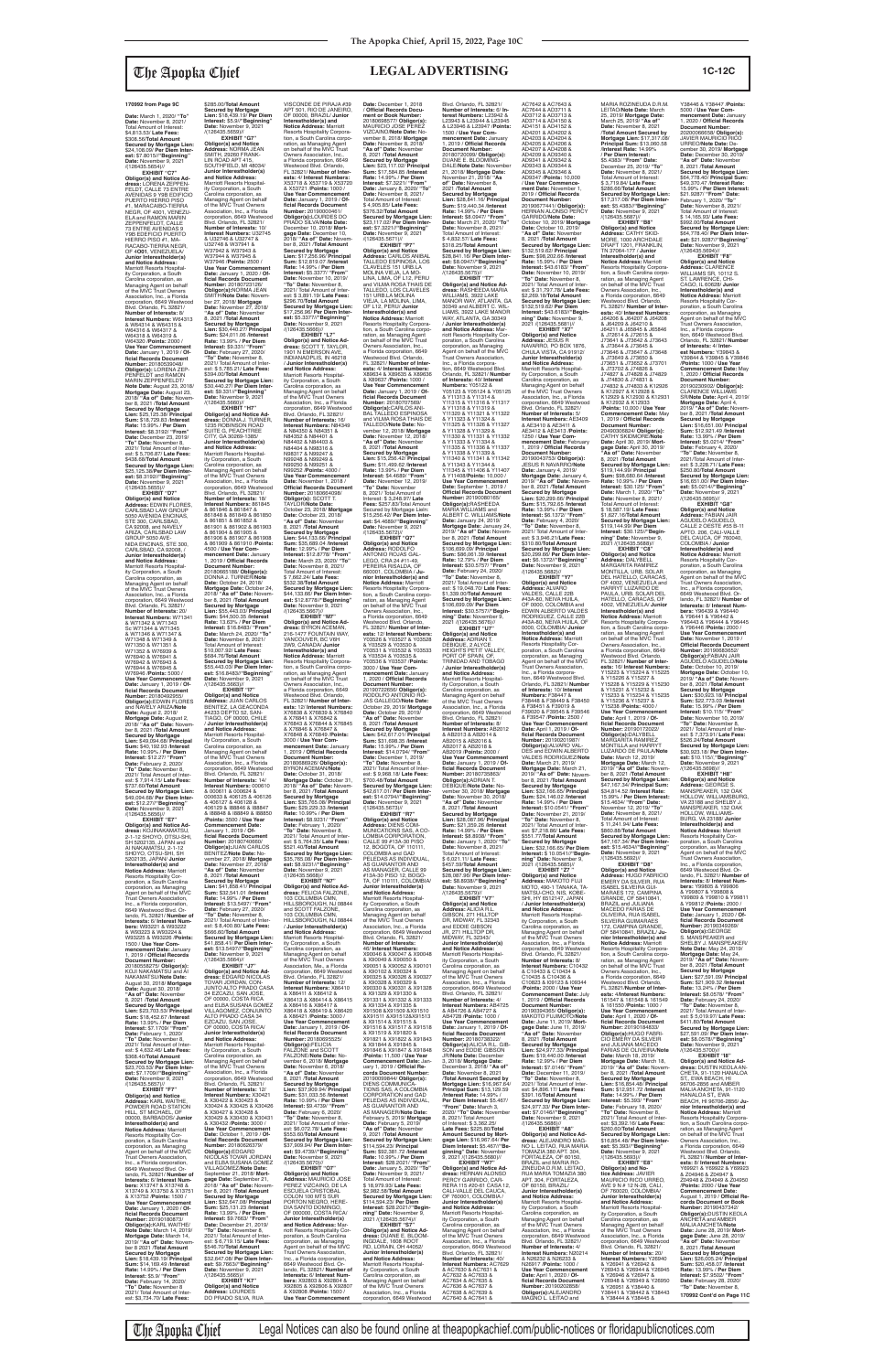2021/ Total Amount of Inter-est: \$ 4,921.25/ **Late Fees:** \$375.92/**Total Amount Secured by Mortgage Lien:** \$26,005.24/ **Per Diem Inter-est:** \$7.9502//**"Beginning" Date:** November 9, 2021

/(126435.5702)// **EXHIBIT "J8" Obligor(s) and Notice Ad-dress:** BEXLEY R. JACK-SON, 2118 SHALLOWFORD COVE, GERMANTOWN, TN 38139 and KIMBERLY A. BELLINGER, 2118 SHALLOWFORD COVE, GERMANTOWN, TN 38139, / **Junior Interestholder(s) and Notice Address:** Marriott Resorts Hospitality Corporation, a South Carolina corporation, as Managing Agent on behalf of the MVC Trust Owners Association, Inc., a Florida corporation, 6649 Westwood Blvd. Orlando, FL 32821/ **Number of Interests:** 6/ **Interest Numbers:** Z13508 & Z13509 & Z13510 & Z13511 & Z20213 & Z20214/**Points:** 1500 / **Use Year Com-mencement Date:** January 1, 2020; and **Number of Interests:** 16/ **Interest Numbers: T**01837 &<br>T01838 & T01839 & T01840<br>& T01841 & T01842 &<br>T01843 & T01844 & T01845 & T01846 & T01847 & T01848 & T01849 & T01850 & T01851 & T01852/**Points:** 4000 / **Use Year Commencement Date:** January 1, 2019 / **Offi cial Records Document or Book Number:** 20180057906<br>AND A Mortgage Extension,<br>Consolidation, Modification, Spreader and Notice of Right to Future Advance Agreement dated September<br>19, 2019 as Document No.<br>20190617234/ **Obligor(s):**<br>BEXLEY R. JACKSON and<br>KIMBERLY A. BELLINGER/ **Note Date:** January 11, 2018 AND Consolidated, Amended and Restated<br>Note dated September 19 Note dated September 19,<br>2019/ **Mortgage Date:** Janu-<br>ary 11, 2018 AND A Mortgage Extension, Consolida-<br>tion, Modification, Spreader and Notice of Right to Future Advance Agreement dated September 19, 2019 /**"As of" Date:** November 8, 2021 /**Total Amount Secured by Mortgage Lien:** \$76,950.63/ **Principal Sum:** \$61,060.20 /**Interest Rate:** 13.61% / **Per Diem Interest:** \$23.0841/ **"From" Date:** February 19, 2020/ **"To" Date:** November 8, 2021/ Total Amount of Interest:<br>\$14,496,83/Late Fees: \$ 14,496.83/ **Late Fees:** \$1,143.60/**Total Amount Secured by Mortgage Lien:** \$76,950.63/ **Per Diem Interest:** \$23.0841//**"Beginning" Date:** November 9, 2021 /(126435.5703 MM)// **EXHIBIT "K8" Obligor(s) and Notice Ad-dress:** PLINIO PICASSO,

LOS SAUZALES 2496, SANTIAGO, OF 4780000, CHILE and KATHERINE HELFMANN, LOS SAU-ZALES 2496, SANTIAGO, OF 4780000, CHILE/ **Junior Interestholder(s) and Notice Address:** Marriott Resorts Hospitality Corporation, a South Carolina corporation, as Managing Agent on behalf of the MVC Trust Owners Association, Inc., a Florida corporation, 6649 Westwood Blvd. Orlando, FL 32821/ **Number of Interests:** 20/ **Interest Numbers:** Z29834 & Z29835 & Z29836 & Z29837 & Z29838 & Z29839 & Z29840 & Z29841 & Z29842 & Z29843 & Z29844 & Z29845 & Z29846 & Z29847 & Z29848 & Z29849 & Z29850 & Z29851 & Z29852 & Z29901 /**Points:** 5000 / **Use Year Com-mencement Date:** January 1, 2020 / **Offi cial Records Document Number:** 20190398550/ **Obligor(s):**

**Interests:** 6/ **Interest Num-**

PLINIO PICASSO and KATHERINE HELFMANN/ **Note Date:** June 13, 2019/ **Mortgage Date:** June 13, 2019/ **"As of" Date:** November 8, 2021 /**Total Amount Secured by Mortgage Lien:** \$63,634.65/ **Principal Sum:** \$47,599.11 /**Interest Rate:** 15.99% / **Per Diem Interest:** \$21.1419/ **"From" Date:** December 13, 2019/ **"To" Date:** November 8, 2021/ Total Amount of Interest: \$14,714.80/ **Late Fees:** \$1,070.74/**Total Amount Secured by Mortgage Lien:** \$63,634.65/ **Per Diem Interest:** \$21.1419//"**Beginning**<br> **Date:** November 9, 2021 **Date:** November 9, 2021 /(126435.5704)// **EXHIBIT "L8" Obligor(s) and Notice Address:** CLAUDIA PATRICIA GUTIERREZ CERON, CRA 3 #7-55 APTO 1902, CALI,<br>OF 760020, COLOMBIA/<br>**Junior Interestholder(s)**<br>**and Notice Address:** Marriott Resorts Hospitality Cor-poration, a South Carolina corporation, as Managing Agent on behalf of the MVC Trust Owners Association, Inc., a Florida corporation, 6649 Westwood Blvd.<br>Orlando, El. 32821/ Numbe Orlando, FL 32821/ **Number of Interests:** 20/ **Interest Numbers:** Z32842 & Z32843 & Z32844 & Z32845 & Z32846 & Z32847 & Z32848 & Z32849 & Z32850 & Z32851 & Z32852 & Z32901 & Z32902 & Z32903 & Z32904 & Z32905 & Z32906 & Z32907 & Z32908 & Z32909 /**Points:** 5000 / **Use Year Commencement Date:** November 1, 2019 / **Official Records Document Number:** 20190683283/<br>**Obligor(s):**CLAUDIA PATRI-<br>CIA GUTIERREZ CERON/ **Note Date:** October 9, 2019/ **Mortgage Date:** October 9, 2019/ **"As of" Date:** Novem-ber 8, 2021 /**Total Amount Secured by Mortgage Lien:** \$66,769.21/ **Principal Sum:** \$49,370.47 /**Interest Rate:** 15.99% / **Per Diem Interest:** \$21.9287/ **"From" Date:** November 9, 2019/ **"To" Date:** November 8, 2021/ Total Amount of Interest: \$ 16,007.94/ **Late Fees:** \$1,140.80/**Total Amount Secured by Mortgage Lien:** \$66,769.21/ **Per Diem Interest:** \$21.9287//**"Beginning" Date:** November 9, 2021<br>/(126435.5705)// **EXHIBIT "M8" Obligor(s) and Notice Address:** JACKELINE LIZETTE MARADIAGA, COLONIA UNIVERSIDAD<br>21 CALLE 11 Y 12 CASA 102, SAN PEDRO SULA, OF 000000, HONDURAS/ **Junior Interestholder(s) and Notice Address:** M riott Resorts Hospitality Corporation, a South Carolina corporation, as Managing Agent on behalf of the MVC Trust Owners Association, MEMBER /**Note Date:** October 24, 2019/ **Mortgage Date:** October 24, 2019/

**Number:** 20160543849<br>AND A Mortgage Extension,<br>Consolidation, Modification, Spreader and Notice of Right to Future Advance Agreement recorded on August 19, 2019 as Document No. 20190513461 /**Obligor(s):**KELLY SUE ROBBINS and LANCE A. ROBBINS/**Note Date:** September 29, 2016 AND Consolidated, Amended, and Restated Note dated July 31, 2019/ **Mortgage**  Date: September 29, 2016 and Mortgage Extension,<br>Consolidation, Modification, Spreader and Notice of Right to Future Advance Agreement dated July 31, 2019 /"**As of" Date:** November 8, 2021 /**Total Amount Secured by Mortgage Lien:** \$48,712.03/ **Principal Sum:** \$39,004.21 /**Interest Rate:** 13.12% / **Per Diem Interest:** \$14.2149/ **"From" Date:** March 1, 2020/ **"To" Date:** November 8, 2021/ Total Amount of Interest: \$ 8,770.59/ **Late Fees:** \$687.23/**Total Amount Secured by Mortgage Lien:** \$48,712.03/ **Per Diem Interest:** \$14.2149//"**Beginning"**<br>**Date:** November 9, 2021<br>/(126435.5718 MM)// **EXHIBIT "T8" Obligor(s) and Notice Address:** RENATA MARIA GILLI FAUDIN, AVENIDA 7 JEFES #4375, SANTA FE, OF S3000, ARGENTINA/ **Junior Interestholder(s) and Notice Address:** Marriott Resorts Hospitality Cor-poration, a South Carolina corporation, as Managing Agent on behalf of the MVC Trust Owners Association, Inc., a Florida corporation, 6649 Westwood Blvd. Orlando, FL 32821/ **Number of Interests:** 8/ **Interest Num-bers:** AL7052 & AL7101 & AL7102 & AL7103 & AL7104 & AL7105 & AL7106 & AL7107 /**Points:** 2000 / **Use Year Commencement<br><b>Date:** January 1, 2020 / **Of-**<br>ficial Records Document **Number:** 20190633684/ **Obligor(s):**RENATA MARIA GILLI FAUDIN/**Note Date:** September 25, 2019/ **Mort-gage Date:** September 25, 2019/ **"As of" Date:** November 8, 2021 /**Total Amount Secured by Mortgage Lien:** \$24,698.62/ **Principal Sum:** \$18,855.23 /**Interest Rate:** 15.99% / **Per Diem Interest:** \$8.3749/ **"From" Date:** February 25, 2020/ **"To" Date:** November 8, 2021/ Total Amount of Interest: \$ 5,209.19/ **Late Fees:** \$384.20/**Total Amount Secured by Mortgage Lien:** \$24,698.62/ **Per Diem Interest:** \$8.3749//**"Beginning" Date:** November 9, 2021 /(126435.5719)// **EXHIBIT "U8" Obligor(s) and Notice Address:** FIIFI ODAPA-GYAN THOMPSON, 2 DONOVAN PLACE, LONDON, OF N211RZ,<br>UNITED KINGDOM/ **Junior**<br>**Interestholder(s) and Notice Address:** Marriott Resorts Hospitality Corpora-tion, a South Carolina corporation, as Managing Agent

6649 Westwood Blvd. Or-lando, FL 32821/ **Number of bers:** Z33532 & Z33533 & Z33534 & Z33535 & Z33536 **"As of" Date:** November 8, 2021 /**Total Amount Secured by Mortgage Lien:** \$14,292.58/ **Principal Sum:** \$12,133.78 /**Interest Rate:** 5.99% / **Per Diem Interest:** \$2.0189/ **"From" Date:** February 24, 2020/ **"To" Date:** November 8, 2021/ Total Amount of Inter-est: \$ 1,257.80/ **Late Fees:** \$651.00/**Total Amount Secured by Mortgage Lien:** \$14,292.58/ **Per Diem Inter-est:** \$2.0189//**"Beginning" Date:** November 9, 2021<br>/(126435.5711)// **EXHIBIT "P8" Obligor(s) and Notice Address:** JAMES A HOWE, 8001 HOOK CIRCLE, ORLANDO, FL 32836 and SUSAN HOWE,<br>8001 HOOK CIRCLE 8001 HOOK CIRCLE,<br>ORLANDO, FL 32836 /<br>**Junior Interestholder(s) and Notice Address:** Marriott Resorts Hospitality Corporation, a South Carolina corporation, as Managing Agent on behalf of the MVC Trust Owners Association, Inc., a Florida corporation, 6649 Westwood Blvd. Orlando, FL 32821/ **Number of Interests:** 8/ **Interest Numbers:** AJ6601 & AJ6602 & AJ6603 & AJ6604 & AJ6605 & AJ6606 & AJ6607 & AJ6608 /**Points:** 2000 / **Use Year Commencement Date:** January<br>1, 2020 / **Official Records**<br><mark>Document Number:</mark> 20190623385/ **Obligor(s):** JAMES A HOWE and SUSAN HOWE/**Note Date:** September 19, 2019/**Mort-gage Date:** September 19, 2019/ **"As of" Date:** November 8, 2021 /**Total Amount Secured by Mortgage Lien:** \$29,971.32/ **Principal Sum:** \$23,585.55 /**Interest Rate:** 13.99% / **Per Diem Interest:** \$9.1656/ **"From" Date:** February 19, 2020/ **"To" Date:** November 8, 2021/ Total Amount of Inter est: \$ 5,755.97/ **Late Fees:** \$379.80/**Total Amount Secured by Mortgage Lien:** \$29,971.32/ **Per Diem Interest:** \$9.1656//**"Beginning" Date:** November 9, 2021 /(126435.5713)// **EXHIBIT "Q8"<br><b>Obligor(s) and Notice Ad-**<br>dress: COLLEEN M. MONK,<br>24 SCOTTS MOUNTAIN RD, STEWARTSVILLE, NJ 08886 and SHAWN<br>D. MONK, 24 SCOTTS D. MONK, 24 SCOTTS MOUNTAIN RD, STEW-ARTSVILLE, NJ 08886/ **Junior Interestholder(s) and Notice Address:** Marriott Resorts Hospital-ity Corporation, a South Carolina corporation, as Managing Agent on behalf of the MVC Trust Owners Association, Inc., a Florida corporation, 6649 Westwood Blvd. Orlando, FL 32821/ **Number of Interests:** 16/ **Interest Numbers:** AK0807 & AK0808 & AK0809 & AK0810 & AK0811 & AK0812 & AK0813 &

& Z33537 /**Points:** 1500 / **Use Year Commencement Date:** January 1, 2020 / **Of-**<br>ficial Records Document **Number:** 20200004960/<br>**Obligor(s):** JACKELINE<br>LIZETTE MARADIAGA/ **Note Date:** December 4, 2019/ **Mortgage Date:** December 4, 2019/ **"As of" Date:** November 8, 2021 /**Total Amount Secured by Mortgage Lien:** \$22,345.47/ **Principal Sum:** \$16,733.10 /**Interest Rate:** 15.99% / **Per Diem Interest:** \$7.4323/ **"From" Date:** January 4, 2020/ **"To" Date:** November 8, 2021/ Total Amount of Interest: \$ 5,009.36/ **Late Fees:** \$353.01/**Total Amount Secured by Mortgage Lien:** \$22,345.47/ **Per Diem Interest:** \$7.4323//**"Beginning" Date:** November 9, 2021 /(126435.5706)// **EXHIBIT "N8" Obligor(s) and Notice Address:** BOLIVAR ARCOS CHAMORRO, CRA 35B #5-155, CALI,<br>OF 760045, COLOMBIA/ **Junior Interestholder(s) and Notice Address:** Marriott Resorts Hospitality Corporation, a South Carolina corporation, as Managing Agent on behalf of the MVC Trust Owners Association, Inc., a Florida corporation, 6649 Westwood Blvd. Orlando, FL 32821/ **Number of Interests:** 8/ **Interest Numbers:** AH9428 & AH9429 & AH9430 & AH9431 & AH9432 & AH9433 & AH9434 & AH9435 /**Points:** 2000 / **Use Year Commencement<br><b>Date:** January 1, 2021 / **Of-**<br>ficial Records Document **Number:** 20200093207/ **Obligor(s):**BOLIVAR ARCOS CHAMORRO/**Note Date:** January 7, 2020/<br>**Mortgage Date:** January 7,<br>2020/ "**As of" Date:** November 8, 2021 /**Total Amount Secured by Mortgage Lien:** \$29,954.30/ **Principal Sum:** \$22,773.03 /**Interest Rate:** 15.99% / **Per Diem Interest:** \$10.115/ **"From" Date:** February 7, 2020/ **"To" Date:** November 8, 2021/ Total Amount of Interest: \$ 6,473.67/ **Late Fees:** \$457.60/**Total Amount Secured by Mortgage Lien:** \$29,954.30/ **Per Diem Inter-est:** \$10.115//**"Beginning" Date:** November 9, 2021 /(126435.5709)// **EXHIBIT "O8" Obligor(s) and Notice Address:** GAROIN LLC, A FLORIDA LIMITED LIABIL-ITY COMPANY, 10264 SW 127 CT, MIAMI, FL 33186,<br>and CATALINA GARCIA and CATALINA GARCIA<br>ROCHA AS INDIVIDUAL<br>AND AS GUARANTOR AND<br>AS MANAGING MEMBER, 10264 SW 127 CT, MIAMI, FL 33186, and JIMENA ROCHA AS INDIVIDUAL AND AS GUARANTOR AND AS MANAGING MEMBER, 10264 SW 127 CT, MIAMI, FL 33186 / **Junior Interestholder(s) and Notice Address:**<br>Marriott Resorts Hospital-<br>ity Corporation, a South Carolina corporation, as Managing Agent on behalf of the MVC Trust Owners Association, Inc., a Florida<br>corporation, 6649 Westwood<br>Blvd. Orlando, FL 32821/<br>**Number of Interests:** 6/ **Interest Numbers:** B01628 & B01629 & B01630 & B01631 & I49209 & I49210 /**Points:** 1500 / **Use Year Com-mencement Date:** January 1, 2020 / **Offi cial Records Document or Book Number:** 20190712698/ **Obligor(s):** GAROIN LLC,<br>A FLORIDA LIMITED LI-<br>ABILITY COMPANY and<br>CATALINA GARCIA ROCHA AS INDIVIDUAL AND AS GUARANTOR AND AS MANAGING MEMBER and JIMENA ROCHA AS INDI-VIDUAL AND AS GUARAN-TOR AND AS MANAGING N39201 & N39202/**Points:** 2000 / **Use Year Com-mencement Date:** October 1, 2016 AND **Number of Interests:** 8/ **Interest Numbers:** AL3540 & AL3541<br>& AL3542 & AL3543 &<br>AL3544 & AL3545 & AL3546<br>& AL3547/**Points:** 2000 / **Use Year Commencement Date:** October 1, 2020 / **Of-fi cial Records Document** 

AK0814 & AK0815 & AK0816 & AK0817 & AK0818 & AK0819 & AK0820 & AK0821 & AK0822 /**Points:** 4000 / **Use Year Commencement Date:** August 1, 2019 / **Offi cial Records Document Number:** 20190484026/<br>**Page Number: / Obligor(s):**<br>COLLEEN M. MONK and SHAWN D. MONK/**Note Date:** July 19, 2019/ **Mortgage Date:** July 19, 2019/ **"As of" Date:** November 8, 2021 /**Total Amount Secured by Mortgage Lien:** \$43,379.91/ **Principal Sum:** \$35,679.44 /**Interest Rate:** 10.99% / **Per Diem Interest:** \$10.8921/ **"From" Date:** February 19, 2020/ **"To" Date:** November 8, 2021/ Total Amount of Inter-est: \$ 6,840.27/ **Late Fees:** \$610.20/**Total Amount Secured by Mortgage Lien:** \$43,379.91/**Per Diem Interest:** \$10.8921//**"Beginning"<br><b>Date:** November 9, 2021<br>/(126435.5714)// **EXHIBIT "R8" Obligor(s) and Notice Address:** KOUJI NAKAO, 4-22-25-1210 HAKATA EKIMAE HAKATA-KU, FUKUOKA-SHI, FO 8120011, JAPAN / **Junior Interestholder(s) and Notice Address:** Mar-riott Resorts Hospitality Corporation, a South Carolina corporation, as Managing Agent on behalf of the MVC Trust Owners Association, Inc., a Florida<br>corporation, 6649 Westwood<br>Blvd. Orlando, FL 32821/<br>**Number of Interests:** 16/ **Interest Numbers:** AK1550 & AK1551 & AK1552 & AK1601 & AK1602 & AK1603 & AK1604 & AK1605 & AK1606 & AK1607 & AK1608 & AK1609 & AK1610 & AK1611 & AK1612 & AK1613 /**Points:** 4000 / **Use Year Commencement Date:** January 1, 2020 / **Of-fi cial Records Document Number:** 20190490633/ **Obligor(s):**KOUJI NAKAO/ **Note Date:** July 25, 2019/ **Mortgage Date:** July 25, 2019/ **"As of" Date:** November 8, 2021 /**Total Amount Secured by Mortgage Lien:** \$53,822.87/ **Principal Sum:** \$41,903.42 /**Interest Rate:** 12.99% / **Per Diem Interest:** \$15.1202/ **"From" Date:** November 25, 2019/ **"To" Date:** November 8, 2021/ Total Amount of Interest: \$ 10,795.68/ **Late Fees:** \$873.77/**Total Amount Secured by Mortgage Lien:** \$53,822.87/ **Per Diem Interest:** \$15.1202//**"Beginning" Date:** November 9, 2021 /(126435.5716)// **EXHIBIT "S8" Obligor(s) and Notice Address:** KELLY SUE ROBBINS, 5011 SHADOW CANYON RD, TEMPLE-TON, CA 93465 and LANCE A. ROBBINS, 5011 SHADOW CANYON RD, TEMPLETON, CA 93465 / **Junior Interestholder(s) and Notice Address:** Marriott Resorts Hospitality Corporation, a South Carolina corporation, as Managing Agent on behalf of the MVC<br>Trust Owners Association,<br>Inc., a Florida corporation,<br>6649 Westwood Blvd. Or-<br>lando, FL 32821/ **Number of**<br>**Interests:** 8/ **Interest Numbers:** N39147 & N39148 & N39149 & N39150 & N39151 & N39152 & on behalf of the MVC Trust Owners Association, Inc., a Florida corporation, 6649 Westwood Blvd. Orlando,<br>FL 32821/ **Number of In-**<br>**terests:** 10/ **Interest Numbers:** AK1920 & AK1921 & AK1922 & AK1923 & AK1924 & AK1925 & AK5251 & AK5252 & AK5301 & AK5302 /**Points: and Notice Address:** AM8505 & AM8506 & AM8507 & AM8508 & AM8509 & AM8510 & and SHARON L. MAC-

> OF 00000, COLOMBIA<br>and JOSE RICARDO VIL-LAFANE ANDRADE, CRA 52 #80-96 APTO 10A ED VIVIEN, BARRANQUILLA, OF 00000, COLOMBIA / **Junior Interestholder(s) and Notice Address:** Marriott Resorts Hospital-ity Corporation, a South Carolina corporation, as Managing Agent on behalf of the MVC Trust Owners Association, Inc., a Florida corporation, 6649 Westwood Blvd. Orlando, FL 32821/ **Number of Interests:** 28/ **Interest Numbers:** AT4601 & AT4602 & AT4603 & AT4604 & AT4605 & AT4606 & AT4607 & AT4608 & AT4609 & AT4610 & AT4611 & AT4612 & AT4613 & AT4614 & AT4615 & AT4616 & AT4617 & AT4618 & AT4619 & AT4620 & AT4621 & AT4622 & AT4623 & AT4624 & AT4625 & AT4626 & AT4627 & AT4628 /**Points:** 7000 / **Use Year Com-mencement Date:** January 1, 2020 / **Offi cial Records Document Number:** 20190693685/ **Obligor(s):** PILAR ANDRADE LLINAS and JOSE GREGORIO VIL-LAFANE CONSUEGRA and MARIA MELINA VILLAFANE ANDRADE and CAR-LOS DAVID VILLAFANE ANDRADE and JOSE RICARDO VILLAFANE ANDRADE /**Note Date:** October 17, 2019/ **Mortgage Date:** October 17, 2019/ **"As of" Date:** November 8, 2021 /**Total Amount Secured by Mortgage Lien:** \$87,679.39/ **Principal Sum:** \$66,765.09 /**Interest Rate:** 14.99% / **Per Diem Interest:** \$27.8002/ **"From" Date:** December 17, 2019/ **"To" Date:** November 8, 2021/ Total Amount of Interest: \$ 19,237.82/ **Late Fees:** \$ 1,426.48/**Total Amount Secured by Mortgage Lien:** \$87,679.39/ **Per Diem Inter-est:** \$27.8002//**"Beginning" Date:** November 9, 2021 /(126435.5742)// **EXHIBIT "J9" Obligor(s) and Notice Ad-dress:** RAFAEL ESTRADA, 9728 57TH AVE APT 2-C, CORONA, NY 11368 and MINI JOHANNA MATEUS,<br>9728 57TH AVE APT 2-C, CORONA, NY 11368/ **Junior Interestholder(s) and Notice Address:** Marriott Resorts Hospitality Corporation, a South Carolina corporation, as Managing Agent on behalf of the MVC Trust Owners Association, Inc., a Florida corporation,<br>6649 Westwood Blvd. Or-6649 Westwood Blvd. Or-lando, FL 32821/ **Number of Interests:** 6/ **Interest Num-bers:** AT8505 & AT8506 & AT8507 & AT8508 & AT8509 & AT8510 /**Points:** 1500 / **Use Year Commencement Date:** January 1, 2020 / **Of-**<br>ficial Records Document **Number:** 20190783061/<br>**Obligor(s):**RAFAEL ES-<br>TRADA and MINI JOHANNA MATEUS/**Note Date:** November 19, 2019/ **Mortgage Date:** November 19, 2019/

2500 / **Use Year Com**mencement Date: October<br>1, 2020 / Official Records 1, 2020 / **Official Records<br><b>Document Number:**<br>20190605009/ **Obligor(s):**<br>FHFI ODAPAGYAN<br>THOMPSON/**Note Date:**<br>September 10, 2019/ **Mortgage Date:** September 10,<br>2019/ "**As of" Date:** Novem-<br>ber 8, 2021 /**Total Amount Secured by Mortgage Lien:** \$33,488.39/ **Principal Sum:** \$25,980.12 /**Interest Rate:** 13.99% / **Per Diem Interest:** \$10.0962/ **"From" Date:** January 10, 2020/ **"To" Date:** November 8, 2021/ Total Amount of Inter-est: \$ 6,744.19/ **Late Fees:** \$514.08/**Total Amount Secured by Mortgage Lien:** \$33,488.39/ **Per Diem Inter-est:** \$10.0962//**"Beginning" Date:** November 9, 2021 /(126435.5720)// **EXHIBIT "V8"<br>
<b>Obligor(s) and Notice**<br> **Address:** CARLOS AL-<br>
BERTO CAMPOS MUNOZ,<br>
PARCELA B2 PLAZA SAN<br>
MARCOS, LOS ANGELES,<br>
OF 00000, CHILE and MARIELA ANDREA PARA-<br>DA. PARCELA B2 PLAZA DA, PARCELA B2 PLAZA SAN MARCOS, LOS AN-GELES, OF 00000, CHILE/ **Junior Interestholder(s)**  Marriott Resorts Hospital-ity Corporation, a South Carolina corporation, as Managing Agent on behalf of the MVC Trust Owners Association, Inc., a Florida<br>Blvd. Orlando, FL 32821/<br>**Blvd. Orlando, FL 32821/<br><b>Number of Interests**: 10/<br>**Interest Numbers**: AM8445<br>& AM8446 & AM8504 & AM8511 /**Points:** 2500 / **Use Year Commencement Date:** September 1, 2019 / **Official Records Document<br><b>Number**: 20190535658/<br>**Obligor(s):C**ARLOS AL-<br>BERTO CAMPOS MUNOZ<br>and MARIELA ANDREA<br>PARADA/**Note Date:** August 8, 2019/ **Mortgage Date:** August 8, 2019/ **"As of" Date:** November 8, 2021 /**Total Amount Secured by Mortgage Lien:** \$38,122.16/ **Principal Sum:** \$28,096.10 /**Interest Rate:** 15.99% / **Per Diem Interest:** \$12.4794/ **"From" Date:** November 8, 2019/ **"To" Date:** November 8, 2021/ Total Amount of Interest: \$ 9,122.40/<br>Late Fees: \$653.66/Total<br>Amount Secured by Mort-<br>gage Lien: \$38,122.16/ Per<br>Diem Interest: \$12.4794//<br>"Beginning" Date: Novem-<br>ber 9, 2021 /(126435.5722)// **EXHIBIT "W8" Obligor(s) and Notice Address:** D. BRUCE MAC-DONALD, 2 FOX HILL DR, WILBRAHAM, MA 01095 DONALD, 2 FOX HILL DR, WILBRAHAM, MA 01095/ **Junior Interestholder(s) and Notice Address:** Marriott Resorts Hospitality Corporation, a South Carolina corporation, as Managing Agent on behalf of the MVC Trust Owners Association, Inc., a Florida corporation, 6649 Westwood Blvd. Orlando, FL 32821/ **Number of Interests:** 12/ **Interest Numbers:** AN3046<br>& AN3047 & AN3048 &<br>AN3049 & AN3050 &<br>AN3051 & AN3052 & AN3101 & AN3102 & AN3103 & AN3104 & AN3105 /**Points:** 3000 / **Use Year Commencement Date:** January 1, 2020 / **Of-fi cial Records Document Number:** 20190519851/<br>**Obligor(s):**D. BRUCE MAC-<br>DONALD and SHARON L. MACDONALD/**Note Date:** August 5, 2019/ **Mortgage Date:** August 5, 2019/ **"As of" Date:** November 8, 2021 /**Total Amount Secured by Mortgage Lien:** \$41,525.10/ **Principal Sum:** \$33,399.52 /**Interest Rate:** 12.99% / **Per Diem Interest:** \$12.0517/ **"From" Date:** March 5, 2020/ **"To" Date:** November 8, 2021/ Total Amount of Interest: \$ 7,387.66/ **Late Fees:** \$487.92/**Total Amount Secured by Mortgage Lien:** \$41,525.10/ **Per Diem Inter-est:** \$12.0517//**"Beginning" Date:** November 9, 2021 /(126435.5723)// **EXHIBIT "X8" Obligor(s) and Notice Address:** ILDEBRANDO MADEIRA BOMPASTOR,<br>VILA NOVA DE GAIA RUA<br>CHAS BLOCO 95 A1 1<br>DTO, PORTO, OF 4400414, PORTUGAL and SAMBA QUINGONGO FRAN-CISCO, VILA NOVA DE GAIA RUA CHAS BLOCO 95 A1 1 DTO, PORTO, OF 4400414, PORTUGAL/ **Junior Interestholder(s) and Notice Address:** Marriott Resorts Hospital-ity Corporation, a South Carolina corporation, as Managing Agent on behalf of the MVC Trust Owners Association, Inc., a Florida corporation, 6649 Westwood Blvd. Orlando, FL 32821/ **Number of Interests:** 6/ **Interest Numbers:** AN6724 & AN6725 & AN6726 & AN6727 & AN6728 & AN6729 /**Points:** 1500 / **Use Year Commencement Date:** January 1, 2020/ **Of-fi cial Records Document Number:** 20190700782/ **Obligor(s):**ILDEBRANDO MADEIRA BOMPASTOR and SAMBA QUINGONGO FRANCISCO/**Note Date:** October 21, 2019/ **Mortgage Date:** October 21, 2019/ **As of" Date: November** 8, 2021 /**Total Amount Secured by Mortgage Lien:** \$19,048.01/ **Principal Sum:** \$14,455.14 /**Interest Rate:** 13.99% / **Per Diem Interest:** \$5.6174/ **"From" Date:** November 21, 2019/ **"To" Date:** November 8, 2021/ Total Amount of Inter-est: \$ 4,033.29/ **Late Fees:** \$309.58/**Total Amount Secured by Mortgage Lien:** \$19,048.01/ **Per Diem Interest:** \$5.6174//"**Beginning"**<br>**Date:** November 9, 2021<br>/(126435.5724)// **EXHIBIT "Y8" Obligor(s) and Notice Ad-dress:** JAVIER BERNABE, 3000 CALLE CORAL APT 321, TOA BAJA, PR 00949 and SANDRA E. COLON, 3000 CALLE CORAL APT 321, TOA BAJA, PR 00949 / **Junior Interestholder(s) and Notice Address:** Marriott Resorts Hospitality Corporation, a South Carolina corporation, as Managing Agent on behalf of the MVC Trust Owners AN8848 & AN8849 &<br>AN8850/Points: 1500 / ment recorded Novembe JAVIER BERNABE and ed and Restated Note dated October 21, 2019/ Modification, Spreader<br>and Notice of Right to Future Advance Agreemen dated October 21, 2019<br>"As of" Date: November **"As of" Date:** November 8, 2021 /**Total Amount Date:** November 8, 2021/ Total Amount of Interest: \$7,716.08/ **Late Fees:** 00000, CHILE/ **Junior Interestholder(s) and Notice Address:** Marriott Resorts Hospitality Corporation, a South Carolina corporation, as corporation, 6649 Westwo Blvd. Orlando, FL 32821/ **Number of Interests:** 8/ & AN8832 & AN8833 & AN8834 & AN8835 & AN8836 & AN8837 & AN8838 /**Points:** 2000 / **Use Year Commencemer Date:** January 1, 2021 / **Official Records Document or Book Number:** PLINIO PICASSO/**Note Date:** January 23, 2020/ **Rate:** 14.99% / **Per Diem**  \$415.60/**Total Amount Obligor(s) and Notice Address:** GERARDO ANTONIO ALIPI MENA **Junior Interestholder(s)<br><mark>and Notice Address:</mark><br>Marriott Resorts Hospital**ity Corporation, a South Carolina corporation, as & D55626 & E16414 & & E19104 & E19105 & **Number of Interests:** 6/ & AO3325 & AO3326 & AO3327 & AO3328 & AO3329)/**Points:** 1500 / **Use Year Commencer Number:** 20140430144, AND A Mortgage Exten-sion, Consolidation, Modifi cation, Spreader and Notice of Right to Future Advance Agreement recorded November 2014 AND Consolidated, Amended and Restated<br>Note dated October 24 Extension, Consolidation, Notice of Right to Future **Date:** November 8, 2021 /**Interest Rate:** 13.98% / **Per Diem Interest:** \$16.5305/ **"From" Date:** February 24, 2020/ **"To" Date:** November 8, 2021/ Total Amount of Interest: \$ 10,298.59/ **Late Fees:** \$801.80/**Total Amount Date:** November 9, 2021<br>/(126435.5727 MM)// 4383, SANTIAGO, OF 00000, CHILE / **Junior Interestholder(s) and**  & AK7822 & AK7823 & AK7824 & AO8931 & AO8932 & AO8933 & AO8934 & AO8935 & AO8936 & AO8937 & AO8938 & AO8939 & AO8940 & AO8941 & AO8942 /**Points:** 7000 / **Number:** 20200018684/

Association, Inc., a Florida corporation, 6649 Westwood Blvd. Orlando, FL 32821/ **Number of Interests:** 4/<br>**Interest Numbers:** O06209<br>& O06210 & O06211 & O06212/**Points:** 1000/ **Use Year Commencement Date:** January 1, 2017 and **Number of Interests:** 6/ **Interest Numbers:** AN8137 & AN8138 & AN8847 & AN8850/**Points:** 1500 / **Use Year Commencement Date:** January 1, 2021 / **Offi cial Records Document or Book Number:** 20160646231, AND A Mortgage Extension, Consolida-<br>tion, Modification, Spreader<br>and Notice of Right to<br>Future Advance Agree-7, 2019 as Document No. 20190700311 /**Obligor(s):** SANDRA E. COLON/**Note Date:** November 21, 2016 AND Consolidated, Amend-**Mortgage Date:** November<br>21, 2016 AND A Mortgage<br>Extension, Consolidation, **Secured by Mortgage Lien:** \$40,316.70/**Principal Sum:** \$31,847.31 /**Interest Rate:** 14.61%/**Per Diem Interest:** \$12.9247/ **"From" Date:** March 21, 2020/ "To \$503.31/**Total Amount Secured by Mortgage Lien:** \$40,316.70/ **Per Diem Inter-est:** \$12.9247//**"Beginning" Date:** November 9, 2021 /(126435.5725 MM)// **EXHIBIT "Z8" Obligor(s) and Notice Address:** PLINIO PI-CASSO, LOS SAUZALES 2496-C, SANTIAGO, OF Managing Agent on behalf of the MVC Trust Owners Association, Inc., a Florida **Interest Numbers:** AN8831 **ment or Book Number:** 202**O01**18132/ **Obligor(s): Mortgage Date:** January 23, 2020/ **"As of" Date:** Novem-ber 8, 2021 /**Total Amount Secured by Mortgage Lien:** \$27,731.64/ **Principal Sum:** \$21,483.90 /**Interest Interest:** \$8.9457/ **"From" Date:** Febmaiy 23, 2020/ **"To" Date:** November 8, 2021/ Total Amount of Inter-est: \$5,582.14/ **Late Fees: Secured by Mortgage Lien:** \$27,731.64/ **Per Diem Interest:** \$8.9457//"**Beginning"**<br>**Date:** November 9, 2021<br>/(126435.5726)// **EXHIBIT "A9"** OBRERO MONDIAL 103 COL GARCIA, VILLAHER-MOSA, TA 86040, MEXICO/ Managing Agent on behalf of the MVC Trust Owners Association, Inc., a Florida corporation, 6649 Westwood Blvd. Orlando, FL 32821/ **Number of Interests:** 14/ **Interest Numbers:** D55623 & D55624 & D55625 E16415 & E16416 & E16417 E19106 & E19107 & E19108<br>& E19109//**Points:** 3500 / & E19109//**Points:** 3500 / **Use Year Commencement Date:** January 1, 2015 and **Interest Numbers:** AO3324 **Date:** January 1,2022 / **Of-fi cial Records Document**  11, 2019 as Document No. 20190708488 **Obligor(s):** GERARDO ANTONIO ALIPI MENA/**Note Date:** July 10, Note dated October 24, 2019/ **Mortgage Date:** July 10, 2014 AND A Mortgage Modification, Spreader and Advance Agreement dated October 24, 2019 /**"As of"**  /**Total Amount Secured by Mortgage Lien:** \$53,918.29/ **Principal Sum:** \$42,567.90 **Secured by Mortgage Lien:** \$53,918.29/ **Per Diem Inter-est:** \$16.5305//**"Beginning" EXHIBIT "B9" Obligor(s) and Notice Ad-dress:** XIMENA DELANO, PRESIDENTE ERRAZURIZ **Notice Address:** Marriott Resorts Hospitality Corpora-tion, a South Carolina corporation, as Managing Agent<br>on behalf of the MVC Trust Owners Association, Inc., a Florida corporation, 6649 Westwood Blvd. Orlando, FL 32821/ Number of Inter **ests:** 28/ **Interest Numbers:** AJ3722 & AJ3723 & AJ3724 & AJ3725 & AJ3726 & AJ3727 & AJ3728 & AJ3729 & AJ3730 & AJ3731 & AJ3732 & AJ3733 & AK7821 **Use Year Commencement<br><b>Date:** January 1, 2020 / **Of-**<br>ficial Records Document **Obligor(s):**XIMENA DELANO/**Note Date:** December 13, 2019/ **Mortgage Date:** December 13, 2019/ **"As of" Date:** November 8, 2021 /**Total Amount Secured by Mortgage Lien:** \$85,535.80/ **Principal Sum:** \$65,745.24 /**Interest Rate:** 14.99% / **Per Diem Interest:** \$27.3756/ **"From" Date:** January 13, 2020/ **"To" Date:** November 8, 2021/ Total Amount of Interest: \$ 18,204.75/ **Late Fees:** \$1,335.81/**Total Amount Secured by Mortgage Lien:** \$85,535.80/ **Per Diem Inter-est:** \$27.3756//**"Beginning" Date:** November 9, 2021 /(126435.5728)// **EXHIBIT "C9" Obligor(s) and Notice Ad-dress:** PRISCILLA NG, 48 KILREA WAY, BRAMPTON,<br>ON L6X0R1, CANADA / **Junior Interestholder(s) and Notice Address:** Marriott Resorts Hospitality Corporation, a South Carolina corporation, as Managing Agent on behalf of the MVC Trust Owners Association, Inc., a Florida corporation, 6649 Westwood Blvd. Orlando, FL 32821/<br>**Number of Interests:** 8/<br>**Interest Numbers:** AP8842<br>& AP8843 & AP8844 & AP8845 & AP8846 & AP8847 & AP8848 & AP8849 /**Points:** 2000 / **Use Year Commencement Date:** October 1, 2019 / **Of-fi cial Records Document Number:** 20190606708/ **Obligor(s):**PRISCILLA NG/**Note Date:** Septem-ber 11, 2019/ **Mortgage Date:** September 11, 2019/ **"As of" Date:** November 8, 2021 /**Total Amount Secured by Mortgage Lien:** \$29,198.59/ **Principal Sum:** \$23,136.52 /**Interest Rate:** 13.99% / **Per Diem Interest:** \$8.9911/ **"From" Date:** March 11, 2020/ **"To" Date:** November 8, 2021/ Total Amount of Interest: \$ 5,457.53/ **Late Fees:** \$354.54/**Total Amount Secured by Mortgage Lien:** \$29,198.59/ **Per Diem Inter-est:** \$8.991 l//**"Beginning" Date:** November 9, 2021 /(126435.5732)// **EXHIBIT "D9" Obligor(s) and Notice Address:** AMINE RHIS-SASSI, RUE TAREK IBN ZIAD, CASABLANCA, OF 20363, MOROCCO and MOUNIA CHAFAI EL ALAOUI, RUE TAREK<br>IBN ZIAD, CASABLANCA, OF 20363, MOROCCO/ **Junior Interestholder(s) and Notice Address:** Marriott Resorts Hospitality Corporation, a South Carolina corporation, as Managing Agent on behalf<br>of the MVC Trust Owners<br>Association, Inc., a Florida<br>corporation, 6649 Westwood<br>Blvd. Orlando, FL 32821/<br>**Number of Interests:** 10/ **Interest Numbers:** AQ8332 & AQ8333 & AQ8334 & AQ8335 & AQ8336 & AQ8337 & AQ8338 & AQ8339 & AQ8340 & AQ8341 /**Points:** 2500 / **Use Year Commenceme Date:** February 1, 2020 /<br>**Official Records Document Number:** 20200125152/<br>**Obligor(s):**AMINE RHIS-<br>SASSI and MOUNIA CHA-FAI EL ALAOUI/Note Date:<br>January 27, 2020/ Mortgage<br>Date: January 27, 2020/ "As<br>of" Date: November 8, 2021<br>Mortgage Lien: \$26,229,38/<br>Mincipal Sum: \$26,929,78 /**Interest Rate:** 12.99% / **Per Diem Interest:** \$7.55/ **"From" Date:** February 27, 2020/ **"To" Date:** November 8, 2021/ Total Amount of Interest: \$ 4,681.00/<br>Late Fees: \$374.60/Total<br>Amount Secured by Mort-<br>gage Lien: \$26,229.38/ Per<br>Diem Interest: \$7.55//"Be-<br>ginning" Date: November<br>9, 2021 /(126435.5733)// **EXHIBIT "E9" Obligor(s) and Notice Address:** ANDRE T. FORD, 6432 TUNSTON LANE, CHARLOTTE, NC 28269/ **Junior Interestholder(s) and Notice Address:**<br>Marriott Resorts Hospital-<br>ity Corporation, a South Carolina corporation, as Managing Agent on behalf of the MVC Trust Owners Association, Inc., a Florida corporation, 6649 Westwood Blvd. Orlando, FL 32821/ **Number of Interests:** 4/ **Interest Numbers:** AQ8512 & AQ8513 & AQ8514 & AQ8515 /**Points:** 1000 / **Use Year Commencement**  Date: September 1, 2019 **Official Records Document Number:** 20190585749/ **Obligor(s):**ANDRE T. FORD/**Note Date:** August 30, 2019/ **Mortgage Date:** August 30, 2019/ **"As of" Date:** November 8, 2021 /**Total Amount Secured by Mortgage Lien:** \$16,880.37/ **Principal Sum:** \$13,220.81 /**Interest Rate:** 13.99% / **Per Diem Interest:** \$5.1378/ **"From" Date:** March 1, 2020/ "To **Date:** November 8, 2021/ Total Amount of Interest: \$ 3,169.97/ **Late Fees:** \$239.59/**Total Amount Secured by Mortgage Lien:** \$16,880.37/ **Per Diem Interest:** \$5.1378//**"Beginning" Date:** November 9, 2021 /(126435.5734)// **EXHIBIT "F9" Obligor(s) and Notice Address:** JOEL OSADE-BAMWEN UWAGBOE, 5 FRIENDSHIP EAST BANK DEMERAN, GEORGE-TOWN, OF 00000, GUYANA and DELIGHT ABIOLA OGLE-UWAG-BOE, 5 FRIENDSHIP<br>EAST BANK DEMERAN, GEORGETOWN, OF 00000, GUYANA/ **Junior Interestholder(s) and Notice Address:** Marriott<br>Resorts Hospitality Cor-<br>poration, a South Carolina<br>corporation, as Managing<br>Agent on behalf of the MVC<br>Trust Owners Association, Inc., a Florida corporation, 6649 Westwood Blvd. Or-lando, FL 32821/ **Number of Interests:** 8/ **Interest Numbers:** AN6603 & AN6604 & AN6605 & AN6606 & AO7337 & AO7338 & AO7339 & AO7340 /**Points:** 2000 / **Use Year Commencement Date:** October 1, 2019 / **Offi cial Records Document Number:** 20190600055/ **Obligor(s):** JOEL OSADEBAMWEN UWAGBOE and DELIGHT ABIOLA OGLE-UWAG-BOE/**Note Date:** September 6, 2019/ **Mortgage Date:** September 6, 2019/ **"As of" Date:** November 8, 2021 /**Total Amount Secured by Mortgage Lien:** \$26,556.81/ **Principal Sum:** \$19,712.83 /**Interest Rate:** 15.99% / **Per Diem Interest:** \$8.7558/ **"From" Date:** December 6, 2019/ **"To" Date:** November 8, 2021/ Total Amount of Interest: \$ 6,155.30/ **Late Fees:** \$438.68/**Total Amount Secured by Mortgage Lien:** \$26,556.81/ **Per Diem Inter-**

**est:** \$8.7558//**"Beginning" Date:** November 9, 2021 /(126435.5735)// **EXHIBIT "G9" Obligor(s) and Notice Address:** SATOSHI ISHIBASHI, 3-4-18- 505 MIYAMAEDAIRA MIYAMAE-KU, KAWA-SAKI-SHI, KN 2160006 / **Junior Interestholder(s) and Notice Address:** Marriott Resorts Hospitality Corporation, a South Carolina corporation, as Managing Agent on behalf of the MVC Trust Owners Association, Inc., a Florida corporation, 6649 Westwood Blvd. Orlando, FL 32821/ **Number of Interests:** 8/ **Interest Numbers:** AQ9446 & AQ9447 & AQ9448 & AQ9449 & AQ9450 & AQ9451 & AQ9452 & AQ9501 /**Points:** 2000 / **Use Year Comment Date:** January 1, 2020 / **Of-**<br>ficial Records Document **Number:** 20190604409/ **Obligor(s):** SATOSHI ISHIBASHI/**Note Date:** September 6, 2019/ **Mortgage Date:** September 6, 2019/ **"As of" Date:** November 8, 2021 /**Total Amount Secured by Mortgage Lien:** \$28,143.96/ **Principal Sum:** \$21,704.64 /**Interest Rate:** 12.99% / **Per Diem Interest:** \$7.8318/ **"From" Date:** November 6, 2019/ **"To" Date:** November 8, 2021/ Total Amount of Interest: \$ 5,740.59/ **Late Fees:** \$448.73/**Total Amount Secured by Mortgage Lien:** \$28,143.96/ **Per Diem Interest:** \$7.8318//**"Beginning" Date:** November 9, 2021 /(126435.5736)// **EXHIBIT "H9" Obligor(s) and Notice Address:** RONALD LELAND BARNES, 4120 BELVEDERE SQ. APT. F, DECATUR, GA 30035/ **Junior Interestholder(s) and Notice Address:** Marriott Resorts Hospitality Corporation, a South rolina corporation, as Managing Agent on behalf<br>of the MVC Trust Owners<br>Association, Inc., a Florida<br>corporation, 6649 Westwood Blvd. Orlando, FL 32821/ **Number of Interests:** 10/ **Interest Numbers:** AS1914<br>& AS1915 & AS1916 &<br>AS1917 & AS1918 & AS1919 & AS1920 & AS1921 & AS1922 & AS1923 /**Points:** 2500 / **Use Year Commencement<br><mark>Date:</mark> October 1, 2019 / <mark>Of-</mark><br>ficial Records Document Number:** 20190612505/ **Obligor(s):**RONALD LE-LAND BARNES/**Note Date:** September 17, 2019/ **Mort-gage Date:** September 17, 2019/ **"As of" Date:** November 8, 2021 /**Total Amount Secured by Mortgage Lien:** \$37,383.94/ **Principal Sum:** \$29,449.07 /**Interest Rate:** 13.99% / **Per Diem Interest:** \$11.4442/ **"From" Date:** February 17, 2020/ **"To" Date:** November 8, 2021/ Total Amount of Interest: \$ 7,209.87/ **Late Fees:** \$475.00/**Total Amount Secured by Mortgage Lien:** \$37,383.94/**Per Diem Interest:** \$11.4442//**"Beginning" Date:** November 9, 2021 /(126435.5738)//<br>**EXHIBIT** "I9" **EXHIBIT "I9" Obligor(s) and Notice Address:** PILAR ANDRADE LLINAS, CRA 52 #80-96 APTO 10A ED VIVIEN, BARRANQUILLA, OF<br>00000. COLOMBIA and 00000, COLOMBIA and JOSE GREGORIO VILLA FANE CONSUEGRA, CRA 52 #80-96 APTO 10A ED VIVIEN, BARRANOUILLA OF 00000, COLOMBIA<br>and MARIA MELINA VILand MARIA MELINA VIL-LAFANE ANDRADE, CRA 52 #80-96 APTO 10A ED VIVIEN, BARRANQUILLA,

OF 00000, COLOMBIA and CARLOS DAVID VIL-LAFANE ANDRADE, CRA 52 #80-96 APTO 10A ED VIVIEN, BARRANQUILLA,

Inc., a Florida corporation

**"As of" Date:** November 8, 2021 /**Total Amount Secured by Mortgage Lien:** \$24,842.31/ **Principal Sum:** \$19,473.18 /**Interest Rate:** 13.99% / **Per Diem Interest:** \$7.5675/ **"From"**  Date: February 19, 2020/<br>"To" Date: November 8. **"To" Date:** November 8, 2021/ Total Amount of Inter-est: \$ 4,752.33/ **Late Fees:** \$366.80/**Total Amount Secured by Mortgage Lien:**<br>\$24,842.31/ **Per Diem Inter-<br>est: \$7.5675//"Beginning"<br><b>Date:** November 9, 2021<br>/(126435.5743)//<br>**EXHIBIT "K9" Obligor(s) and Notice Address:** JOSUE GUERRA DOS SANTOS, RUA BARAO DE CATAGUASES 316 APT 1201, JUIZ DE FORA-MG, OF 11973, BRA-ZIL and MARCELA CUNHA JUNQUEIRA, RUA BARAO DE CATAGUASES 316 APT 1201, JUIZ DE FORA-MG, OF 11973, BRAZIL/ **Junior Interestholder(s) and Notice Address:** Marriott Resorts Hospitality Corporation, a South Carolina corporation, as Managing Agent on behalf of the MVC Trust Owners Association, Inc., a Florida corporation, 6649 Westwood Blvd. Orlando, FL 32821/<br>**Number of Interests:** 4/<br>**Interest Numbers:** AU0024<br>& AU0025 & AU0026 & AU0027 /**Points:** 1000 / **Use Year Commencement Date:** December 1, 2019 /<br>**Official Records Document**<br>**Number:** 20190765166/ **Obligor(s):**JOSUE GUERRA DOS SANTOS and MARCELA CUNHA JUNQUEIRA/**Note Date:** November 14, 2019/ **Mort-gage Date:** November 14, 2019/ **"As of" Date:** November 8, 2021 /**Total Amount Secured by Mortgage Lien:** \$17,556.60/ **Principal Sum:** \$13,344.77 /**Interest Rate:** 14.99% / **Per Diem Interest:** \$5.5566/ **"From" Date:** January 14, 2020/ **"To" Date:** November 8, 2021/ Total Amount of Inter-est: \$ 3,689.67/ **Late Fees:** \$272.16/**Total Amount Secured by Mortgage Lien:** \$17,556.60/ **Per Diem Inter-est:** \$5.5566//**"Beginning" Date:** November 9, 2021 /(126435.5744)// **EXHIBIT "L9" Obligor(s) and Notice Ad-dress:** ANTHONY VINCENT SMITH, 301 N SAN MATEO DRIVE, SAN MATEO,<br>CA 94401 and LORAIN<br>GARRETT SMITH, 301 N<br>SAN MATEO DRIVE, SAN MATEO, CA 94401 / **Junior Interestholder(s) and Notice Address:** Marriott Resorts Hospitality Cor-poration, a South Carolina corporation, as Managing Agent on behalf of the MVC Trust Owners Association, Inc., a Florida corpora-tion, 6649 Westwood Blvd. Orlando, FL 32821/**Number of Interests:** 8/ **Interest Numbers:** Z01129 &Z01130 &Z01131 &Z01132 & Z01133 & Z01134 & Z01135 & Z01136 /**Points:** 2000 / **Use Year Commencement Date:** July 1, 2021 / **Offi cial Records Document Number:** 20190739126/ **Obligor(s):**ANTHONY VIN-CENT SMITH and LORAIN GARRETT SMITH/**Note Date:** October 31, 2019/ **Mortgage Date:** October 31, 2019/ **"As of" Date:** November 8, 2021 /**Total Amount Secured by Mortgage Lien:** \$28,660.10/ **Principal Sum:** \$22,636.64 /**Interest Rate:** 13.99% / **Per Diem Interest:** \$8.7968/ **"From" Date:** March 1, 2020/ **"To" Date:** November 8, 2021/ Total Amount of Interest: \$ 5,427.66/ **Late Fees:**

\$345.80/**Total Amount Secured by Mortgage Lien:** \$28,660.10/ **Per Diem Inter-est:** \$8.7968//**"Beginning" Date:** November 9, 2021 /(126435.5746)// **EXHIBIT Obligor(s) and Notice Address:** SIAE SONG,<br>19-27 SUPURAN-GIL<br>SIHEUNG-SI, GYEONGGI-DO, OF 14986, REPUB-LIC OF KOREA/ **Junior Interestholder(s) and Notice Address:** Marriott Resorts Hospitality Cor-poration, a South Carolina corporation, as Managing Agent on behalf of the MVC Trust Owners Association, Inc., a Florida corporation 6649 Westwood Blvd. Orlando, FL 32821/ **Number of Interests:** 8/ **Interest Numbers:** AV8050 & AV8051 & AV8052 & AV8101 & AV8102 & AV8103 & AV8104 & AV810 /**Points:** 2000 Use Year Commence **ment Date:** November 1,<br>2019 / **Official Records Document Number:** 20190694096/ **Obligor(s):** SIAE SONG/**Note Date:** October 18, 2019/ **Mortgage Date:** October 18, 2019/ **"As of" Date:** November 8, 2021 /**Total Amount Secured by Mortgage Lien:** \$28,618.15/ **Principal Sum:** \$22,566.25 /**Interest Rate:** 12.99% / **Per Diem Interest:** \$8.1427/ **"From" Date:** January 18, 2020/ **"To" Date:** November 8, 2021/ Total Amount of Interest: \$5,374.13/ **Late Fees:** \$427.77/**Total Amount Secured by Mortgage Lien:** \$28,618.15/ **Per Diem Interest:** \$8.1427//" **"Beginning" Date:** November 9, 2021 /(126435.5747)// **EXHIBIT "N9" Obligor(s) and Notice Address:** RODOLFO ANTONIO ROJAS GAL<br>LEGO CRA 24 #11-49 LEGO, CRA 24 #11-49, PEREIRA RISALDA, OF 66001, COLOMBIA/ **Junior Interestholder(s) and Notice Address:** Marriott Resorts Hospitality Cor-poration, a South Carolina corporation, as Managing Agent on behalf of the MVC Trust Owners Association, Inc., a Florida corporation, 6649 Westwood Blvd. Or-lando, FL 32821/ **Number of Interests:** 8/ **Interest Numbers:** AW0614 & AW0615 & AW0616 & AW0617 & AW0618 & AW0619 & AW0620 & AW0621 /**Points:** 2000 / **Use Year Commencement Date:** January 1, 2020 / **Offi cial Records Document Number:** 20200031666/ **Obligor(s):** RODOLFO ANTONIO RO-JAS GALLEGO/**Note Date:** December 17, 2020/ **Mort-gage Date:** December 17, 2020/ **"As of" Date:** November 8, 2021 /**Total Amount Secured by Mortgage Lien:** \$30,782.48/ **Principal Sum:** \$23,224.05 /**Interest Rate:** 15.99% / **Per Diem Interest:** \$10.3153/ **"From" Date:** January 17, 2020/ **"To" Date:** November 8, 2021/ Total Amount of Inte est: \$ 6,818.50/ **Late Fees:** \$489.93/**Total Amount Secured by Mortgage Lien: 170992 Cont'd on Page 12C**

### **170992 from Page 10C**